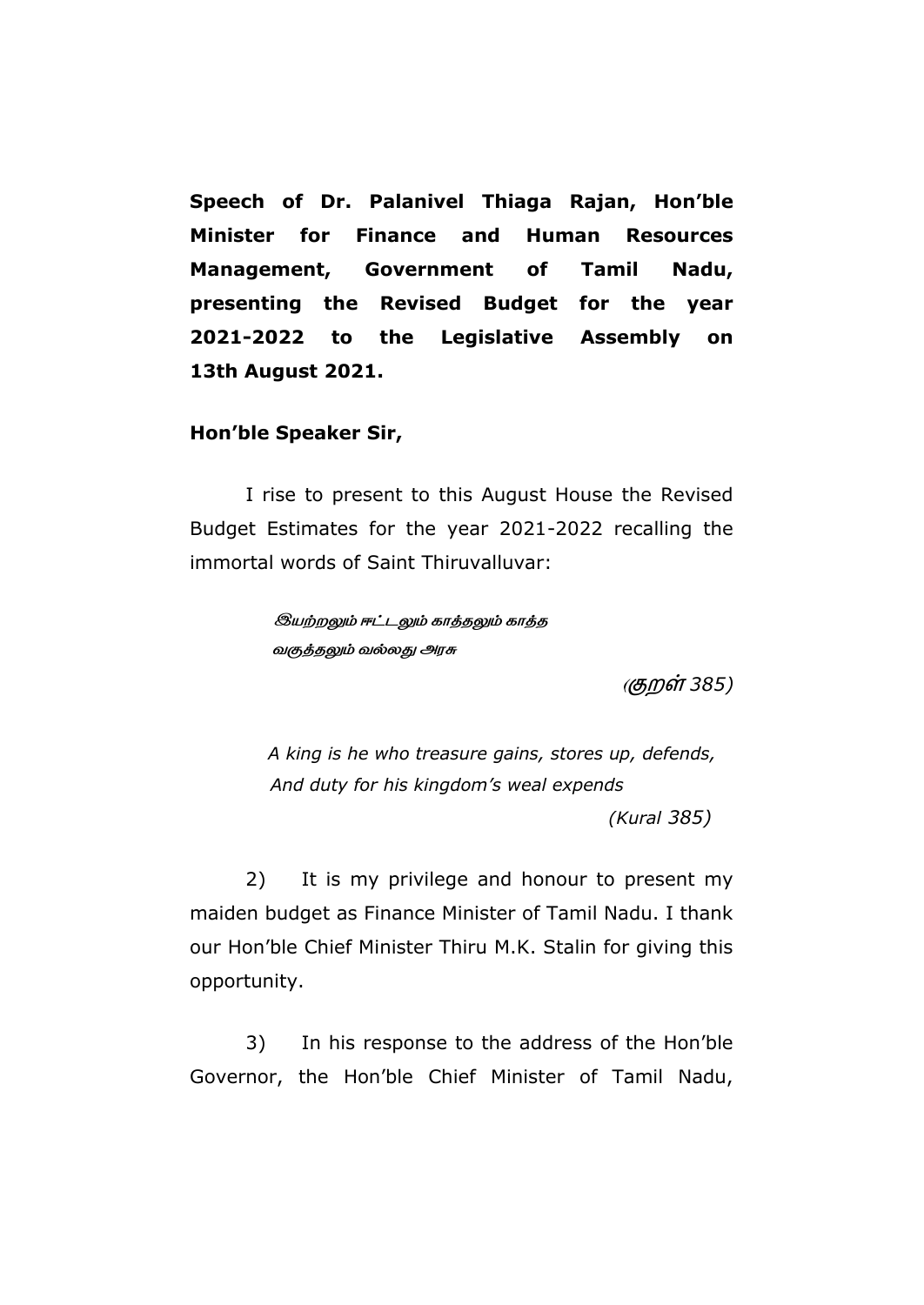noted that our culture has a practice of paying homage to our ancestors. I follow in his footsteps and start by paying my respects to our ancestors.

4) As adherents to the Dravidian ideology, we are descendants of Thanthai Periyar, Perarignar Anna and Muthamizharignar Kalaignar. They have instilled in us the spirit of service to the people, of upholding self-respect and dignity, of standing up for the rights of States and autonomy of the State Government and above all, of providing clean and transparent governance.

5) This is the centenary year of the Madras Legislative Council. As Perarignar Anna said in 1967, the Dravida Munnetra Kazhagam is the political descendant of the Justice Party which formed the first Government in Madras Presidency in 1921. The Justice party was the progenitor of the Dravidian movement which has imbued Tamil Nadu"s society and polity with the values of social justice, gender equality, opportunities for all through reservations, and progress through education. We are proud of our legacy.

6) The people of Tamil Nadu voted the Dravida Munnetra Kazhagam under the leadership of the Hon"ble Chief Minister Thiru M.K. Stalin to office, with high aspirations, and expectations of good performance based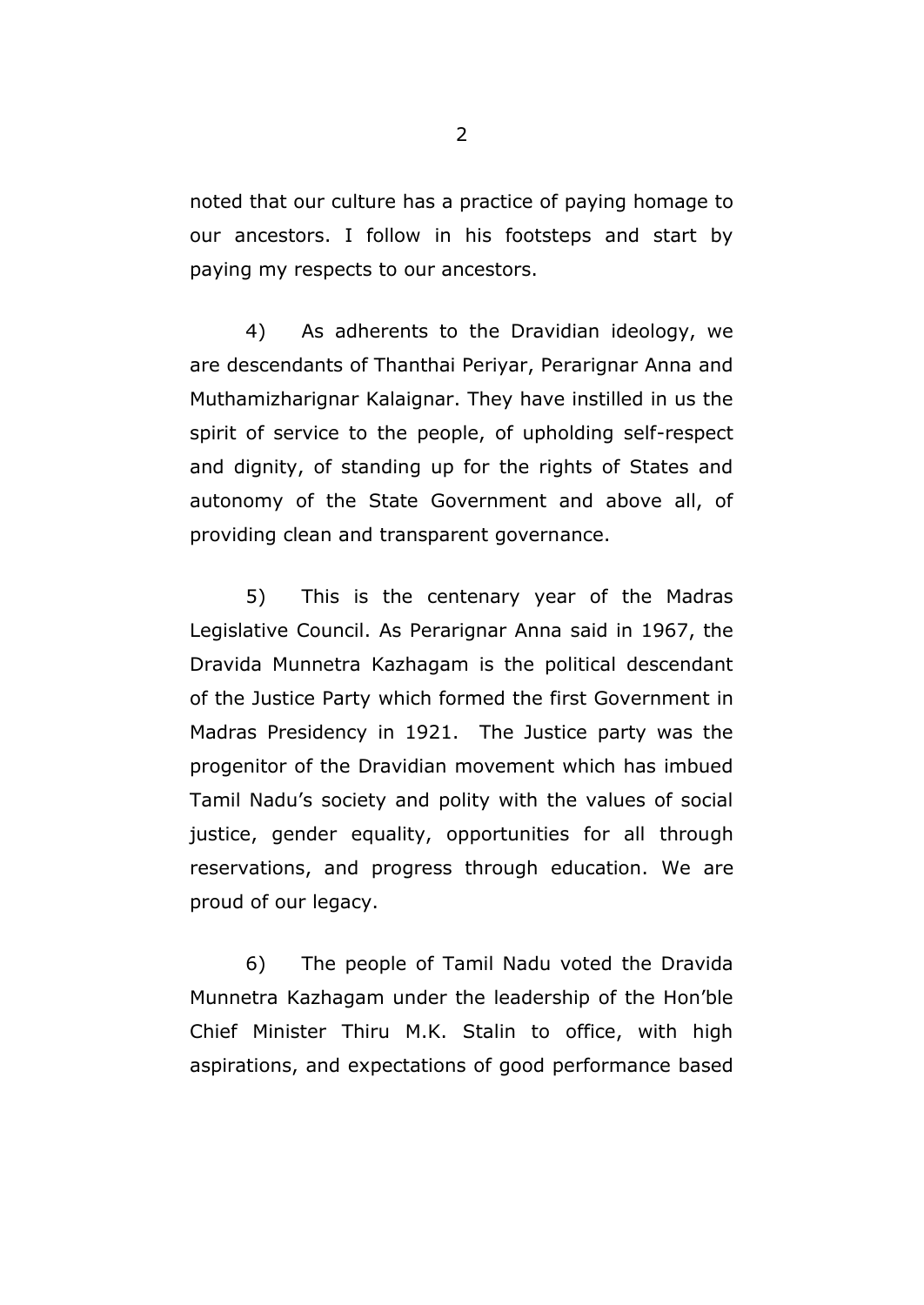on transformative governance. We are vested in fulfilling these expectations of the people.

7) **Muthamizharignar Kalaignar was a member of this House continuously since 1957, and I feel his pervasive presence and direct gaze as his portrait keeps vigil over all of us present in this Chamber**. Muthamizharignar Kalaignar was a champion of State autonomy and created many social protection schemes for the welfare of the people. His administrative ability and competence are widely celebrated. Our leader, the Hon"ble Chief Minister Thiru M.K.Stalin carries with him the blessings of Muthamizharignar Kalaignar.

**8) The Hon"ble Chief Minister"s guidance and wise counsel has a deep imprint on this Budget. The Hon"ble Chief Minister has made several promises to the people in the Election Manifesto, which find place in the Hon"ble Chief Minister"s Vision Document for a New Dawn. Many elements of the Vision Document have been converted into schemes and projects in the budget to be implemented by various Government departments.** 

9) The Revised Budget for 2021-22 will only impact the remaining six months of this financial year. The sheer magnitude of the second wave of COVID over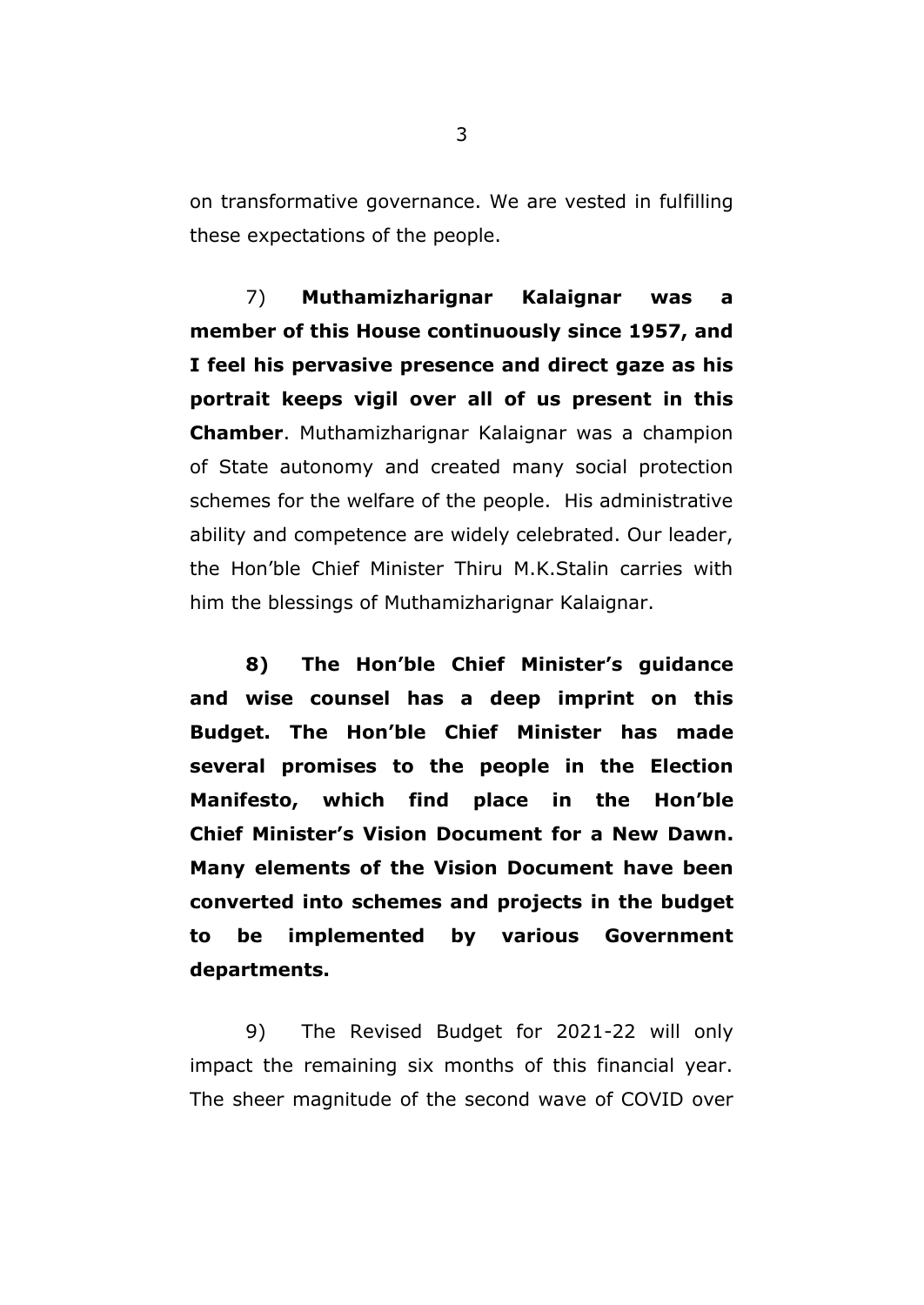the past few months, and its health and economic consequences have further constrained the Government"s flexibility in what was already a precarious fiscal position. So, our primary ambition for this revised budget is to lay the strongest foundation for the full budget for the financial year 2022-23 which this Government will present in about six months.

10) The White Paper, released on 9th August 2021 and also laid on the table of House, has laid bare the dismal record of fiscal mismanagement of the past decade, including the elevated deficits and consequent debt overhang from the previous Government. **Arresting and reversing this decline is one of the important commitments we made to the people. The task is daunting and cannot be completed at one go or in one year. It will need sustained efforts over at least two to three years**.

11) **The Hon"ble Chief Minister has also clearly established the model for this Government"s approach, with transparency, engagement with society, inputs from experts, and decisive action as the four key components.** This approach was very evident in the Government's response to the second wave of COVID-19, and the universally recognized results have proven the value of this model.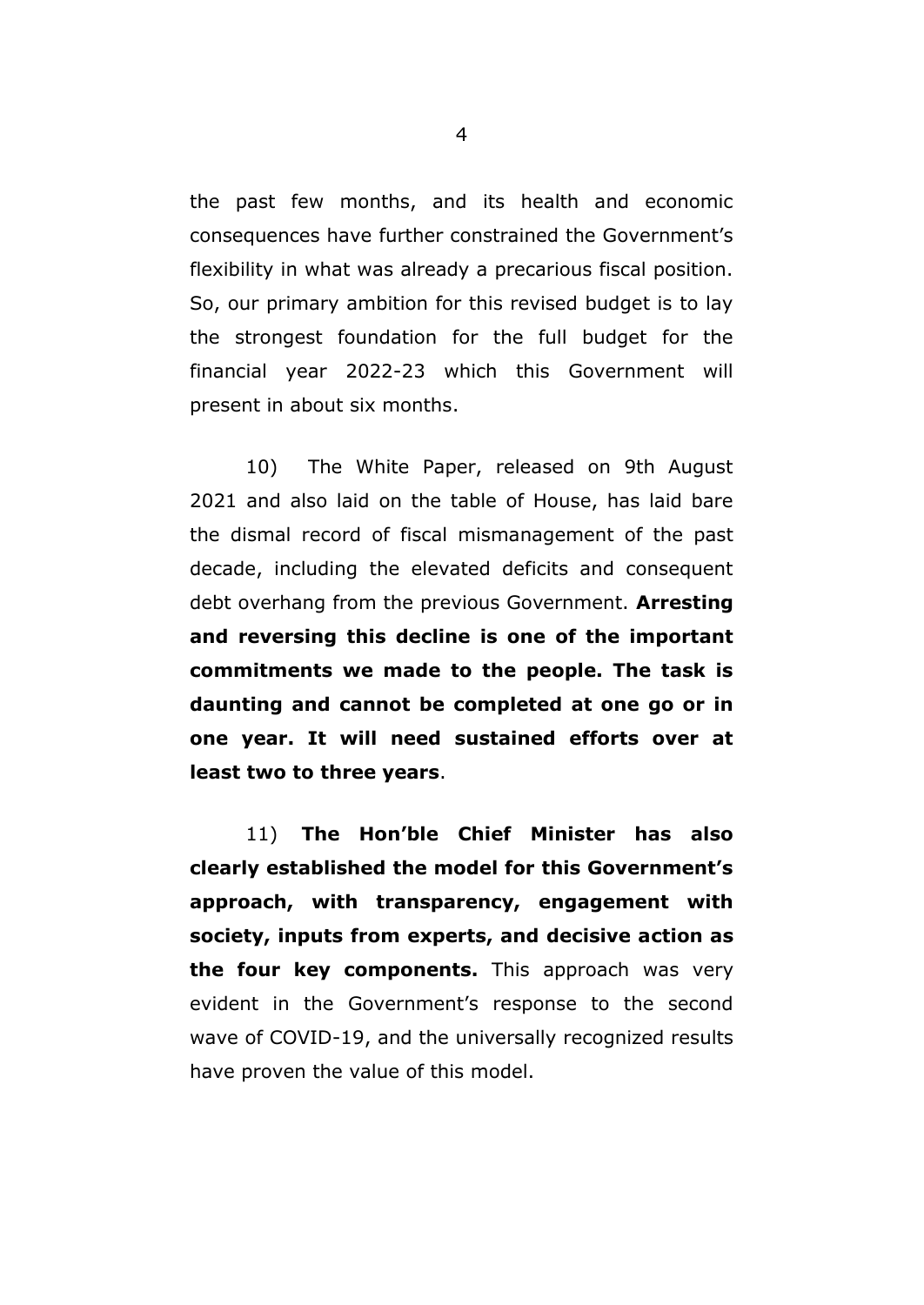12) The first step in rectifying any problem is to recognise its existence and to understand its magnitude. The White Paper shows that this Government understands the complexity and depth of the problems we face, as well as our determination to address the problems through firm, determined and dedicated action. **Even as we improve the fiscal situation, we will prioritise the promises made in the election manifesto and implement them in stages. The Hon"ble Chief Minister on the day of assumption of office passed five orders implementing important promises contained in the Election Manifesto**.

13) I have no doubt that the people of Tamil Nadu fully appreciate both our intention and our capacity for responsive action. The delivery of the promised Rs.4,000, and the package of 14 essential commodities not previously committed, has convinced people that this Government will not only keep its commitments, but go above and beyond them in the interests of the people.

**14) One of the promises made in the election manifesto was the presentation of a separate Agriculture Budget. I am happy to inform the House that my colleague, the Hon"ble Minister for** 

5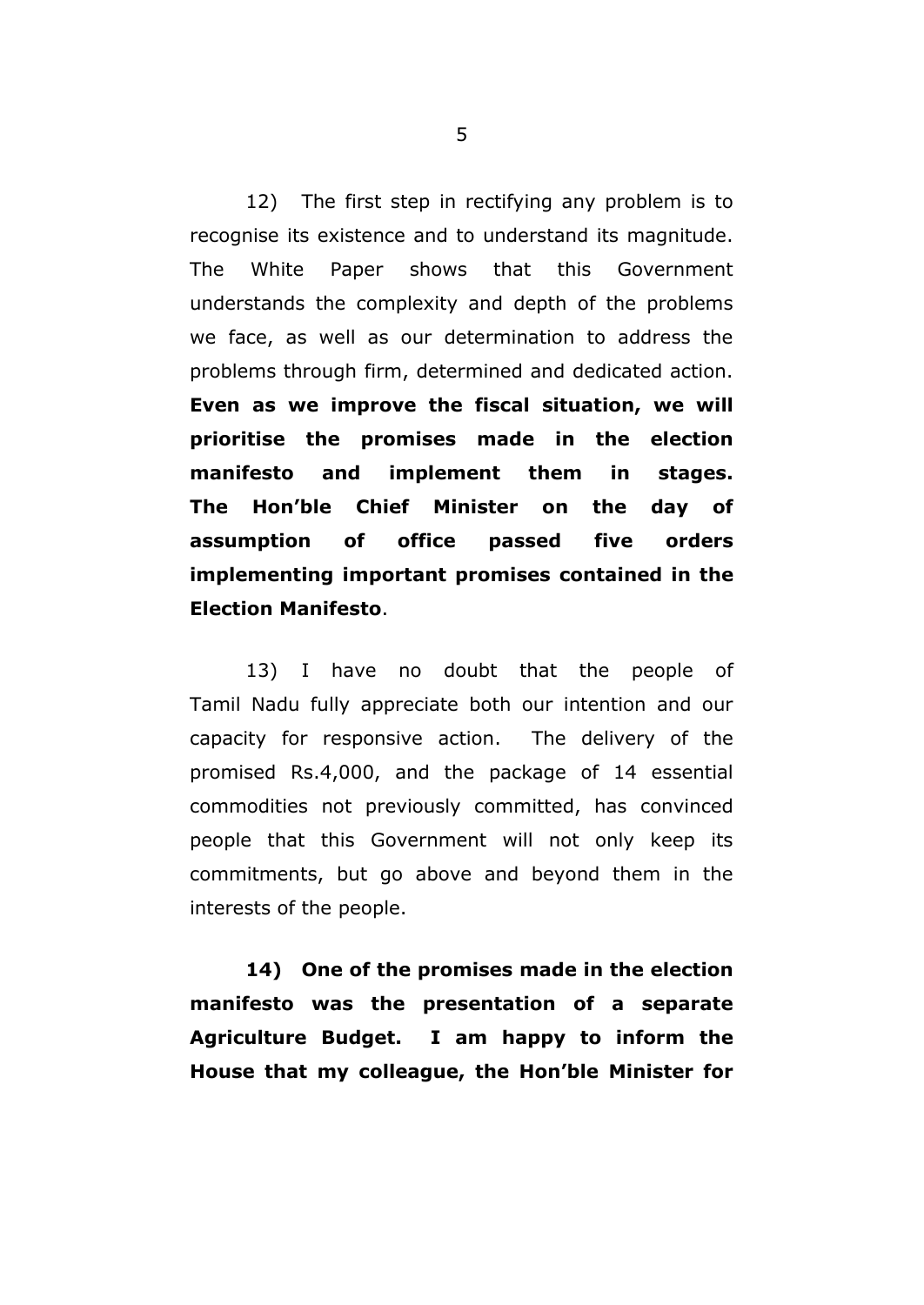**Agriculture and Farmers Welfare will present the Agriculture Budget tomorrow**.

## **Ungal Thokuthiyil Muthalamaichar**

15) A clear indication that this Government will deliver on its promises is the implementation of the "Ungal Thokuthiyil Muthalamaichar" programme. **I am happy to inform this House that all the 4,57,645 petitions received under the programme have been acted upon. After due field verification, 2,29,216 grievances have been positively redressed**. Specific attention has been paid not just to the expeditious disposal of the petitions but also to ensure that the grievances are satisfactorily redressed. With this, the commitment of this Government that all the grievance petitions received by the Hon"ble Chief Minister will be disposed of within 100 days from assumption of office has been implemented. This signal achievement will no doubt set the tone for the rest of this Government"s tenure in office.

# **Union-State Fiscal Relations**

16) The White Paper detailed several national developments that have adversely affected Tamil Nadu"s fiscal situation. These include the modalities and outcomes of successive Finance Commissions of India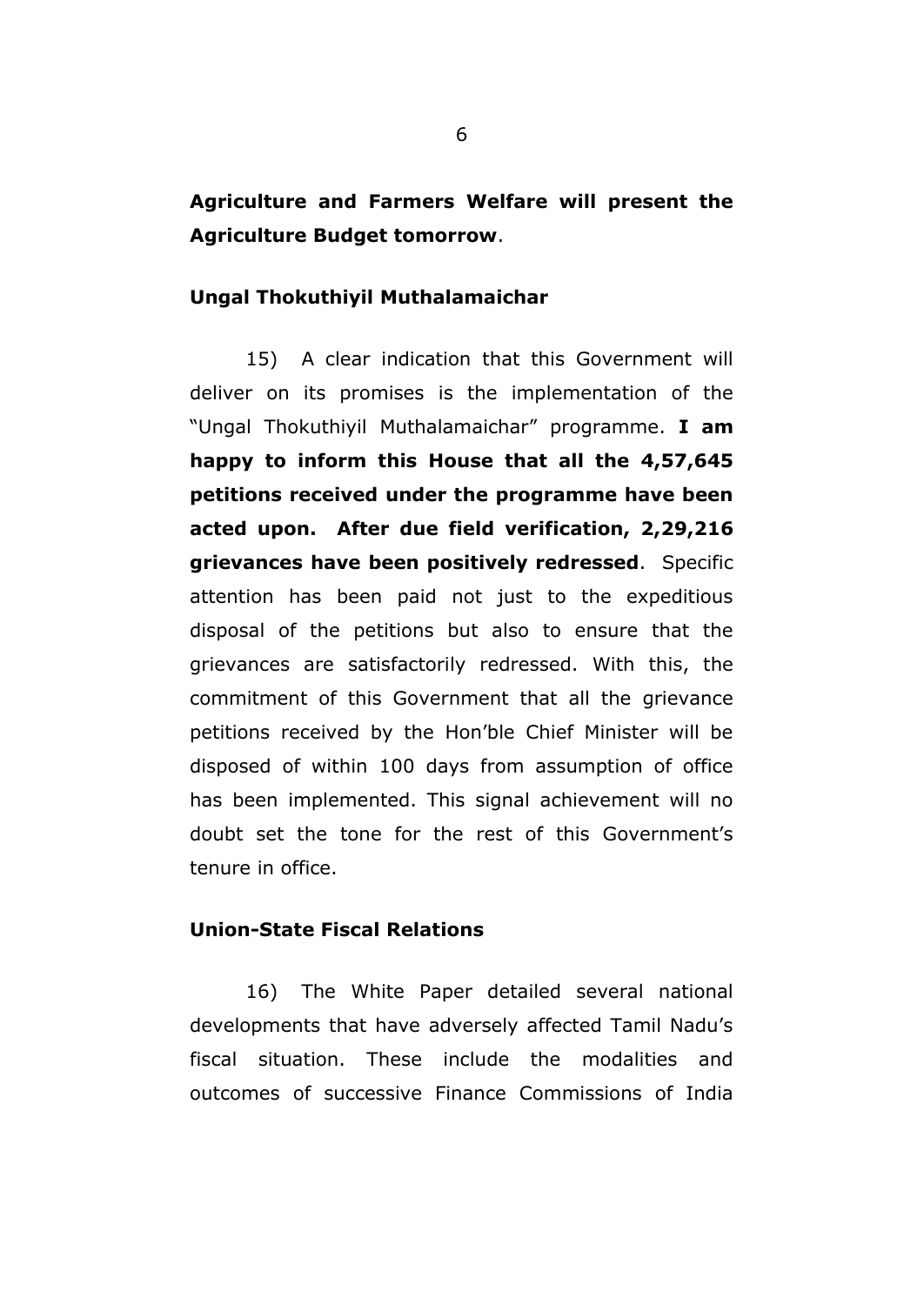including the recently concluded  $15<sup>th</sup>$  Finance Commission, structural and implementation problems with the Goods and Service Tax (GST), and the Union Government"s increasing use of cess and surcharges, which doubled from about 10 per cent to over 20 per cent of Central Taxes and diverts funds away from the States. The White Paper lists the many ways in which the last few years have seen a dilution of the spirit of federalism.

17) **Nowhere is this dilution of the spirit of federalism more apparent than in the taxation of petrol and diesel at the pump. The overall Union levies on petrol were increased from Rs.10.39 per litre in May 2014 to Rs.32.90 per litre today.** Similarly, the levies on diesel were increased from Rs.3.57 in May 2014 to Rs.31.80 today. Even as the Union Government"s cesses and surcharges were increased, basic Union Excise Duty was brought down sharply. Hence, in 2020-21 even as the revenue to the Union Government from petrol and diesel went up by 63 per cent from the revenue in 2019-20, the share of the States declined sharply. Hence, the onus of providing relief to the final consumers of petrol and diesel lies with the Union Government.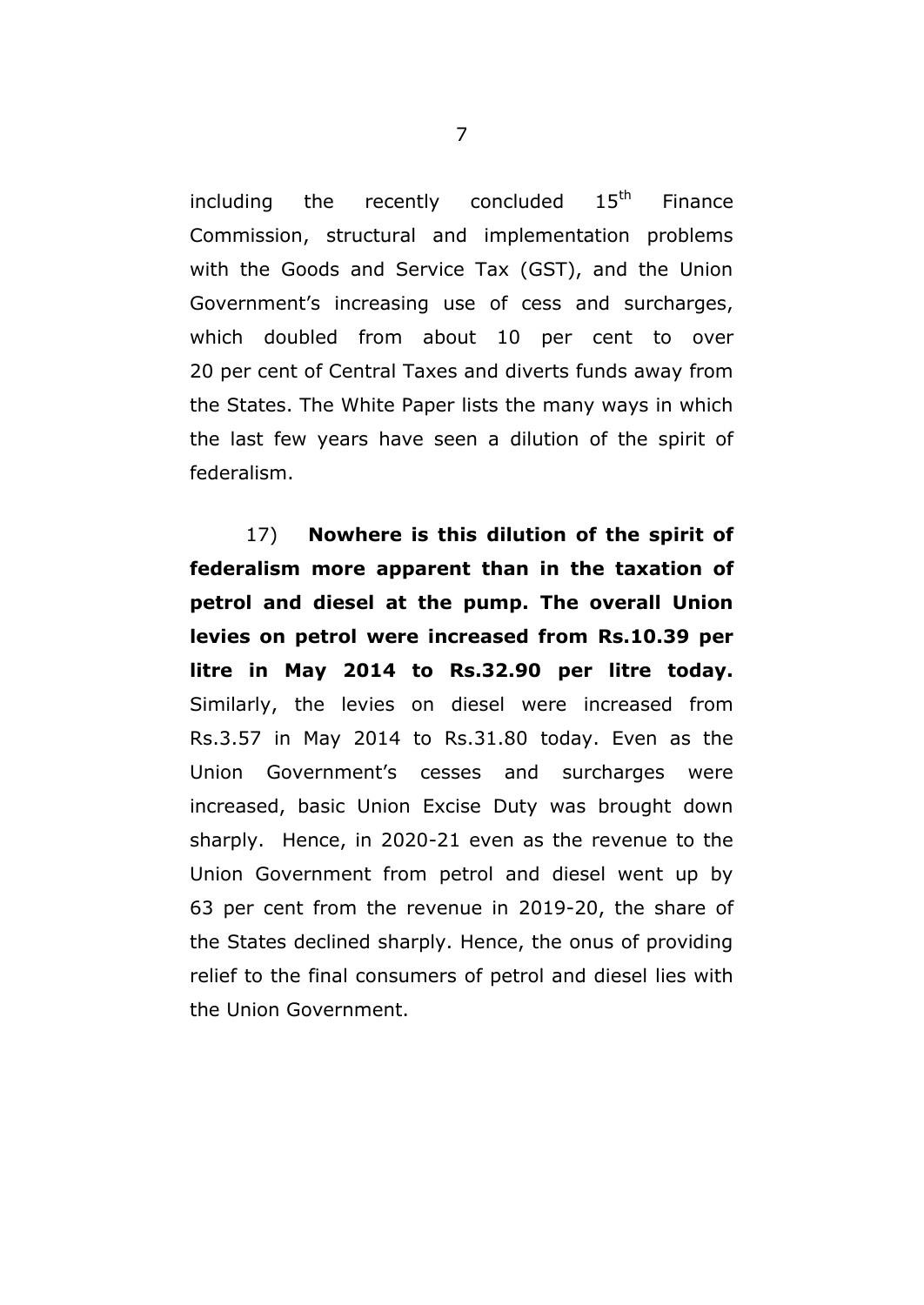18) To make matters worse, the **Comptroller and Auditor General of India (CAG) has pointed out that the Union Government cesses levied for a specific purpose have not been fully utilised for the intended purpose, and surcharges which are meant for a limited time have continued almost indefinitely**.

19) To address these issues comprehensively, as well as propose a new and comprehensive approach, **this Government will establish an advisory council to develop a Federal Fiscal Model with renowned experts on legislation involving revenue and taxation (including GST)**.

### **Data Centric Governance**

20) The Governor"s Address stated that the Covid-19 pandemic had exposed several weaknesses in governance structures, and that human resources management, back-bone data systems and audit and oversight functions will be thoroughly overhauled. Accordingly, I propose to implement the **following major initiatives relating to Data Centric Governance Reforms**.

 $\triangleright$  The lack of adequate beneficiary data is the fundamental limitation in our Government's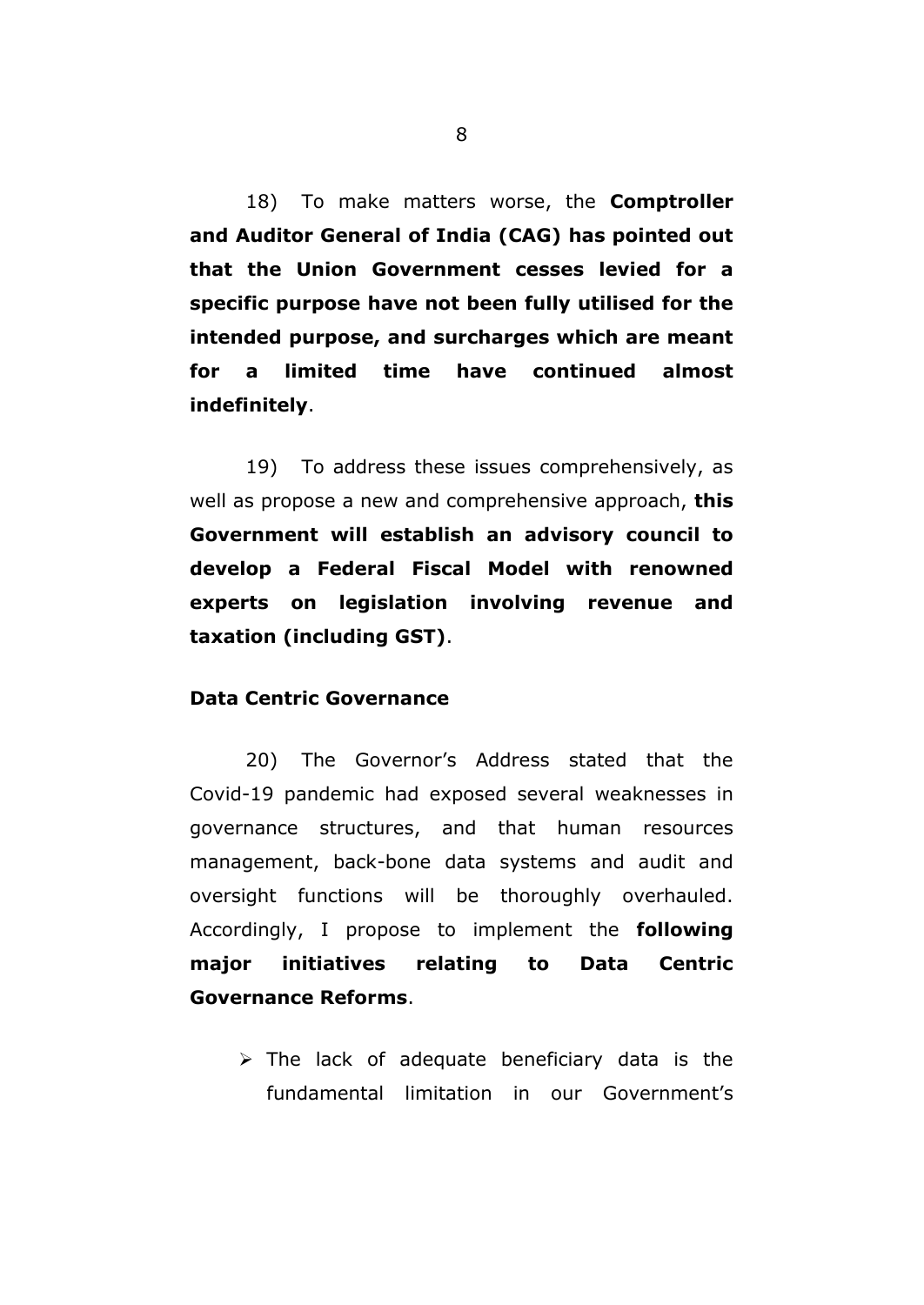ability to efficiently implement welfare schemes in order to improve social and economic justice.

**A cross-departmental initiative to link all available Government data sources to better understand the true economic status of all citizens and households will be undertaken**. This foundational effort which will help improve the delivery of many tens of thousands of crores worth of subsidies.

- $\triangleright$  What cannot be measured cannot be improved. **Hence, a major initiative for smart metering for all public utilities in the State will be launched**.
- **E-procurement will be mandatorily adopted across all procuring entities. A separate e-procurement portal will be created for the Government of Tamil Nadu to enhance transparency in Government procurement**.
- **The entire workflow process of all engineering departments including, updated standard data book and schedule of rates, planning and design, estimate preparation, tendering, measurement of works, payment of bills and recording completion will be**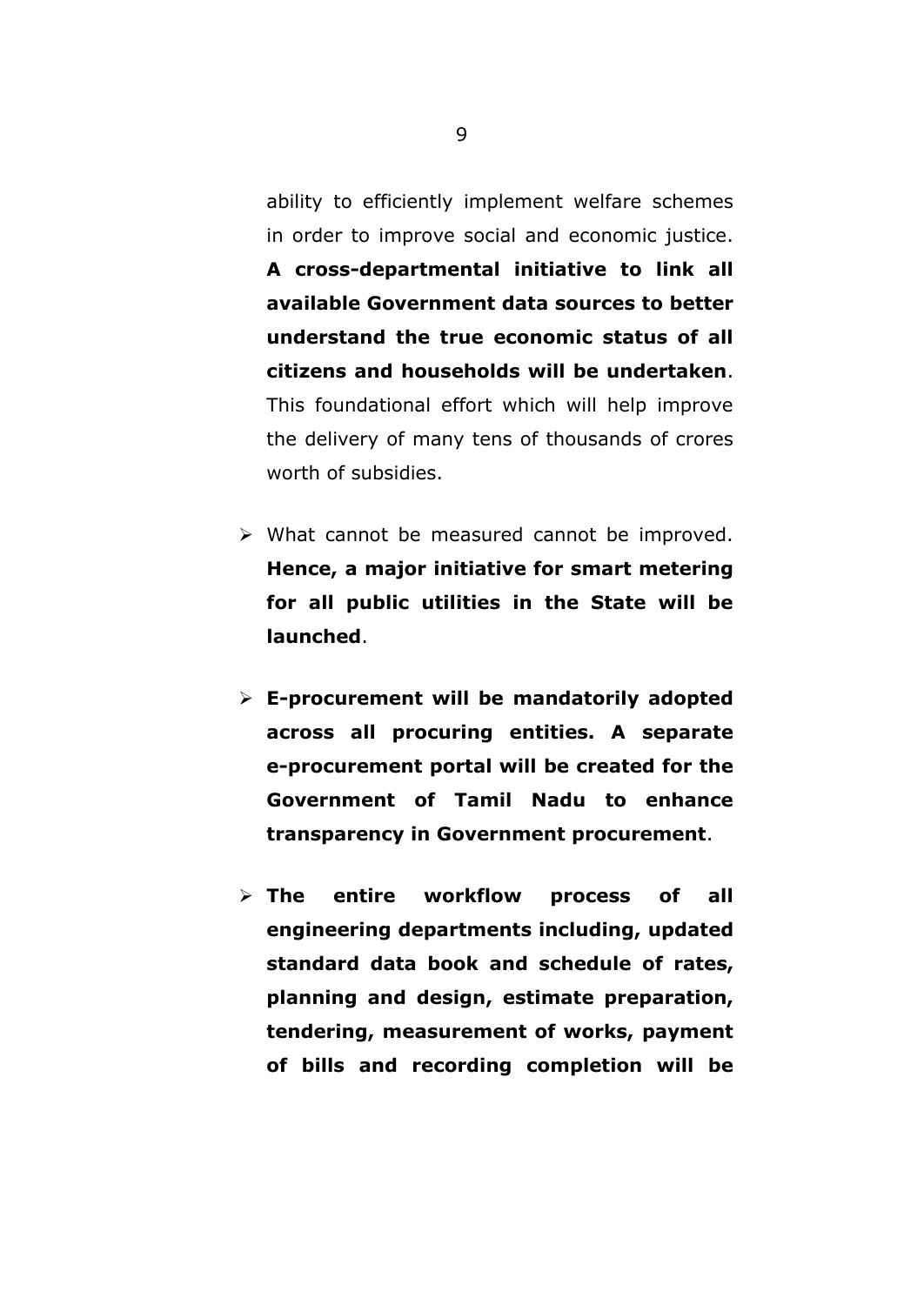# **fully electronically enabled to increase efficiency and transparency**.

#### **Government Assets & Risk Management**

21) Over 2.05 lakh hectares of the Government of Tamil Nadu"s land was encroached, as recorded in the Government"s own "*Tamil Nilam*" database in 2017. **To improve management of the public land, an advanced Government Land Management System will be created which will contain full details of all Government lands**. This will prevent State's assets from being used inefficiently, mis-used, or even diverted.

22) Many litigations involving huge potential financial liabilities and administrative implications drag on for years or decades in the court system. To ensure that such cases are handled as expeditiously and efficiently as possible, and to reduce exponential escalation, **a Litigation Risk Management System will be established which will monitor all high-risk litigations relating to taxation, land matters, personnel matters and procurement issues to ensure that the public interest is effectively protected, and resources accrue to Government without delay. The Litigation Management System will be overseen by an experienced team of retired judges and senior legal experts**.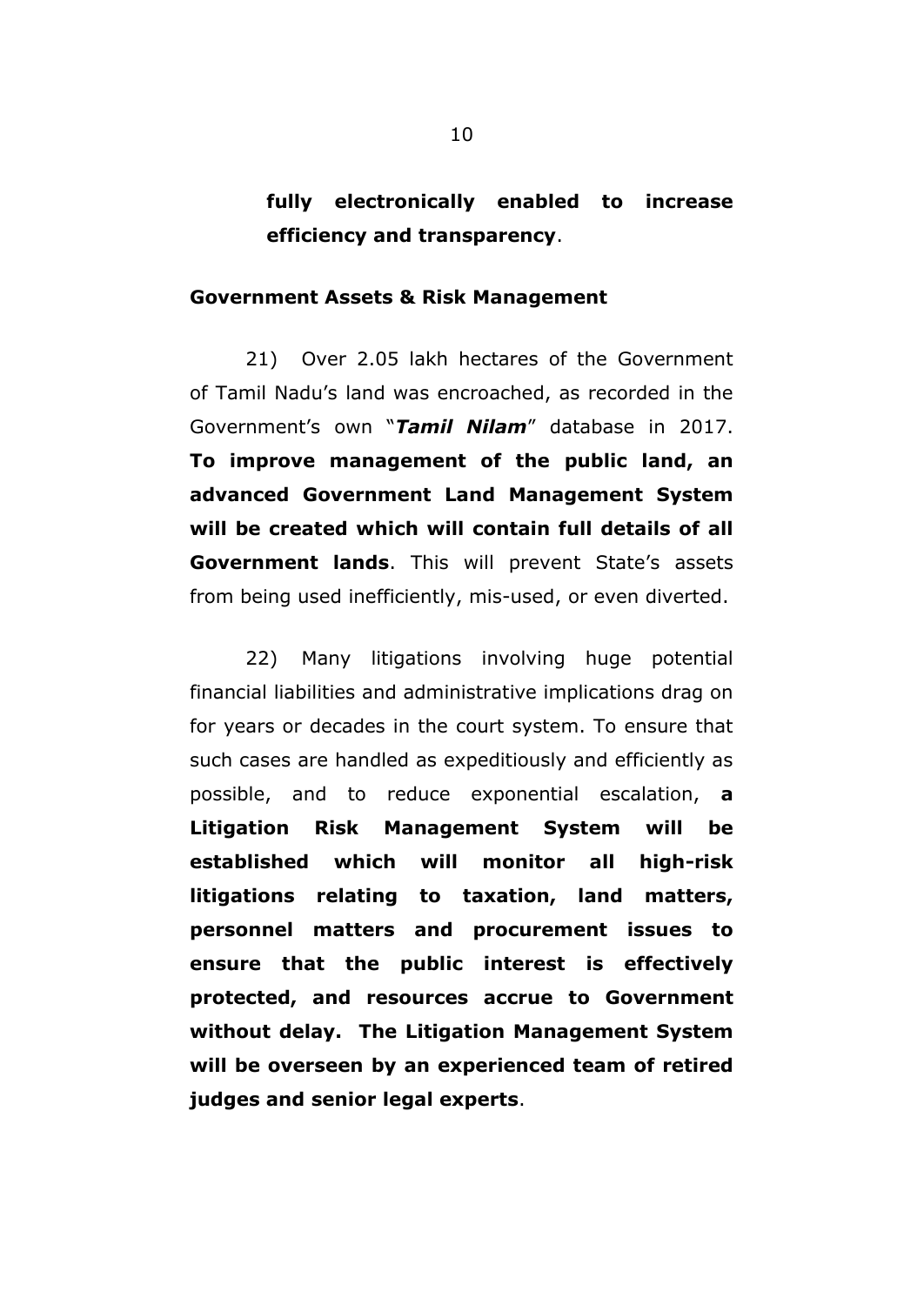23) Multiple data points indicate that Government funds are often shifted to accounts outside the view of the treasury system. Upon assuming office, this Government initiated a dual-track survey to identify such funds – through Government departments and agencies and by banks holding such accounts. The initial assessment reveals substantial unutilised funds. The Government will establish a special task group under a senior officer of the Finance Department to fully reconcile the accounts and identify funds which have lapsed and which can still be utilised. In addition, using IFHRMS and PFMS, it will be ensured that all funds of the Government are always kept within view of the Treasury system.

### **Increased Accountability and Productivity**

24) There are over 2,000 Comptroller and Auditor General audit paragraphs pending for many years. To reduce the scale of irregularities which result in audit paras, induction and in-service training programmes for Government staff will be strengthened. A robust strong internal audit mechanism within Government is essential to ensure that wrongdoing is identified early, and corrective action is taken without delay. Therefore, **fundamental reform of the audit system within Government will be taken up. All Audit Departments functioning in Government will be**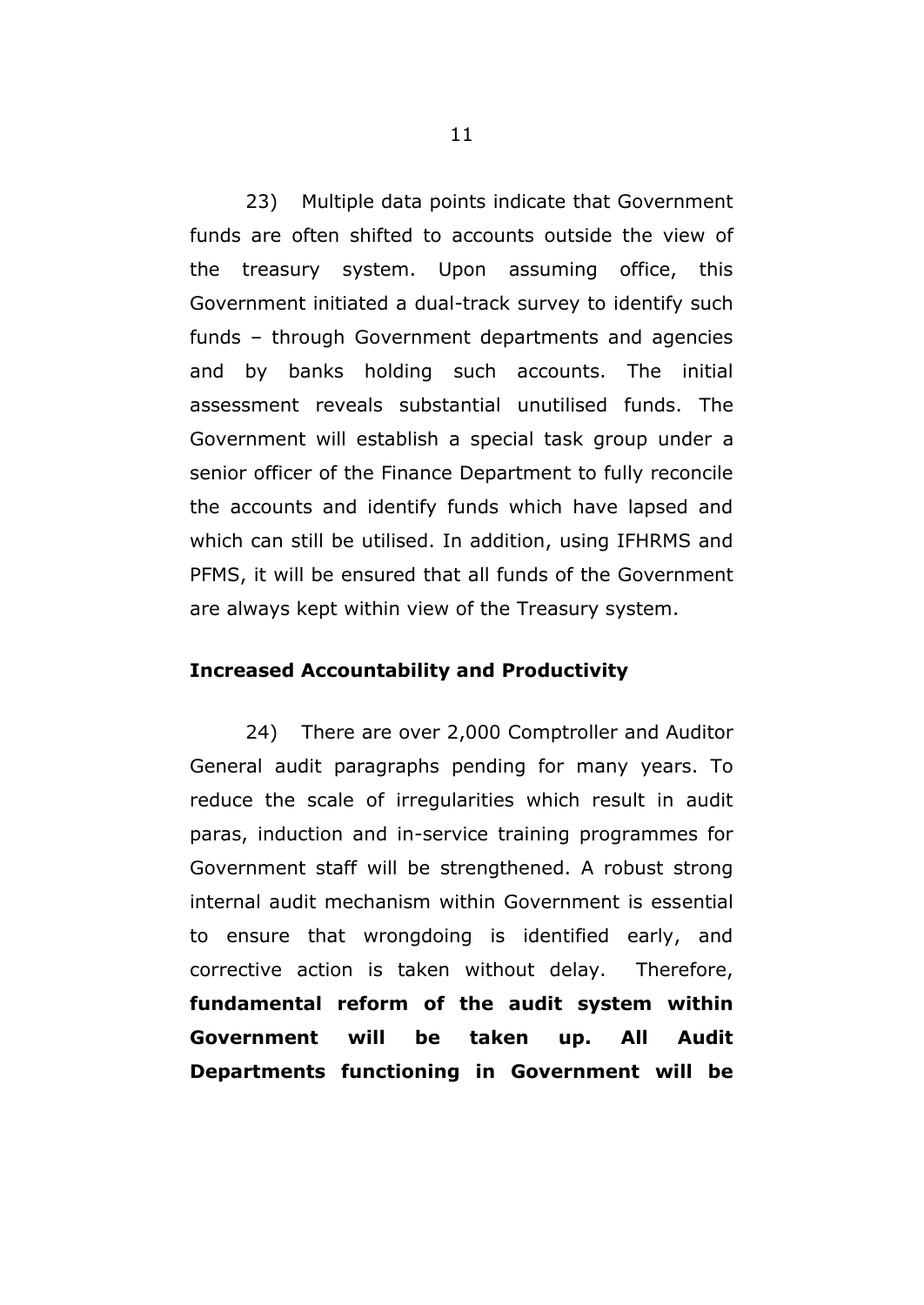**brought under the Finance Department and will be integrated seamlessly to ensure that internal audit functions are effectively carried out across all Government departments and agencies**. The capacity of the Audit departments will be enhanced, and they will be professionalized.

#### **Fortifying the Role of the Legislature**

25) In many ways, the role of Legislatures across the country has diminished from the robust version envisioned in the Constitution. As the successor to Muthamizharignar Kalaignar, the doyen of the Tamil Nadu Assembly, the Hon"ble Chief Minister is eager to support and strengthen the authority and functioning of our historic Assembly. **As an observance of the 100th anniversary of the Assembly, an initiative will be undertaken to completely digitize the entire documentary archives and records of this historic house from its inception in 1921. To help strengthen the functioning of the Finance Committees of the Assembly (Estimates, Public Accounts and Public Undertakings) a computerized special secretariat will be created and staffed with the appropriate resources**.

26) Taken together, these five sets of initiatives contain a substantive, but not complete set of reforms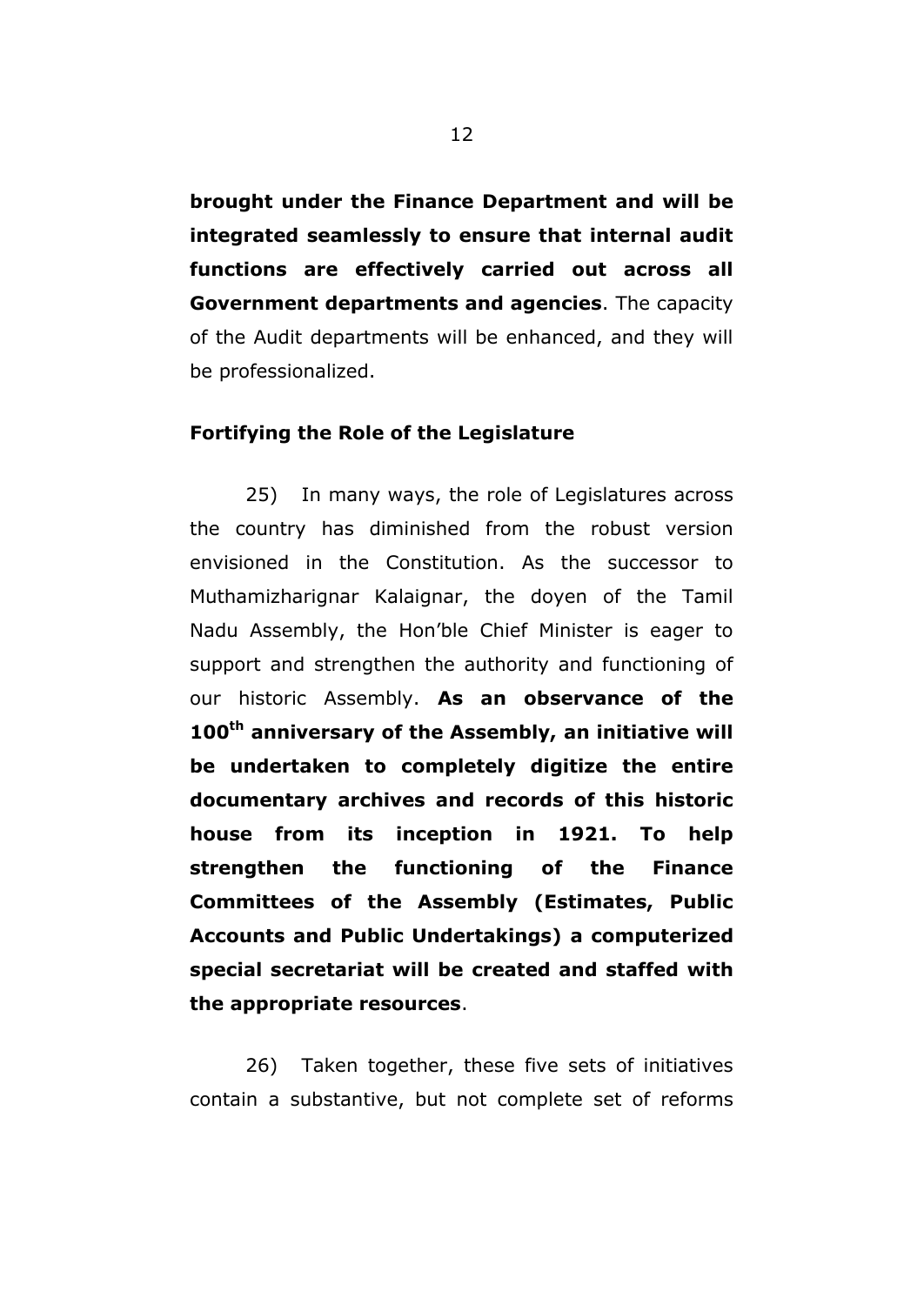which are directly correlated to the findings contained in the White Paper laid on the table of this House.

## **Tamil Development and Culture**

27) This **Government will take all necessary steps to revive the Central Institute of Classical Tamil in Chennai.** The **Kalaignar M.Karunanidhi Semmozhi Tamil Award, which has not been presented since 2010, will hereafter be awarded on June 3rd every year with a prize of Rs.10 lakh.**

28) For governance to truly reach the people, the Government needs to function in the language of the people. To this end, **the use of Tamil as the official language will be strengthened in all departments from the Secretariat down to the field level**. The uniform usage of Unicode Tamil font developed by the Tamil Virtual Academy will be ensured in all Government departments.

29) Under the Tamil Etymological Dictionary project announced in 1974 by Muthamizharignar Kalaignar, the 31 originally planned volumes have been published. Given the continuing vibrant growth of Tamil, seven more volumes have been brought out. **World famous literary classics will be translated into Tamil and internationally acclaimed Tamil works**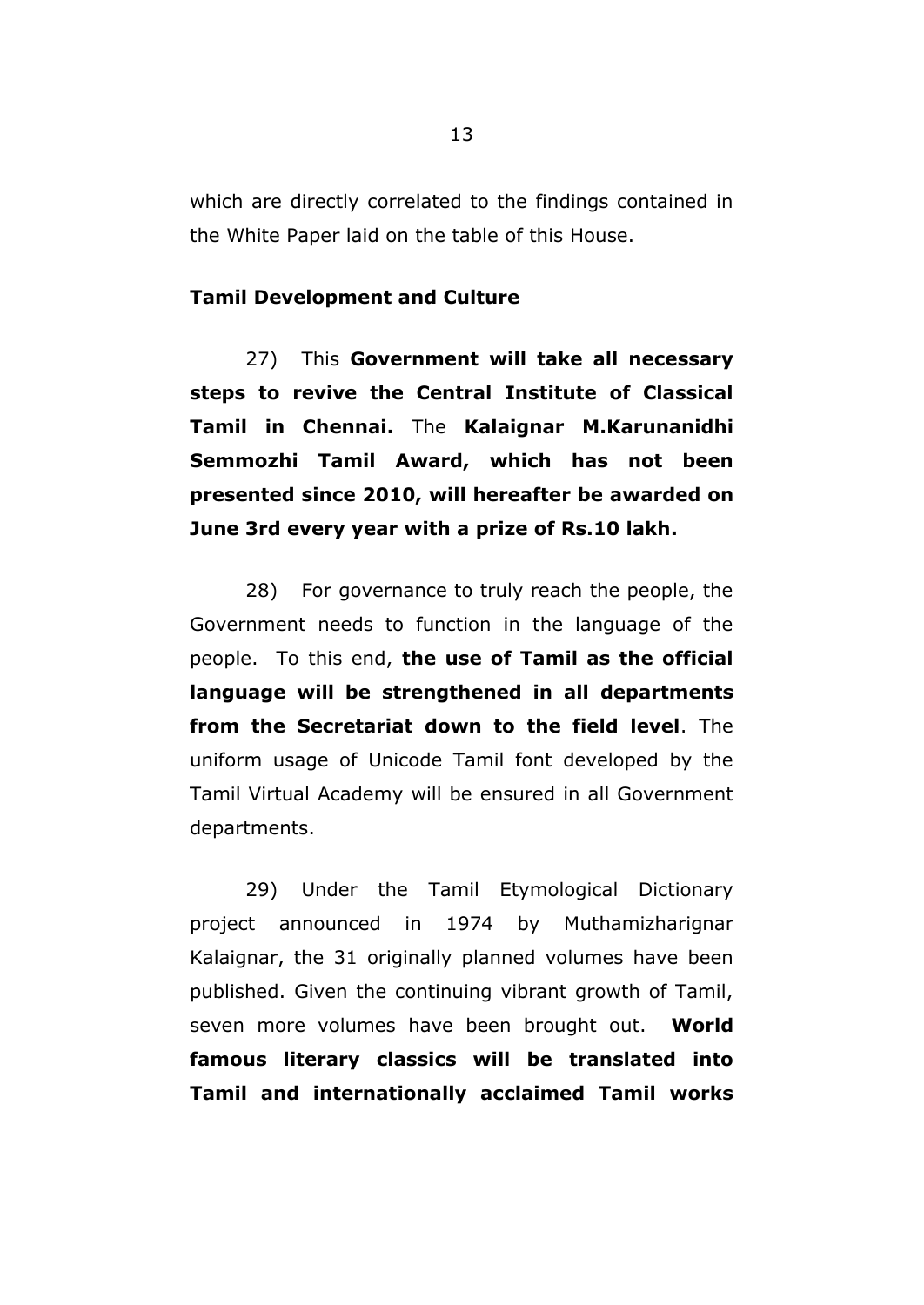**will be translated into different languages**. Technical books will be brought out in Tamil to benefit students pursuing professional courses.

30) The archaeological excavations that are underway at Keezhadi, Adhichanallur, Sivakalai, Korkai, Kodumanal and Gangaikondacholapuram have the ancient culture and heritage of Tamil Nadu increased awareness about among Tamils living in our State and across the globe. **In order to carry out archaeological excavations in Tamil Nadu in a scientific manner, Rs.5 crore will be allocated this financial year, which is the highest among all States in the country**. The **areas in Keezhadi, Sivakalai and Kodumanal where excavations have been carried out will be declared as protected archaelogical sites**. The excavations at Keezhadi have yielded historically important building sites, ring wells and commercial sites. These artefacts will be displayed in a world class site museum, established at Keezhadi, showcasing their historical importance to current and the future generations. **The first stage of deep-sea excavations will be undertaken in the areas where the Sangam Age harbours of Korkai and Azhagankulam were located, in co-ordination with National Institute of Oceanography, National**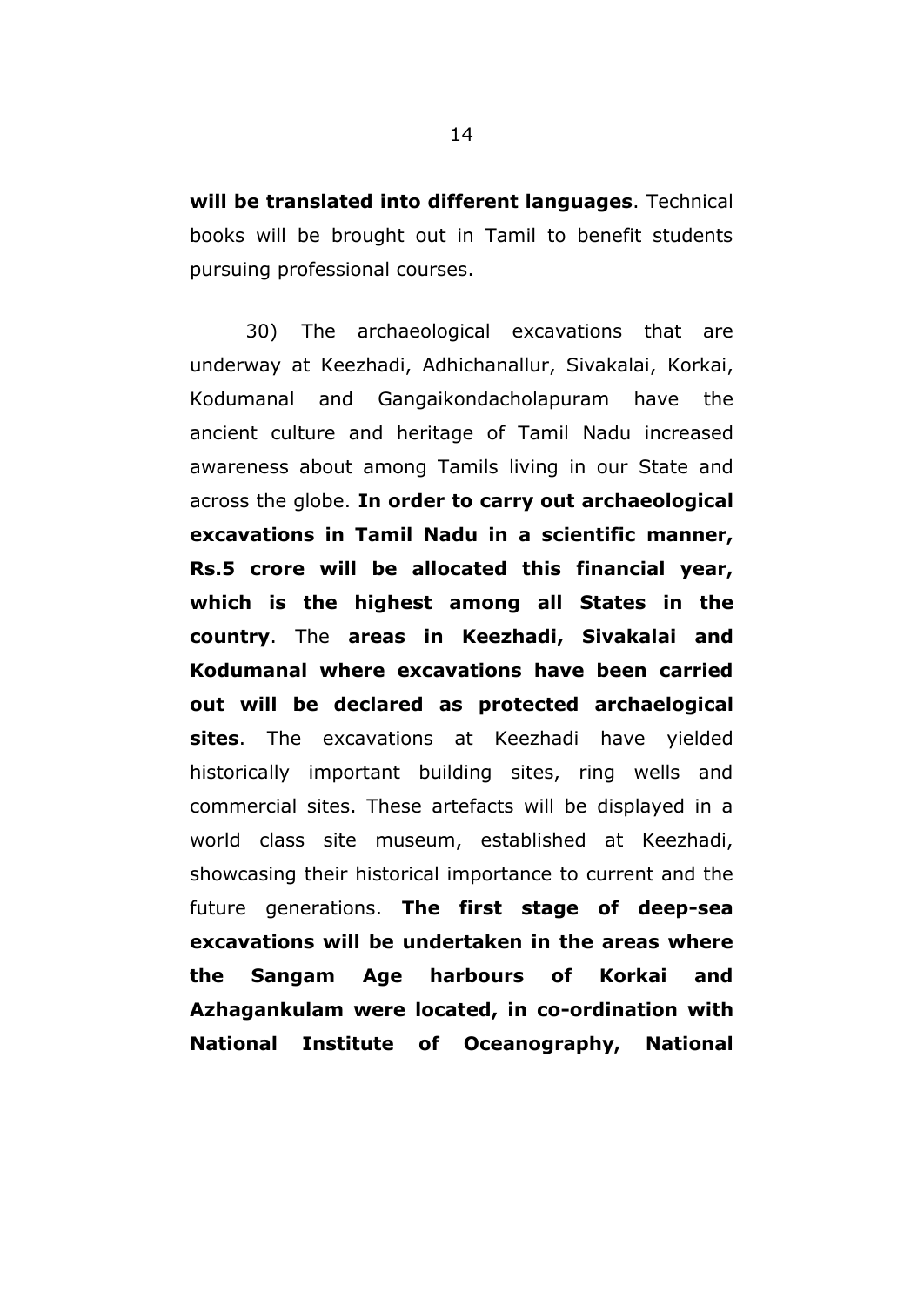# **Institute of Ocean Technology and Indian Maritime University**.

31) In the Revised Budget Estimates for 2021-22, a sum of Rs.80.26 crore has been allocated for the Tamil Development Department and Rs.16.66 crore for the Archaeology Department.

#### **Social Security Pensions**

32) Tamil Nadu, under Muthamizharignar Kalaignar"s leadership, was a pioneer in implementation of social security schemes, in particular the Old Age Pension scheme. Over the last 10 years, experts including Nobel laureate Prof. Esther Duflo have pointed out that the coverage of Old Age Pensions has become inadequate and many deserving persons have been deprived of pension. Ten per cent of the elderly live all alone and are particularly vulnerable. **This Government will revamp the implementation of Old Age Pensions scheme in Tamil Nadu and expand coverage to all deserving beneficiaries. Tamil Nadu will reclaim its legitimate position as the leader in provision of social security to the people of the State. In the Revised Budget Estimates for 2021-22, an enhanced amount of Rs.4,807.56 crore is provided for social security pensions**.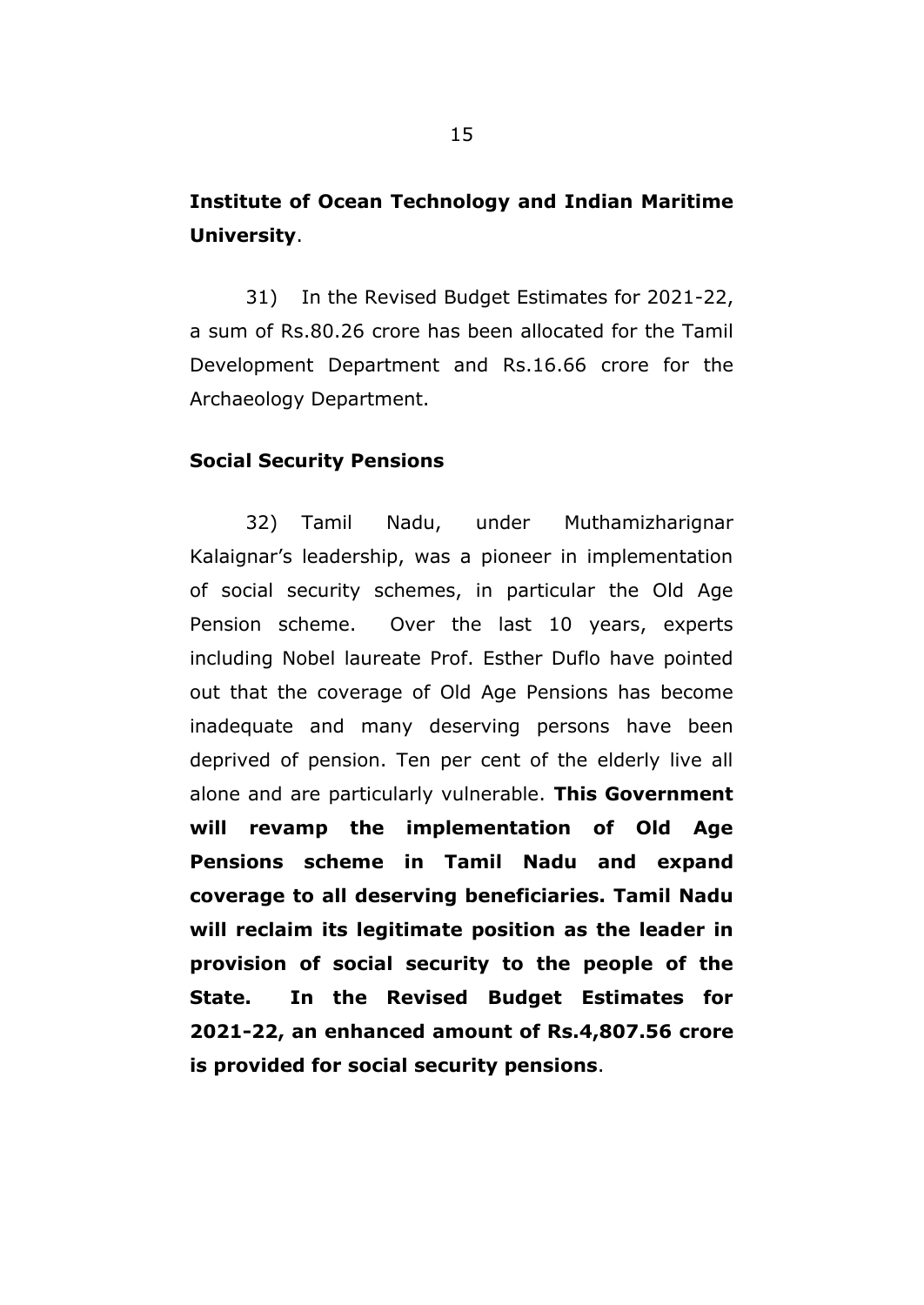## **Land Administration**

33) With a view to protect Government poramboke lands and in particular water bodies, while reducing land related disputes, this **Government will undertake a modern survey of the entire State utilizing Differential and Global Positioning System (DGPS) and other modern technologies**. The process of the natham settlement and town survey settlement are nearing completion and the records will also be made available online shortly.

34) The process of land acquisition will be simplified and it will be ensured that land owners get a fair deal and timely payments. **A separate Tamil Nadu Social Impact Assessment and Rehabilitation and Resettlement unit will be established under the Commissioner of Land Administration for this purpose**.

### **Disaster Management**

35) This Government will ensure that the State is fully prepared to face any disaster situation to build a resilient Tamil Nadu. A comprehensive approach will be adopted to map all hazards and risks and to undertake mitigation efforts to minimise impact. 4,133 flood prone locations have been identified and mitigation works for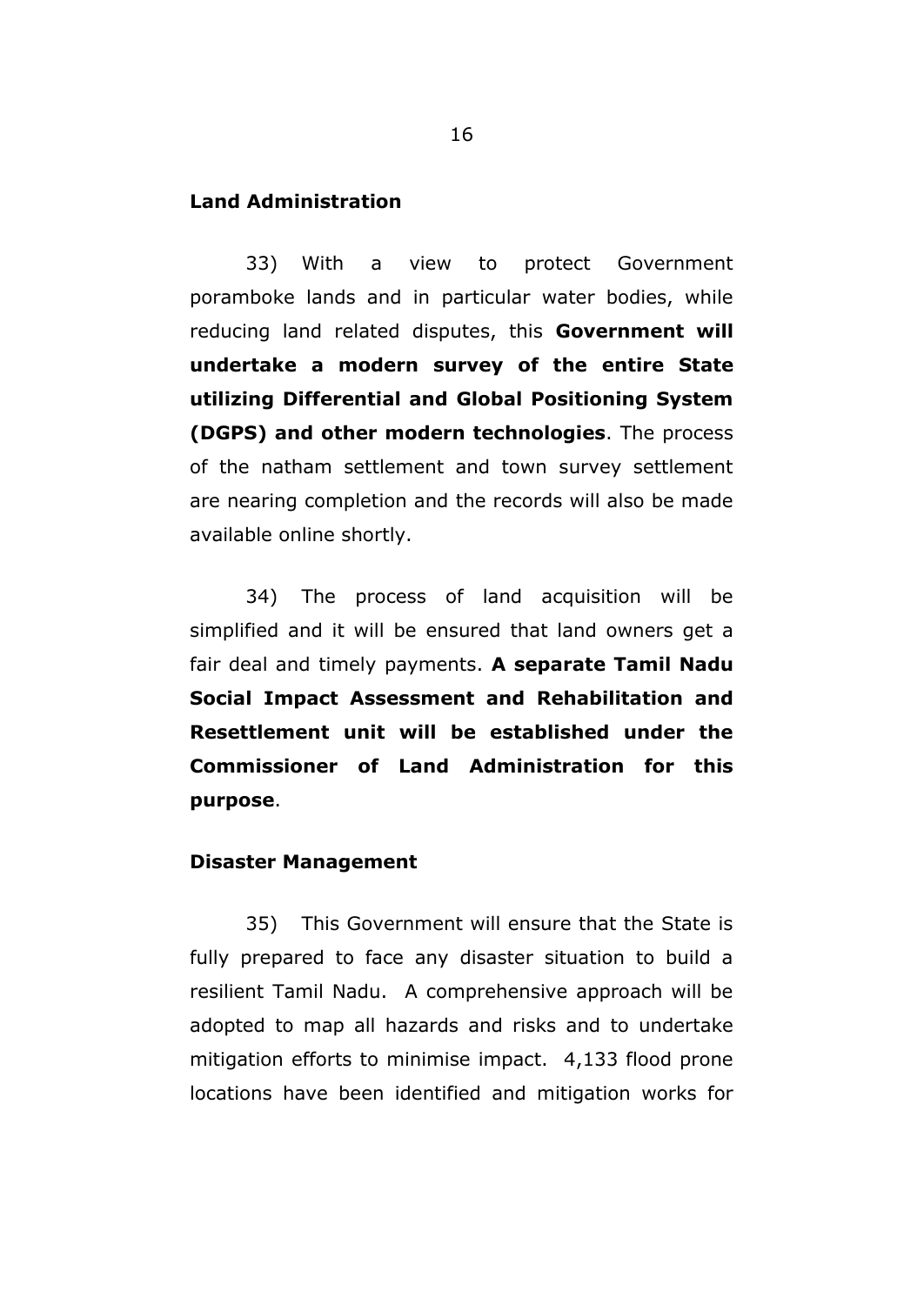the flood prone areas including timely desilting, building drainage structures, construction of retaining walls will be expedited.

36) Funding for Disaster Management through the State Disaster Relief Mitigation Fund (SDRMF) of Rs.1,360 crore for the year 2021-22 recommended by the Fifteenth Finance Commission is very inadequate. In 2021-22 already a total amount of Rs.8,931.41 crore has been incurred from SDRMF**. We urge the Union Government to enhance the size of the SDRMF and in the meanwhile release funds to Tamil Nadu from the National Disaster Relief Fund**.

## **Police**

37) This Government is determined to restore the image of the Tamil Nadu Police as one of the most efficient and effective police forces in the country. The State Police Force will be adequately resourced in terms of human resources, vehicles, equipment, arms and ammunition and infrastructure. **Effective measures will be taken to ensure that the remaining 14,317 vacancies in the police force against the sanctioned strengthen of 1,33,198 are filled. There will be a special focus on swift and effective investigation of serious crimes, specifically crimes against women and children, cyber crimes and**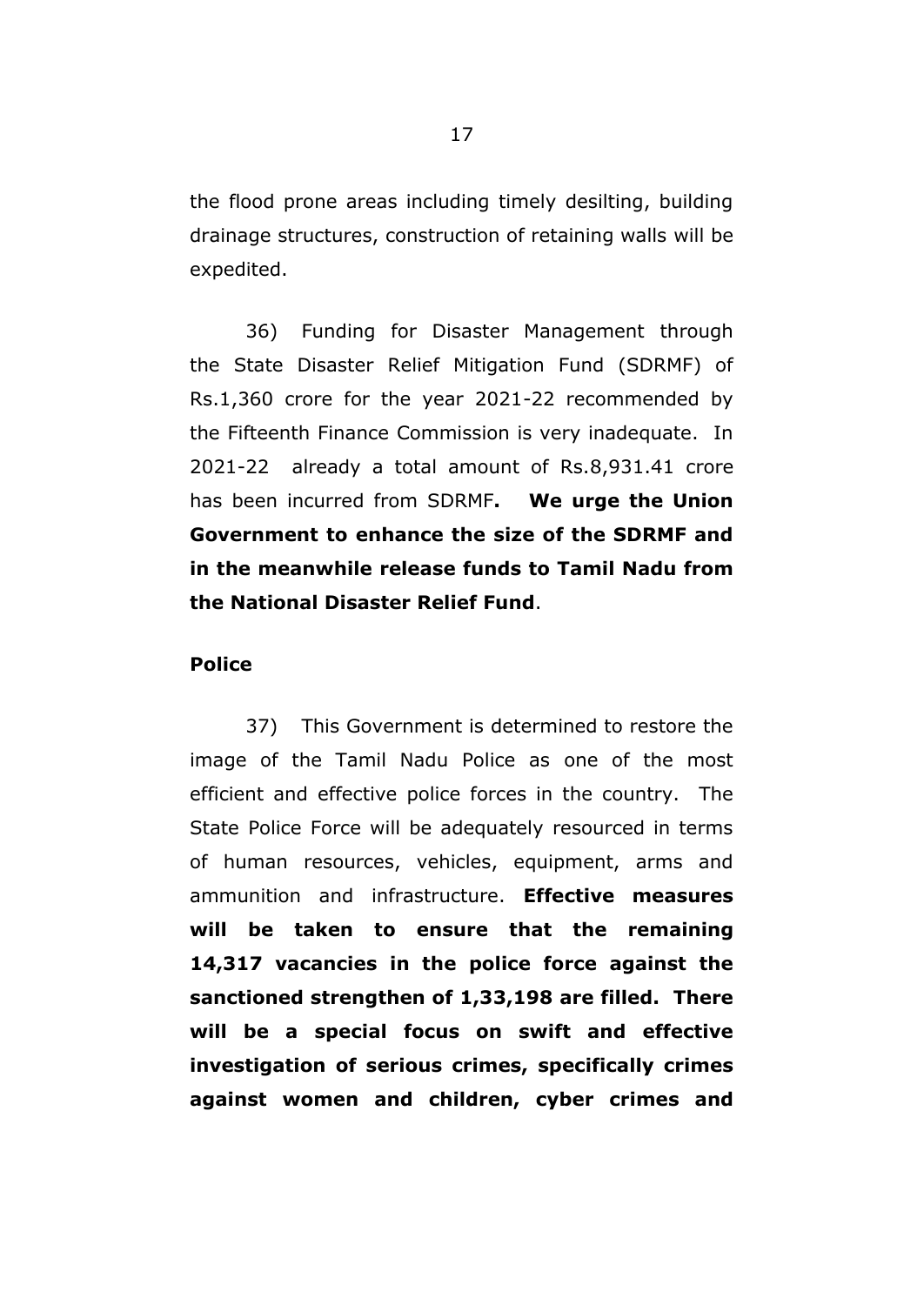**economic crimes**. In the Revised Budget Estimates for 2021-22, a total amount of Rs.8,930.29 crore has been provided for Police.

# **Fire and Rescue Services**

38) Fires and various preventable accidents cause considerable human and economic loss. This Government's emphasis will be on prevention of fires through more technology based fire safety enforcement measures. For this purpose, **the existing Fire Services Act, 1985 will be thoroughly overhauled. The location of new fire stations will be on the basis of a scientific mapping exercise to reduce response time**. Adequate equipment including training simulators and PPE uniforms will be provided to the Fire and Rescue Services department. In the Revised Budget Estimates 2021-22, a sum of Rs.405.13 crore has been allocated for this Department.

## **Road Safety**

39) This Government is determined to move towards an accident free Tamil Nadu. Despite the considerable reduction in the number of accidents and deaths due to road accidents, the total numbers are still unacceptably high. Even in 2020 when the Covid pandemic and the lockdown considerably reduced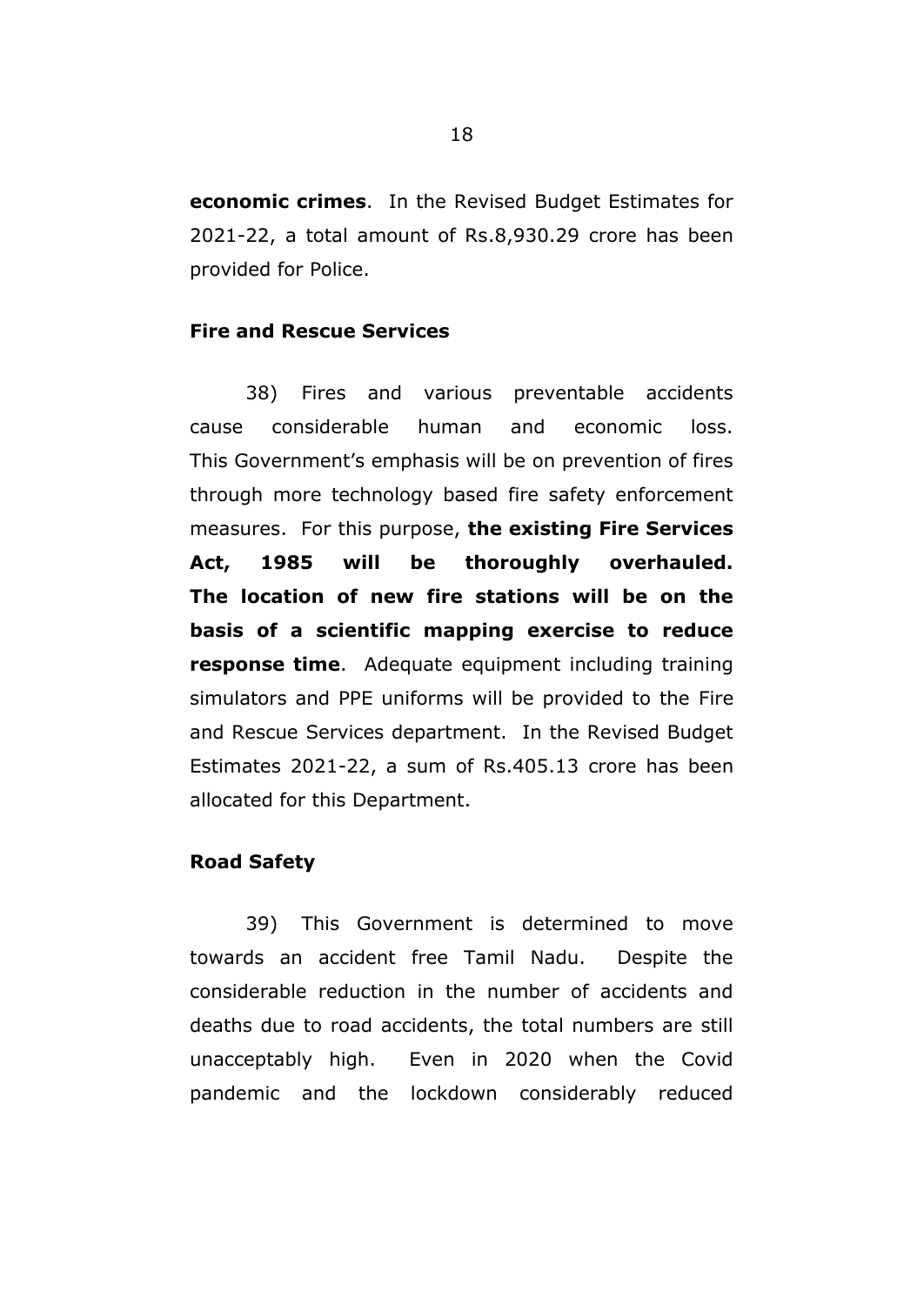vehicular traffic, 45,489 accidents and 8,060 fatalities were recorded. An **Integrated Road Safety Mission will be revamped and the Commissioner of Transport will be redesignated as Commissioner of Transport and Road Safety** to coordinate the efforts of the various departments including Highways, Transport, Police, Medical and Education departments to systematically bring down accidents further and ensure timely response. Funds of upto Rs.500 crore will be converged for the implementation of this Mission.

# **Administration of Justice**

40) This Government is concerned about the large number of cases pending before various courts. As a legal maxim says 'justice delayed is justice denied'. A timely and transparent judicial system is the key to enhance economic activity and growth. 1,099 out of the 1,280 functioning courts in Tamil Nadu currently function from Government owned buildings. **It will be ensured that all courts have adequate buildings in the next five years. This Government will render necessary support to fill all vacancies in civil and criminal courts and support the application of Information and Communication technology for more effective functioning of the courts**. In the Revised Budget Estimates 2021-22, Rs.1,713.30 crore has been provided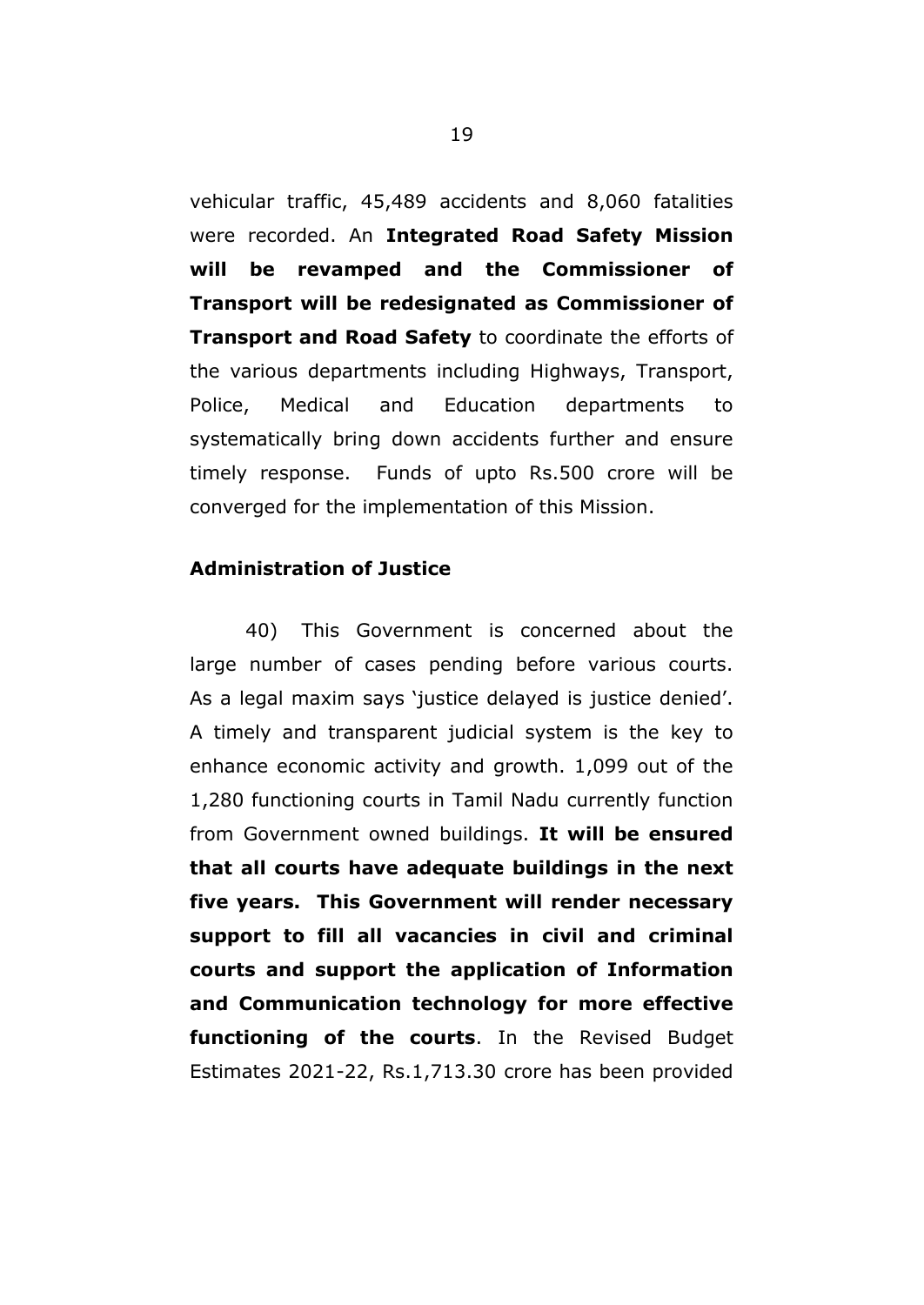for Administration of Justice including Rs.351.87 crore for the construction of new buildings.

## **Public Distribution System**

41) The universal Public Distribution System of Tamil Nadu has been hailed as one of the most important elements of the social safety net of the State. Utilizing this system, **all the 2.1 crore rice ration card holders in the State have been given a special Covid assistance package comprising cash worth Rs.4,000 released in two instalments in May and June, 2021 and a special grocery kit at the peak of the second wave of the Covid pandemic. At a total cost of Rs.9,370.11 crore, this was the largest COVID-19 relief package undertaken by any State**.

42) This Government is determined to ensure that the Public Distribution System is further strengthened and the most deserving beneficiaries receive enhanced services. **A Committee will be appointed to review the guidelines for opening new ration shops in places where they are needed**. Under the special Public Distribution System supply of lentils and edible oil at subsidized rates will be continued during the financial year 2021-22 as well. In the Revised Budget Estimates for 2021-22 the provision for food subsidy has been further increased to Rs.8,437.57 crore.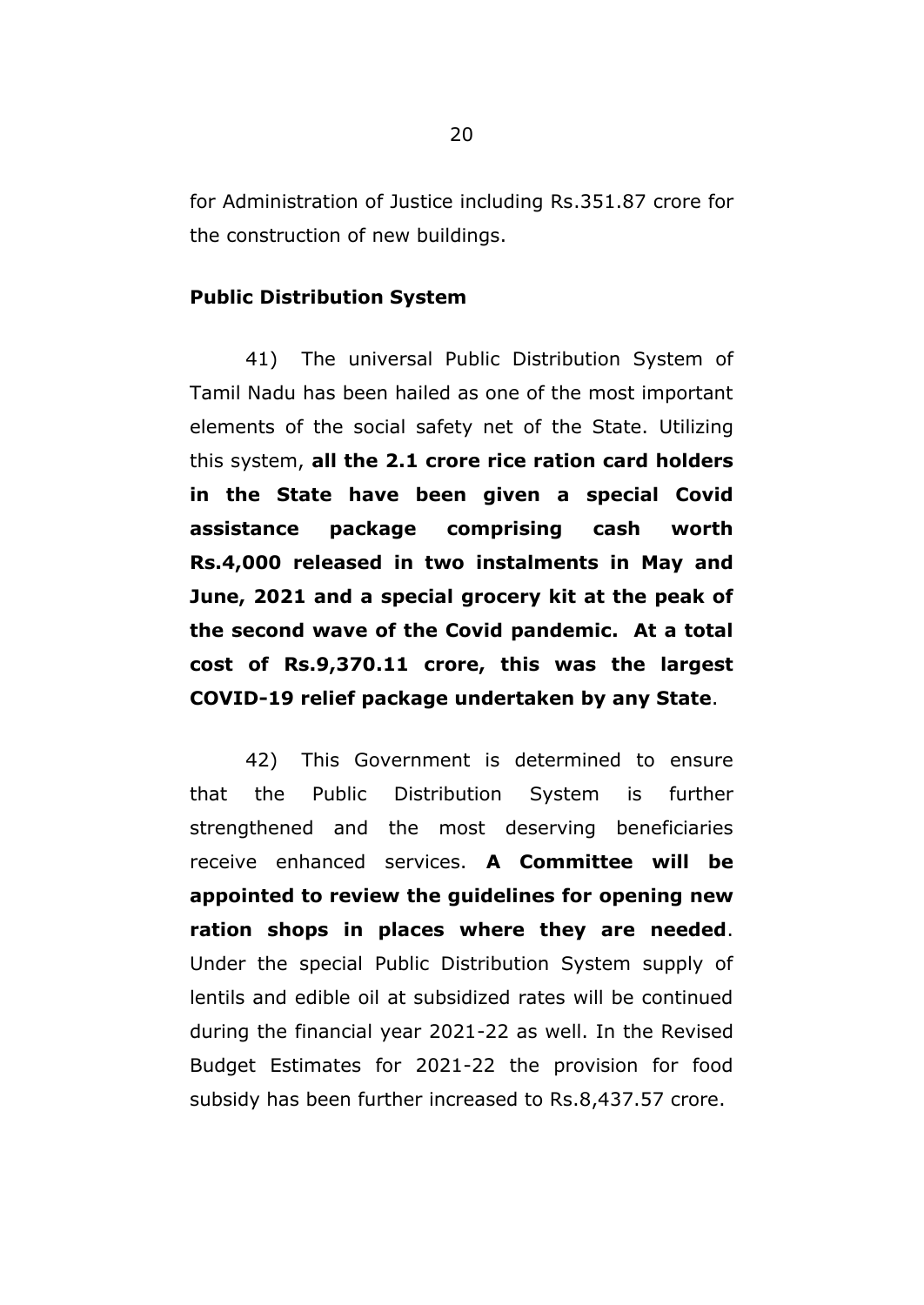**Irrigation**

43) **This Government demonstrated the emphasis it places on conserving and appropriately utilising the limited water resources of the State by creating a new Ministry for Water Resources. To carry forward the vision of the Hon"ble Chief Minister 1,000 check dams and barrages are planned to be constructed over the next 10 years**.

44) Immediately on assumption of office, the Hon"ble Chief Minister directed the speedy implementation of the special desilting of channels in the Cauvery delta. 647 works at a total cost of Rs.65.11 crore covering 9 districts have been taken up and completed in consultation with local farmers.

45) **This Government will formulate schemes to restore the reservoir capacity for important dams including Mettur, Amaravathi, Vaigai and Pechiparai**.

46) This Government will conduct constructive negotiations with Kerala to implement Inter State River Water schemes including the Anaimalaiyar scheme, Neeraru-Nallaru scheme and Pandiaru-Punnambuzha scheme. This Government to take up these schemes. The Hon"ble Minister for Water Resources has reiterated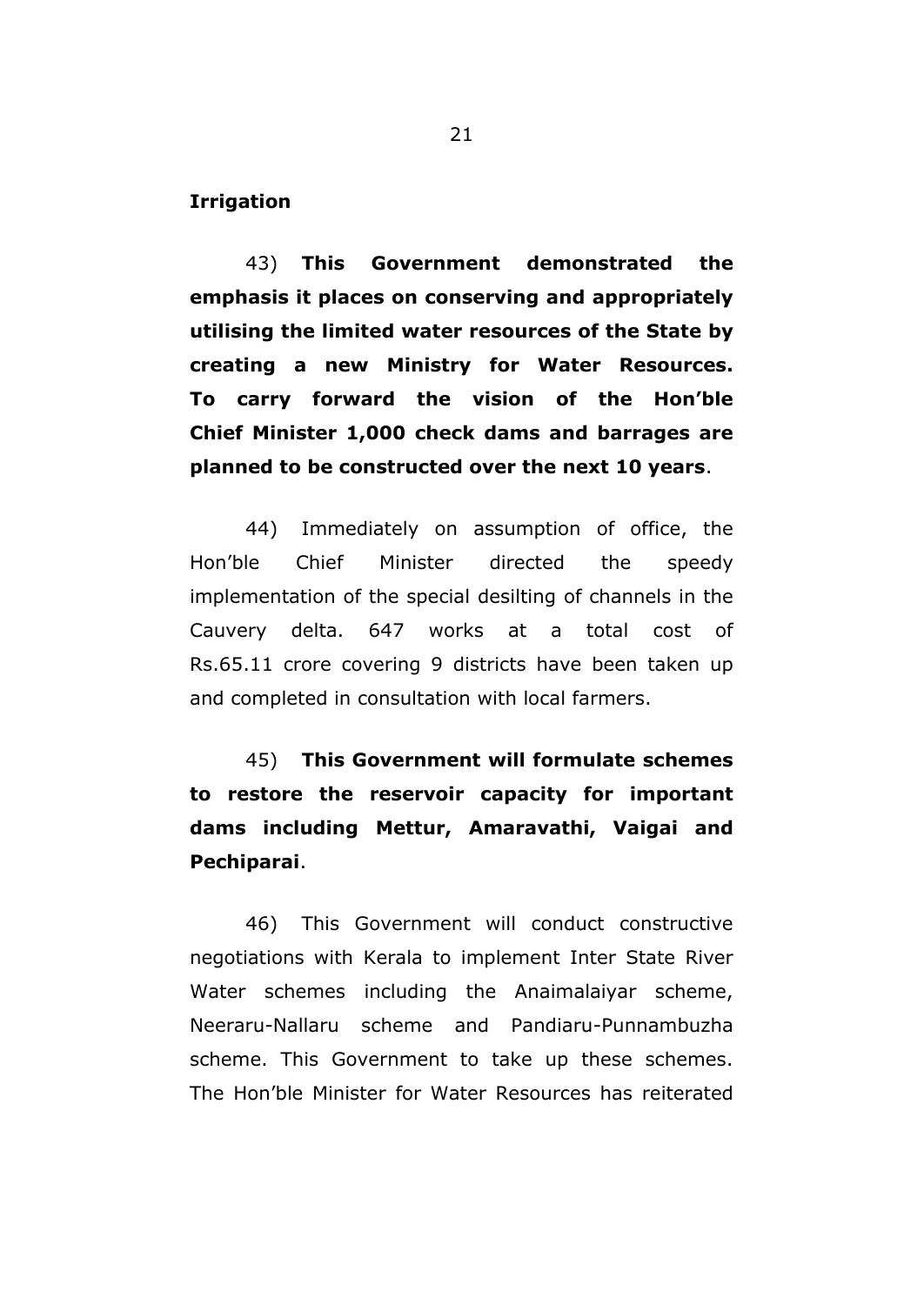the request for the speedy implementation of the Godavari – Cauvery link scheme to the Union Government.

47) **Under the Repairs, Renovation and Restoration of water bodies component of the Prime Minister Krishi Sinchayi Yojana, 200 tanks will be taken up for upgradation in 2021-22 at a cost of Rs.111.24 crore. This Government will launch a special scheme for standardisation of 50 system minor irrigation tanks every year starting from 2021-22**. The Water Resources Department will identify high priority tanks in consultation with all stake holders.

**48) The functioning of the Water Resources Department would be modernised and updated through the use of modern technology including UAV based survey, deploying differential global positioning system (DGPS) and GIS based computer system. The Tamil Nadu Water Resource Information and Management System will be implemented at a total cost of Rs.30 crore.** 

49) This Government will continue to harness the resources from multiple agencies including the World Bank, Asian Development Bank, Asian Infrastructure Investment Bank (AIIB) and NABARD to implement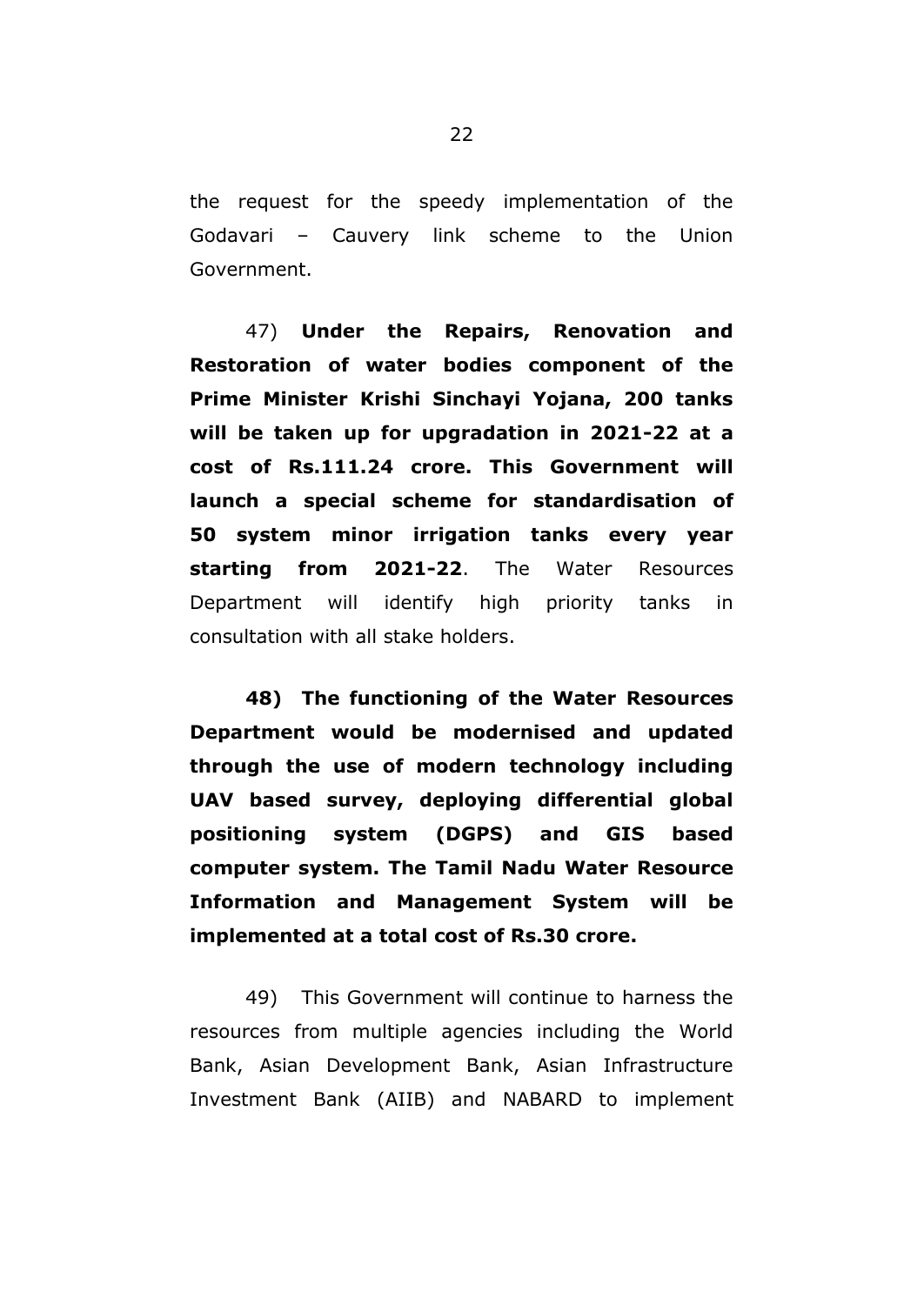important projects for the water resources sector. **The Extension, Renovation and Modernisation programme of the Grand Anaicut Canal System at a total cost of Rs.2,639.15 crore has been taken up with the assistance from the AIIB**. The second Dam Restoration and Improvement Project at a total cost of Rs.610.26 crore has been taken up with the assistance from the World Bank. **The second phase of the Climate Change Adaptation Programme in the Cauvery Delta area will be taken up at a total cost of Rs.1,825 crore with the assistance from the Asian Development Bank**. This Government will implement Phase III and Phase IV of the Tamil Nadu Irrigated Agriculture Modernisation Project with World Bank assistance at a cost of Rs.779.89 crore. In the Revised Budget Estimates for 2021-22, a sum of Rs.326.37 crore has been provided for this project. 59 new irrigation works including check dams, restoration of tanks, channels and irrigation systems have been taken up with assistance from NABARD.

50) A total allocation of Rs.6,607.17 crore has been made for irrigation in the Revised Budget Estimates 2021-22.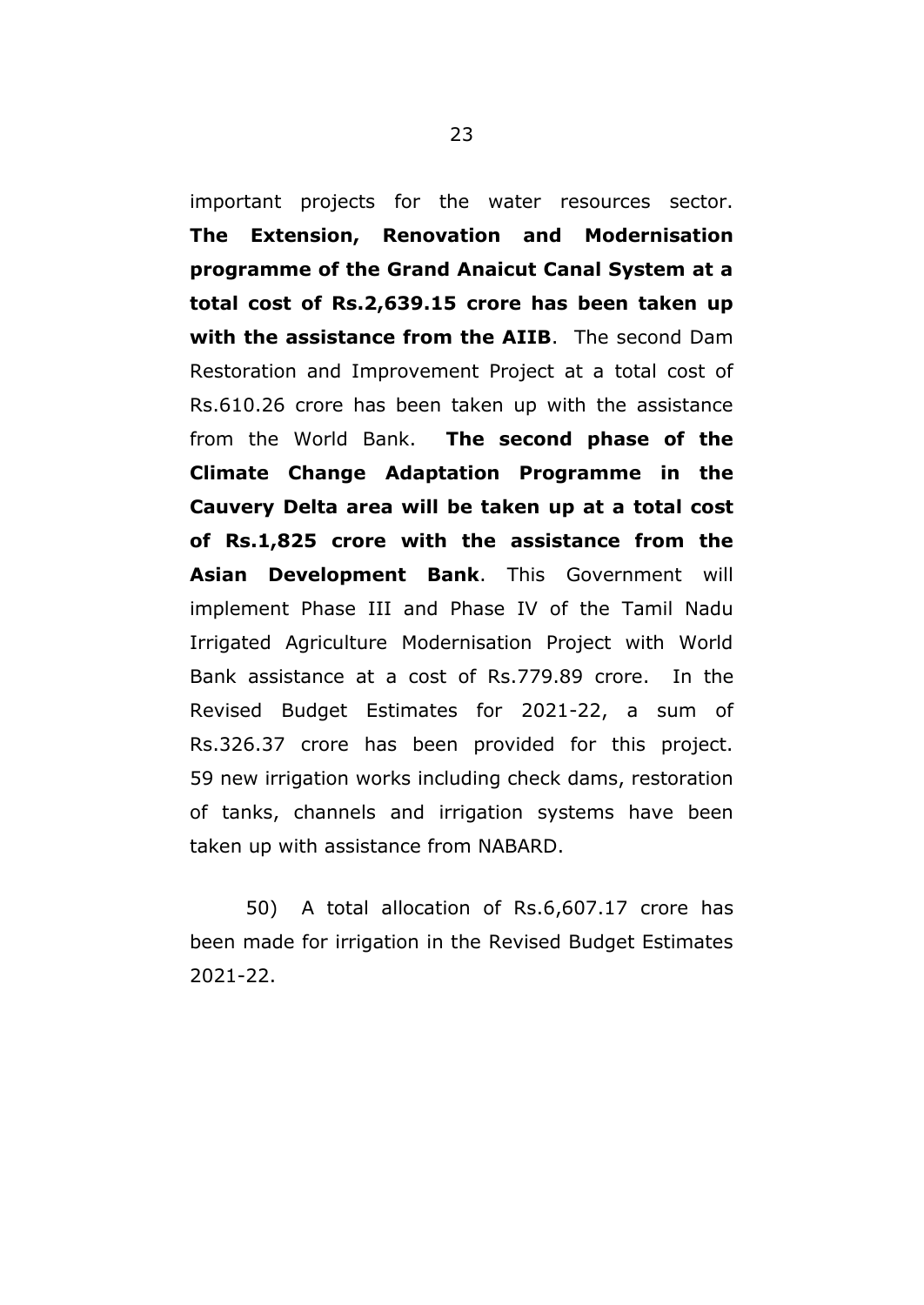## **Fisheries**

51) Tamil Nadu with its long coast line has a large and vibrant marine fishing community. Tamil Nadu is currently second in India in marine fishing production, valued at over Rs.6,000 crore per year. In the Revised Budget Estimates for 2021-22, a total sum of Rs.303.66 crore has been provided for fishing ban period relief assistance, special allowance and for the Saving cum Relief scheme for marine fisher folk. This Government will expedite the special programme for diversification of fishing trawlers from the Palk Bay area so that more boats can be converted to gill netters and tuna long liners. Alternative livelihood schemes including sea weed cultivation, marine cage pisciculture and coastal aquaculture will also be promoted.

52) There are fishing harbour schemes currently under implementation at Tarangambadi, Tiruvotriyur, Alagankuppam and Arcottuthurai, which will be expeditiously completed. Surveys will be taken to construct new fishing harbours at a total cost of Rs.6.25 crore at six locations. **Kasimedu Fishing Harbour in Chennai will be upgraded at a total cost of Rs.150 crore in association with Chennai Port Trust**. **A total sum of Rs.433.97 crore has been allocated for construction of fishing harbours and**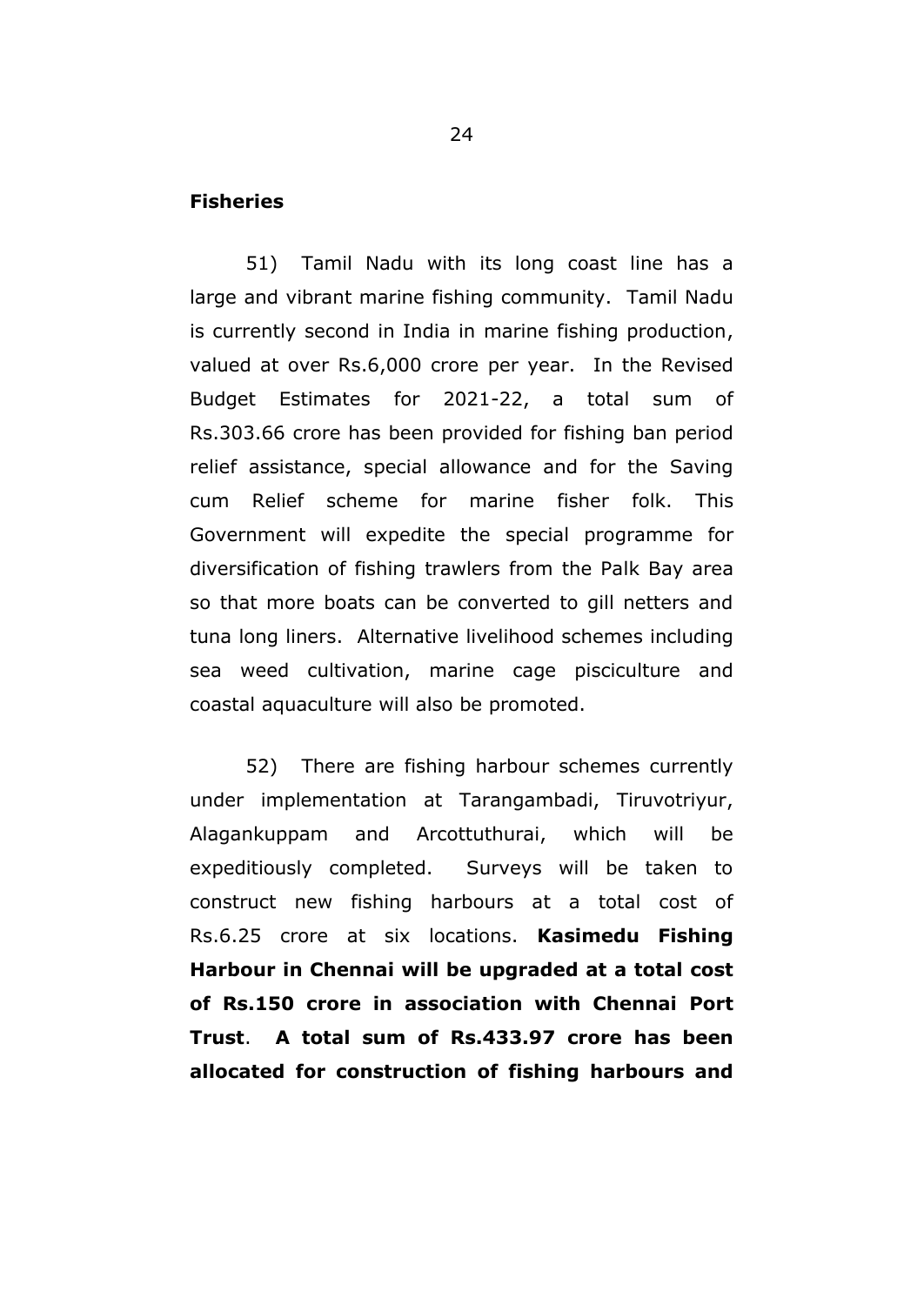**fish landing centres in the Revised Budget Estimates for 2021-22 and Rs.143.46 crore has been allocated for improvement to fish landing facilities**. **The overall allocation for the welfare of the fishermen in Tamil Nadu in the Revised Budget Estimates for 2021-22 is Rs.1,149.79 crore**.

### **Environment and Climate Change**

53) Forests play an important role in conserving natural resources and ecosystems and preserving environmental balance and normal rainfall patterns. **This Government will launch the Green Tamil Nadu Mission to increase the total area under the forest and tree cover in Tamil Nadu to 33 per cent of the land area of the State. Under the Mission a massive tree plantation programme of indigenous and diverse species, in co-ordination with multiple departments, public and private institutions will be taken up with people"s participation over 10 years**.

54) Combating and mitigating the impact of climate change is a major concern for a coastal State like Tamil Nadu. **This Government will launch the Tamil Nadu Climate Change Mission under the Hon"ble Chief Minister to focus on climate change adaptation and mitigation activities with a total outlay of Rs.500 crore**.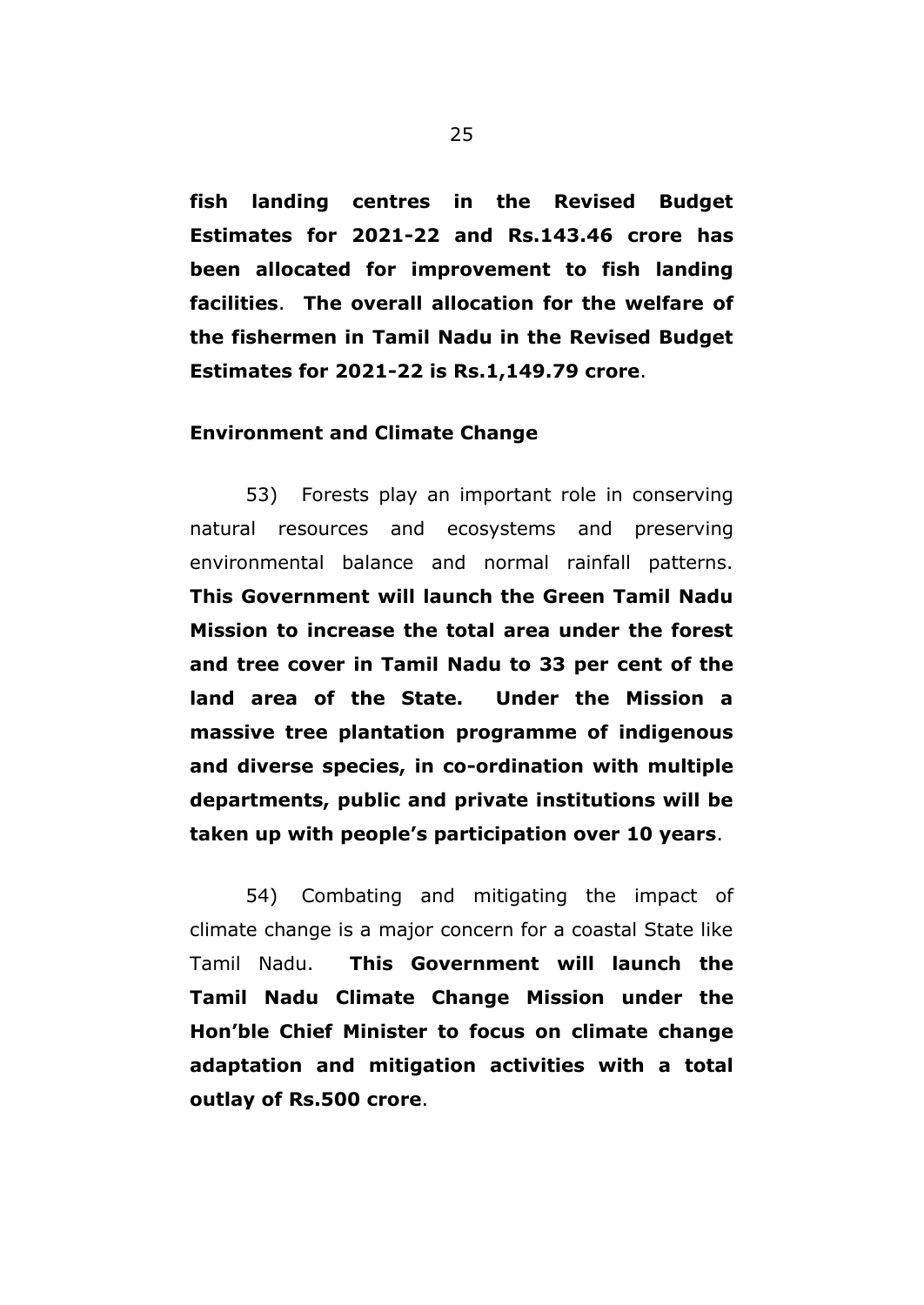55) **Special attention will be paid to the modernization of the forest force by equipping them with modern equipment and technology** including Unmanned Aerial Vehicles (UAV), artificial intelligence, GIS and MIS based management systems, updated weaponry and forest worthy vehicles.

56) To protect the coast line and to reduce pollution in coastal stretches of Tamil Nadu action plans will be prepared and implemented. **Over the next 5 years, 10 beaches will be upgraded with the active support of local bodies to achieve the prestigious Blue Flag Certification** which mandates higher standards of quality, safety, environmental education and information and safety services.

57) As part of the Tamil Nadu River Conservation Project, the Pollution Control Board will establish permanent water quality monitoring stations along the major rivers up and down stream of major cities and industrial clusters, in a phased manner over the next three years. All Sewage Treatment Plants will be monitored online on a real time basis to ensure that they achieve the desired quality parameters and do not pollute water bodies

58) The Tamil Nadu Pollution Control Board will establish continuous ambient air quality monitoring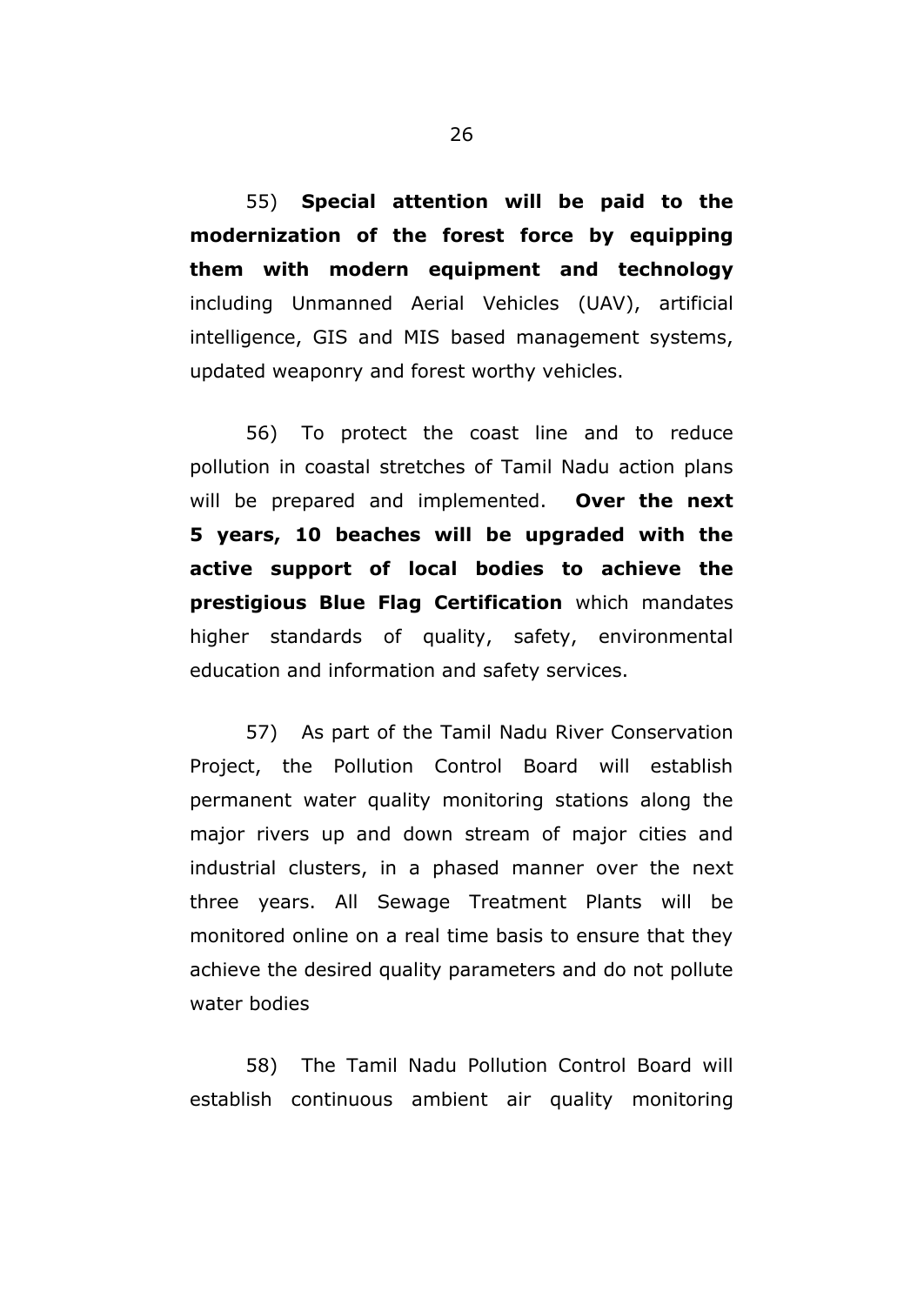stations in all district headquarters and in towns with a population of more than one lakh**. India"s first Integrated Environment Monitoring Studio will be established for forecasting air quality on a real time basis with an early warning system**.

59) **Under the leadership of the Hon"ble Chief Minister, this Government will launch the "Tamil Nadu Wetlands Mission" with the objective of ecological restoration of wetlands in Tamil Nadu. The mission will identify and map 100 wetlands in 5 years and restore the ecological balance with focus on livelihood options at a cost of Rs.150 crore**.

### **Construction Technology**

60) The bifurcation of the Public Works Department provides an opportunity to focus on applying technology to construction and maintenance practices of buildings. Building projects are technically complex and need to be built as cost efficiently, quickly and safely as possible to deliver the maximum possible benefit to citizens. Construction technology also needs to adapt to the environment and mitigate climate change. To ensure that these challenges are met, **this Government will enable the adoption of advanced information technology including Building Information**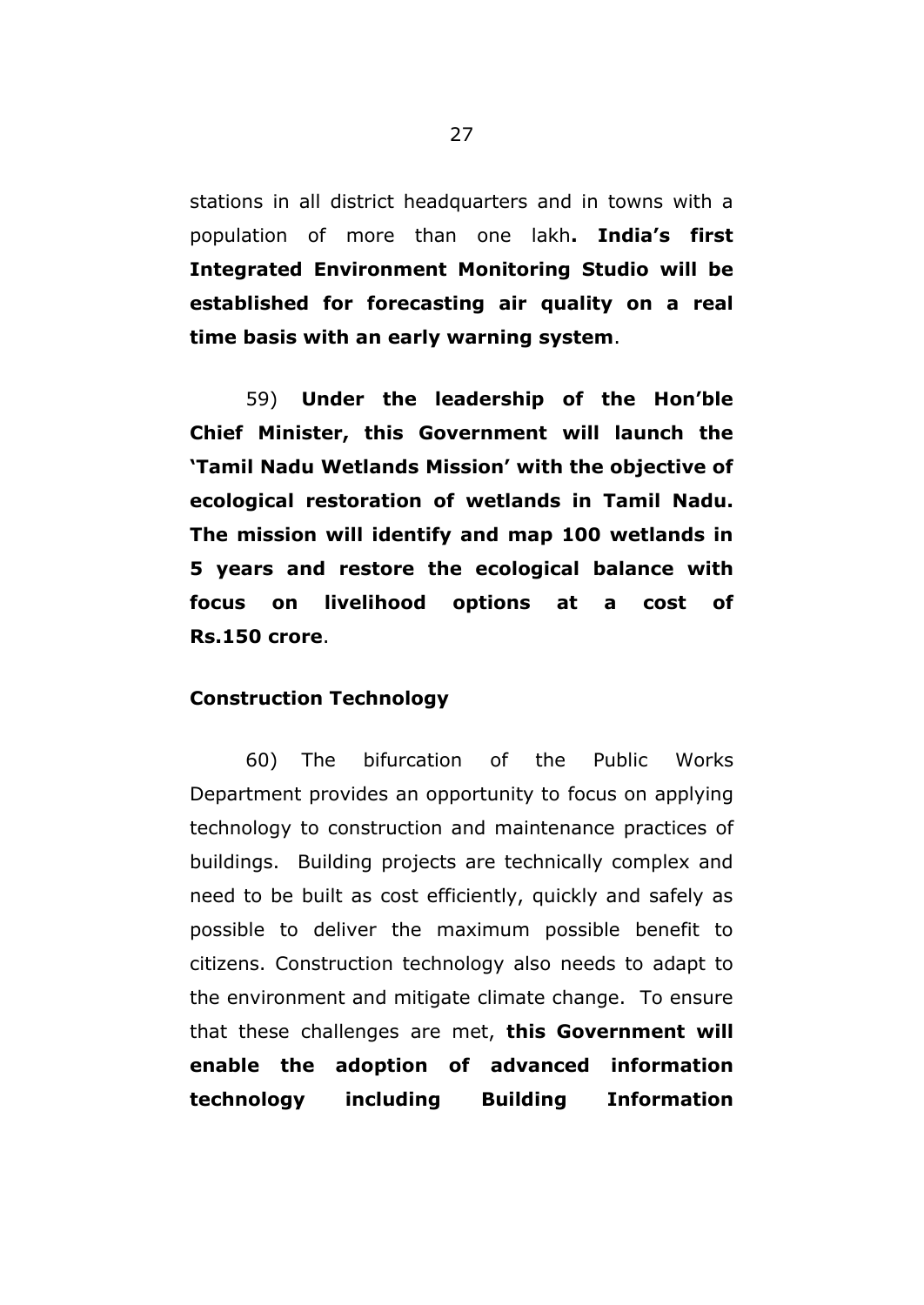**Modelling and use innovative rapid construction technology, automation and sustainable materials. Standard data books of construction will be revised and updated. The entire estimation, tendering, project supervision and monitoring and billing processes will be fully automated and IT enabled within a year.** 

#### **Rural Development**

61) This Government"s programmes will focus on the provision of basic infrastructure and services along with good livelihood opportunities to all people living in rural areas. **At least 55 litres per capita per day of good quality drinking water will be supplied to all the 79,395 habitations in the State. Household connections will be enabled for all the 1.27 crore dwelling units situated in rural areas. The 83.92 lakh households which currently do not have household water supply connections will be provided access to such connections by March, 2024. To achieve this objective, the Jal Jeevan Mission will be implemented at a total cost of Rs.2,000 crore during 2021-22**.

62) Under Muthamizharignar Kalaignar"s leadership, Tamil Nadu was the model State in the country for provision of concrete roofed houses for the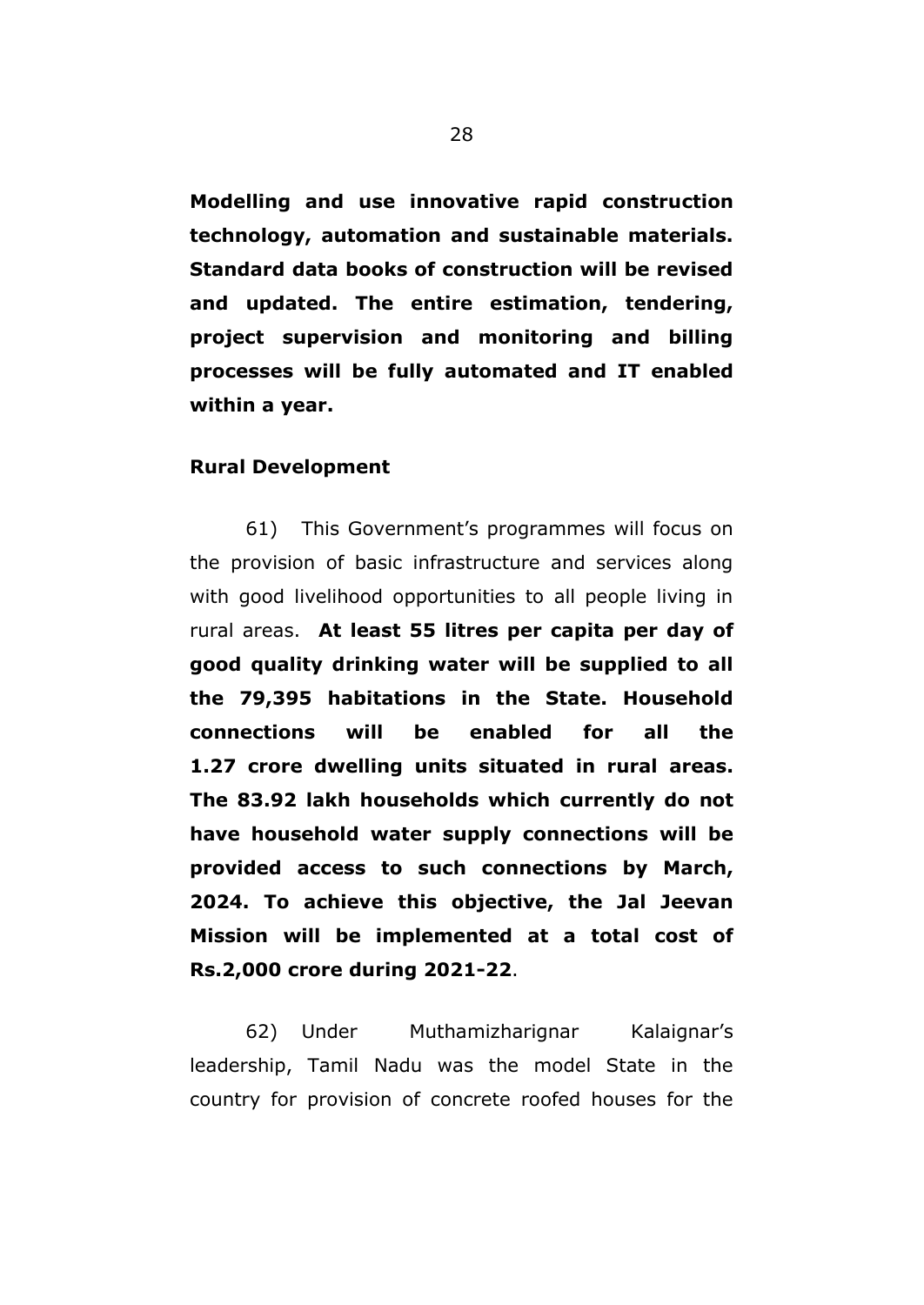rural poor. It is unfortunate that during 2020-21, no new houses were taken up for construction in Tamil Nadu under the Pradhan Mantri Awas Yojana (Gramin). As on date, 2,14,629 houses already taken up for construction in the period from 2016-2017 to 2019-2020 are yet to be completed. **This Government will ensure that all the incomplete houses are taken up and completed at the earliest. In 2021-22 a further 2,89,877 houses at a total cost of Rs.8,017.41 crore will be taken up for construction. This Government will ensure that 8,03,924 houseless families in rural areas are provided a house in the next 5 years. With a provision of an additional Rs.70,000 per house from the State Government"s side in addition to the existing roofing cost of Rs.50,000, the unit cost has been raised to Rs.2.76 lakh per house. The Government will encourage adoption of modern low cost construction techniques on a large scale to ensure speedy, affordable construction for the poorest beneficiaries. In the Revised Budget Estimates for 2021-22 Rs.3,548 crore has been provided for the rural housing scheme**.

63) Rural sanitation is critically important to upgrade the health condition of the rural population. During 2021-22, the Swacch Bharat Mission will be implemented at a total cost of Rs.400 crore in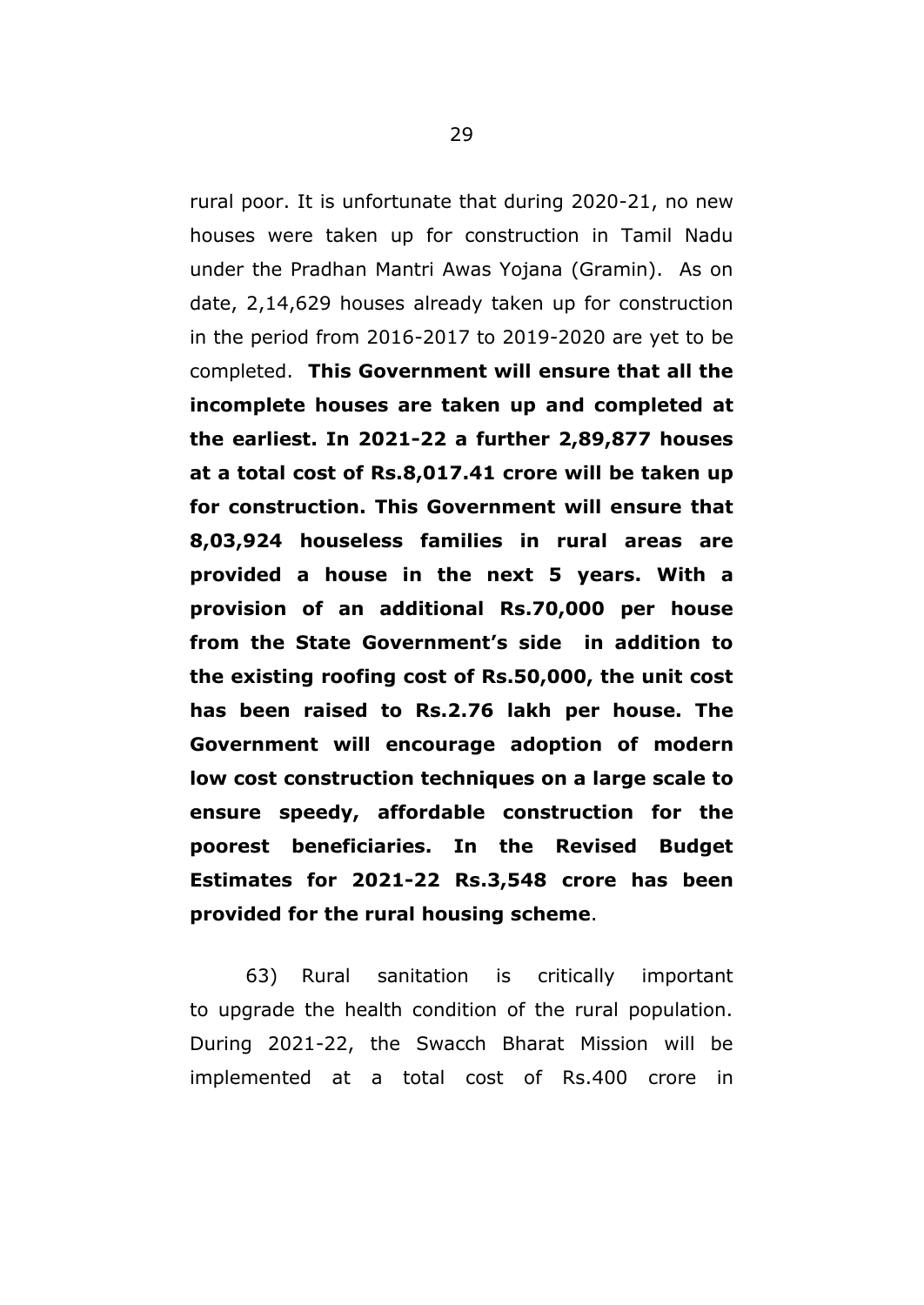Tamil Nadu to provide 44,855 individual house latrines and construct 1,028 community sanitary complexes and 97 plastic waste management centres. In addition, 1,622 village panchayats will be provided solid waste management services.

64) Out of the 4,67,567 works taken up under the Mahatma Gandhi National Rural Employment Guarantee Scheme (MGNREGS) during 2020-21, 2,65,016 works are yet to be completed. Prof. Jean Dreze, one of the members of the Chief Minister"s Economic Advisory Council was instrumental in the enactment of the MGNREG Act. This Government will give an additional drive for the programme and ensure that 25 crore man days of employment at a total wage cost of Rs.6,825 crore and material cost of Rs.3,200 crore are taken up. This Government will also urge the Union Government to increase the permissible man days from 100 to 150 and to enhance the wage rate from Rs.273 to Rs.300 per day under MGNREGS.

65) **Funding for the MLA Constituency Development Scheme will be restored to Rs.3 crore per constituency from the current year onwards**.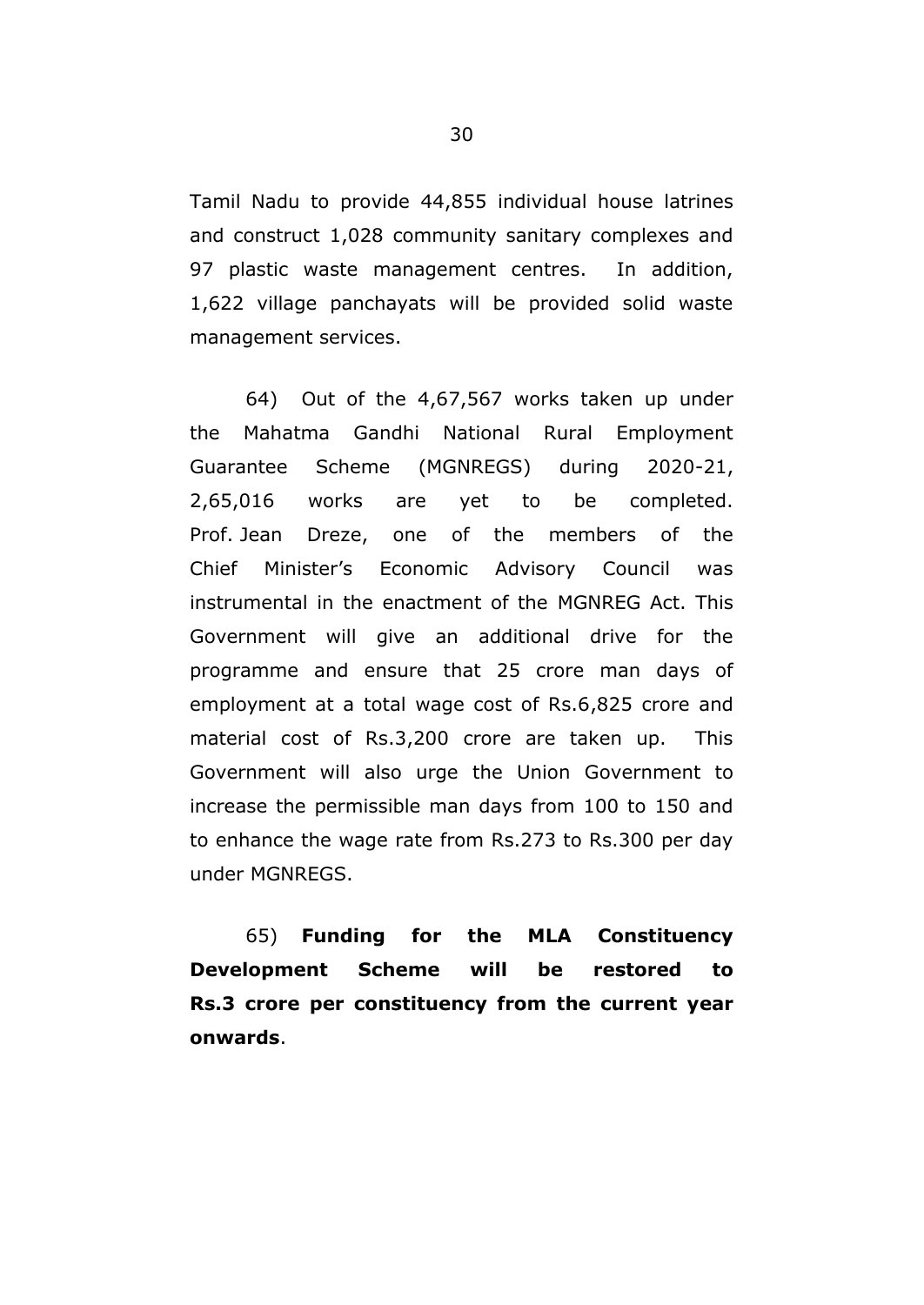66) **This Government will re-launch the Anna Marumalarchi Thittam with an outlay of Rs.1,200 crore during 2021-22. This programme will ensure that gaps in basic infrastructure at habitation level are addressed**.

67) **The Namakku Namae Thittam was a highly popular scheme introduced by late Hon"ble Chief Minister Muthamizharignar Kalaignar. This scheme will be reintroduced to take up locally important projects in partnership with local communities. A provision of Rs.100 crore has been made for this programme during 2021-22.**

68) **The Tamil Nadu State Rural Livelihood Mission will be revamped and implemented at a total cost of Rs.809.79 crore during 2021-22 to benefit one lakh Self Help Groups (SHG). A bank linked fund flow of Rs.20,000 crore including a special Covid loan will be provided to SHGs in Tamil Nadu during 2021-22. The Tamil Nadu Rural Transformation Project will be revitalised and implemented at a total outlay of Rs.212.69 crore during 2021-22.**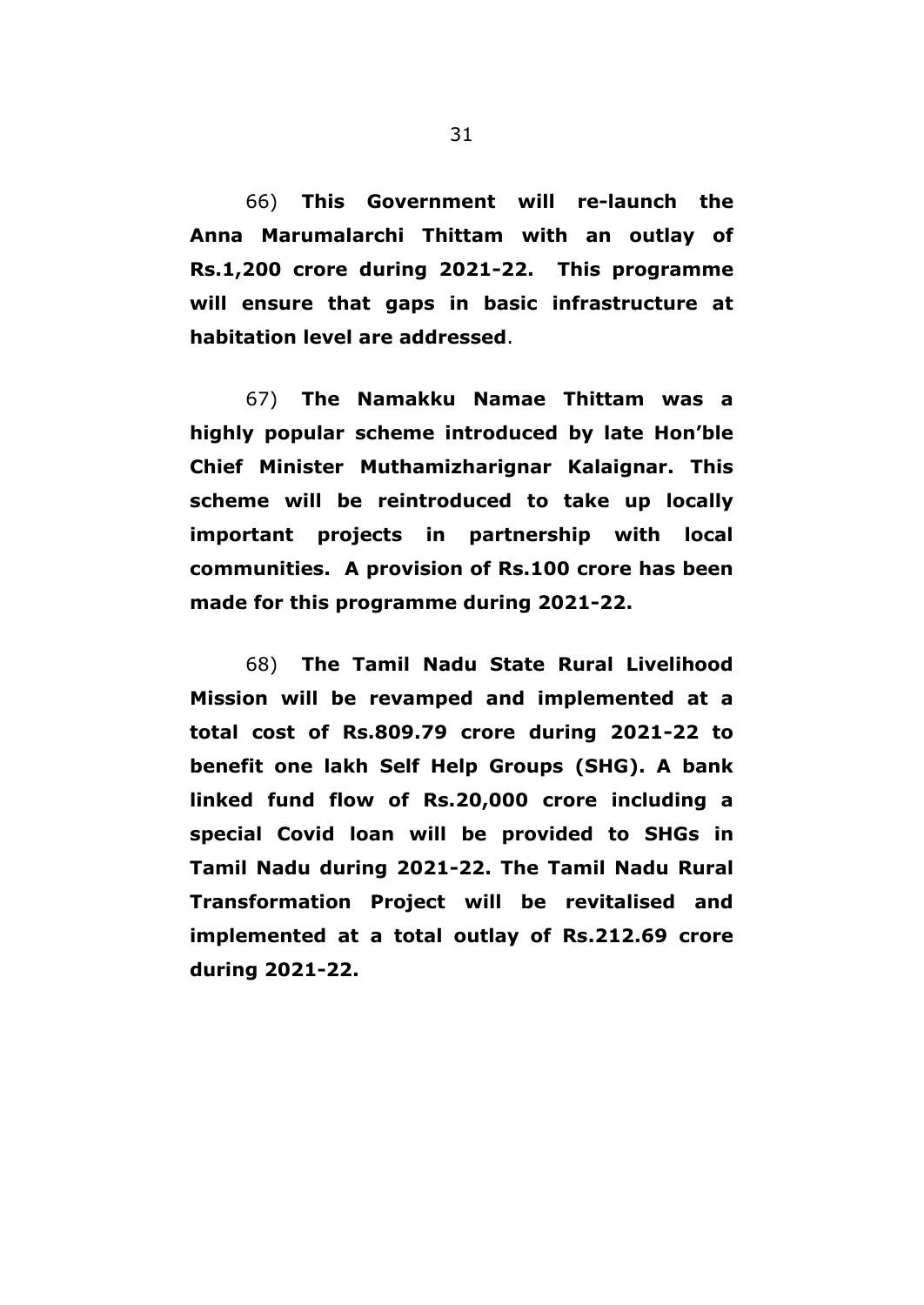### **Municipal Administration and Water Supply**

69) This Government is determined to develop liveable cities with an enhanced quality of life with a clean and green environment, necessary basic amenities and vibrant public places. Urban governance will be made responsive, transparent and participatory.

70) Water supply of 135 LPCD in all Corporations, 90 LPCD in all municipalities and 70 LPCD in all Town Panchayats will be ensured. Drinking water connections will be provided to every household. Cities will be made water secure. Water Balance Plan will be prepared for every city.

71) Every household in urban areas would be provided access to a toilet and the practice of open defecation truly eliminated. Sewage disposal systems including underground sewerage systems will be provided to fully cover the urban population. **27 cities with a population of above one lakh will be fully covered with underground sewerage systems**. The maintenance of the sewage systems will be fully mechanized.

72) **We will create litter free cities by ensuring 100 per cent source segregation and door to door collection**. Solid waste processing facilities with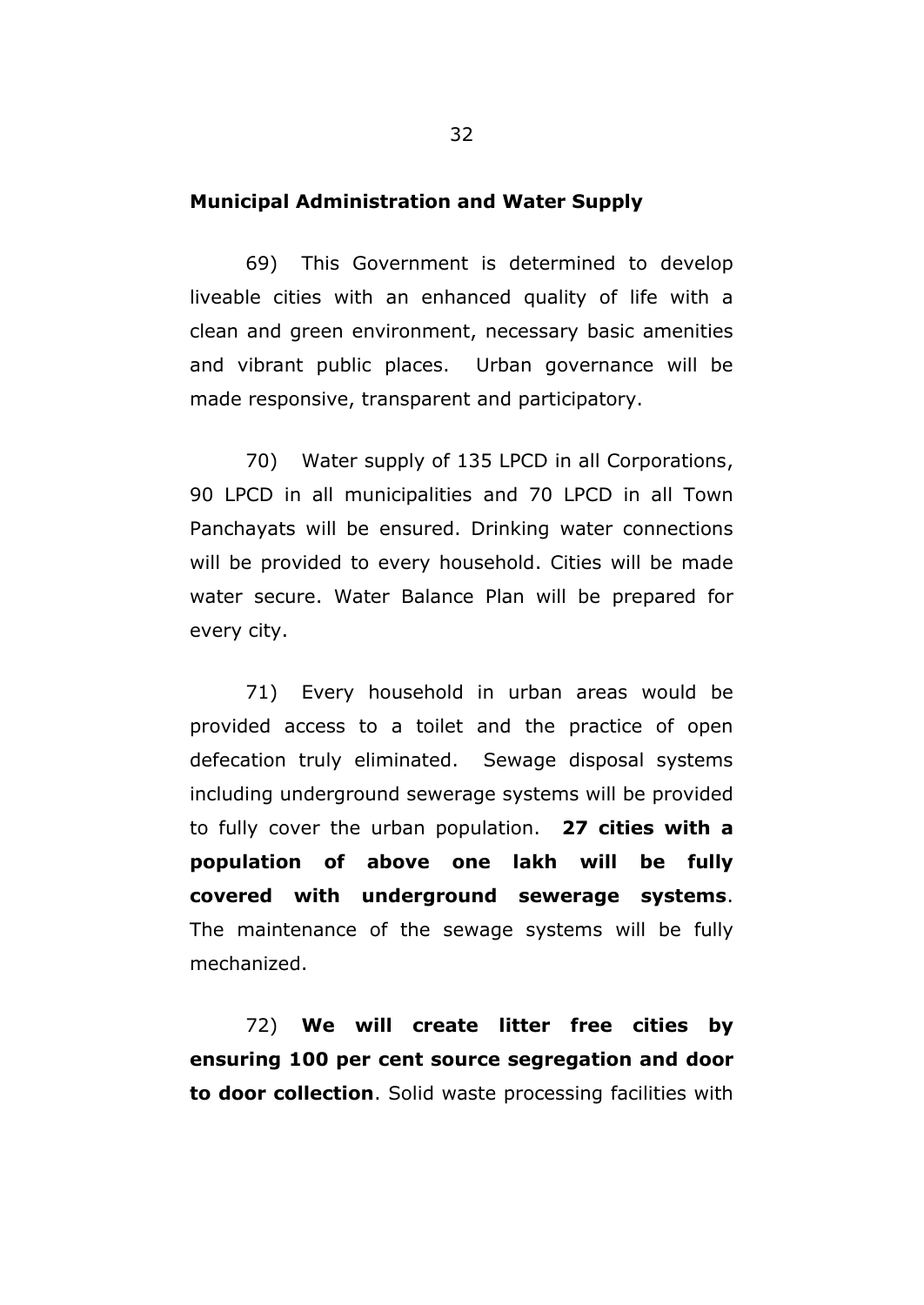adequate capacity will be provided in all cities and towns. **All unpaved roads in Municipalities and Town Panchayats will be paved. Pedestrian friendly and differently abled friendly streets will be created in all urban areas**. Street lights will be installed at a distance of 30 metres in all cities and all street lights will be converted to energy efficient fittings.

73) The Namakku Naame Thittam will be implemented with vigour in all urban areas of Tamil Nadu to restore water bodies, create parks, recreation and sports facilities, tree plantation, construct or upgrade school buildings, dispensary buildings and libraries study rooms. **Those who contribute significantly towards such works in Namakku Naame Thittam will be awarded the Hon"ble Chief Minister"s Special Award every year. A provision of Rs.300 crore has been made for this scheme. Online provision of services to all citizens would be ensured through the Makkal Sevaiyil Managaratchi and Namadhu Sevaiyil Nagaratchi schemes**.

74) The non tax revenue of ULBs will be enhanced through value addition to existing revenue generating assets and creation of new assets such as modern bus stands, commercial complexes and community halls. This Government will modernize the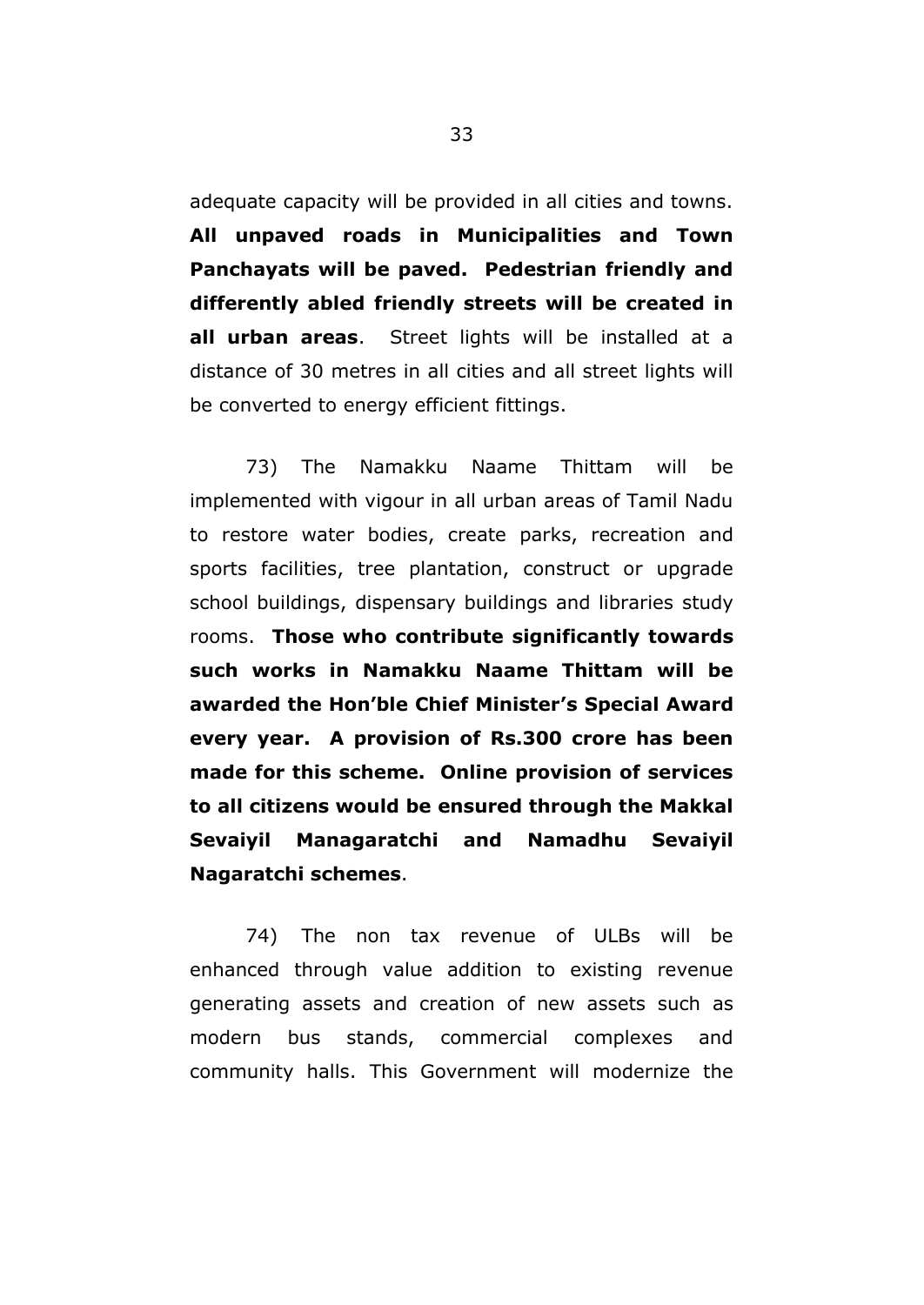existing bus stands and provide modern integrated bus stands in major cities. **An integrated bus stand cum commercial centre will be established in Tiruchirapalli with the financial assistance of TUFIDCO**.

75) The Fifteenth Finance Commission has recommended much lower grants to Urban Local Bodies in Tamil Nadu. **To meet the aspirational needs of the people in urban areas while bridging the resource gap, this Government will launch the Kalaignar Nagarpura Membattu Thittam with an allocation of Rs.1,000 crore in 2021-22**.

76) All incomplete schemes under the Smart Cities Mission and AMRUT Mission will be completed by the due date of 31.3.2023. **In the Budget Estimates for 2021-22, Rs.2,350 crore has been provided for the Smart Cities Mission and Rs.1,450 crore for AMRUT**.

77) The Urban sector is receiving financing from the World Bank under the Tamil Nadu Sustainable Urban Development Programme and from the Asian Development Bank under the Tamil Nadu Urban Flagship Investment Programme. **The Integrated Storm Water Drain Network project in the Kosasthalaiyar River Basin assisted by the Asian Development Bank**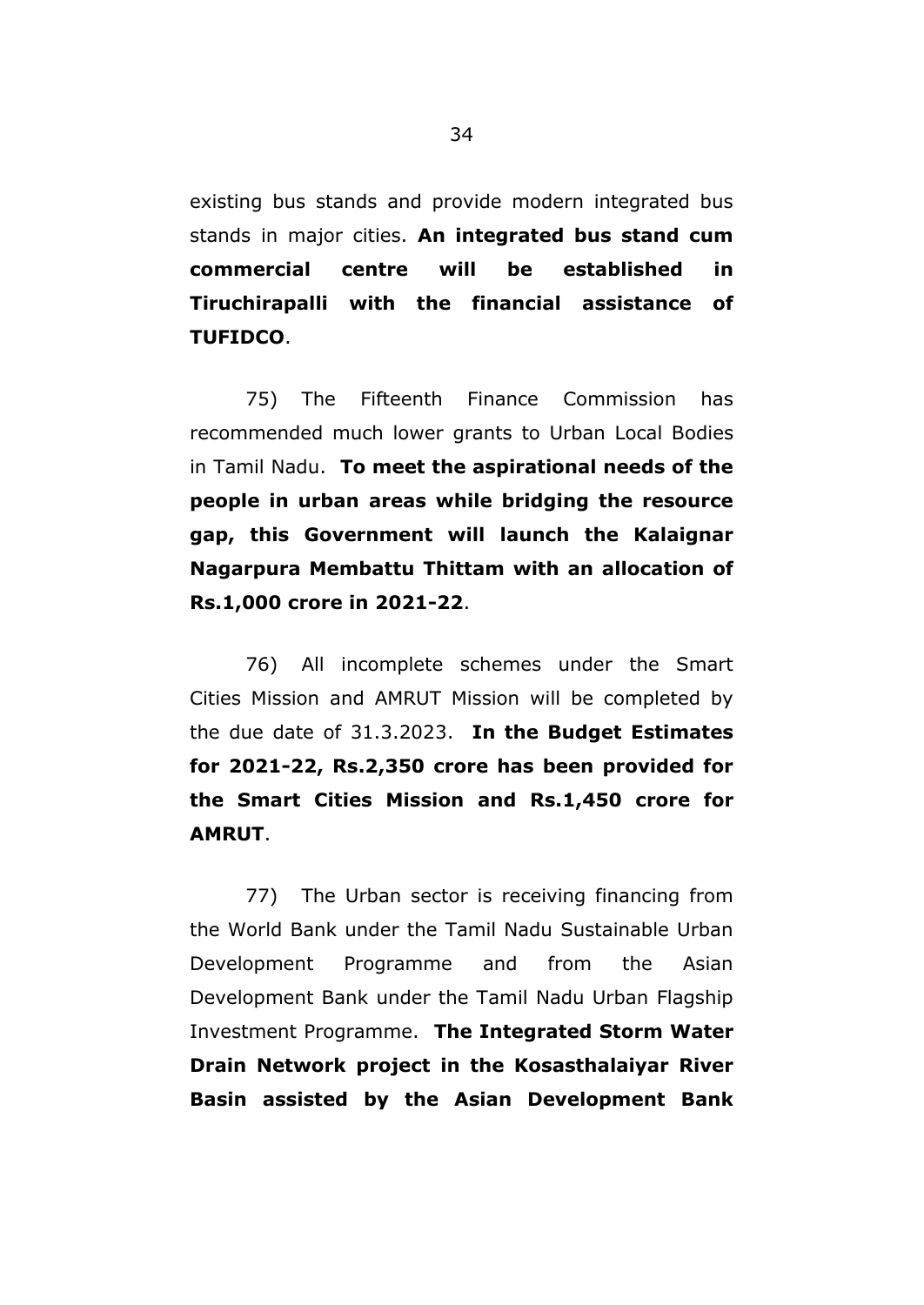**will be implemented and in the Budget Estimates for 2021-22, a provision of Rs.87 crore has been made**. The KfW assisted projects will also continue to be implemented with a provision of Rs.168.69 crore in the Budget Estimates for 2021-22.

78) **Singara Chennai 2.0 will be launched with an emphasis on clean and green Chennai** with every household receiving a water tap connection. **Chennai will become a city without wall posters**. Heritage buildings and public places will be illuminated. Ongoing bio-mining process at Perungudi dump yard will be expedited. Bio-mining will also be taken up at the Kodungaiyur Dump yard and the land retrieved will be developed as urban green space. **New flyovers and over bridges will be constructed at 3 places in Chennai city at Ganesapuram subway; at the intersection of Konnur High Road – Strahans Road; and at South Usman Road at an estimated cost of Rs.335 crore**. **I am happy to inform the House that in the Budget Estimates 2021-22, Rs.500 crore has been provided for Singara Chennai 2.0**.

79) The 400 MLD Desalination Plant will be expeditiously implemented with JICA assistance. **Underground sewerage systems will be provided to all the added areas of Chennai city at a total cost of**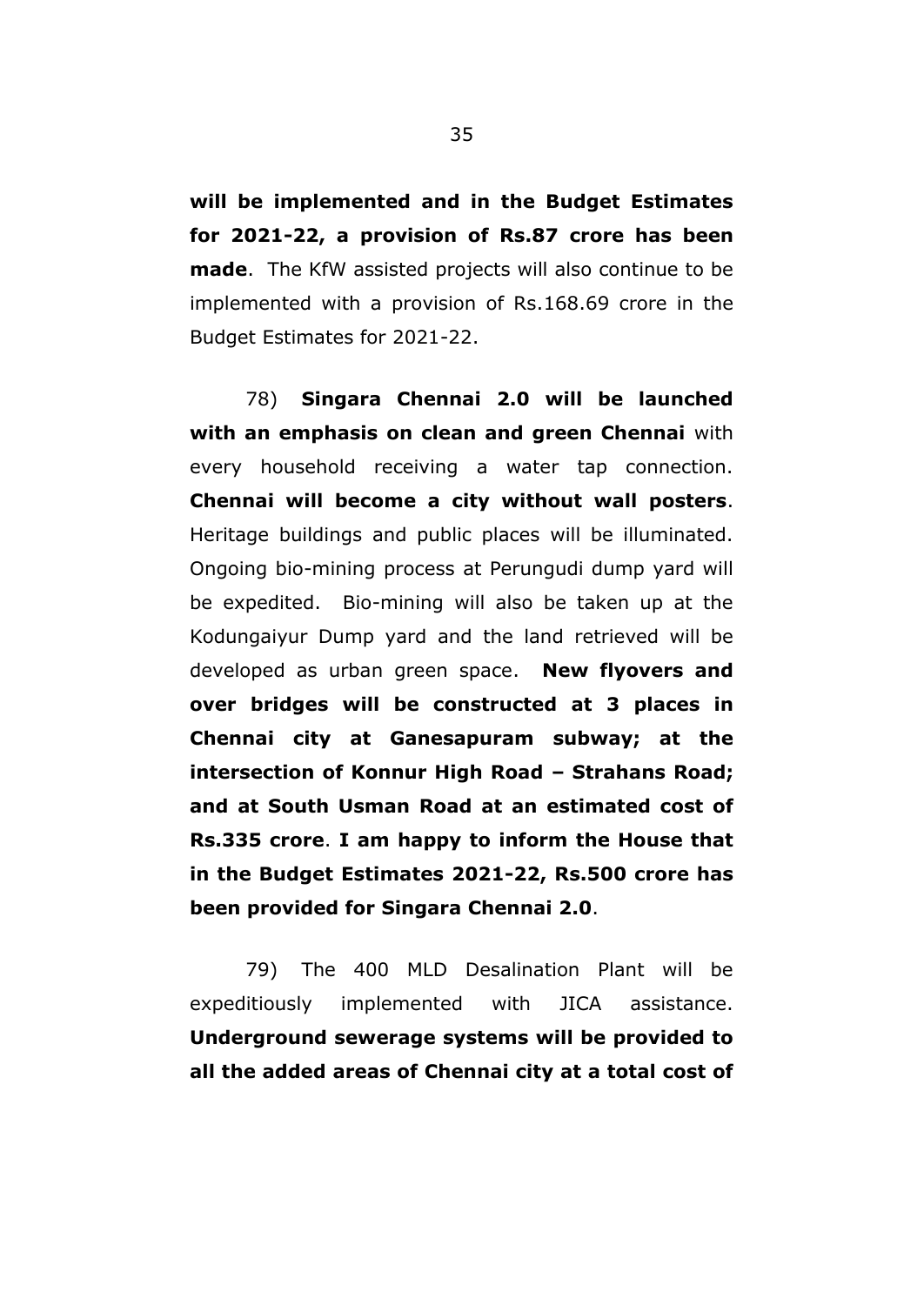**Rs.2,056 crore. The scheme to prevent outflow of sewage into waterways in Chennai will be vigorously implemented at a total cost of Rs.2,371 crore. A Feasibility Report would be prepared for transmitting Krishna water through pipelines from Andhra Pradesh to the reservoirs of Chennai**.

## **Chennai City Partnership**

80) **The Chennai City Partnership Programme will be launched with assistance from the World Bank and the Asian Infrastructure Investment Bank shortly.** This Government after assuming office has held detailed discussions with the World Bank on this project and redesigned certain elements in line with our policy approach. The project will focus on enhancing urban mobility, water security and resilience of Chennai city, strengthening governance structures including revitalizing the Chennai Urban Metropolitan Transport Authority (CUMTA) and expanding the financial resource base of Greater Chennai Corporation, Metropolitan Transport Corporation and Chennai Metropolitan Water Supply and Sewerage Board.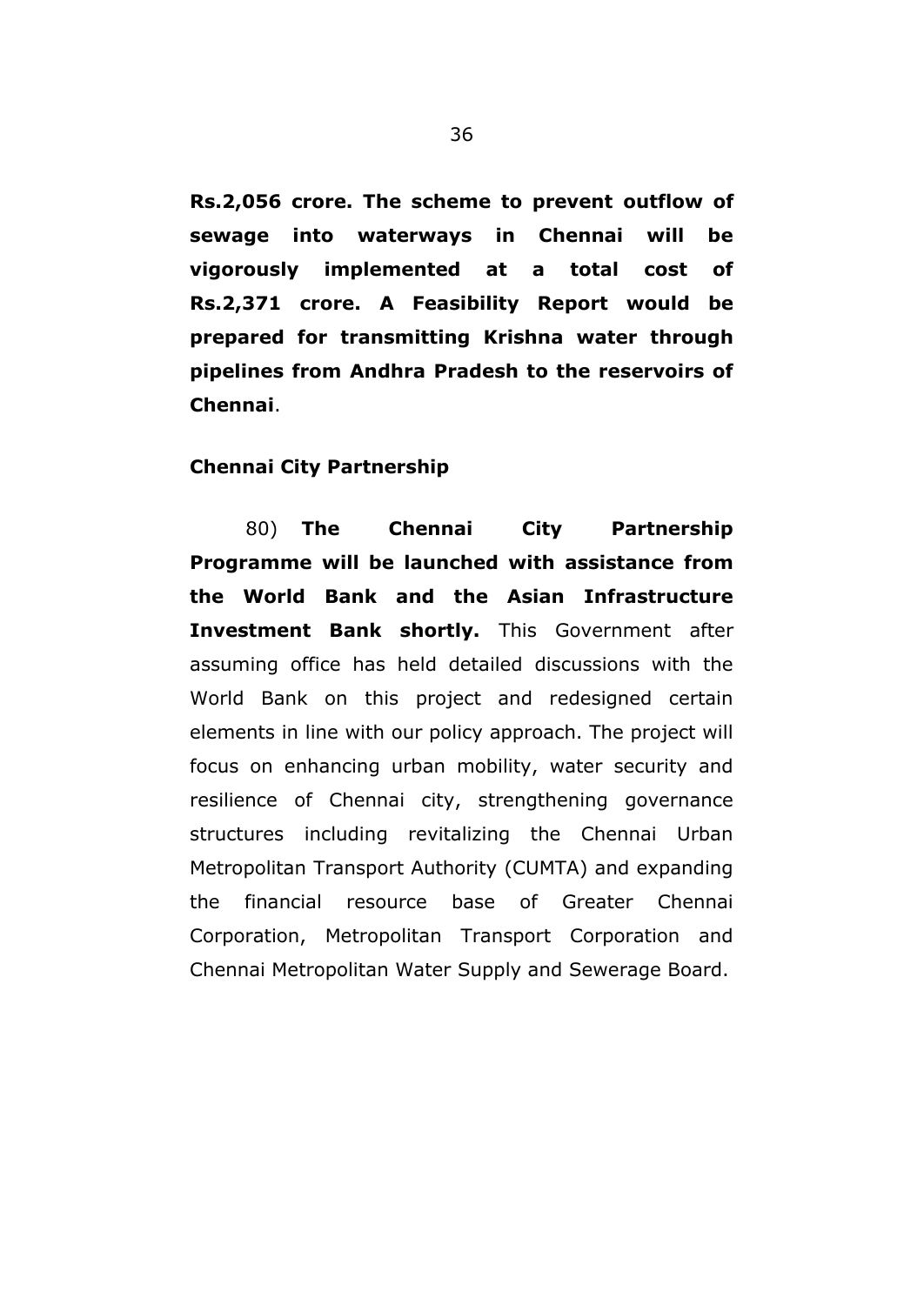#### **Urban Wage Employment**

81) The COVID-19 pandemic has severely affected the livelihood opportunities for the urban poor and their ability to seek alternate jobs. The Dr. C. Rangarajan Committee has recommended that there is a need to create a special programme to provide wage employment to the urban poor**. Accordingly, this Government will implement a wage employment scheme, on a pilot basis, to provide gainful employment to urban poor by engaging them in the creation and maintenance of public assets like parks, play fields, storm water drains, roads, buildings and rejuvenation of water bodies.** This scheme will also be linked to various skill development programmes**. An initial allocation of Rs.100 crore has been made for this programme in the Revised Budget Estimates 2021-22.** 

#### **Housing and Urban Development**

82) Provision of adequate and decent housing to all citizens of the State, while ensuring sustainable urbanization, is an important goal of this Government. To this end, some of the **older legislations in the housing sector including the Tamil Nadu Housing Board Act, 1961, Tamil Nadu Slum Areas (Improvement and Clearance) Act, 1971,**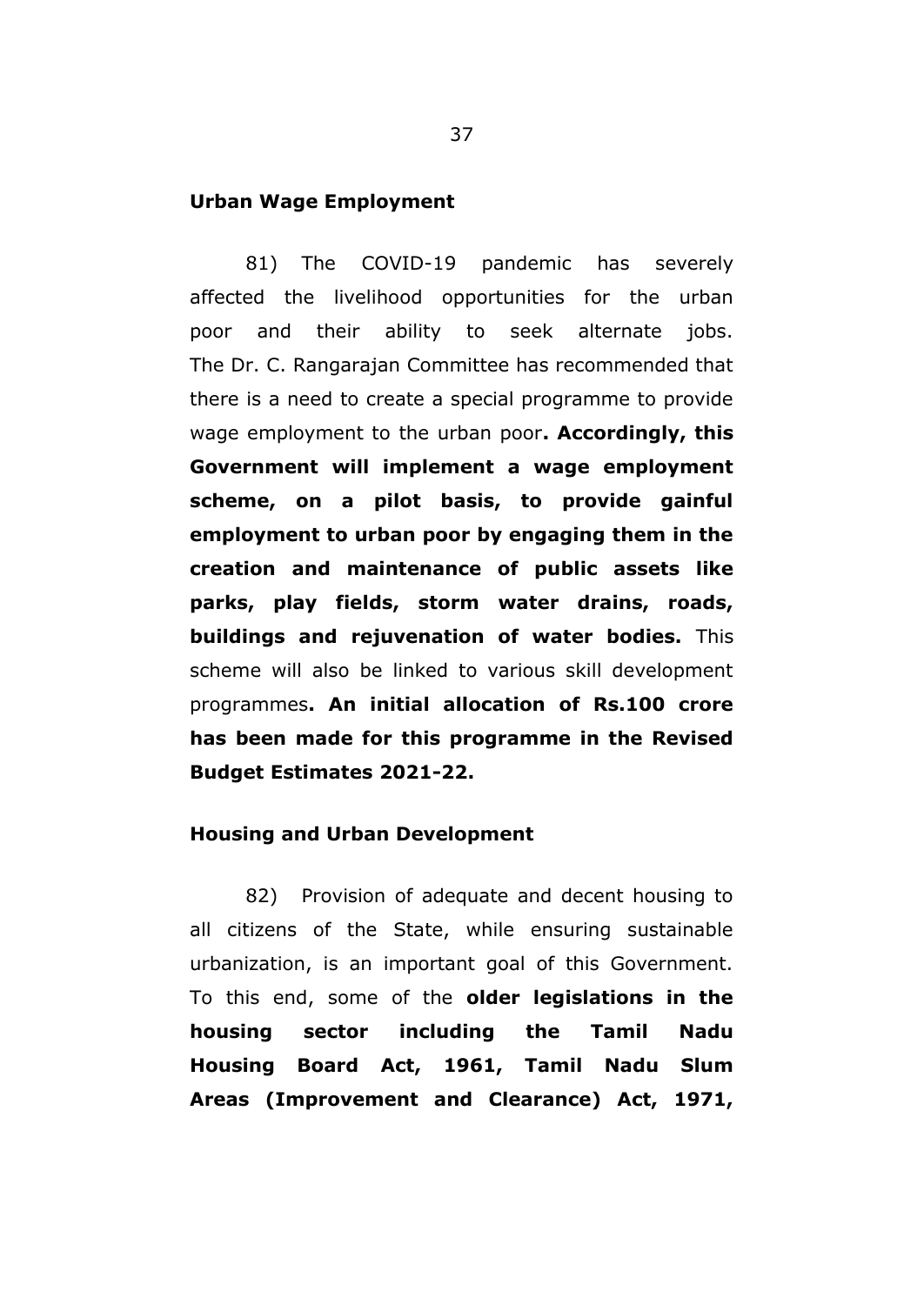**Tamil Nadu Town and Country Planning Act, 1971, and Tamil Nadu Apartment Ownership Act, 1994 be reviewed**.

83) Tamil Nadu is the most urbanized large State in the country, but only 7% of the total land area is covered under Master Plans. **This Government will ensure that the coverage under Master Plans is enhanced to 22%**.

84) Muthamizh Arignar Kalaignar formed the Chennai Metropolitan Development Authority in 1972. Now Tamil Nadu has many million plus cities and there is a need to regulate and ensure planned urbanization around such cities. Accordingly, **new Urban Development Authorities will be formed for Madurai, the Coimbatore – Tiruppur Area, and for the fast growing Hosur area.** 

85) **This Government is committed to ensure Tamil Nadu is made entirely slum free within a period of 10 years.** The total demand for housing for the urban poor is estimated at 9,53,446 dwelling units. **The total provision for the Tamil Nadu Slum Clearance Board in the Revised Budget Estimates 2021-22 is Rs.3,954.44 crore.**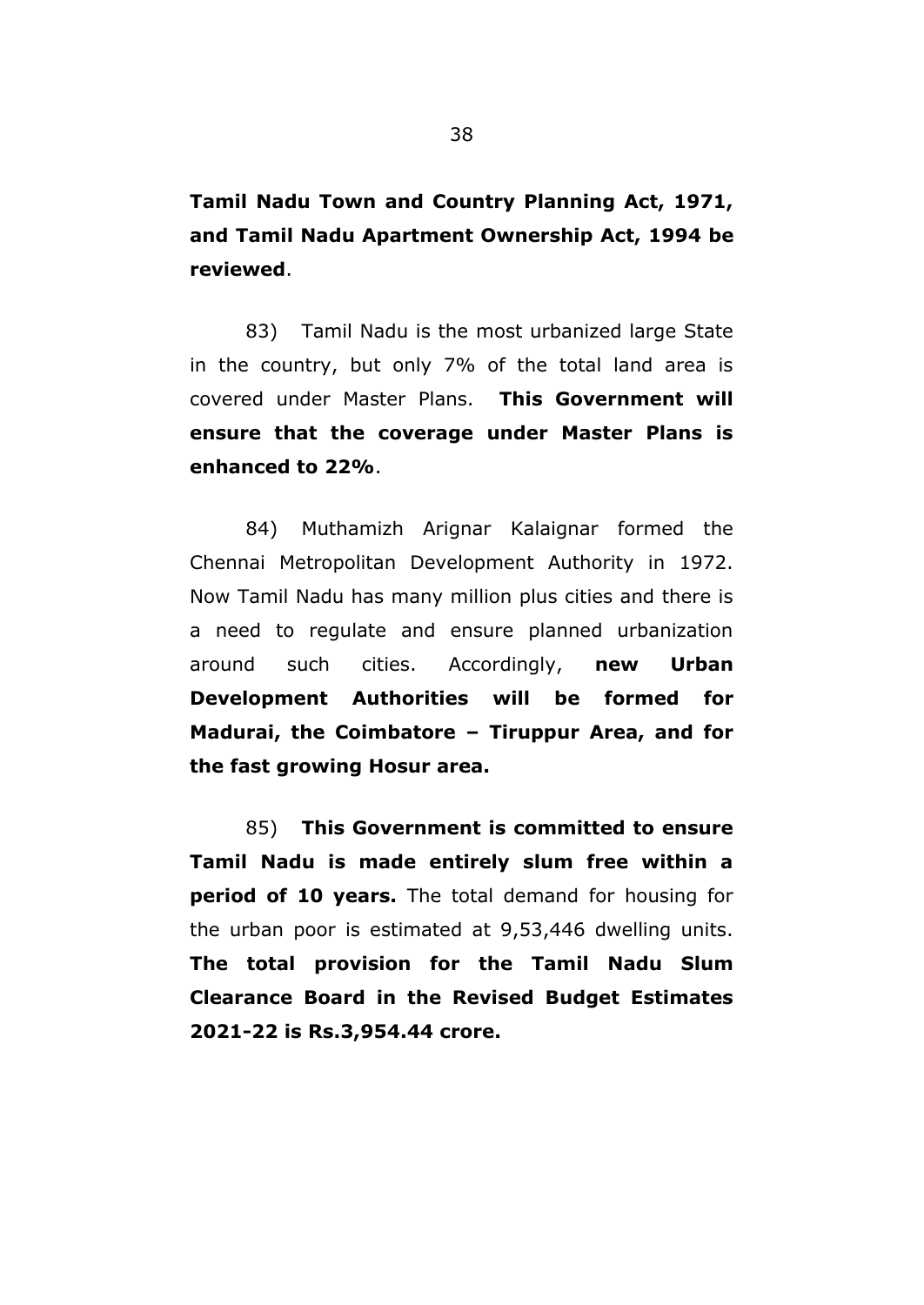**86) A new Slum Resettlement and Rehabilitation Policy will be formulated in consultation with all stakeholders to ensure that slum dwellers are treated fairly and humanely when they are resettled from objectionable poramboke lands including water courses.** 

87) **The Second Tamil Nadu Housing Sector Strengthening Project with World Bank assistance will be taken up shortly. The negotiations for the first phase of the Inclusive, Resilient and Sustainable Housing for the Urban Poor with Asian Development Bank assistance have been recently concluded.** The provision for the World Bank Projects in the Housing Sector is Rs.320.40 crore and for the Asian Development Bank project is Rs.171 crore in the Revised Budget Estimates 2021-22.

#### **Highways:**

88) Tamil Nadu has the maximum coverage of black top roads in the country. Out of 2.61 lakh KMs of roads in Tamil Nadu, 61,131 KMs are maintained by the State Highways Department and 6,606 KMs are National Highways.

89) The Comprehensive Road Infrastructure Development Programme will be implemented with a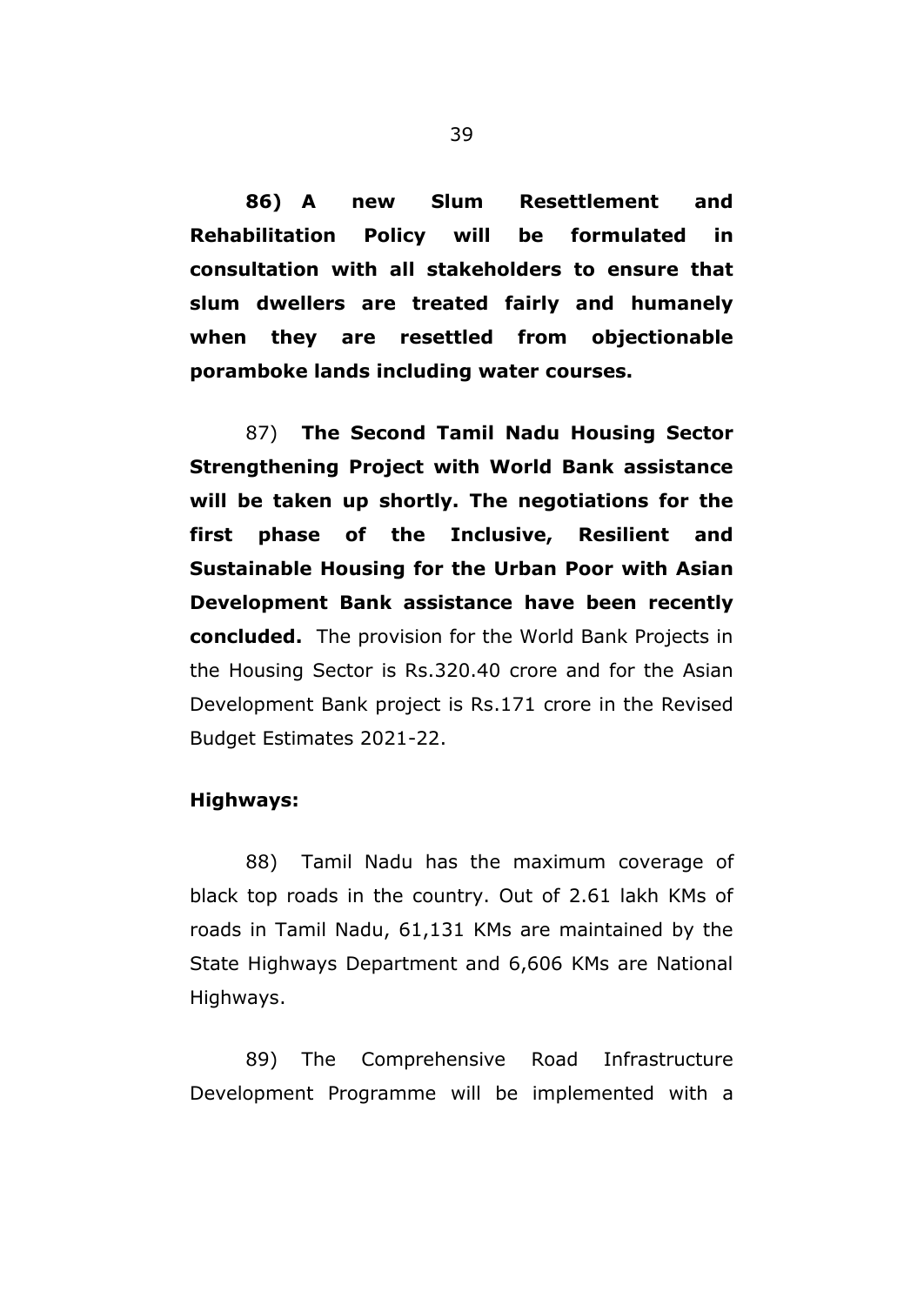budgetary allocation of Rs.5,421.41 crore for 2021-22. **This Government will launch the Chief Minister"s Road Development Programme under which 2,200 KMs of State Highways that connect District Headquarters will be widened to 4 lane roads and 6,700 KMs of single and intermediate lane roads connecting taluk headquarters will be upgraded to double lane highways over the next 10 years. 59 Municipalities which currently do not have bye pass roads will be prioritized for the construction of bye pass roads**.

90) The Union Government will be urged to upgrade the Grand Southern Trunk Road from Chennai to Kanniyakumari into a six and eight lane highway for the entire distance. Under the Chennai Kanyakumari Industrial Corridor project with the assistance from Asian Development Bank, 16 State Highways corridors of a length of 589 KMs will be at a total cost of Rs.6,448.24 crore. The Tamil Nadu Road Sector Project Phase II is being implemented with a budgetary allocation of Rs.663 crore for 2021-22. The Chennai Peripheral Ring Road Project is being implemented with a budget provision of Rs.1,750 crore in 2021-22. **The overall provision for the Highways Department in the Revised Budget Estimates 2021-22 has been fixed at Rs.17,899.17 crore**.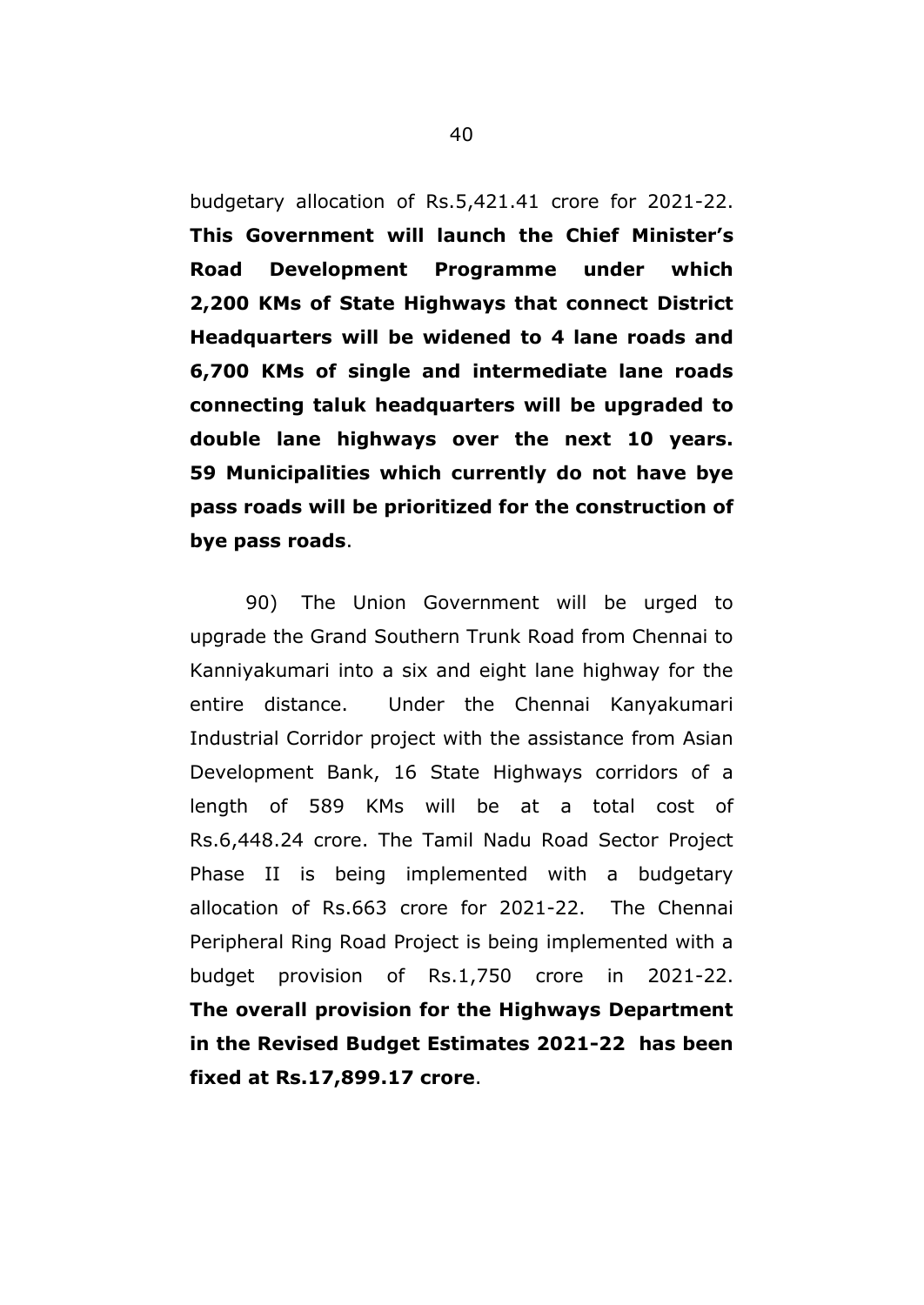## **Transport**

91) The bus transport system of Tamil Nadu was a matter of pride for the State. It is unfortunate to note that the daily ridership on Government buses has declined from 208.36 lakh in 2010-11 to 131.42 lakh in 2019-20, even before the Covid pandemic. This has happened despite the fares on both town and mofussil bus services in Tamil Nadu being the lowest amongst neighbouring States. Clearly there is much that ails the State Transport Undertakings, including an over aged fleet and very high overhead costs. The White Paper has detailed the precarious financial position of the STUs.

92) **The Hon"ble Chief Minister had announced that women, persons with disabilities and third gender persons will travel free on town white board buses in the State. In the Revised Budget Estimates for 2021-22, a sum of Rs.703 crore has been provided as subsidy for this purpose. Rs.750 crore has also been provided as diesel subsidy to insulate against diesel price increases. Rs.623.59 crore has also been provided under the KfW assistance programme for procurement of 1,000 new buses**.

93) This Government recognizes that an efficient, comfortable and affordable public transport system will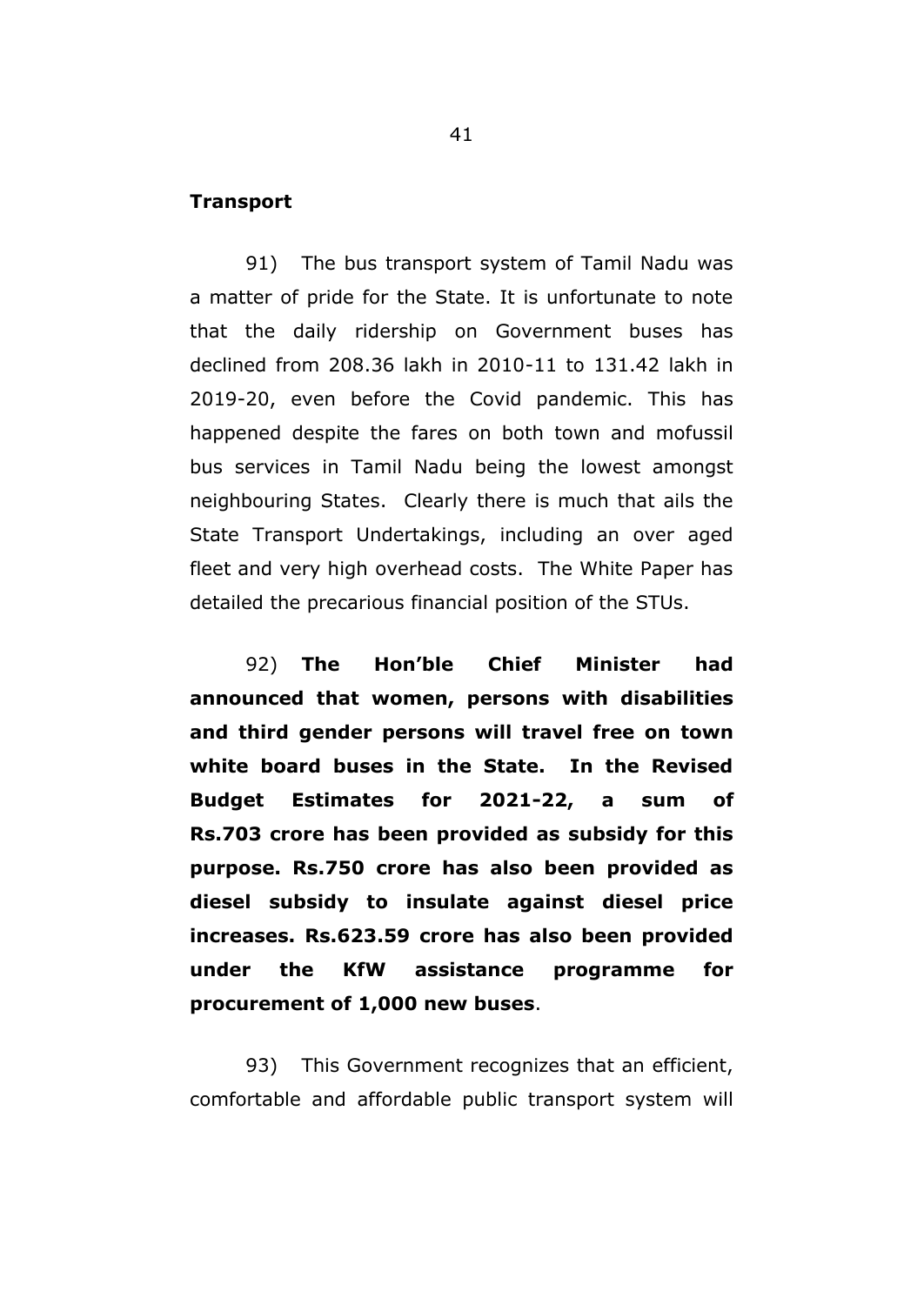increase the modal share of public transport system, with a multiplier effect on the economy and a positive environmental impact. **The Government will take measures to ensure that Transport Corporations are cost efficient and meet norm based performance indicators. Where Government desires free or subsidized ridership, or operation of uneconomical routes explicit subsidy will be paid based on normative cost parameters. This new mechanism will be put in place during the current financial year.**

## **Metro Rail**

94) I am happy to inform this House that although the foundation stone for the Phase II of the Chennai Metro Rail Project was laid some months ago, the construction has now commenced in right earnest. This Government will urge the Union Government to accord early formal approval for equity participation in Phase II of the Chennai Metro Rail Project as already committed in the Budget Speech of the Union Finance Minister, and the necessary counter part funding released at the earliest. **Services on the Kodambakkam to Poonamallee bye pass section of the Metro Rail Project will be commenced within four years, by June, 2025 and the entire Metro Rail Project**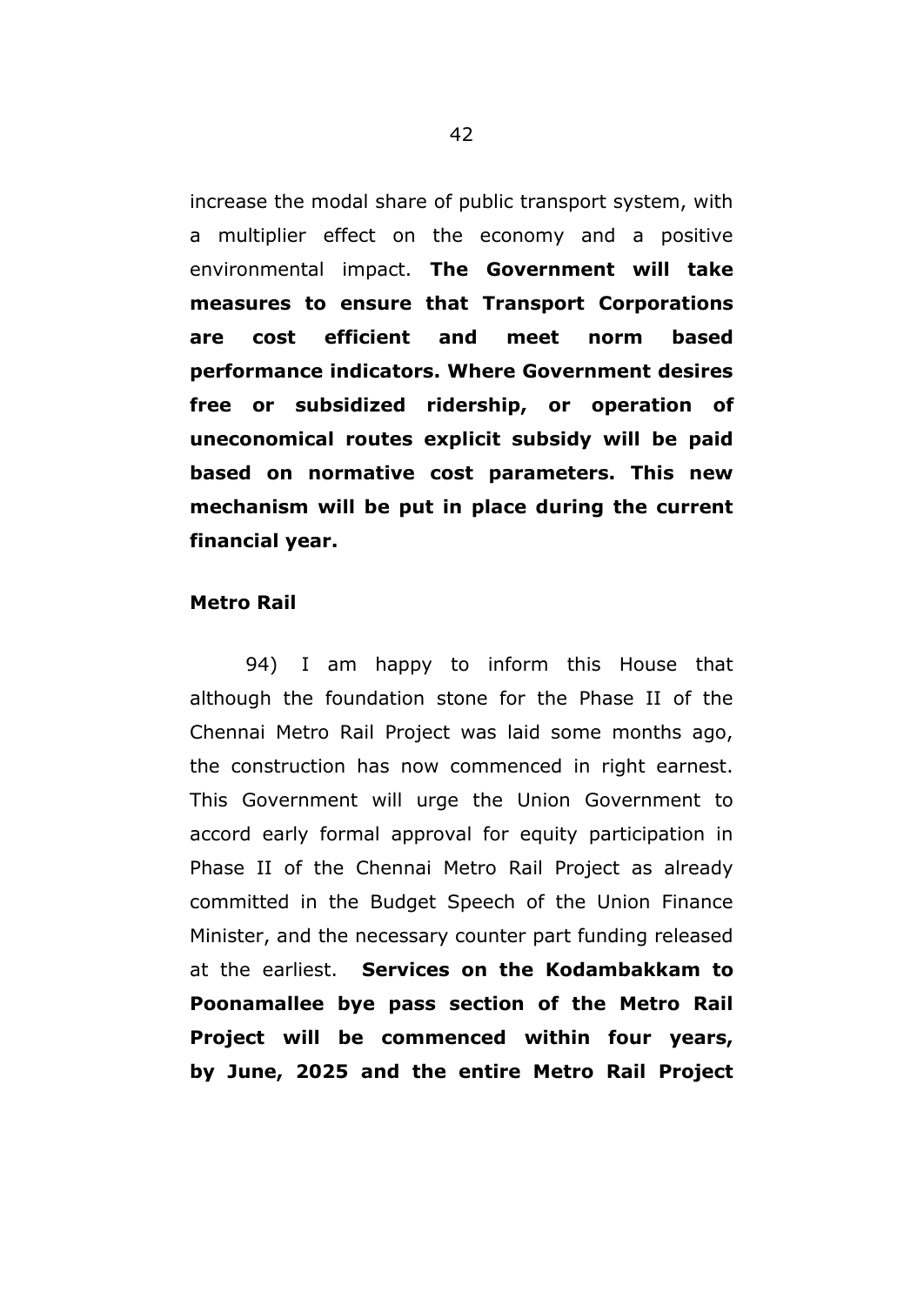**Phase II will be completed by December, 2026. In parallel, this Government will speedily take up the extension of the metro rail project from Airport to Kilambakkam Bus Terminus via Tambaram**. The establishment of a Metro Rail in Coimbatore will also be taken up at the earliest in consultation with the Union Government. **Detailed Feasibility Report for the Metro Rail in Madurai will be prepared**.

## **Energy**

95) While the aggregate installed power generation capacity in Tamil Nadu is 32,646 MW including wind and solar capacity of 13,128 MW, the actual maximum availability of power during peak requirement is only 14,351 MW as against the peak demand of 16,846 MW. The main reason for peak requirements being unmet is that wind energy is seasonal and solar energy is available only during the day. **Almost 2,500 MW of power has had to be bought on the power exchanges to meet peak needs. Thus the statement that Tamil Nadu turned a power surplus State over the last few years is inaccurate**.

96) Hon"ble Members have been made aware of TANGEDCO"s grim financial situation in the White Paper. The large financial losses are completely unsustainable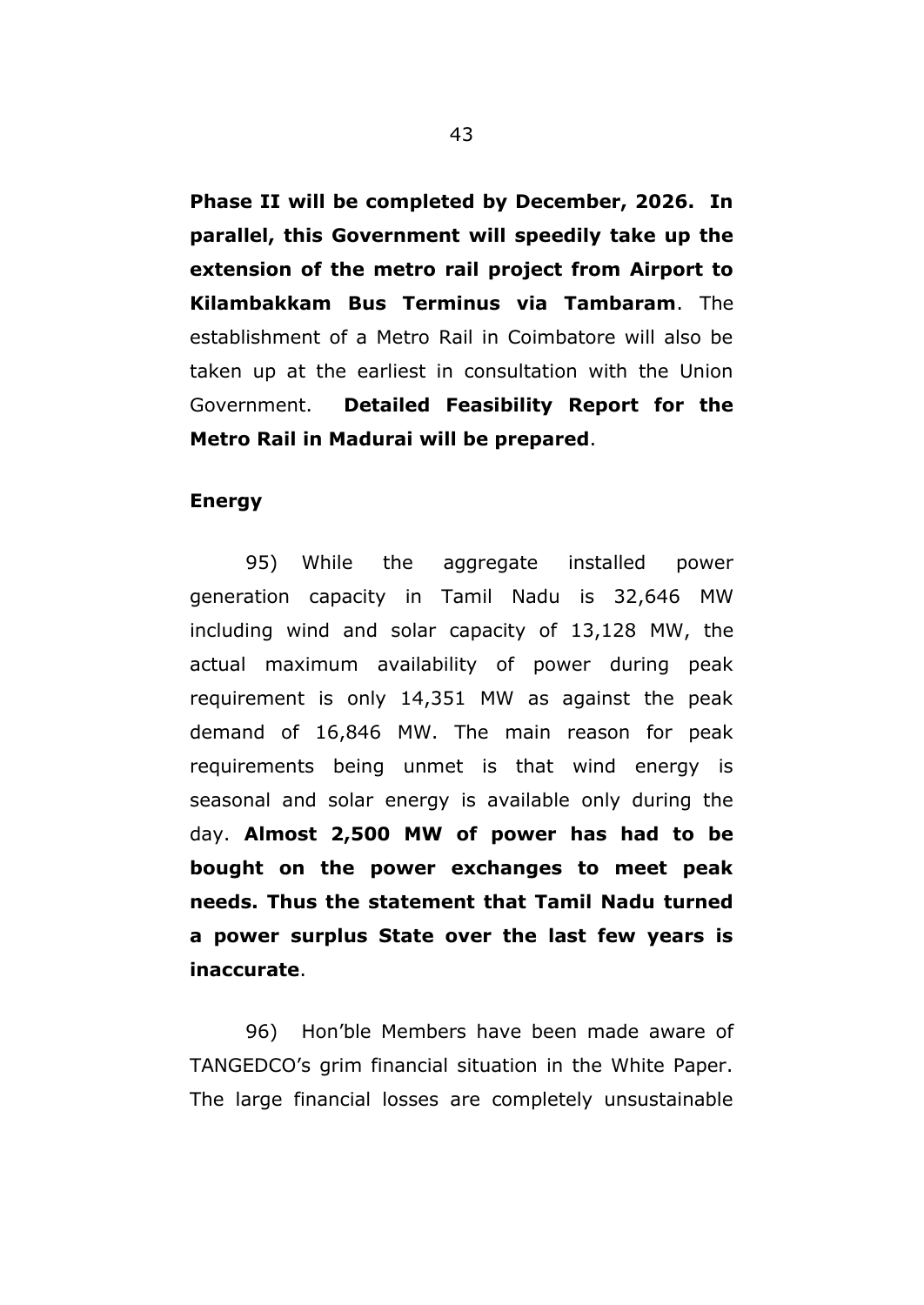and require urgent attention. **Under the ADB assisted Chennai Kanyakumari Industrial Corridor (CKIC) Power Sector Investment Project, a strategic study of TANGEDCO and TANTRANSCO"s governance and financial restructuring will be undertaken. The Government will act speedily on the findings of the study to revamp the electricity utilities and to save them from collapse**. To reduce costs, renewable energy will be developed and integrated at the distribution level and the distribution network will be strengthened to reduce Aggregate Technical & Commercial losses. Billing efficiency will be improved and energy conservation promoted.

97) The installed capacity of TANGEDCO"s own existing thermal power plants is only 4,320 MW of which 12 units generating 2,520 MW are more than 25 years old and need to be replaced soon. This Government is determined to ensure that not only is Tamil Nadu assured of adequate supply of power, but also to enhance the installed capacity of environmentally friendly power sources, to ensure that even in the long term, Tamil Nadu does not suffer any shortage of power. **A total of 17,980 MW of power generation capacity will be added through own generating stations in the next 10 years**.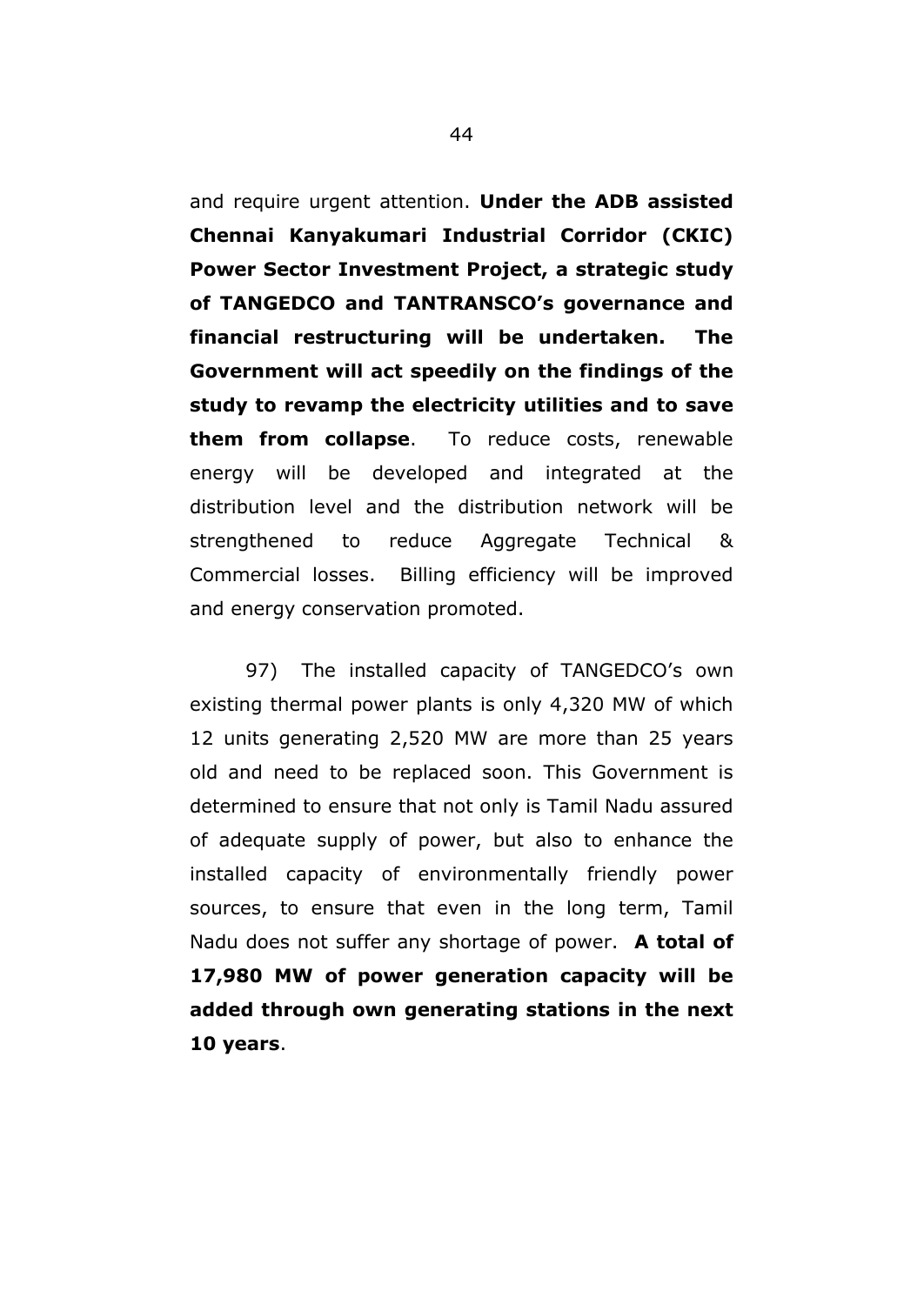98) Adequate investments will also be made in the transmission and distribution networks to ensure uninterrupted supply of electricity. Immediately on assumption of office by this Government, TANGEDCO was directed to implement a mass maintenance programme in June, 2021 under which more than 2,72,912 maintenance works including tree clearances, repair of damaged poles, rectification of leaned poles and damaged pillars and insulators was carried out. This has considerably enhanced the quality of distribution.

99) **A total provision of Rs.19,872.77 crore has been made in the Revised Budget Estimates 2021-22 towards subsidies to free supply of agricultural power, domestic supply and for take over of losses of TANGEDCO**.

## **State Education Policy**

100) This **Government will appoint a High Level Committee of educationists and experts to formulate a distinct State Education Policy for Tamil Nadu in keeping with the historical legacy, present situation and future aspirations of the State**.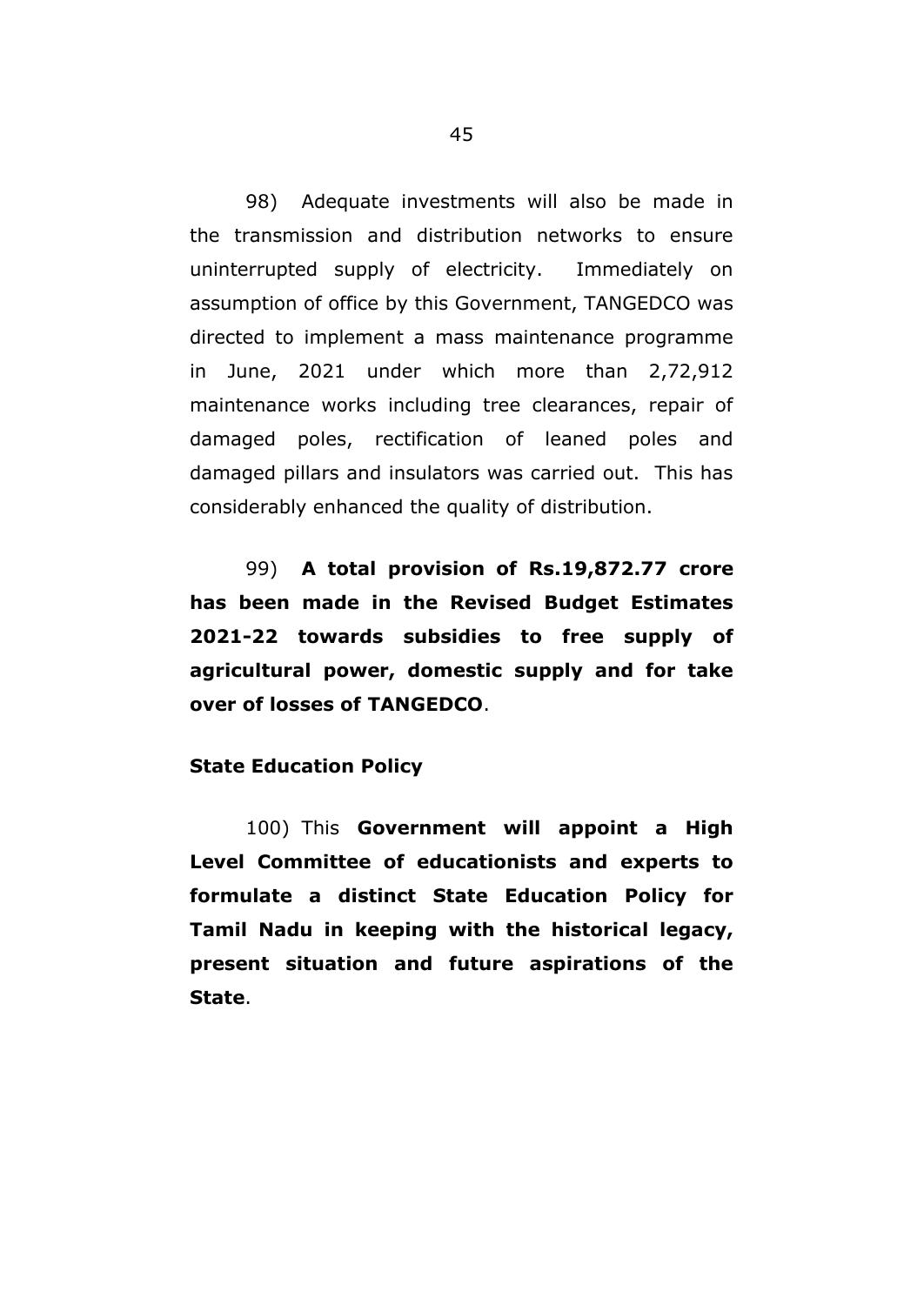## **School Education**

101) **School Education is accorded the highest importance in this Budget, with an overall allocation of Rs.32,599.54 crore**. The emphasis will be on ensuring that no one is left behind. Even the 0.75 per cent drop out rate at the primary level in the year 2019-20 will be eliminated and 100 per cent net enrolment in schools will be ensured. 12 new primary schools will be opened and 22 schools will be upgraded in hilly and remote areas. Children with special needs and migrant workers" children will be given specific focus. Infrastructure service gaps in terms of functioning and accessible toilets, drinking water facilities and laboratories will be bridged.

102) The enrolment in Government schools has fallen sharply from 76 per cent of the total student population in 2012 to 53 per cent in 2020. This trend, because of perceived quality gaps will have to be reversed. Quality of teaching in Government schools and learning outcomes will now be accorded the highest priority. **This Government is determined to ensure that Tamil Nadu is brought within the first three States in terms of learning outcomes in India**.

103) Schools have to move away from rote learning and promote critical thinking amongst students.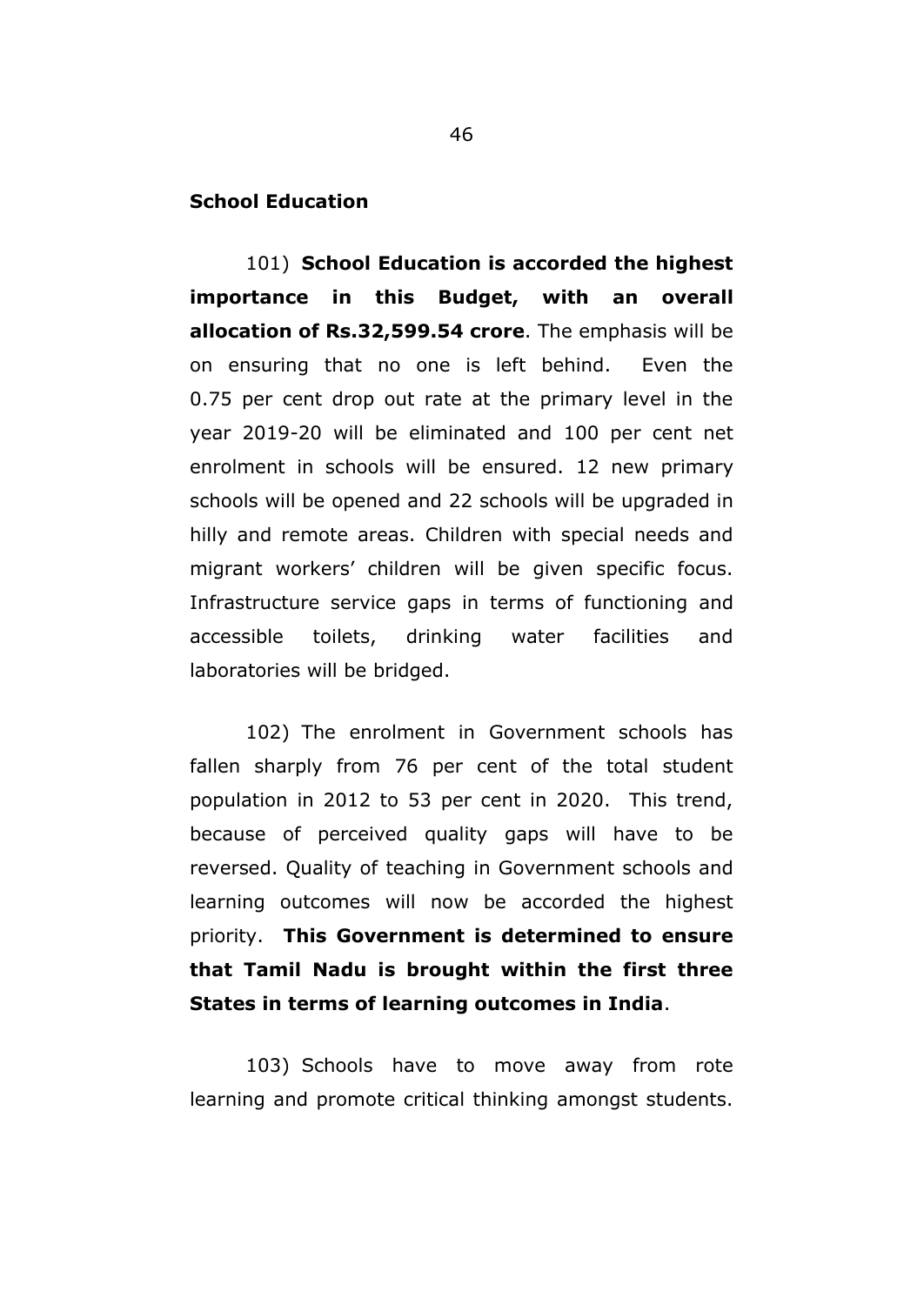Ensuring the availability of well trained and motivated teachers in the class, and expanding participation of parents in the learning process is critical. **All teachers will be able to receive technology enabled monitorable and evidence based training through the 40 tablets to be supplied to each of the 413 Blocks at a total cost of Rs.13.22 crore**.

104) **The Ennum Ezhuthum Mission to ensure foundational literacy and numeracy will be implemented to ensure that by 2025 all students in Tamil Nadu by age 8 are able to read with comprehension and possess basic arithmetic skills. A provision of Rs.66.70 crore is made for this purpose**.

105) **High tech laboratories will be set up in 1,784 Government Middle Schools at a cost of Rs.114.18 crore and smart class rooms will be established in 865 Government High and Higher Secondary Schools at a cost of Rs.20.76 crore**.

106) **To ensure that students who study in Government schools are afforded the opportunity to excel in academics, fine arts and sports, a special scheme will be implemented to establish model schools.**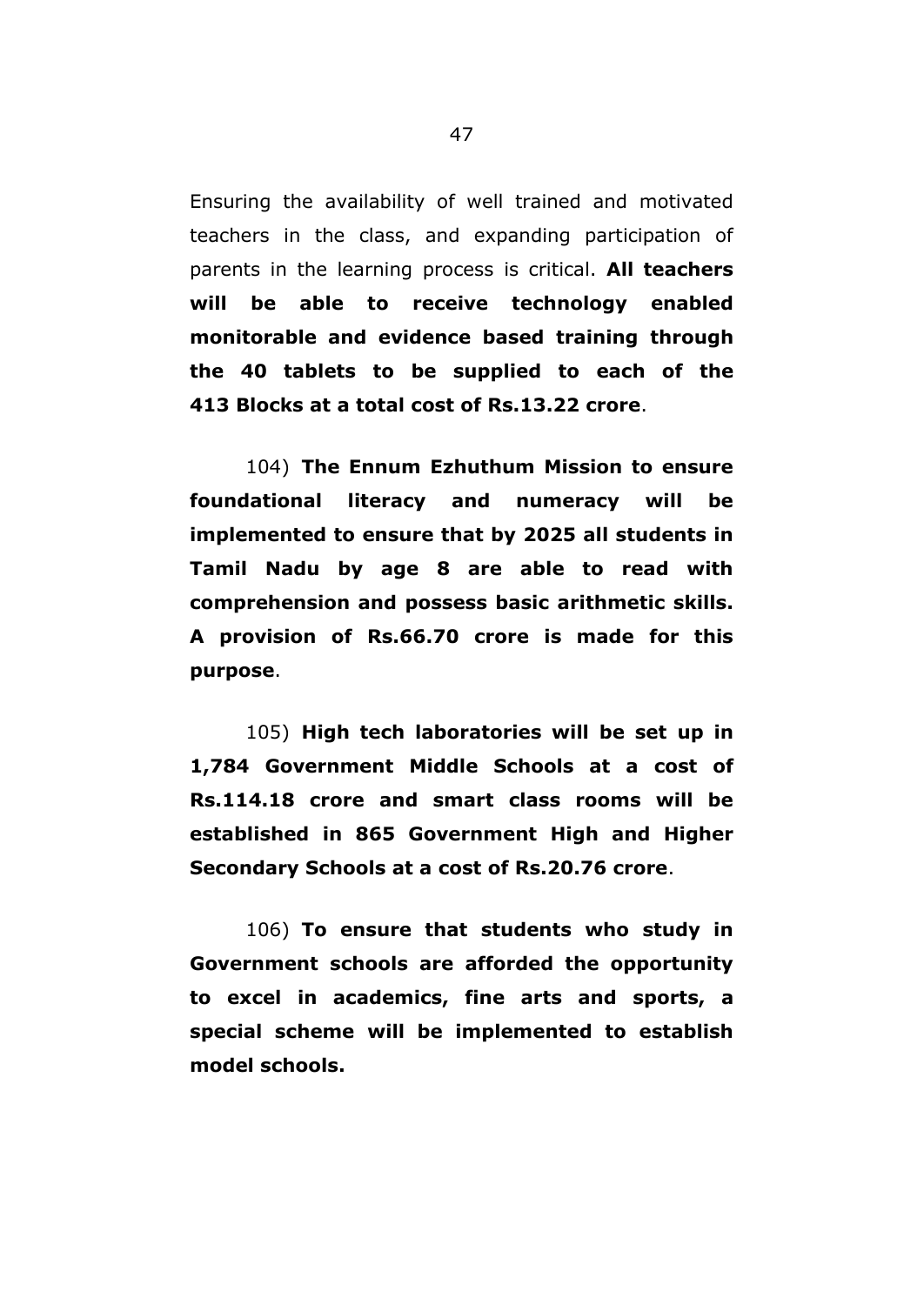107) **The immediate priority of this Government is to minimise the learning losses to students due to the pandemic**. Experts including members of the Chief Minister's Economic Advisory Council have voiced concern on this aspect. Through educational telecasts on the Kalvi channel and 14 private channels and audio broadcasts, continuity in learning has been attempted. **All teachers have been trained in the necessary Covid protocols and will be vaccinated so that schools can reopen and function at the earliest. A comprehensive plan for remedial education both within and outside the school hours and school premises will be launched to address learning losses**.

## **Higher Education:**

108) Tamil Nadu is a leading State in Higher Education with a Gross Enrolment Ratio (GER) of 51.4% compared to the all India average of 27.1% and a student : teacher ratio of 17. There are still many taluks which currently do not have any Government or Government aided colleges or polytechnics. Over the next 10 years the Government will expand the reach of higher education to the under-served areas of the State. **This year 10 new Government Arts and Science Colleges will be commenced**.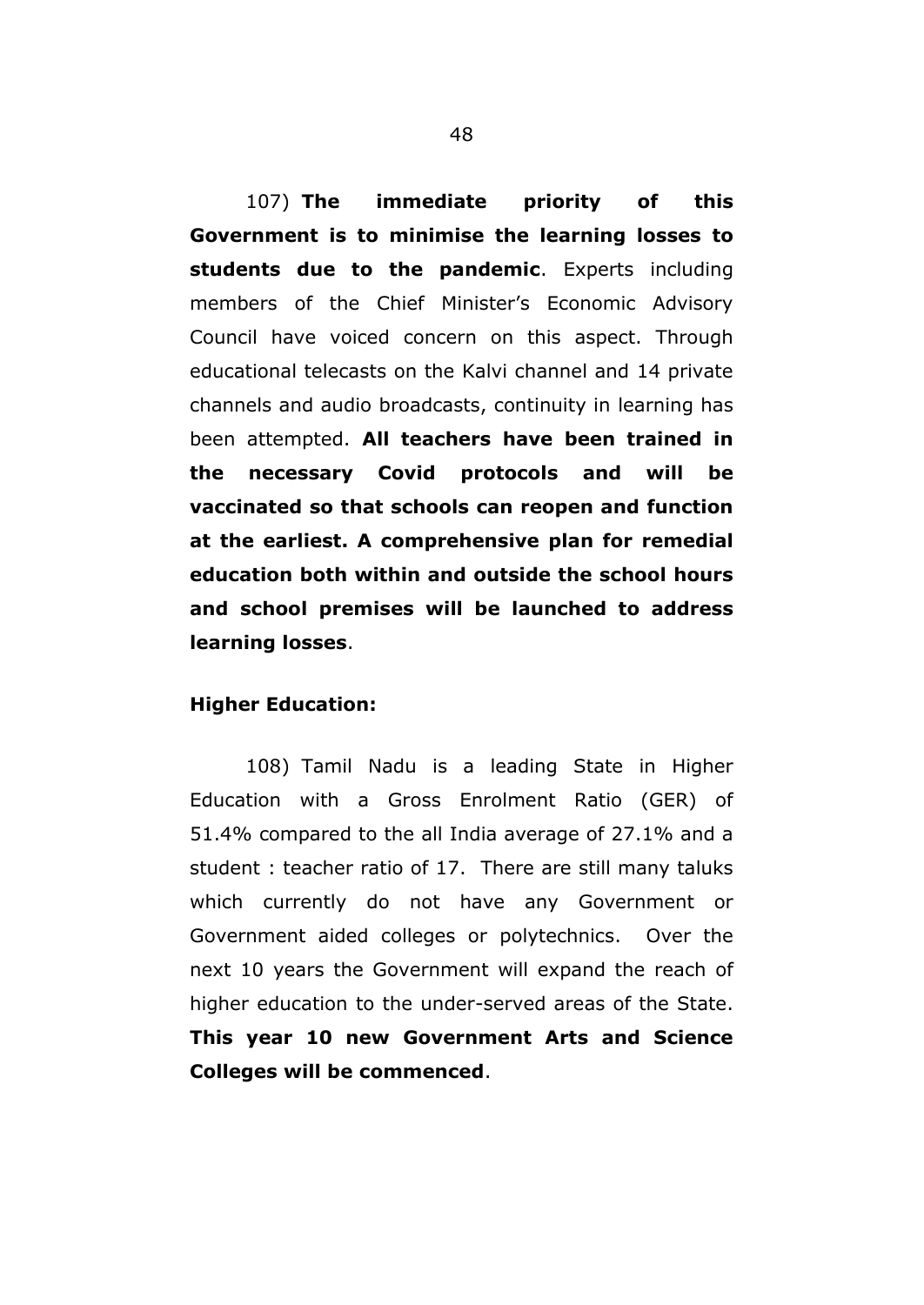109) At present, only four Government Arts and Science colleges of Tamil Nadu featured in the top 100 colleges based on the National Institutional Ranking Frame work (NIRF). **To further enhance quality, the Government will enable more institutions to obtain accreditation under the National Assessment and Accreditation Council (NAAC**). **The large number of vacancies, particularly of teaching staff will be filled on a priority basis. A Learning Management System integrated with an Enterprise Resource Planning Software will be established for all Higher Education Institutions in Tamil Nadu for which a Detailed Project Report will be prepared**.

110) The courses offered in colleges will be revamped in consultation with industry stakeholders to enhance the employability of students. **Smart class rooms will be provided in 25 Government Polytechnic Colleges at a cost of Rs.10 crore. New Hostel buildings will be constructed in four Government Engineering Colleges to reduce over crowding**.

111) **The decision to make Raja Muthiah Medical College as the Government Medical College for Cuddalore district and Annamalai University an affiliating university for Cuddalore, Villupuram,**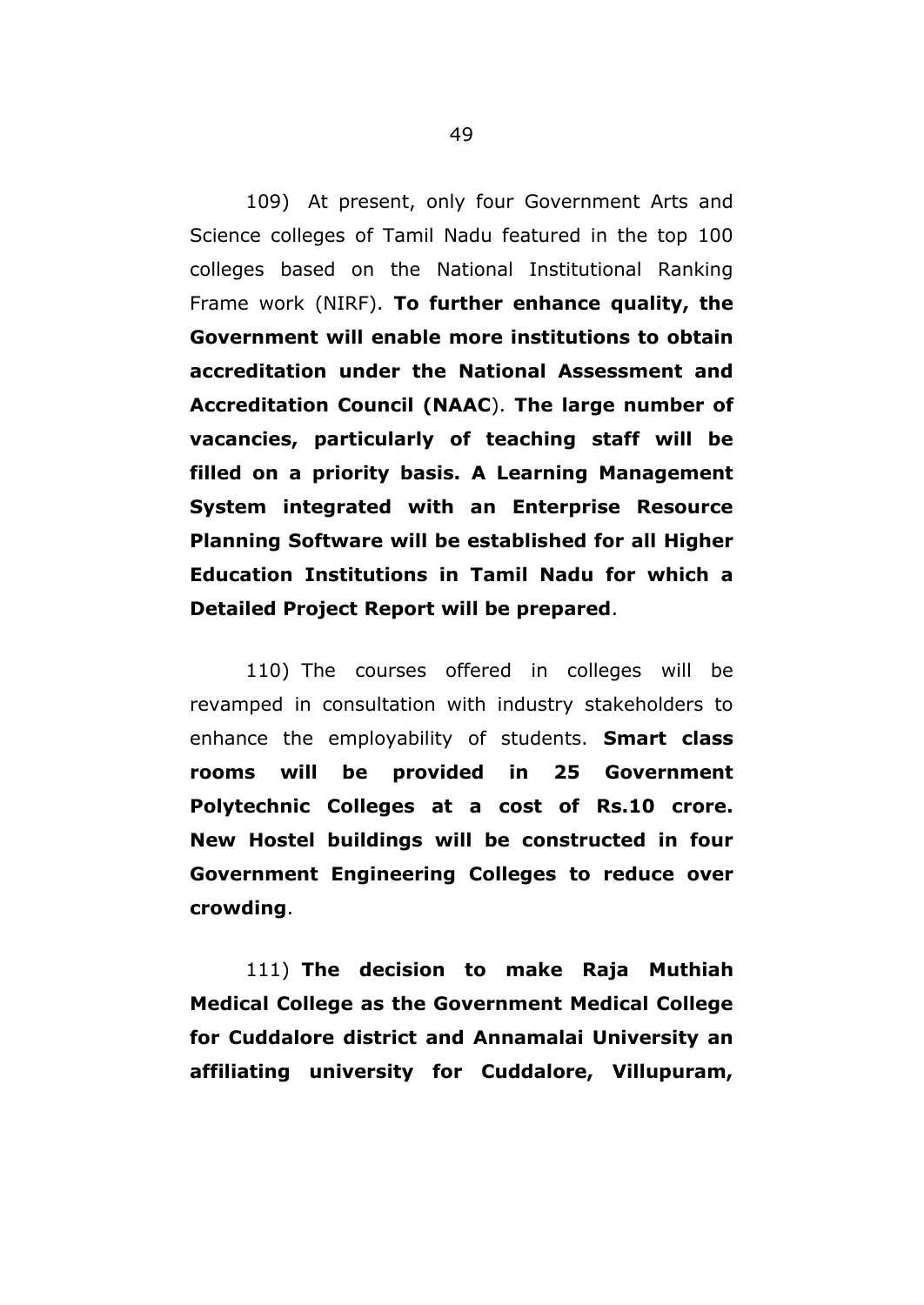**Kallakurichi and Mayiladuthurai districts will ease the financial crisis of Annamalai University and better serve the people**.

112) **In a unique and pioneering initiative, the Government will establish the Tamil Nadu Unmanned Aerial Vehicles Corporation in partnership with Madras Institute of Technology, Anna University**. The Corporation will support Government agencies in Tamil Nadu and in other States with operating UAVs for different purposes.

113) **A total of Rs.5,369.09 crore has been provided in the Revised Budget Estimates 2021-22 for Higher Education**.

#### **Health and Family Welfare:**

114) 2020 and 2021 will forever be remembered as the years of the Covid pandemic. The second wave of the Covid pandemic commenced in March, 2021 and rapidly engulfed Tamil Nadu, posing the biggest challenge to the new Government. Tamil Nadu"s health infrastructure was put to severe test. Members would recall that the Hon"ble Chief Minister prioritised the battle against the Covid pandemic above all other activities even as soon as the new Government was elected.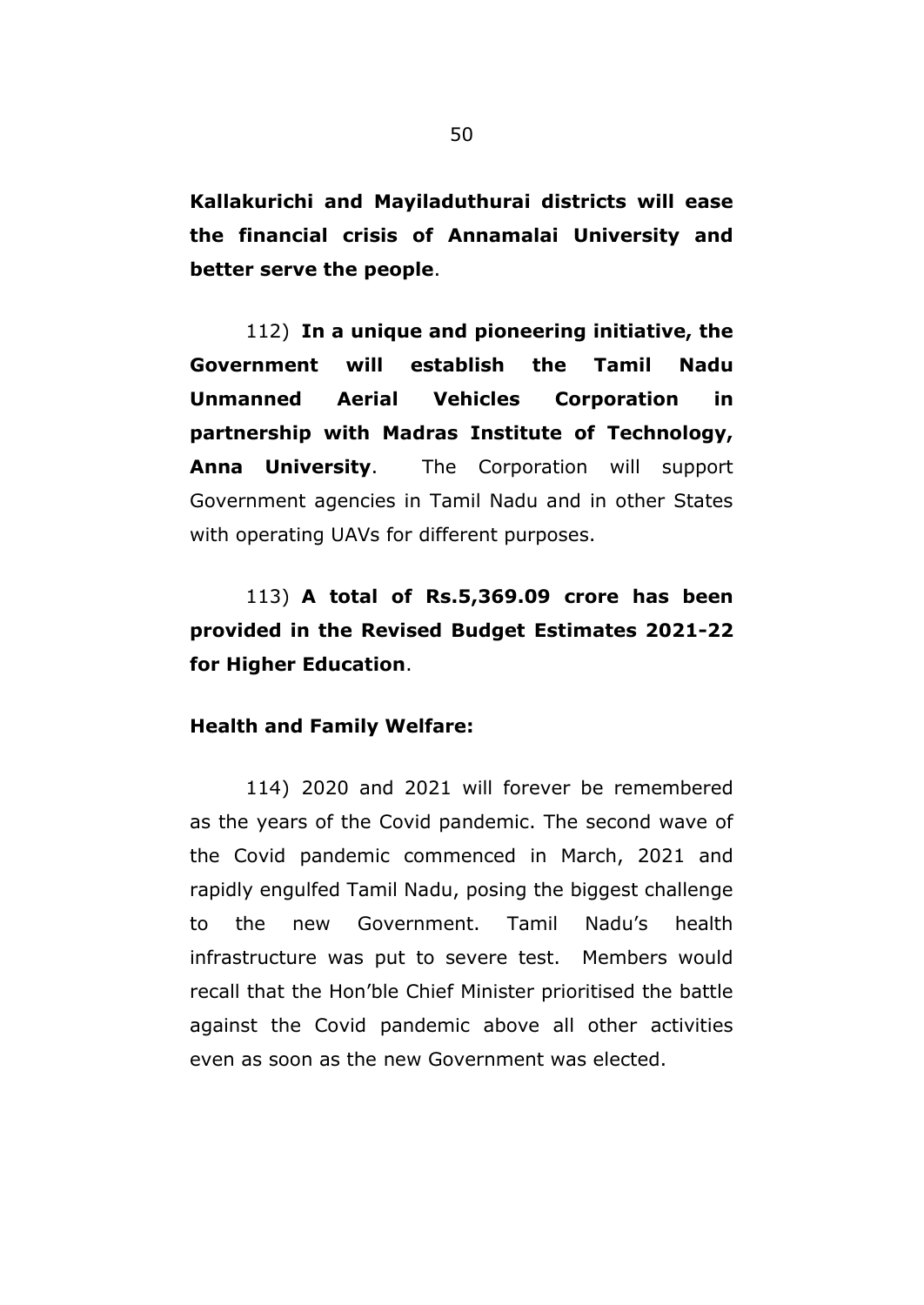115) Based on the appeal of the Hon"ble Chief Minister, a total amount of Rs.509.56 crore has been received as contribution to the Chief Minister"s Public Relief Fund. The revamped website has also enabled many overseas donors from the Tamil diaspora to contribute. Rs.241.40 crore has so far been utilised for drugs, medical equipment and payment of assistance to children who have lost both or one parent to Covid-19.

116) The Government continues to very closely monitor the Covid-19 situation with no letup in the vigil. Many carefully calibrated restrictions continue to be in place to protect the people against further waves of the Covid pandemic**. Intensifying the vaccination drive is the highest priority. Against a capacity to vaccinate 8 lakh persons a day, we receive on an average 2.4 lakh vaccines. The Hon"ble Chief Minister has repeatedly taken up the issue of adequate supply of vaccines for the people of Tamil Nadu with the Hon"ble Prime Minister**. Free vaccination in private hospitals through CSR efforts has also been tied up.

117) The Government is also committed to ensure that adequate medical facilities are kept in readiness to counter the possible third wave of Covid. Accordingly, additional health infrastructure has been created across the State and paediatric facilities are being strengthened.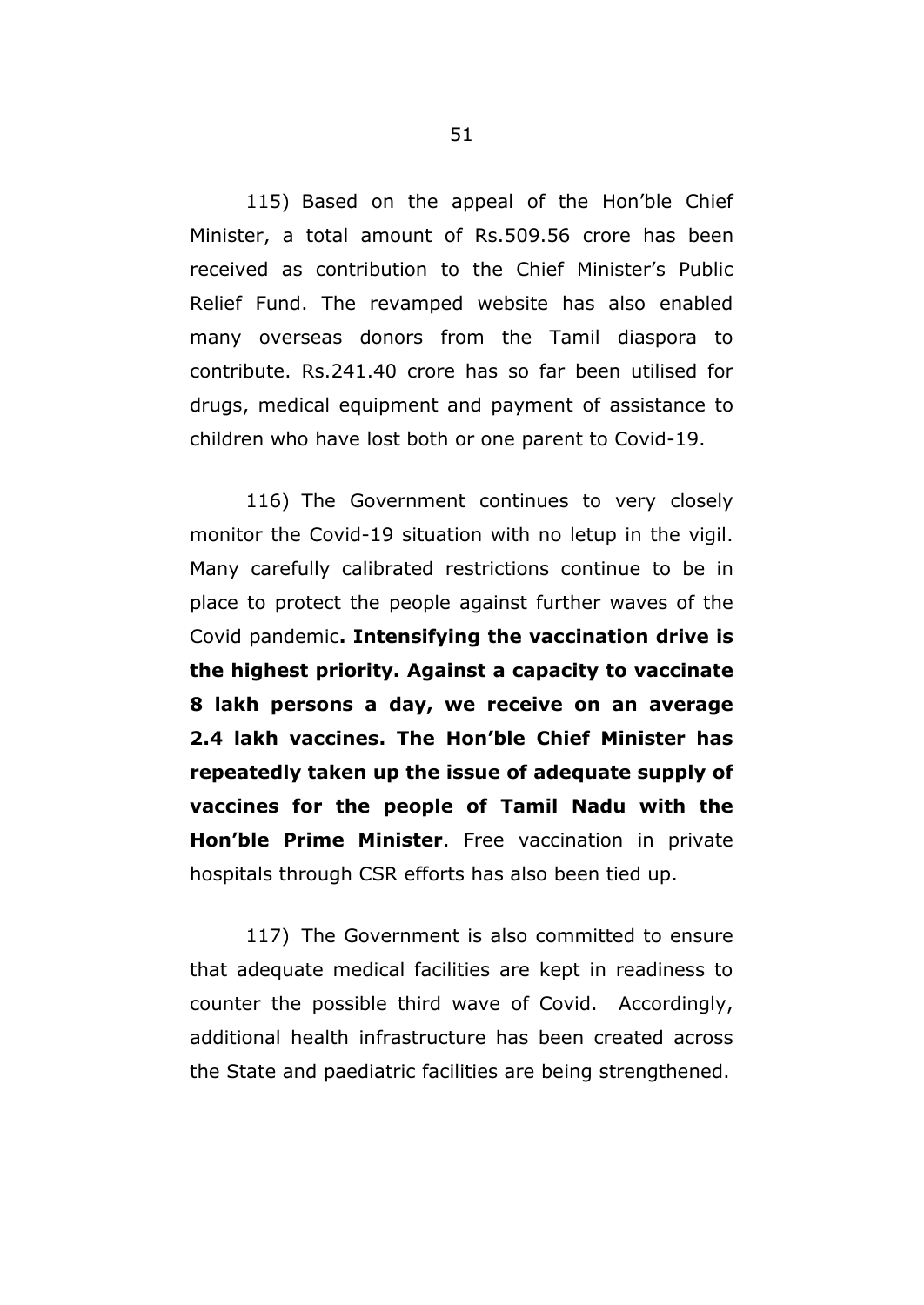118) **The Hon"ble Chief Minister had conceptualised and launched the game changing "Makklai Thedi Maruthuvam" scheme with a total outlay of Rs.257.16 crore**.

119) Tamil Nadu continues to be a leading State in key health indicators like Infant Mortality Rate (IMR) which is 15 and Maternal Mortality Ratio (MMR) which is 60 in 2018. A key contributor to bringing down the IMR and MMR in Tamil Nadu is the Dr. Muthulakshmi Reddy Maternity Benefit scheme, first introduced by the late Hon"ble Chief Minister Muthamizharignar Kalaignar. The scheme with application of technology will be better integrated with the provision of ante natal services to bring down the MMR further. Rs.959.20 crore is provided for the scheme in Revised Budget Estimates 2021-22.

120) **Muthamizharignar Kalaignar introduced the widely appreciated 108 Ambulance Services programme from 15.9.2008. The number of 108 ambulances operated will be expanded to 1,303 vehicles and the quality of services further enhanced**.

121) **The Kalaignar Kaappeettu Thittam was introduced on 23.7.2009 and continues to be implemented as the Chief Minister"s Comprehensive Health Insurance Scheme. The coverage of care**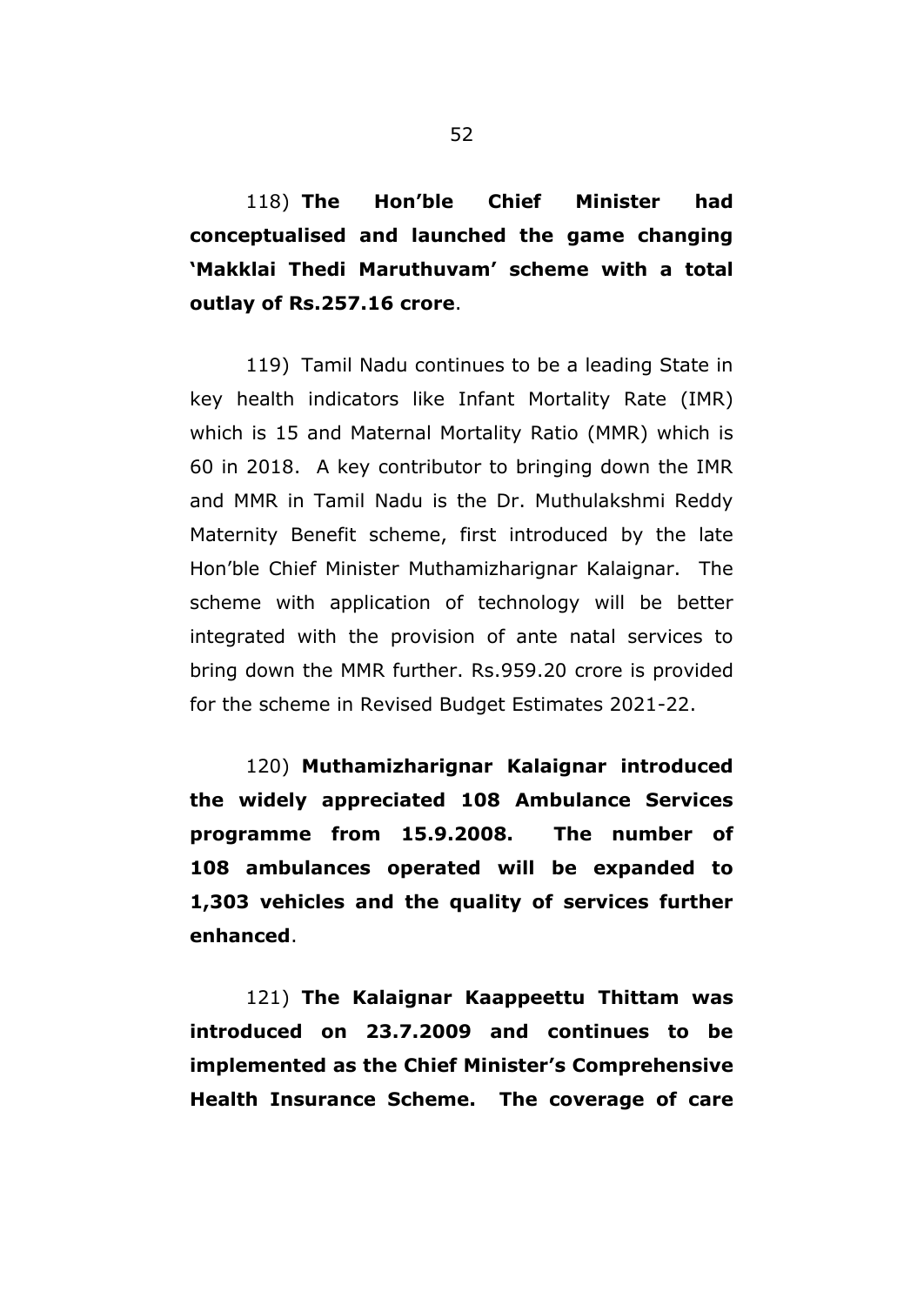**and procedures have been expanded by this Government during the Covid pandemic to ensure that the poor had access to the best medical facilities even in private institutions**. This scheme will be implemented at a total cost of Rs.1,046.09 crore during 2021-22.

122) The implementation of the Tamil Nadu Urban Health care project with JICA assistance which had been progressing very slowly has now been expedited. Hospital buildings and additional facilities will be constructed in 21 Government institutions located in 17 cities. Medical equipment worth Rs.741.91 crore will be procured and supplied. The Tamil Nadu Health Systems Reform Project is being implemented to improve the quality of care, strengthen the management of non-communicable diseases and injuries and reduce inequities in reproductive and child health in Tamil Nadu. This project will be implemented in 2021-22 with a provision of Rs.116.46 crore in the Revised Budget Estimates 2021-22.

123) **Muthamizharignar Kalaignar had envisioned the establishment of a Tamil Nadu Siddha University and a suitable land was also identified for the purpose. This project had subsequently been shelved. This Government will**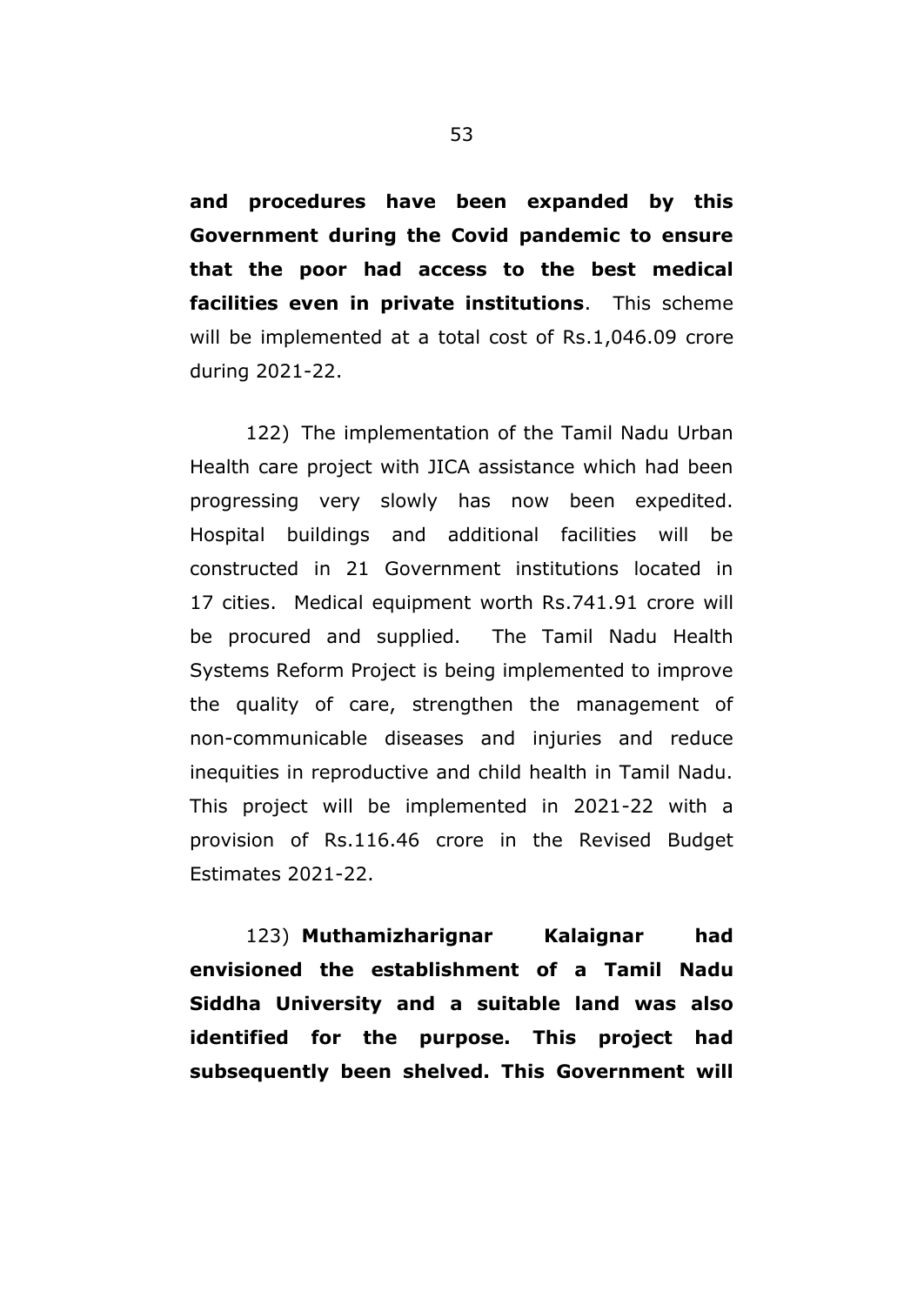**establish the Tamil Nadu Siddha University to ensure that Siddha occupies its due place alongside other indigenous systems of medicine**. A sum of Rs.2 crore will be released initially for this purpose.

124) In the Revised Budget Estimates for 2021-22, a total amount of Rs.18,933.20 crore has been provided for the Health and Family Welfare department.

#### **Labour Welfare and Skill Development:**

125) This Government is committed to protect the interests of workers and unorganised labourers including inter-state migrant workers. **An allocation of Rs.215.64 crore has been made in the Revised Budget Estimates for 2021-22 towards grants to the Unorganised Sector Workers Welfare Boards**. The functioning of the Construction Workers Welfare Board will be revamped and the substantial funds available which have been lying idle with the Board will be used to truly benefit the labourers including through provision of housing.

126) Ensuring that the youth of Tamil Nadu find meaningful and quality employment is the highest priority of this Government. The District Employment and Career Guidance Centres will be reinvigorated and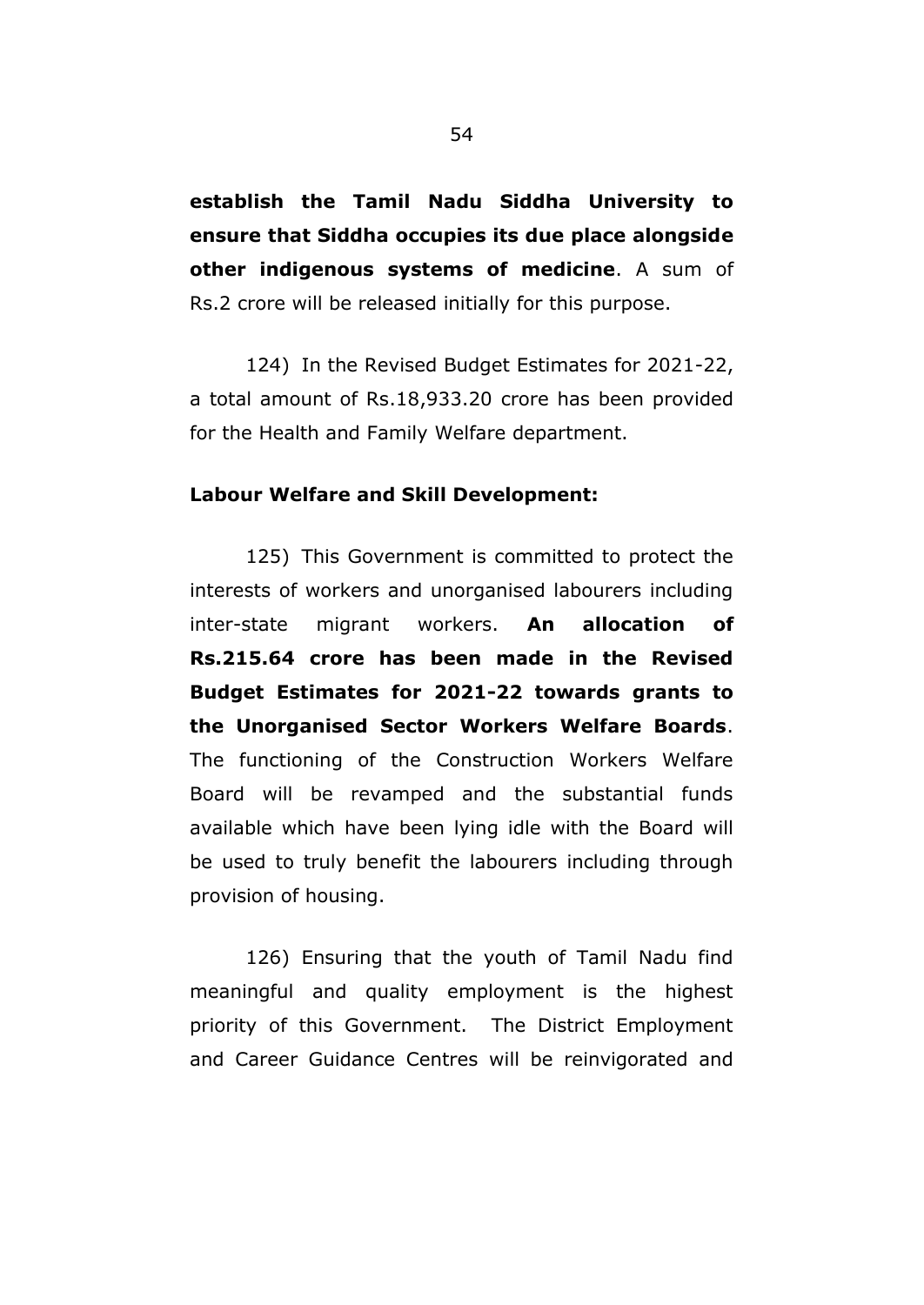online live streamed coaching classes for competitive examinations will be introduced.

127) **In partnership with industry, ITIs located near industrial clusters will be upgraded to Industry 4.0 standards so that the youth are skilled in advanced manufacturing techniques and can find better employment opportunities. A new ITI will be set up in Neyveli in partnership with NLC. Skill Development Centres will be established in 15 selected Government ITIs at a cost of Rs.60 crore to take up the Futuristic Employable Skill Training (FEST) initiative through the Tamil Nadu Skill Development Corporation, to ensure that ITI students are made industry ready**. A sum of Rs.200 crore has been provided as grant for the Tamil Nadu Skill Development Corporation in the Revised Budget Estimates for 2021-22.

#### **Industries**

128) This Government is determined to improve Tamil Nadu"s ranking in the Ease of Doing Business from the present 14th position to the top three positions. **The single window system will be effectively implemented and 100 more services have been brought under the single window portal by July 2021 and a further 110 services by March, 2022.**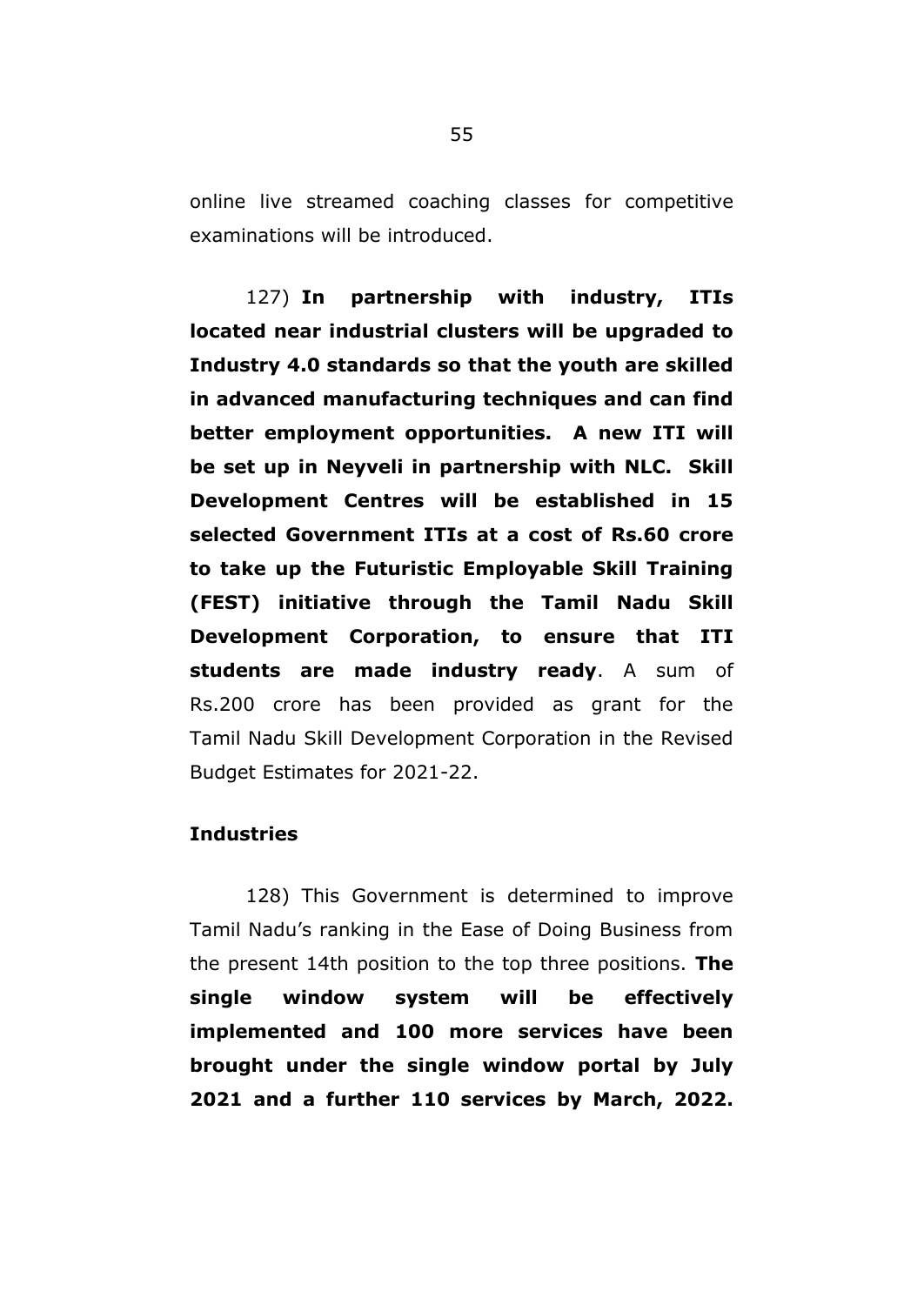**The Tamil Nadu Business Facilitation Act, 2018 will be amended to enable new industrial units including MSMEs to establish and operate based on self certification without inspections and obtaining clearances under various State laws for the initial three years.**

129) **A new Policy for "Life Sciences – Research and Development and Manufacturing" will be released shortly to enable Tamil Nadu to strengthen its presence in these emerging sectors**. Networks with Tamil diaspora will be strengthened to encourage more investments. **An industrial data base with more detailed and accurate information about the whole State will be prepared to enable better planning and to support investment decisions by prospective investors**.

130) **A Land Bank of 45,000 acres will be created in the next 5 years, with focus on industrially backward districts**. To expedite land assembly, procedures under the Tamil Nadu Land Acquisition for Industrial Purposes Act will be further simplified and land pooling and private negotiation will be encouraged. Expeditious and more intensive utilization of the lands acquired for industrial purpose will be ensured.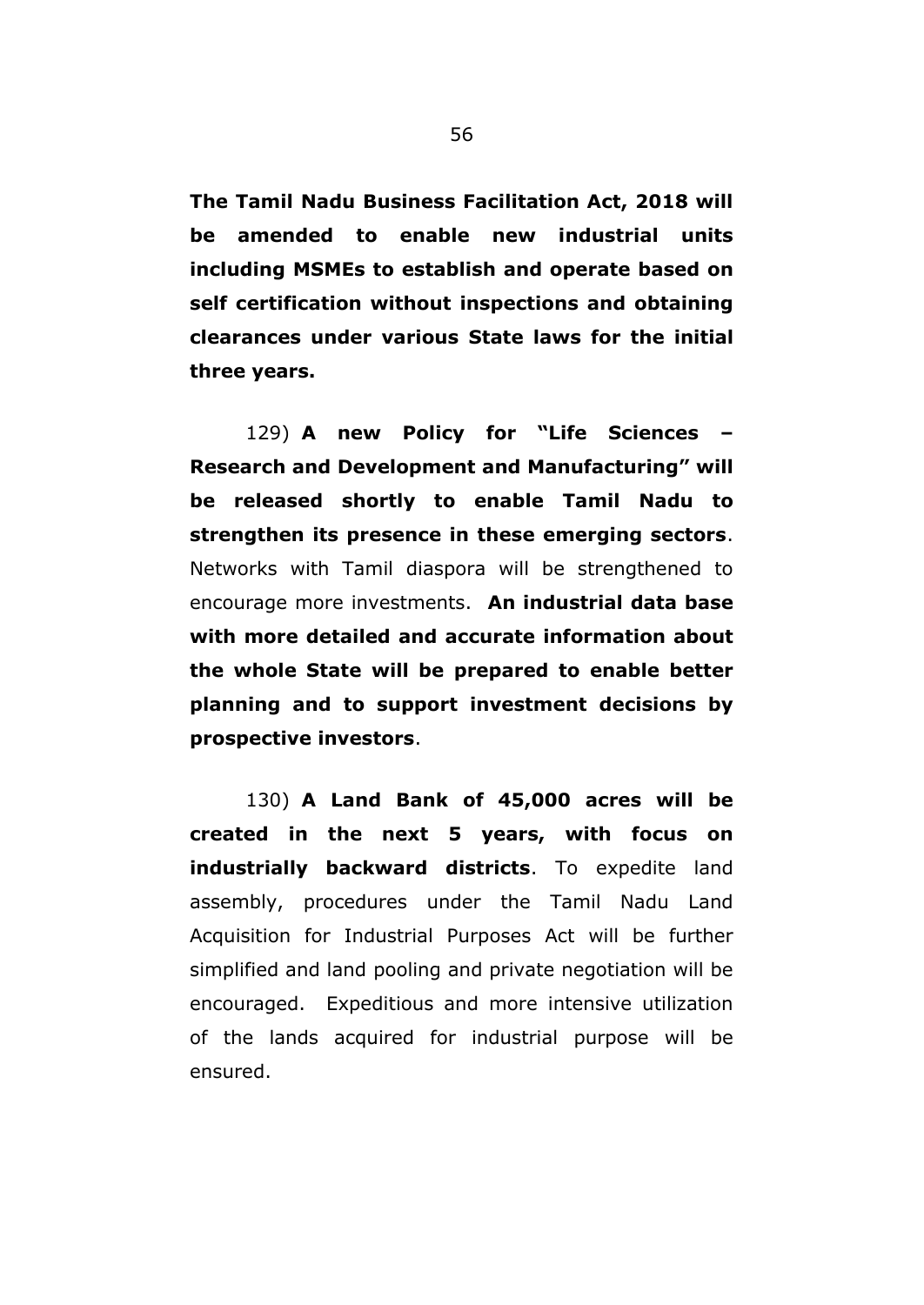131) **An International Furniture Park will be set up at a cost of Rs.1,000 crore on 1100 acres of land in Thoothukudi district, to attract investment of Rs.4,500 crore and enable employment of 3.5 lakh persons**. An Electronic Vehicle Park at Maanallur in Tiruvallur district, a Medical Devices Park at Oragadam in Kancheepuram District, Leather Product Park at Panappkkam in Ranipet district and three Food Parks will be established at Manaparai, Theni and Tindivanam. A 60 MLD Sea Water Desalination Plant at Thoothukudi for industrial units and 10 MLD TTRO plant for industries at Hosur will be established.

132) **Tamil Nadu has a huge potential in Fin Tech and a separate Fin Tech policy will be released shortly. A separate "FinTech Cell" will be formed in guidance to facilitate the establishment of FinTech companies in Tamil Nadu. A Fintech city in Chennai will be developed in 2 phases at Nandambakkam and Kavanur. The first phase will be developed at Nandambakkam at an estimated cost of Rs.165 crore.**

133) **The establishment of Tidel Park in Chennai in 2000 by Muthamizharignar Kalaignar fueled the growth of the OMR IT corridor. Tidel parks will now be established in Tier II and Tier III**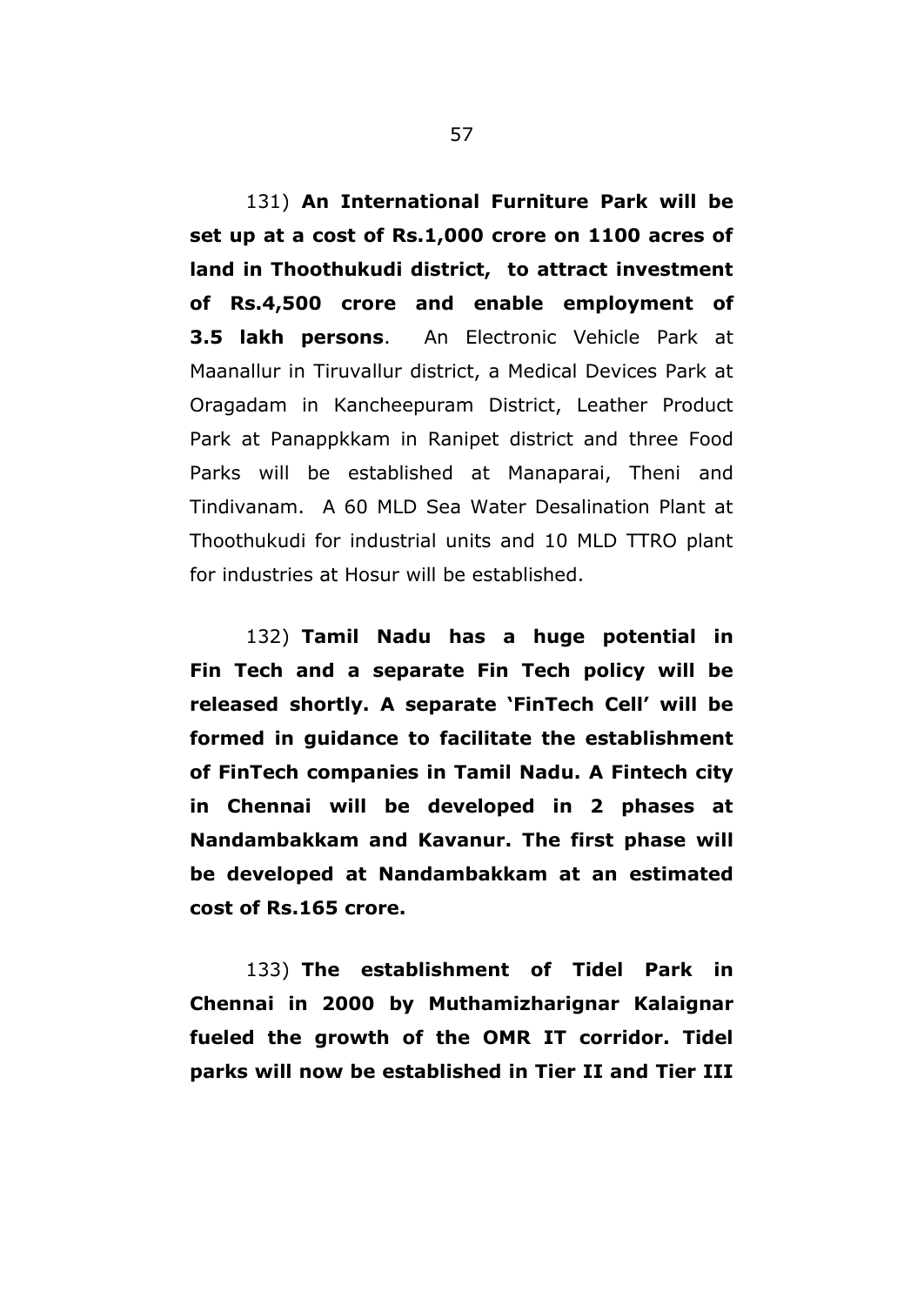**towns across Tamil Nadu, and in the first stage at Thoothukudi, Vellore, Tiruppur and at Thiruchitrambalam in Villupuram district**.

134) **Although the Government of India announced establishment of Defence Industrial Corridors connecting Hosur, Salem, Tiruchirapalli and Coimbatore, the support of the Union Government has been limited. The State Government will take this project forward with the establishment of a defence component manufacturing park at Coimbatore over 500 acres at a cost of Rs.225 crore. This park is expected to attract investment of Rs.3,500 crore**.

135) **New SIPCOT parks will be created in industrially backward districts such as Thiruvannamalai, Dharmapuri, Tirunelveli, Virudhunagar, Sivagangai, Villupuram, Namakkal, Theni and Nagapattinam**. SIPCOT will provide world class infrastructure including plug and play facilities in these parks. In the first phase Rs.1,500 crore will be spent to develop 4,000 acres of land in these new parks.

## **Micro, Small and Medium Enterprises**

136) Micro, Small and Medium Enterprises (MSMEs) have faced multiple challenges and particularly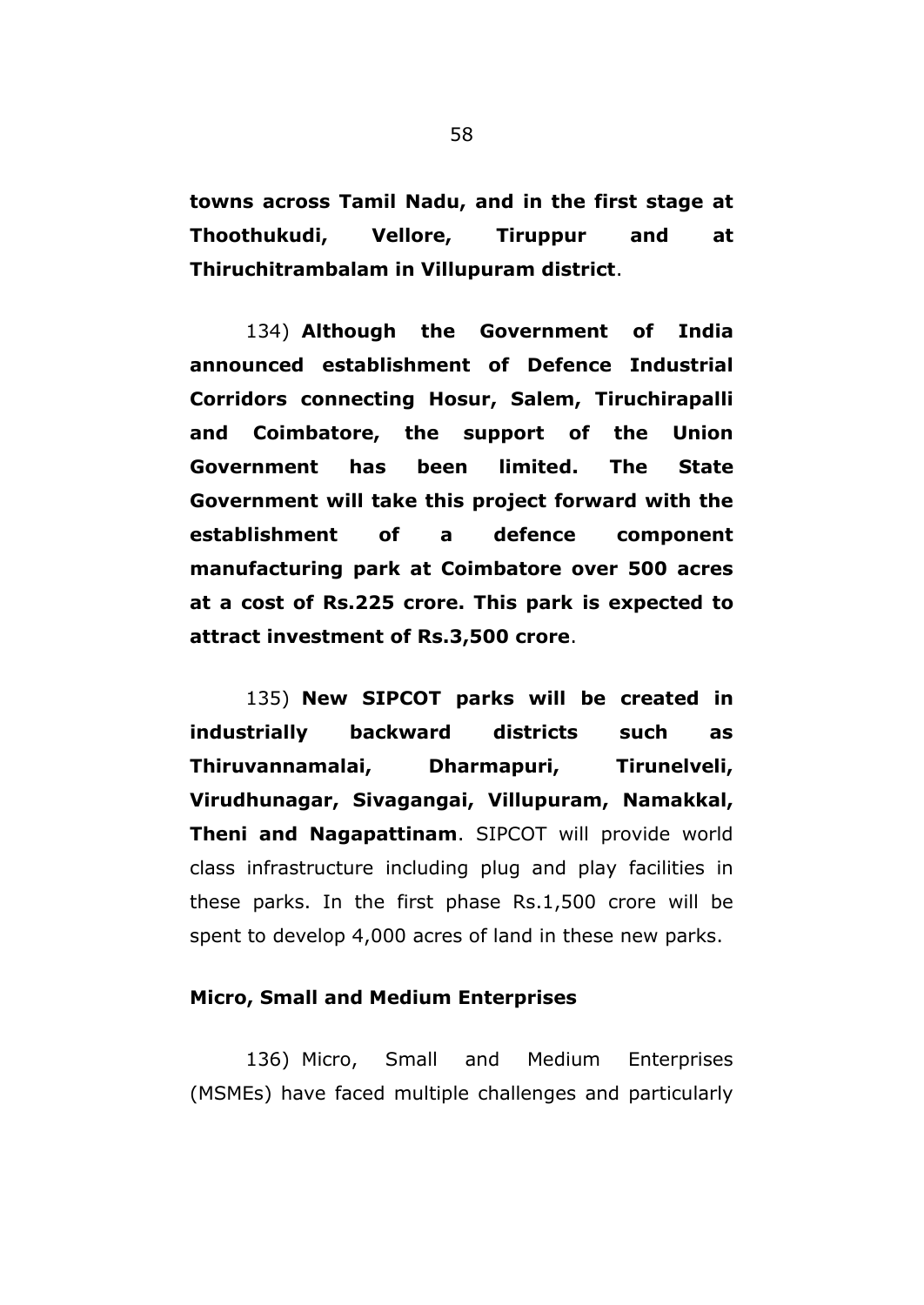in the Covid-19 situation. This Government is committed to fully support the MSME sector. **A committee chaired by Dr.N.Sundaradevan, I.A.S. (Retd) has been established to study the financial, infrastructural and other issues faced by MSMEs in Tamil Nadu and suggest measures to enable them to thrive**.

137) This Government recognizing that access to credit from banks and Financial Institutions (FIs) is a critical issue, will **launch a State Level Credit Guarantee Scheme to enable more MSMEs, particularly micro enterprises to access credit. A digital data driven credit rating system for MSMEs will be established to enable FIs and new age fintech companies to lend more to MSMEs based on their business potential. TAICO Bank will be repurposed to enable lending to MSMEs**. The Registration Act is being amended to facilitate online registration of Memorandum of Documents without personal appearance which will ease access to credit. **The Government will handhold MSMEs which want to raise equity capital from stock exchanges and the cost of listing, up to Rs.30 lakhs will be borne by the Government**.

138) **The Government, based on advice received from the Economic Advisory Council to the**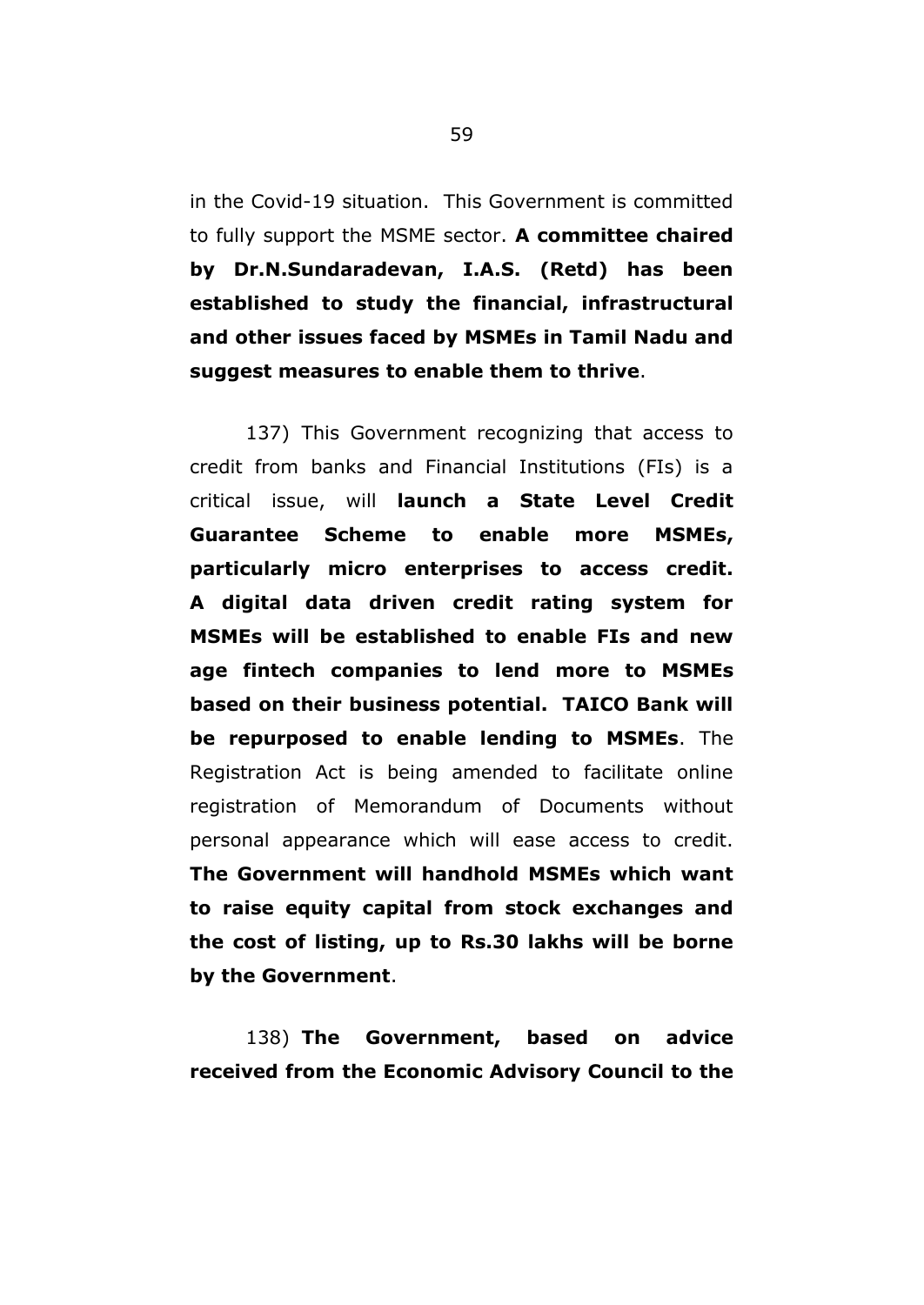**Hon"ble Chief Minister, will launch an innovative scheme wherein MSMEs and their creditors, will be facilitated to reach agreement on restructuring their liabilities** through tripartite forums at the district level. On reaching such agreement such units will be linked to top-up loans by financial institutions with support from Government credit guarantee.

139) **To ensure that MSMEs have faster channels for realization of their dues, all State Public Sector Undertakings, Statutory Boards, Municipal Corporations and apex co-operatives will be mandated to join the Trade Receivables and Discounting Platform (TReDs)**.

140) **Five mega clusters in Pharmaceutical, Petro Chemicals, Precision Manufacturing, Defence and Aerospace, and Smart Mobility sectors will be established at a cost of Rs.100 crore each**. In addition, 5 more Common Facility Centres at a cost of Rs.55 crore will be established for photography, cardboard box printing, food products, rope making and printing sectors at Chengalpattu, Tiruppathur, Kanniyakumari, Dindigul and Villupuram.

141) **TANSIDCO will also establish land banks at five places over a total extent of 265 acres. The pricing policy of unsold plots in TANSIDCO**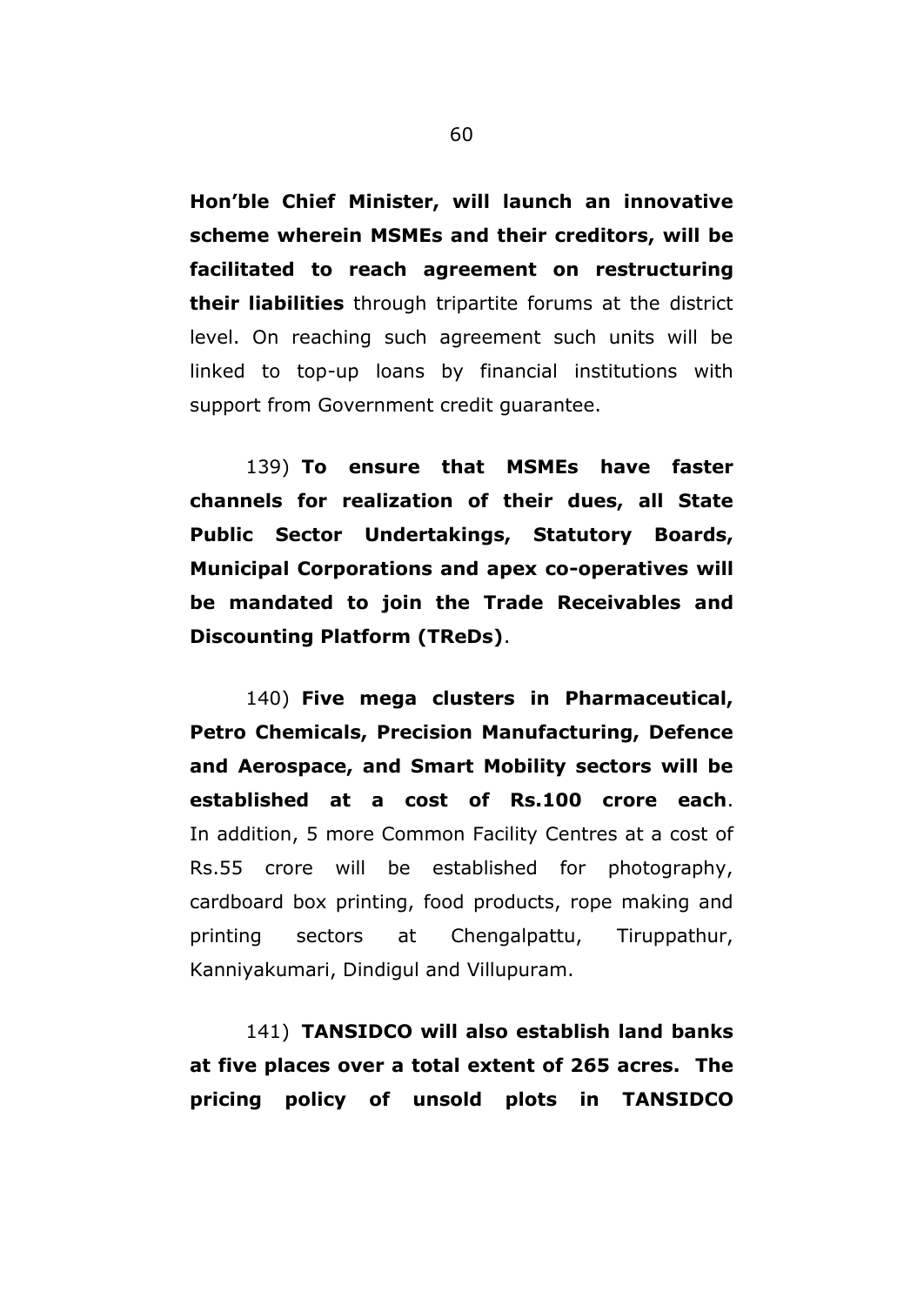**Industrial Parks will be rationalized to ensure they are put to beneficial use early**. Speedy action will be taken to ensure that 9,264 plots situated in 62 industrial estates are accorded pattas. Affordable rental housing complexes for MSME workers will be launched in Chennai and Coimbatore initially and later in other clusters.

## **Mines and Minerals**

142) **This Government will formulate a Sustainable Mining Policy to ensure that mining activity is carried out without affecting the environment and the ecology**. In parallel, all efforts will be taken to plug leakages in revenue from Mines and Minerals. On this basis, this Government expect that the overall revenue from Mines and Minerals will be significantly stepped up.

143) **A Green Fund will be created based on the levy of the green seignorage cess to ensure that abandoned quarry sites are appropriately secured and restored. A Fossil Geological Park will be developed in Ariyalur and Perambalur districts at a cost of Rs.10 crore** where indigenous fossils which are six crore years old are found.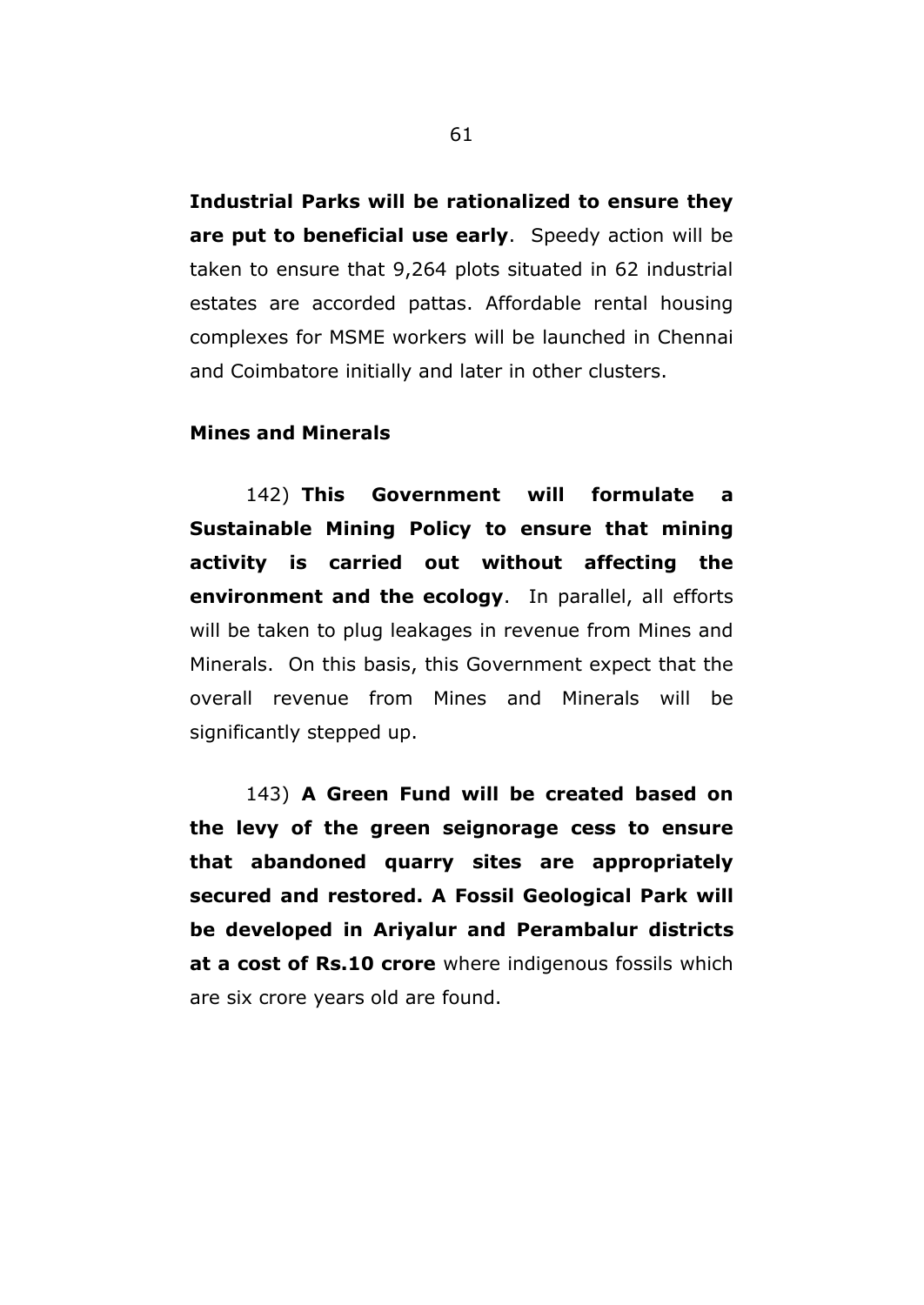## **Handloom Handicraft, Textiles and Khadi**

144) The focus of this Government will be to ensure that handloom weavers in the State are assisted to produce value added products which will enable them to earn higher incomes. The emphasis will be on modernizing looms, ensuring supply of quality yarn and other inputs and enhancement of design features.

145) The free saree and dhoti scheme under which 1.81 crore each sarees and dhoties are distributed to families in Tamil Nadu on the eve of Pongal will be implemented to benefit handloom weavers in the State, with a total allocation of Rs.490.27 crore in 2021-22. The scheme for distribution of free school uniforms for children from classes 1 to 8 will be implemented with supplies from powerlooms and weaving units located within in Tamil Nadu. The Revised Budget allocation for the programme during 2021-22 is Rs.409.30 crore.

146) The Cluster Development Scheme will be effectively implemented. Common Effluent Treatment Plants will be revitalized and new CETPs will be set up in the Erode and Namakkal clusters. Textile products from Tamil Nadu will be marketed as fully ecologically friendly and environmentally compliant. Three Integrated Textile parks currently under implementation at Tiruppur,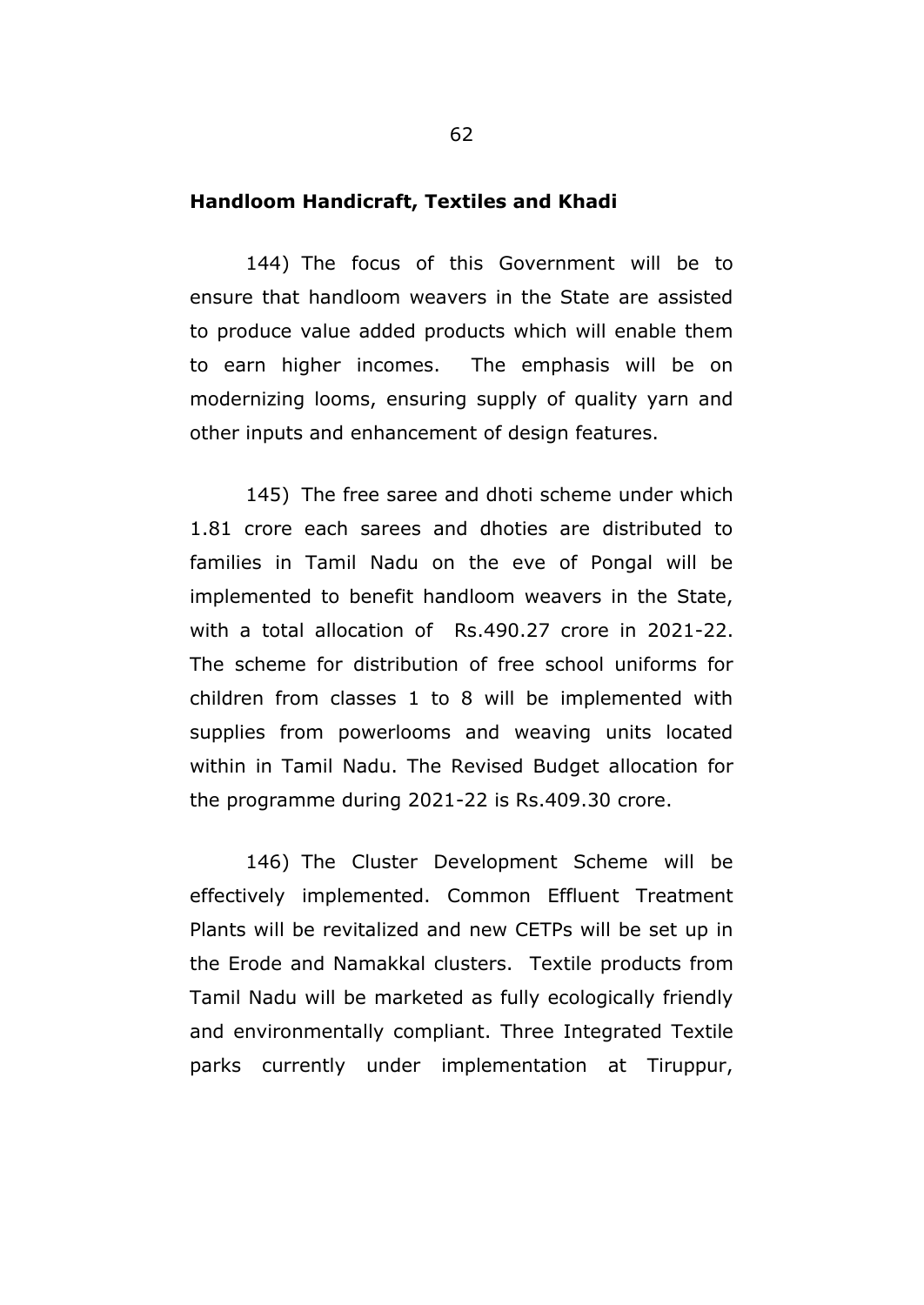Kanchipuram and Erode will be expedited and completed at the earliest.

147) Efforts will be undertaken to create more infrastructure for the textile sector with greater focus on technical textiles. **To provide a focus on the textile sector, a separate Directorate of Textiles will be created**.

#### **Information Technology**

148) This Government will provide SMART (Swift, Measurable, Accessible, Responsive and Transparent) governance by deploying Information and Communication Technology across all departments. Tamil Nadu has fallen behind a number of other States in the application of e-governance. Enabling e-Governance in citizen facing departments will be taken up on a high priority. **At present, 131 services are being provided to e-sevai centres and 55 services through open portals directly. Progressively over 600 services offered by 29 departments will be provided electronically.** The State Family Data Base will be strengthened as a single source of truth for all beneficiaries of Government schemes.

149) Bharat Net will be rolled out to provide broadband connectivity to all eligible panchayats.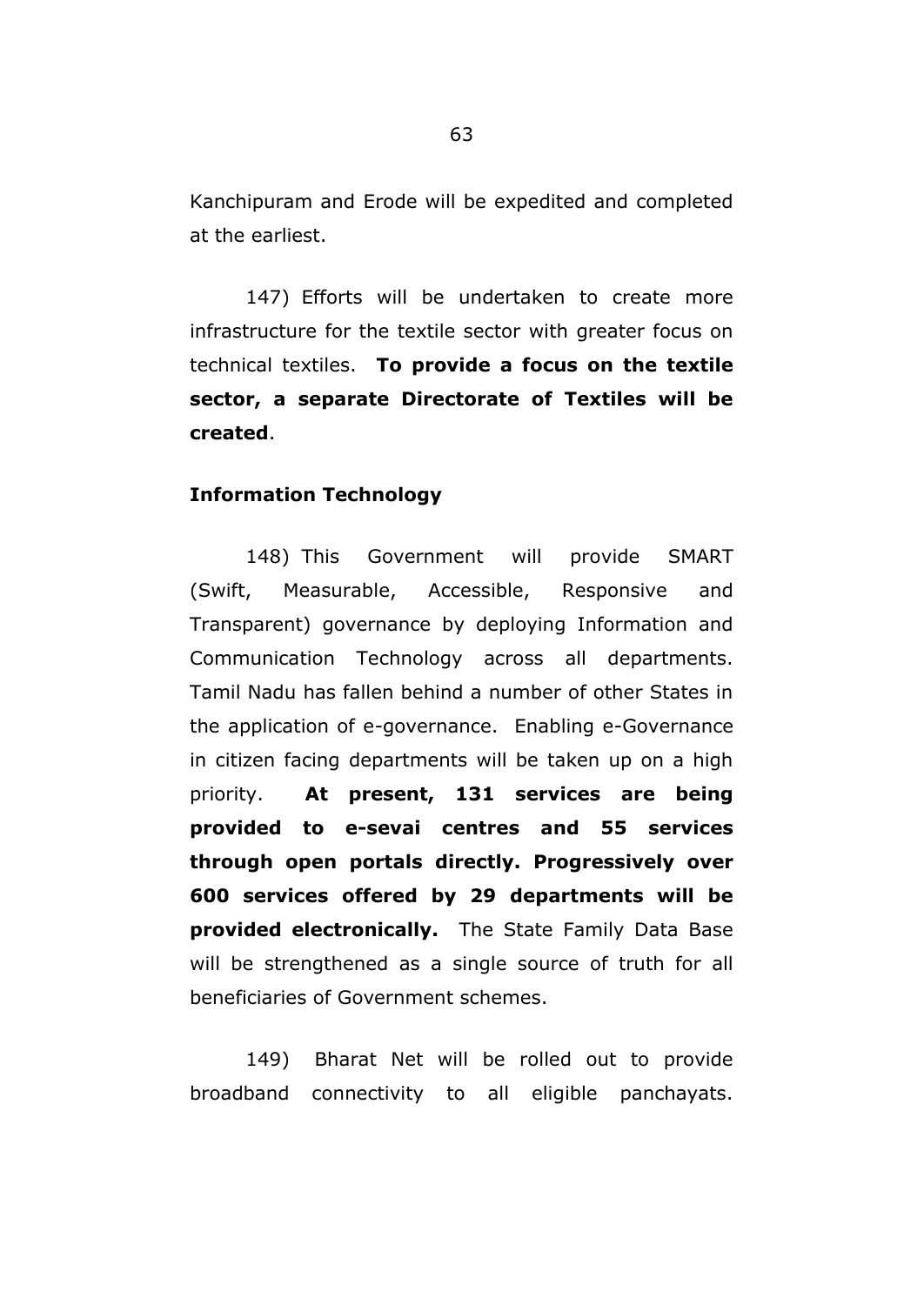15,525 village panchayats in the State will be connected with a minimum scalable bandwidth of 1 Gbps through Optical Fibre Cable. This will greatly enhance employment and learning opportunities in all parts of the State.

## **Hindu Religious and Charitable Endowment**

150) As Members are well aware, this Government has already initiated a number of actions to protect the assets, lands and properties of temples in Tamil Nadu. Within 100 days of this Government assuming office, **encroachments have been evicted and 187.91 acres of land, 161.70 grounds of vacant plots, 1887.13 sq.ft area of buildings, 15.60 grounds of temple tanks bunds worth Rs.626 crore have been retrieved and restored to the control of temples as on date**. Renovation work of temple cars, temple tanks and temple gardens in 100 temples will be taken up this year at a cost of Rs.100 crore. Facilities for devotees will be upgraded in all temples. Non Hereditary Trustees will be appointed to administer temples.

151) **An additional corpus of Rs.130 crore will be created to provide for assistance to perform one time pooja (Oru Kaala Poojai) for 12,959 temples which do not have their own resources**. The interest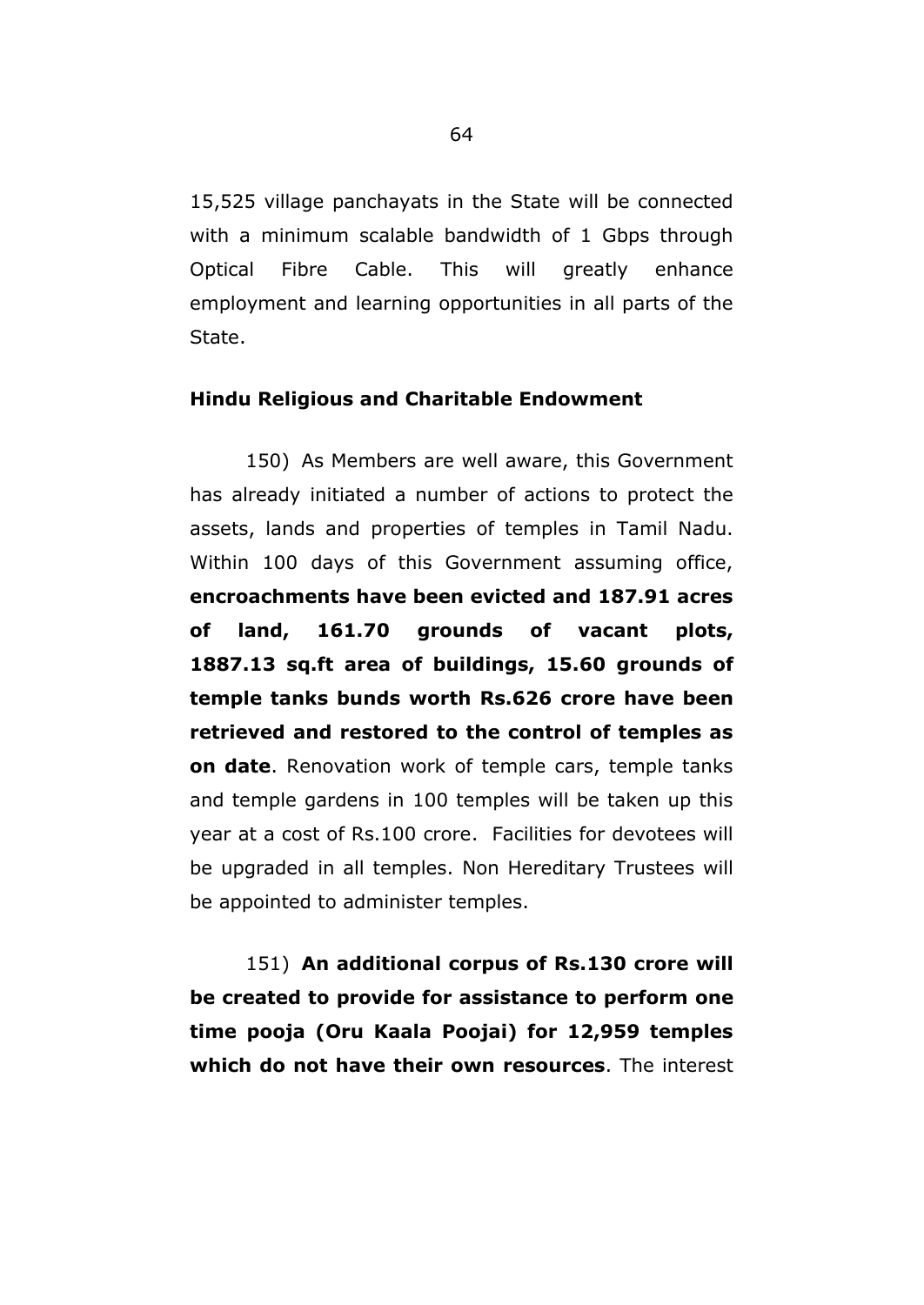earned from the corpus will be utilised for performing daily pooja in these temples.

# 152) **The ancient healing wisdom of Siddhars will be promoted by establishing a Siddha Medical College by Arulmigu Baladhandayuthapani Swamy Temple, Palani**.

153) Oduvar Archaka training schools will be revived to create a trained pool of Oduvar and Archakas. To improve the religious and secular services of temples, a special drive has been taken up for filling up the vacancies in the temples. **Master Plans will be developed for 539 temples to conserve their rich heritage and enhance the devotees" experience**.

## **Tourism**

154) **Tourism industry is critical for increasing local employment**. Covid-19 pandemic has very adversely affected the tourism industry in Tamil Nadu. This Government is determined to take all necessary measures to revive the Tourism industry. 300 tourist spots will be upgraded under the Tourism Master Plan in a phased manner. **The facilities at the Ayyan Thiruvalluvar statue in Kanniyakumari and at Poompuhar will be upgraded and restored to original glory**. Experiential and Adventure tourism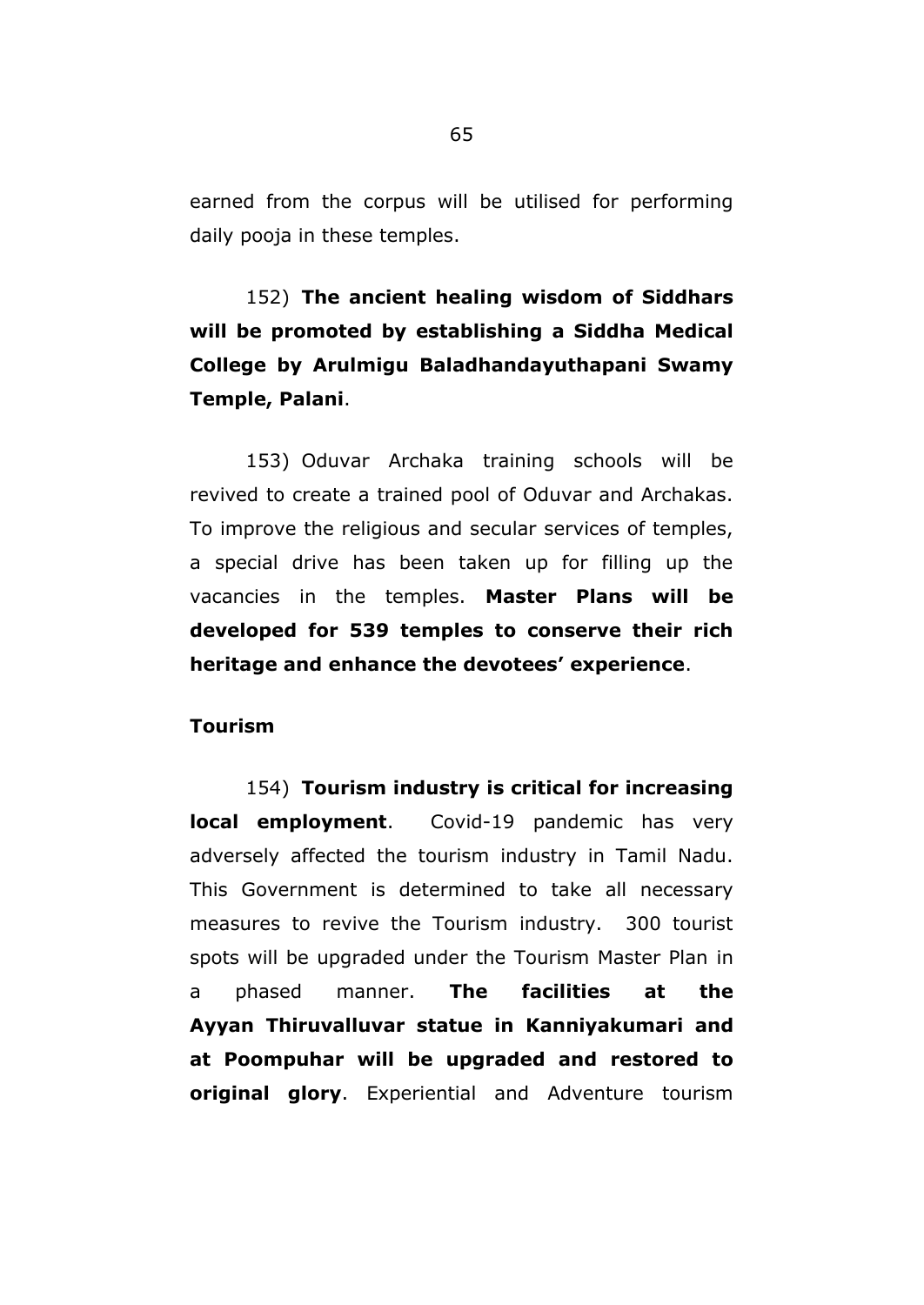will be promoted in the State by developing camp sites in hill stations, dam sites and coastal areas. Eco tourism will be promoted through the newly established Tamil Nadu Wilderness Experiences Corporation. Tourist infrastructure will be upgraded in co-ordination with Municipal Administration and Water Supply, Highways and Minor Ports and Rural Development Departments. In the Revised Budget Estimates for 2021-22, a sum of Rs.187.59 crore has been provided for Tourism.

## **Social Welfare**

155) Advancing the cause of women empowerment is central to the ideology of this Government. **The Marriage Assistance Schemes originally launched by Muthamizh Arignar Kalaignar to promote the cause of women education and empowerment will be implemented with renewed vigour with an allocation of Rs.762.23 crore**.

156) **Special attention is paid to the welfare of transgender persons. An amount of Rs.1.50 crore has been allocated for the transgender pension scheme, benefiting 1,071 destitute transgender persons**. During the Covid-19 pandemic, Rs.4,000 has been provided as cash assistance to 8,493 transgender persons who do not have ration cards but were registered with the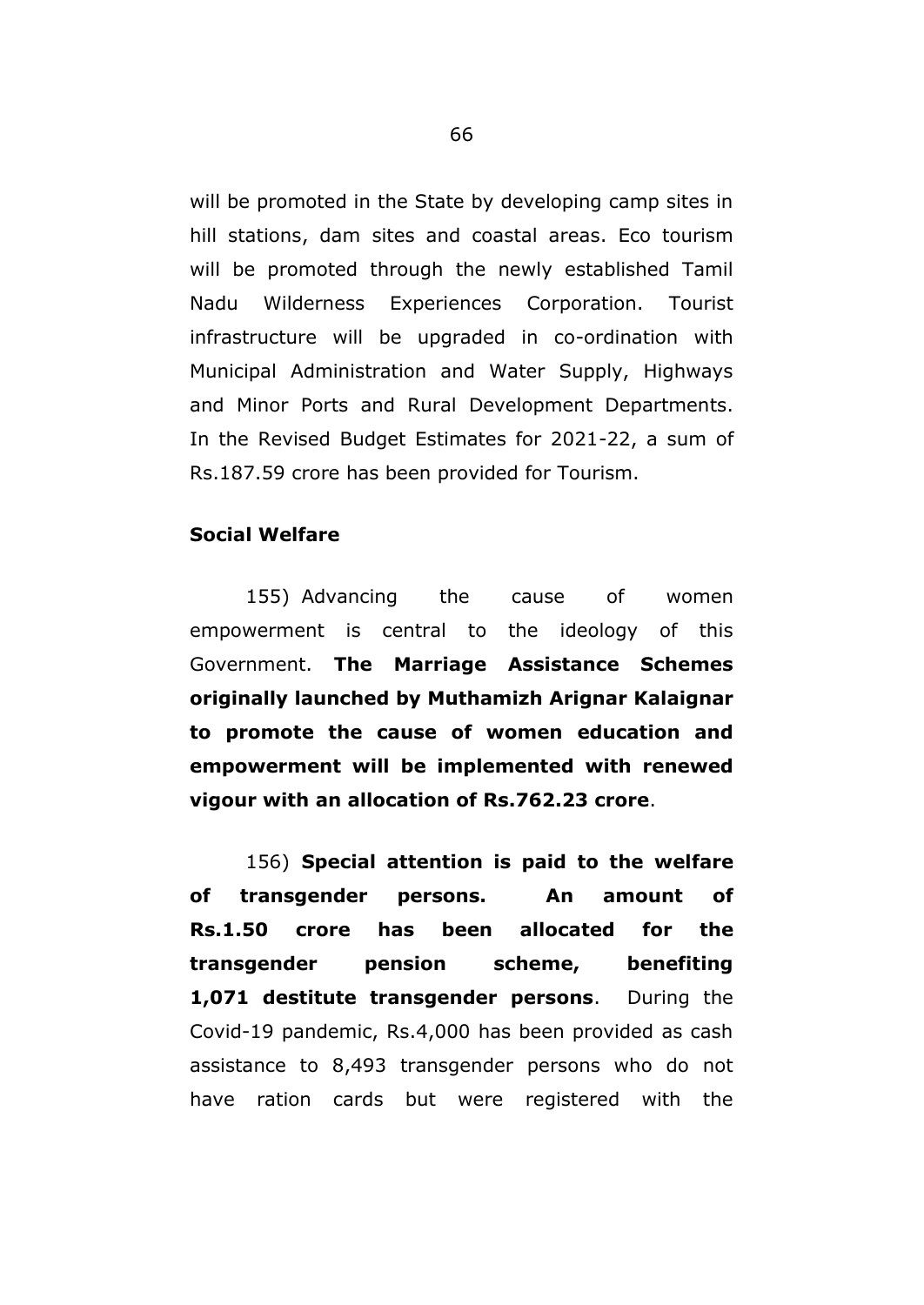transgender Welfare Board. They have also been permitted to travel free of cost in white board town buses.

157) **The Government has taken special efforts to protect children who have lost either both or one parent in the Covid-19 pandemic**. Responding with urgency and with compassion, Hon"ble Chief Minister announced that a sum of Rs.5 lakh will be provided to every child who lost their parents, Rs.3 lakh for a child belonging to family below poverty line family who lost one parent. In addition, the cost of education for these children will be borne by the Government. **So far 5,963 children have been identified and Rs.95.96 crore provided as assistance from the Chief Minister"s Public Relief Fund**.

158) Despite Tamil Nadu being a forerunner in the implementation of the Noon Meal Programme and implementing the Integrated Child Development Services Scheme (ICDS) for decades, it is a matter of concern that in many districts the average rates of children being underweight and of stunting and wasting are above the State average. This issue will be addressed on a priority basis to ensure that Tamil Nadu becomes truly malnutrition free. **Accordingly, ICDS will be**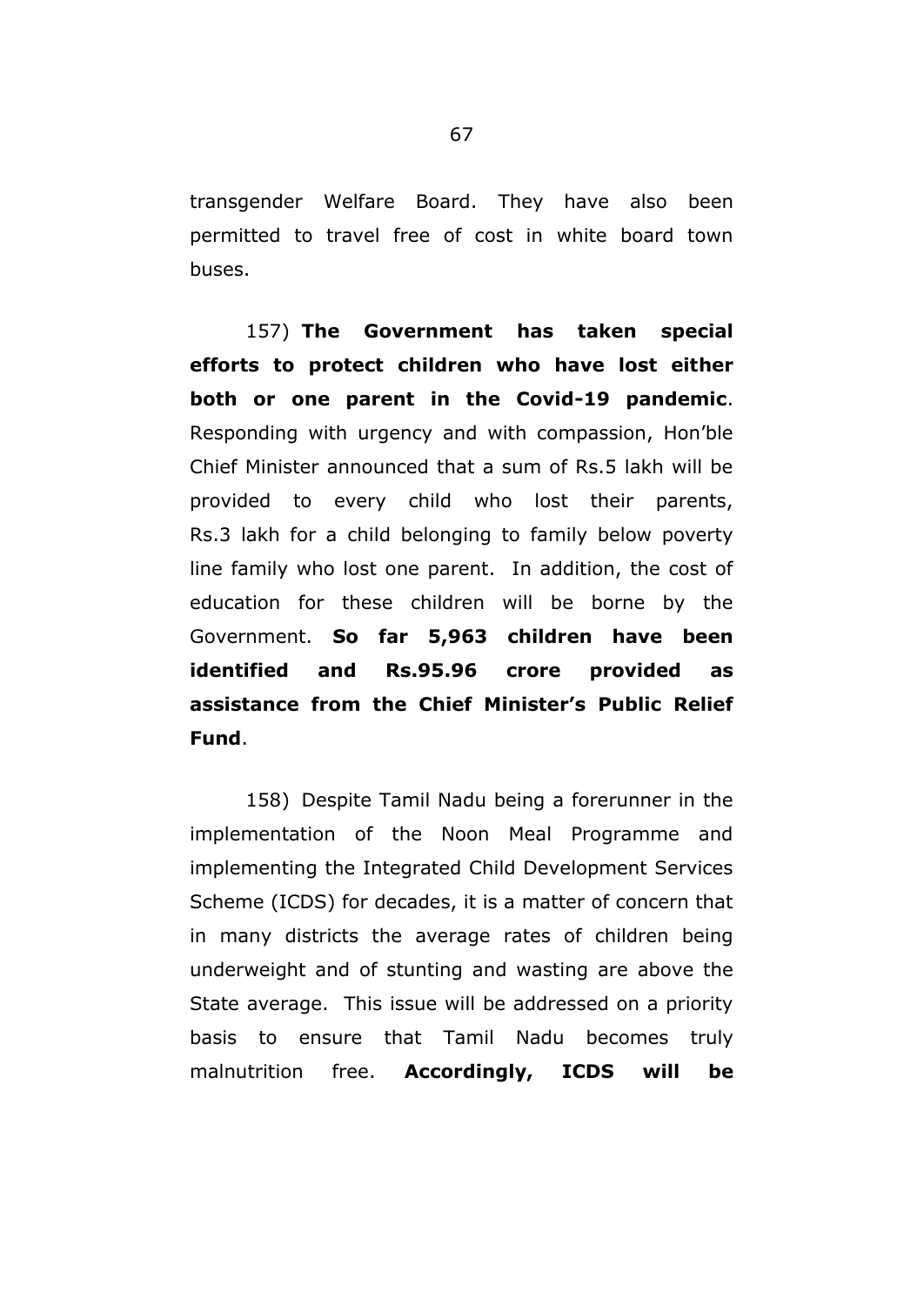**reinvigorated to ensure that early childhood care including early childhood education is provided to the youngest children. A special provision of Rs.48.48 crore has been provided for upgradation of Anganwadi Centres for the year 2021-22 and Rs.23.33 crore has been allocated for provision of pre-school educational materials**.

159) **The procurement process of eggs and other supplies for the Noon Meal Programme and ICDS have been streamlined and will result in substantial cost savings**. Rs.1,725.41 crore has been provided for the Puratchi Thalaivar MGR Noon Meal Programme. A total sum of Rs.2,536.69 crore has been allocated for the ICDS scheme in the Revised Budget Estimates for the year 2021-22.

## **Adi Dravidar and Tribal Welfare**

160) Ensuring that the socio economic status of the Scheduled Castes and Scheduled Tribes communities is brought on par with the rest of the society is at the core of the inclusive philosophy of this Government. This Government will ensure that the allocations are made in the Special Component Plan for Scheduled Castes and the Tribal Sub Plan in proportion to the population of these communities in Tamil Nadu are effectively utilized for the advancement of these communities.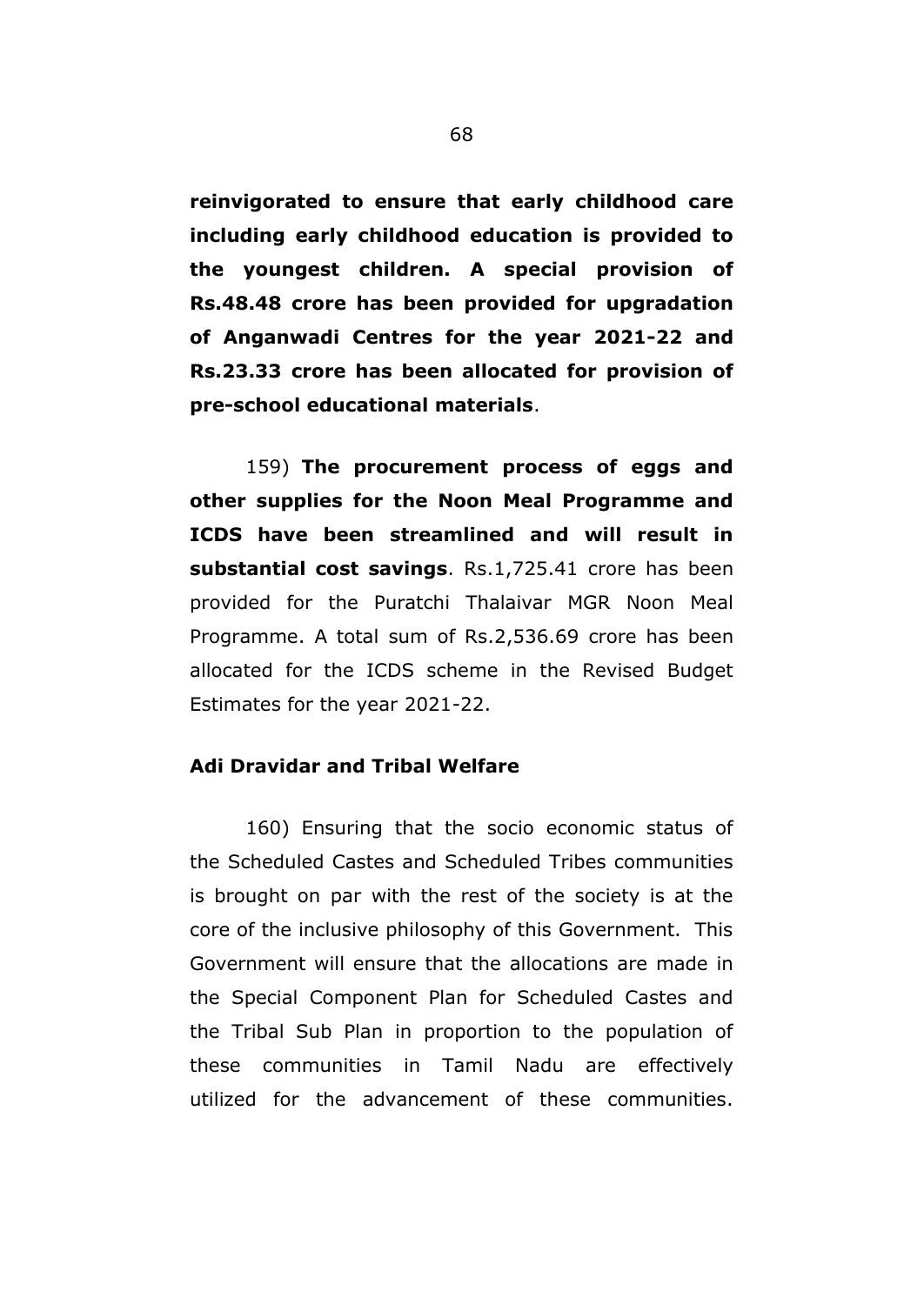**In the Revised Budget Estimates 2021-22 Rs.14,696.60 crore is the overall outlay for Special Component Plan and Rs.1,306.02 crore for the Tribal Sub Plan**.

161) **The Post Matric Scholarship scheme is the flagship scheme for the educational advancement of the Scheduled Castes and Scheduled Tribes with a provision of Rs.1,884.70 crore in the Revised Budget Estimates 2021-22. To enhance opportunities for students belonging to Scheduled Castes and Scheduled Tribes to pursue higher education, the scheme for scholarship to study abroad will be revamped**. It is unfortunate that since the inception of this scheme only 4 students have benefitted so far. The provision for this scheme will be enhanced to Rs.5 crore. Similarly **the scheme for scholarship for Ph.D courses will also be restructured and the scholarship enhanced to Rupees one lakh per annum to benefit more students**. The budgetary provision will be enhanced to Rs.16 crore. **A sum of Rs.123.02 crore has been provided in Revised Budget Estimates 2021-22 to upgrade infrastructure facilities including additional class room and laboratories with assistance from NABARD RIDF**.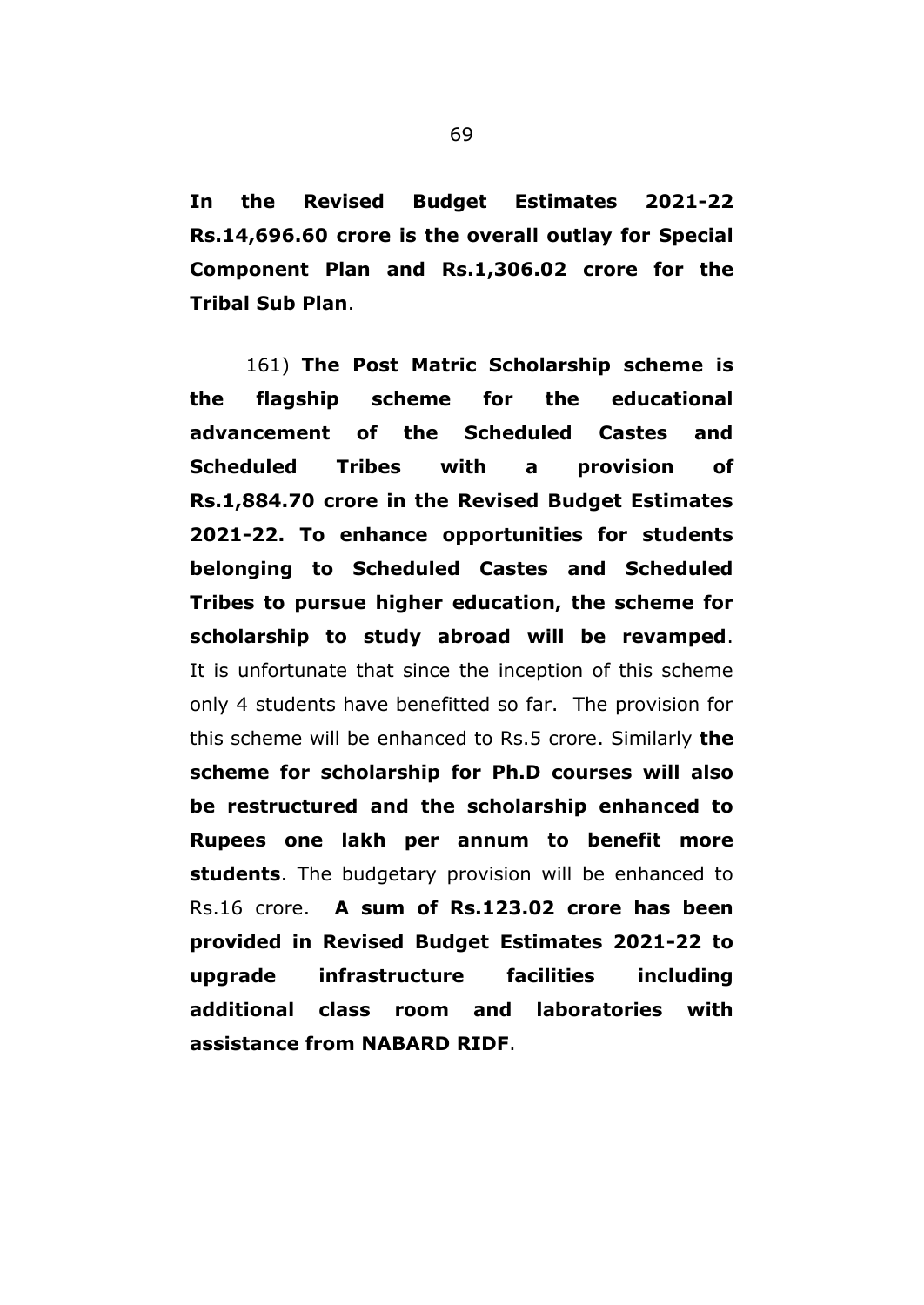162) Special efforts will be taken to ensure that students are provided quality food in the hostels and their study times are appropriately regulated. **The monthly miscellaneous expenditure allowance for hostel students will be doubled to Rs.100 for school students and Rs.150 for college students. This Government will completely overhaul the existing hostels for school and college students and a special capital allocation for upgradation of hostels of Rs.25 crore has been made**.

163) The economic development schemes for Scheduled Caste persons through the Tamil Nadu Adi-Dravidar Housing Development Corporation (TAHDCO) will be revamped to promote entrepreneurship amongst Scheduled Castes. **The overall provision for Adi-Dravidar and Tribal Welfare is enhanced to Rs.4,142.33 crore in the Revised Budget Estimates 2021-22**.

## **Welfare of Backward Classes, Most Backward Classes and Denotified Communities**

164) To enhance the educational status of Backward Classes, Most Backward classes and Denotified Communities, 77.88 per cent out of the total budget outlay for the Department is earmarked education related programmes. At present, scholarships are being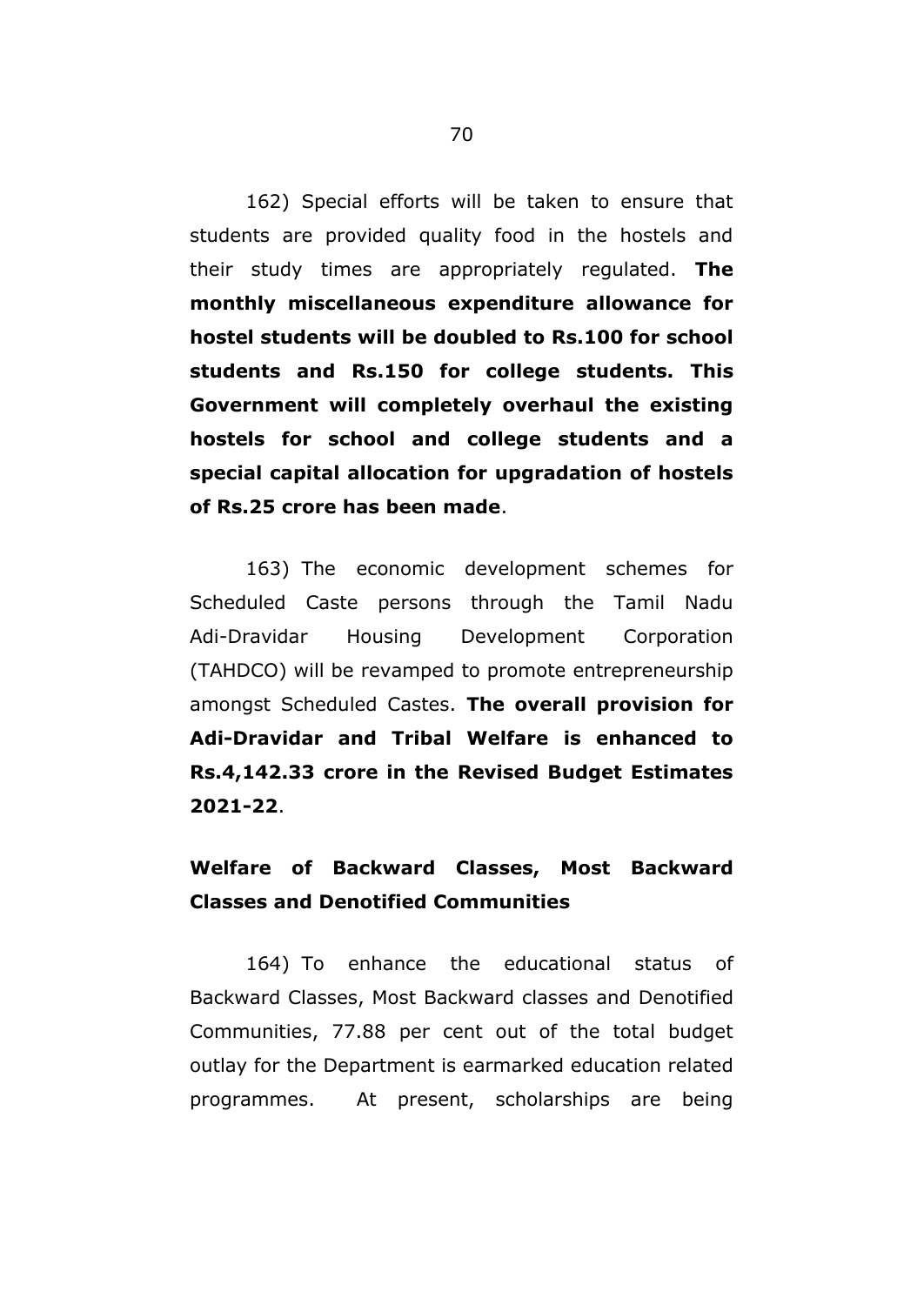disbursed to 7,43,853 students. 86,514 students are residing in hostels. In addition, 3,77,286 students benefit from the distribution of free bicycles. This Government will upgrade the quality of hostels, particularly college hostels with a special capital allocation of Rs.25 crore.

165) **In view of the continuous efforts of the Hon"ble Chief Minister and by seeking legal remedies in the Hon"ble High Court and Supreme Court, the Union Government has decided to grant 27% reservation for Other Backward Classes (OBCs) in the All India Quota for undergraduate and postgraduate medical courses from the current academic year.** 

## **Minorities Welfare**

166) This Government will ensure that the benefits of the scholarship scheme reach nearly 4.25 lakh school and college students belonging to minorities. A total sum of Rs.114.65 crore is expected to be disbursed in 2021-22 to these students.

167) Muslim and Christian Women Aid Societies have been set up in Tamil Nadu since 2007 and the Government sanctions as grant twice the amount of donations collected by these societies. In 2021-22 Rs.4.15 crore will be disbursed to Muslim Women Aid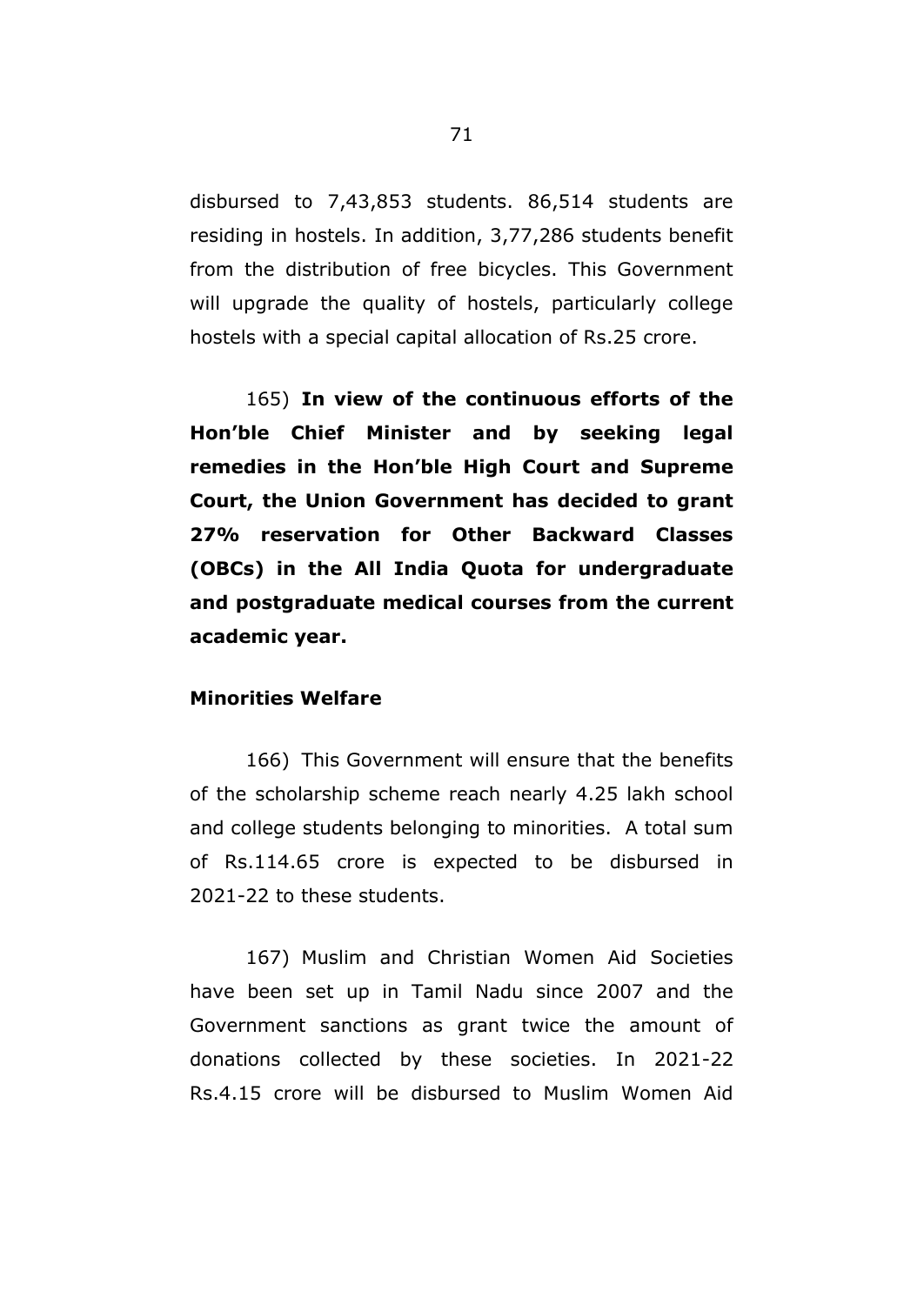Societies and about Rs.2.97 crore to Christian Women Aid Societies.

168) A budgetary provision of Rs.6 crore each has been made for renovation of mosques and churches. This Government will ensure that the administration of Tamil Nadu Wakf Board is strengthened so that wakf properties belonging to the community are effectively protected. The Ulema and other Employees Welfare Board formed in 2009 will be reinvigorated to provide genuine services to deserving persons.

169) The Tamil Nadu Minorities Economic Development Corporation will support at least 7,000 beneficiaries to receive an overall economic development loan assistance of Rs.50 crore.

## **Welfare of Differently Abled**

170) Displaying characteristic compassion towards the most vulnerable, Muthamizharignar Kalaignar had established a separate department for the Welfare of the Differently Abled giving Tamil Nadu the unique distinction of being the first State with such a department. In a similar display of concern and care, the Hon"ble Chief Minister has retained the Department for the Welfare of the Differently Abled under his direct control. The Hon"ble Chief Minister has announced that all differently abled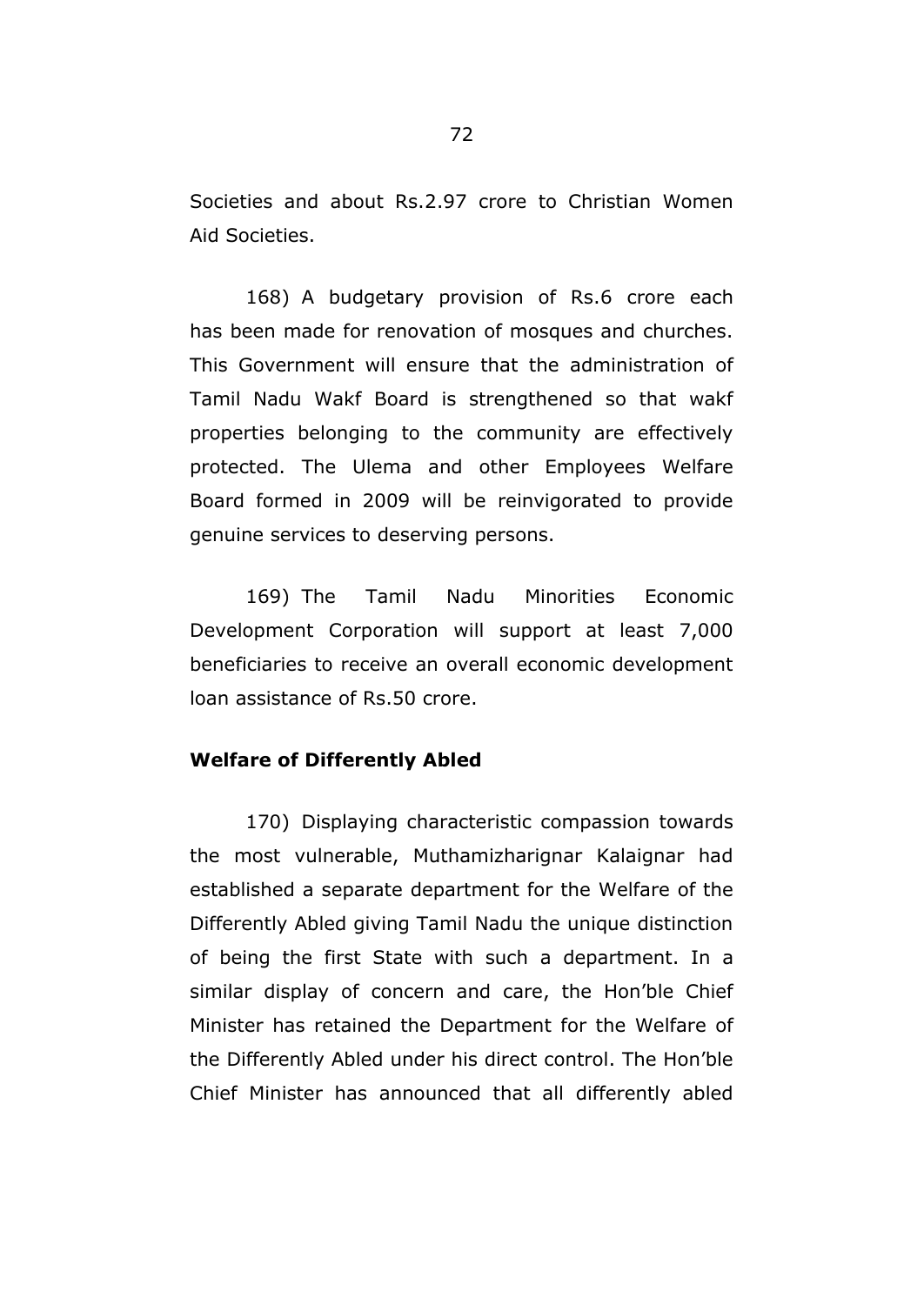persons will be permitted to travel free along with an attendant in State Government operated buses throughout the State.

171) **To ensure that all the 9,173 eligible persons in the wait list are immediately provided maintenance allowance of Rs.1,500 per month the budget for payment of maintenance allowance is being enhanced to Rs.404.64 crore. The budget provision for aids and appliances has been enhanced to Rs.50.66 crore to ensure that 9,185 persons in the waiting list are provided with the appliances of their choice during 2021-22. This Government will introduce a direct subsidy payment mechanism for various types of rehabilitation devices and equipment to offer eligible persons a greater range of choice**.

172) In another pioneering move for this sector, **Tamil Nadu will launch the RIGHTS programme with the assistance from the World Bank to cover early detection and prevention of disabilities, greater access to maintenance, rehabilitation and educational services; promotion of skilling and establishment of productive enterprises by differently abled persons and expanding the implementation capacity of the Department of the**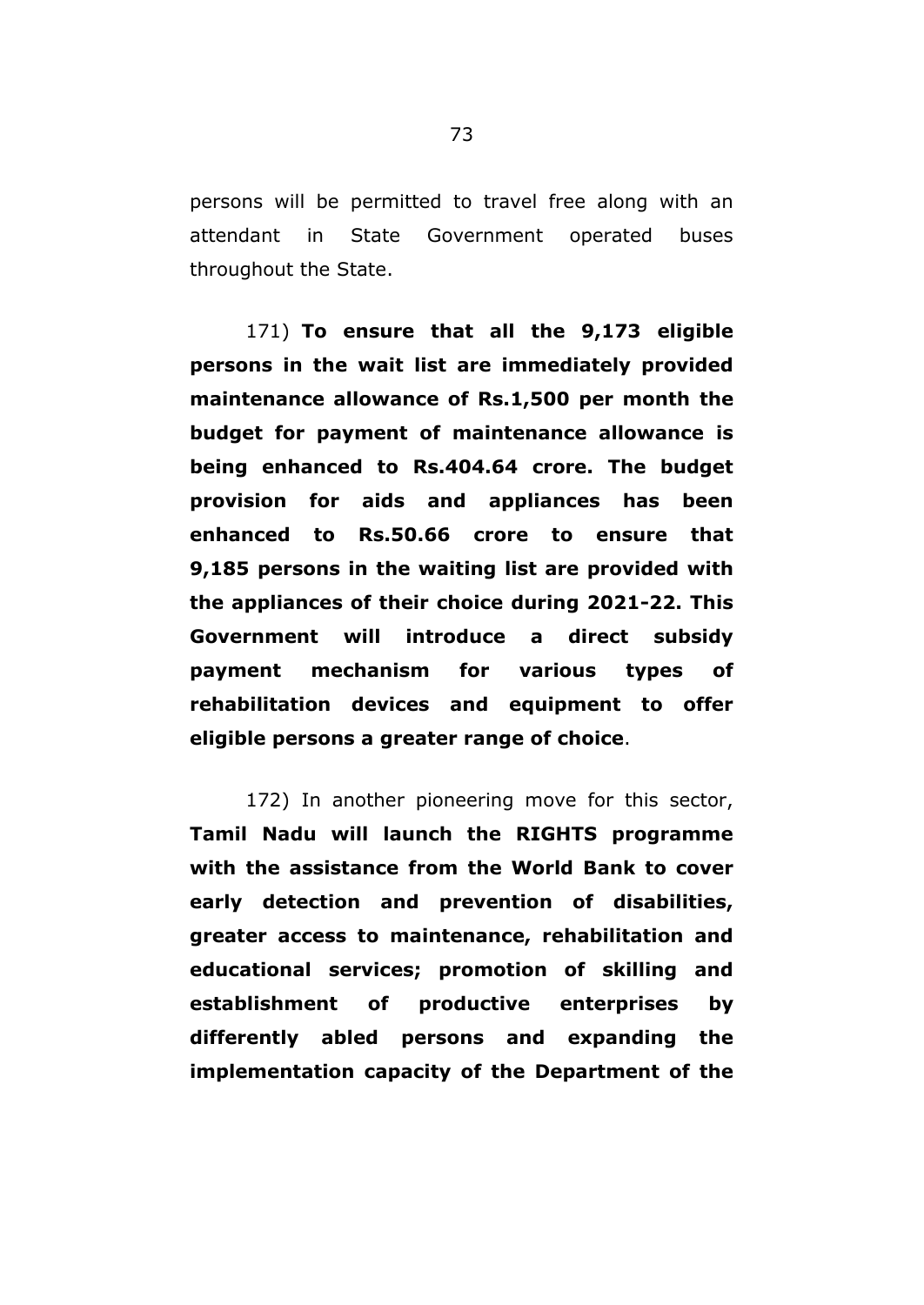**Differently Abled, with outreach to all parts of the State**. This project will be a forerunner not only for other States but for other countries in the world as well and will be implemented at a total cost of Rs.1,702 crore over a period of 6 years.

## **Youth Welfare and Sports Development**

173) This Government will encourage sporting culture and ensure that the youth of the State are directed towards constructive activities that build character and social commitment. Investments in developing sports infrastructure across the State will be enhanced. Greater participation in sporting activities by school and college students and by the community will be encouraged. Individual excellence in sports will be recognised, nurtured and rewarded. **Mini stadia at a cost of Rs.3 crore each will be established in all Assembly constituencies of the State where such sporting facilities are not currently available**. The Hon"ble Members of the Legislative Assembly will be encouraged to contribute to these projects from the MLA Constituency Development Scheme. **A financing mechanism to maintain infrastructure of the Sports Development Authority of Tamil Nadu will be put in place**. The overall budgetary allocation for Youth Welfare and Sports Development will be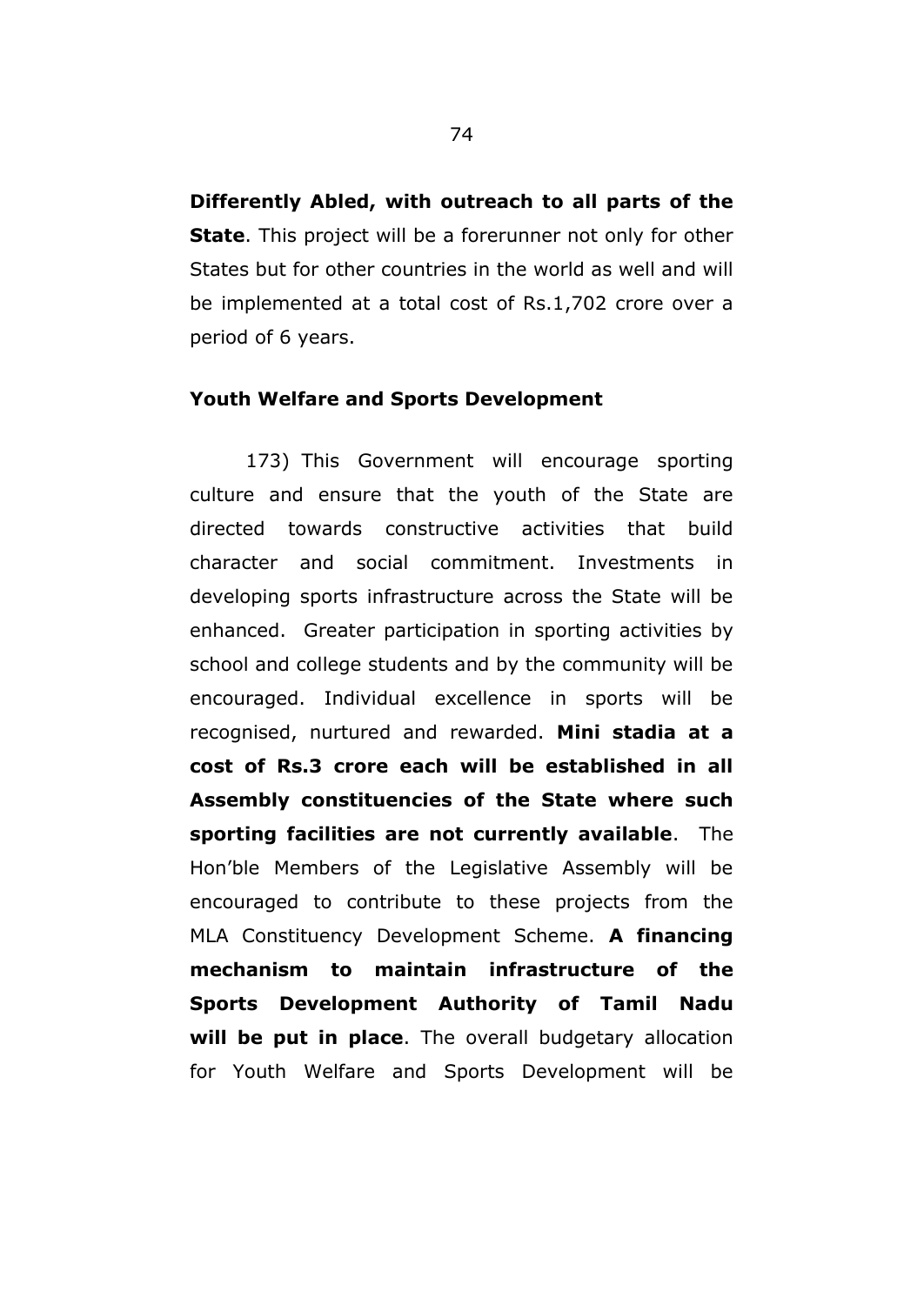enhanced to Rs.225.62 crore in the Revised Budget Estimates for 2021-22.

174) The Hon"ble Chief Minister had given special cash award of Rs.5 lakh to each of the 12 sport persons from Tamil Nadu who participated in the recently held Tokyo Olympic Games. Two of the sports women participated in the Tokyo Olympics were also provided Government jobs. These measures will inspire more sports persons to perform at the international level.

# **Integrated Financial and Human Resources Management System (IFHRMS)**

175) The IFHRMS has been operational State wide from 1.1.2021. This system aims at integration of financial management and human resources management provide real-time effective budgetary control and up-to-date monitoring of the ways and means position of the Government enhance efficiency and transparency in Government transactions and enable online remittances into the Government account, which eases access for citizens. The system has now gained acceptance among stakeholders, which includes more than 9 lakh Government employees, 7 lakh pensioners and nearly 40 lakh recipients of direct cash benefits including old age pensions, maternity assistance and scholarships.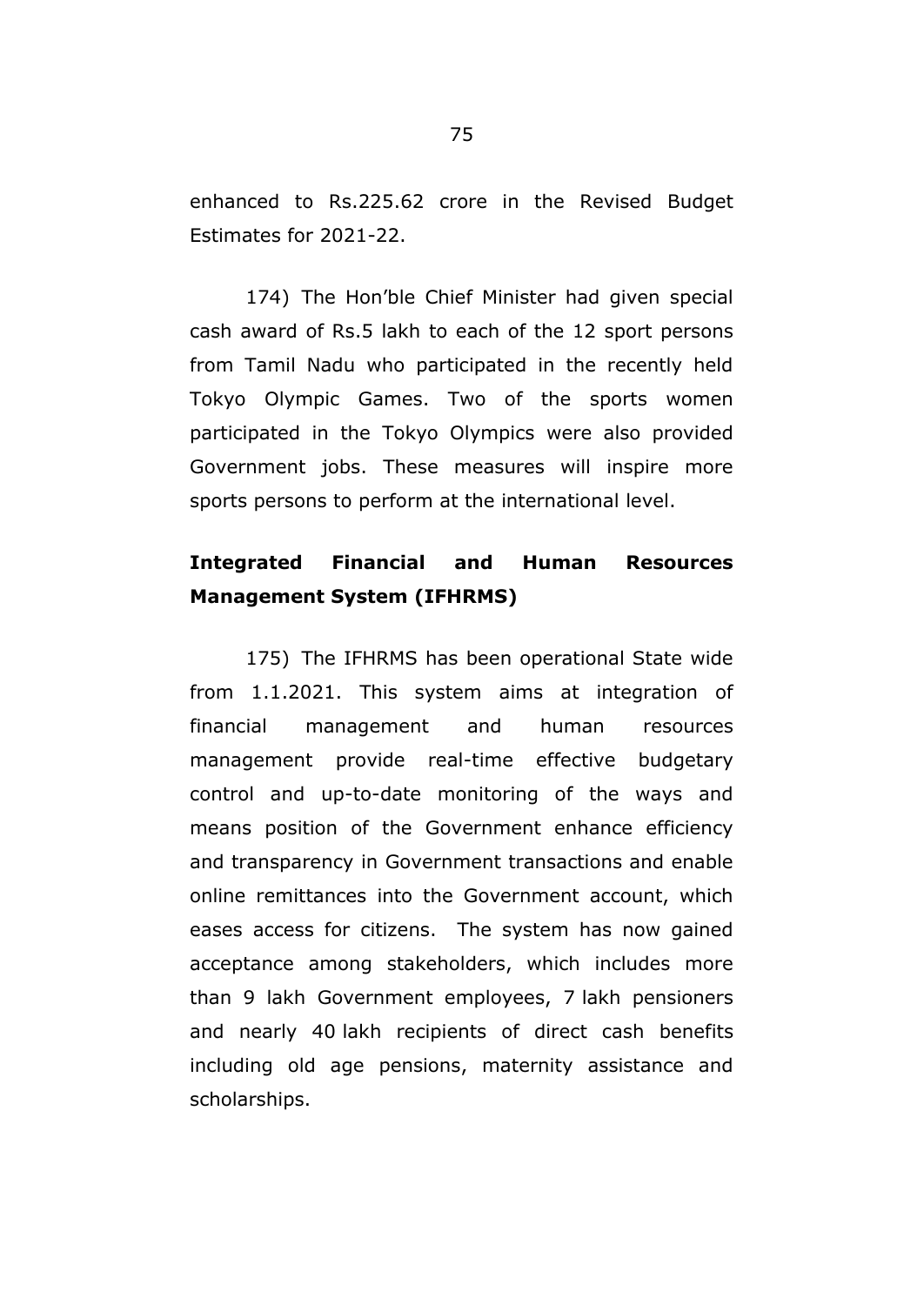176) With the integration of major external stakeholders like the Accountant General, Reserve Bank of India and commercial banks IFHRMS will become the single repository of financial transactions. This will enable real-time Management Information System (MIS) and data base to support improved and speedier decision making.

177) **In the next stage, the implementation of IFHRMS will enable a further expansion and upgradation of the Treasury network with pre audit functions and an eventual role as a payments bank for Government of Tamil Nadu and all local bodies**.

## **Public Financial Management**

178) The White Paper highlights the urgent need to revamp and strengthen public financial management. This Government will actively pursue the recommendations given by the International Monetary Fund (IMF) in its Technical Assistance Report for reforming and modernizing budgetary practices, notably budget formulation and fiscal risk management.

179) The Government will prepare a detailed Medium Term Fiscal Framework (MTFF) embedded with macro-fiscal projections, as the basis for the future budget formulation process and bring out a Fiscal Risk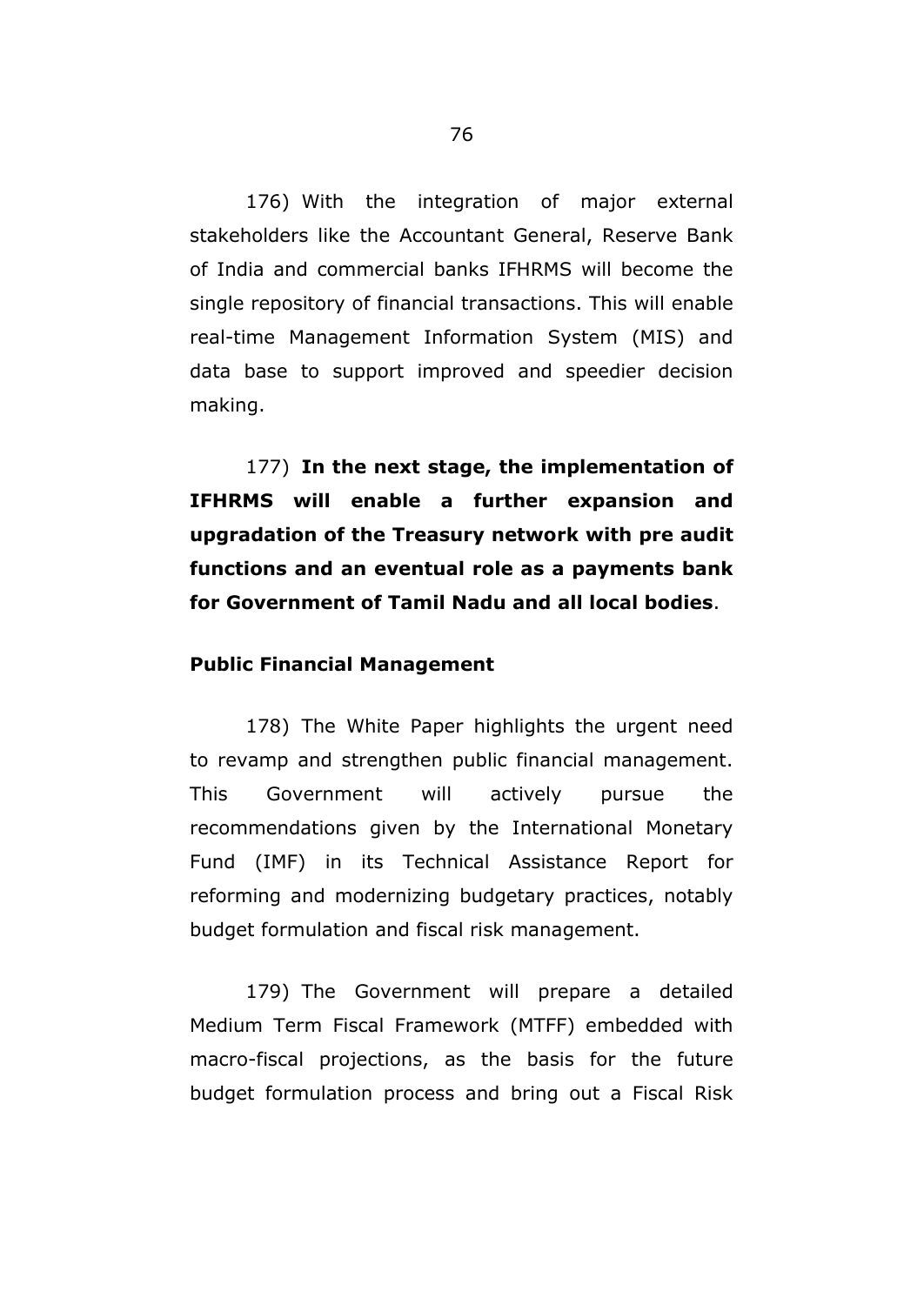Statement, highlighting the looming fiscal liabilities of the State owned entities, including TANGEDCO and STUs. **The Government will also publish a Citizen"s Budget along with the Budget from 2022-23 onwards in simple and non-technical language to encourage greater public understanding and informed debate on Government"s finances**.

180) With stronger budgetary control, a clear line of sight of financial transactions and strong audit mechanisms, the Finance Department can delegate greater powers to line departments to sanction expenditure within their own budgets. This will speed up decision making, improve implementation and save costs.

### **Welfare of Government Employees**

**181) I am happy to inform the Members of this House that this Government will implement the commitment made in the Election Manifesto of enhancing the period of maternity leave from 9 months to 12 months for women Government employees with less than two surviving children with effect from 1.7.2021.** 

182) **The lumpsum grant from the Family Security Fund paid to the family of a Government**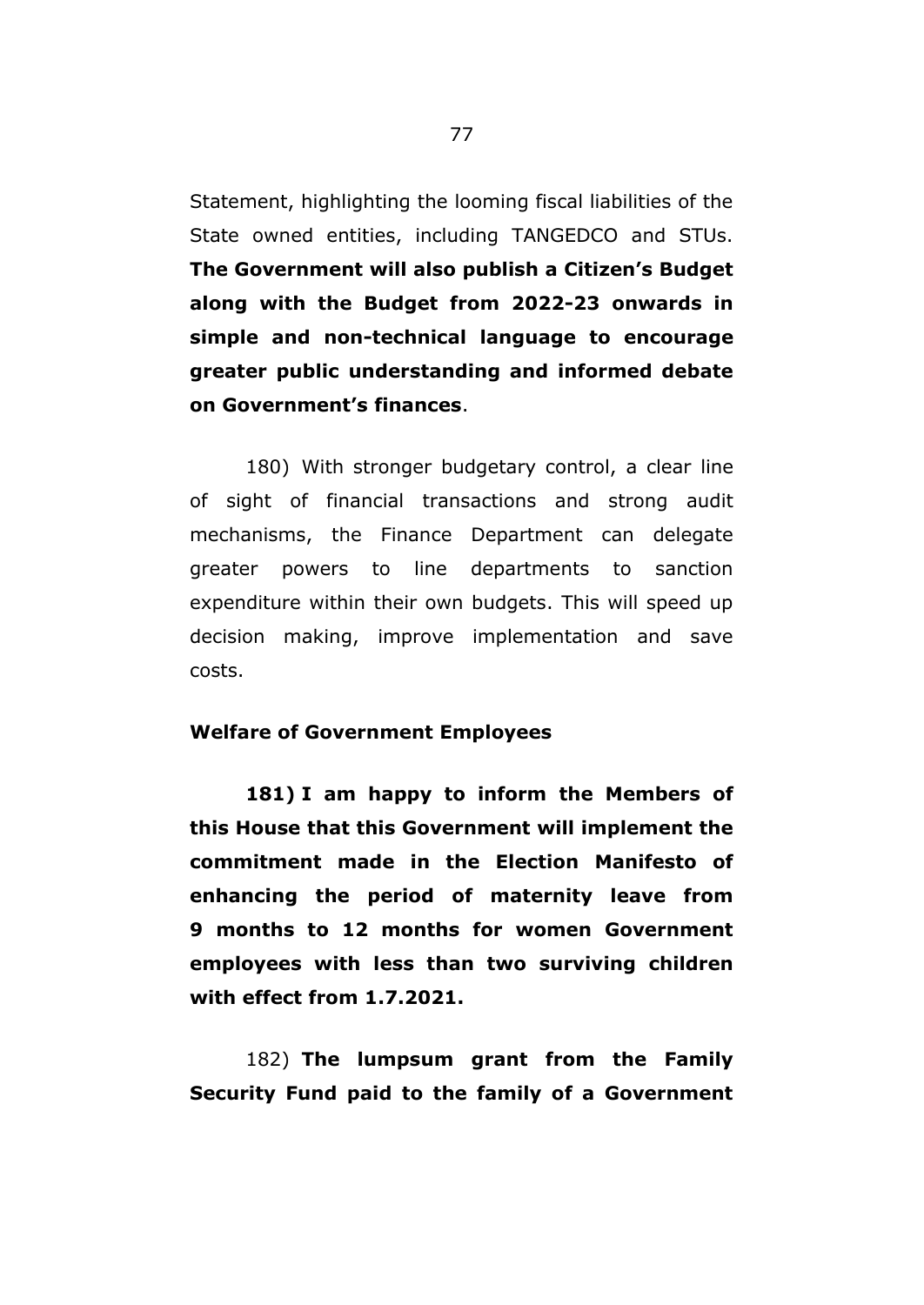**employee who dies while in service will be enhanced from Rs.3 lakh to Rs.5 lakh**. Accordingly, the subscription to the Fund shall be enhanced to Rs.110/- per month. This benefit is also applicable to the employees covered under Group Insurance Scheme.

183) Unlike in many other States, Government servants in Tamil Nadu have been paid salaries in full and without any delay throughout the entire Covid-19 pandemic period. In many departments, Government servants have served selflessly, often putting their own life to risk in this period. I am sure that Government servants will appreciate the difficulty that the Government will face in enhancing Dearness Allowance at this stage. **Enhanced Dearness Allowance to Government servants and to pensioners will be paid with effect from 1.4.2022**.

# **Entitlement to a Basic Income**

184) There are many expectations from this Government led by Hon"ble Chief Minister. The difficult financial situation makes the fulfilment of all the promises at one go difficult. The Government is carefully examining the promises made to determine how to go about implementing them.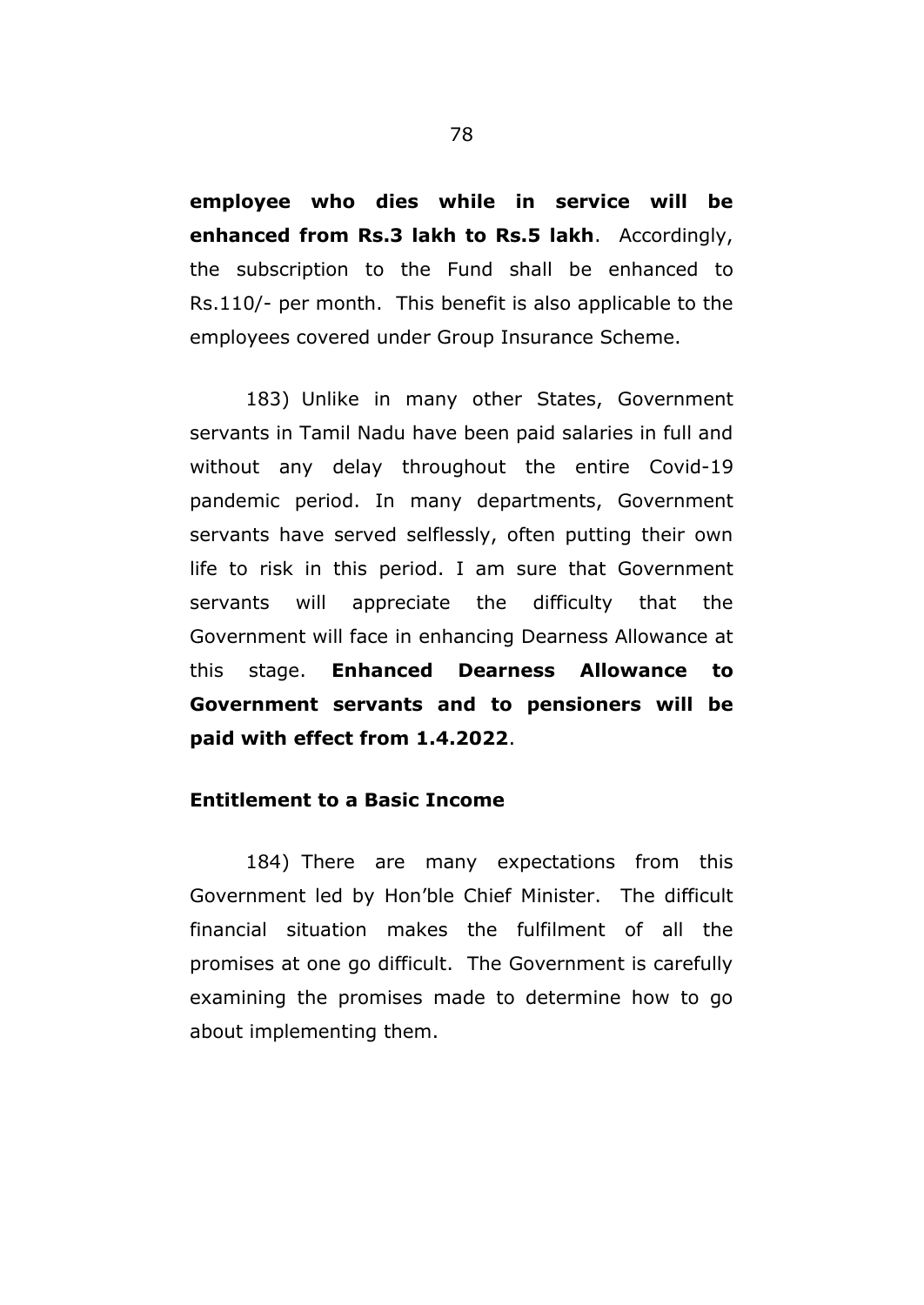185) An important scheme relates to the payment of Rs.1,000 every month to women heads of households. There has been a mistaken perception that this assistance would be provided only to female headed households and many people are attempting to get their ration cards changed to show a female member of the female as the head of the household. **Let me assure all of you that the intention of the Government is to provide this assistance to "home makers" ( )**. **Therefore there is no need to change the name of the head of the household in ration cards on this account**.

186) This scheme is intended for the genuinely poor. At the time of the Covid-19 pandemic when the Government paid Rs.4,000 to all rice card holders in the State, there was criticism and litigation that such a universal payment should not be made to the well off and the salaried. To ensure that the payment of basic entitlement income is targeted to the genuinely poor, the Government in consultation with experts is formulating guidelines on the objective criteria by which the eligible households will be identified for this scheme. These guidelines will be extensively publicised. As soon as the eligible households are identified, the Government will ensure that this scheme is effectively implemented.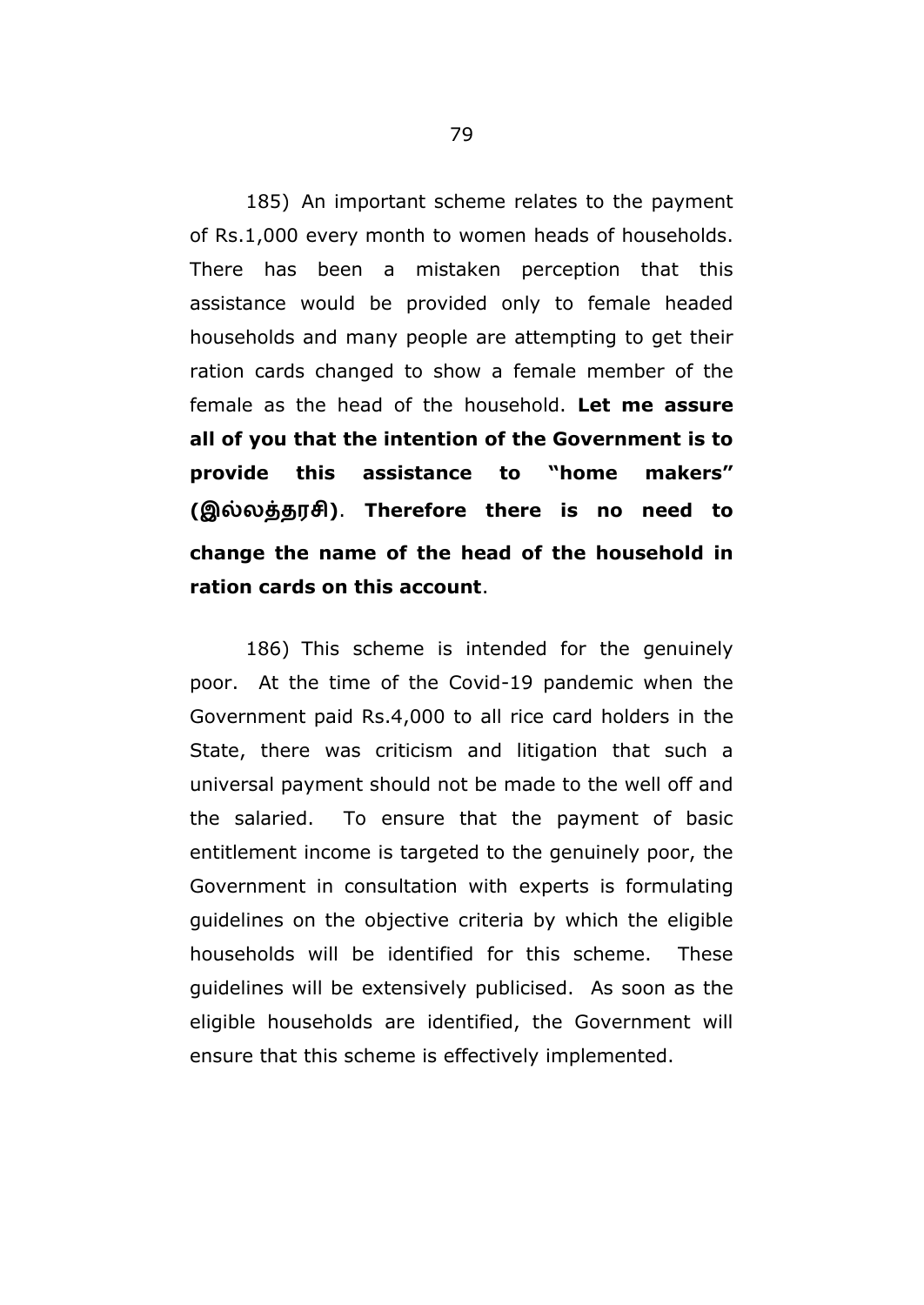### **Co-operative Loan Waiver**

187) The promised waiver of co-operative jewel loans and loans to Self Help Groups is also high on the agenda of this Government. The previous Government had announced a Crop Loan Waiver scheme just before they demitted office. That Government left us with the onerous legacy of meeting the cost of the scheme estimated at Rs.12,110.74 crore. In the Revised Budget Estimates 2021-22, a provision of Rs.4,803.95 crore has been made for the Crop Loan Waiver scheme.

188) Many irregularities have been found in the implementation of the Crop Loan Waiver scheme. In certain districts, a suspiciously large amount of loans was disbursed just prior to the announcement of the scheme. There have been violations at the individual beneficiary level including disbursal of loans without crop details as per the Adangal, loan sanction in excess of the cropped area or in excess of the approved scale of finance. At the co-operative society level, some societies have disbursed loans without obtaining sanctions or without release of cash credit from the District Co-operative Credit Banks. In some cases societies retained loan collections and disbursed them again, which amounts to evergreening of the portfolio. Further, in the case of agricultural jewel loans, it was found that jewels were not valued properly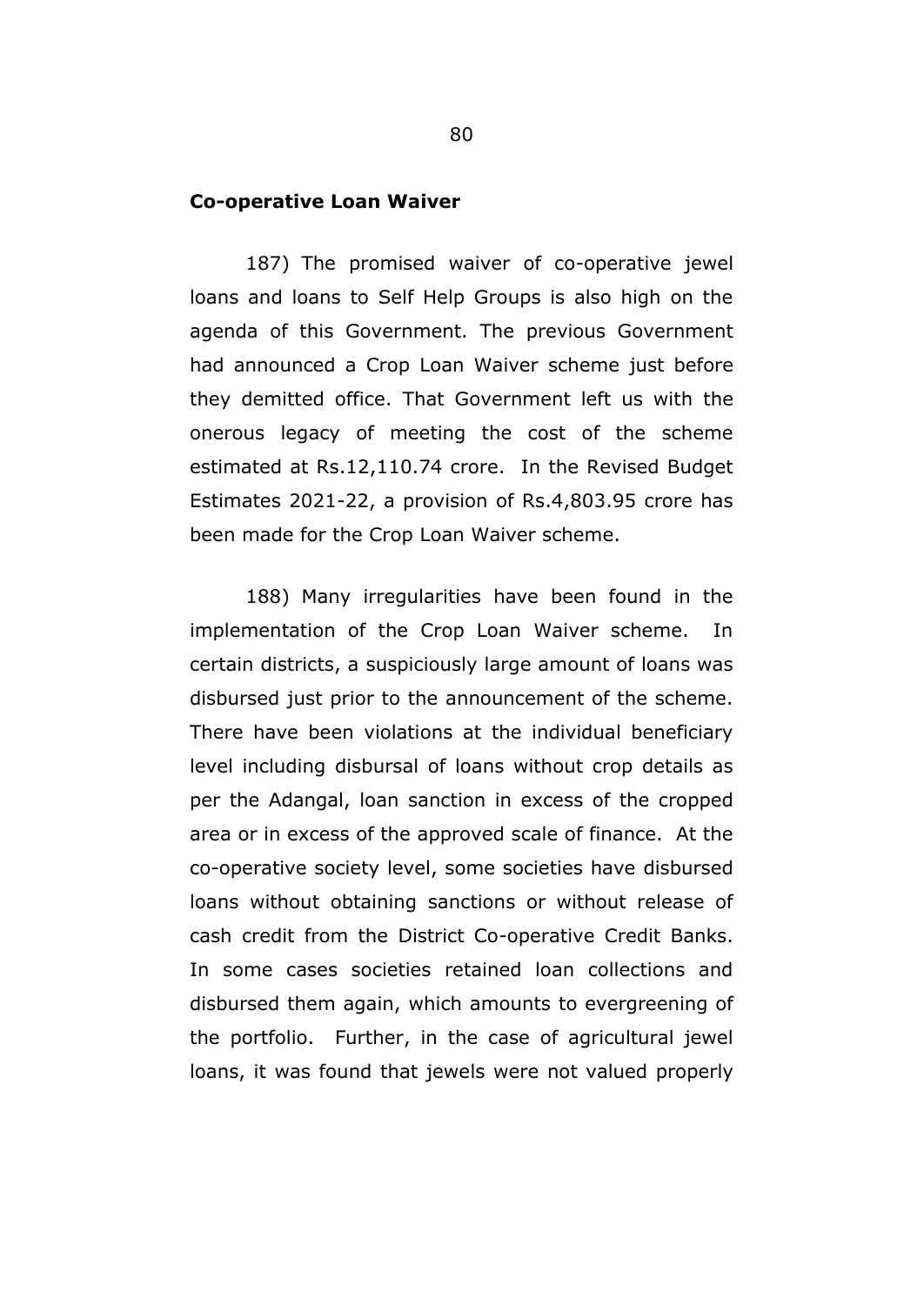and were short in weight or poor in quality. Writing off such loans amounts to rewarding wrong doers. Hence, a detailed inquiry is required before the scheme is fully implemented.

189) A preliminary assessment shows that the situation regarding jewel loans is similar. Hence, a detailed assessment of all the jewel loans disbursed is required before the waiver is taken up, so that the truly eligible beneficiaries are benefitted and wrong doers are not rewarded.

190) On the other hand, a quick assessment of the Self Help Group loans shows that these loans have by and large been disbursed to deserving groups. Due to the Covid-19 pandemic, many of these groups deserve a special dispensation. **Accordingly, the Government will waive loans to the tune of Rs.2,756 crore due from self help groups to the co-operative credit societies**. The Government will work out a suitable mechanism to infuse equity into the cooperative credit structure in stages to ensure that the lending capacity of the co-operatives is not affected. **In the Revised Budget Estimates for 2021-22 a provision of Rs.600 crore has been made for this purpose**.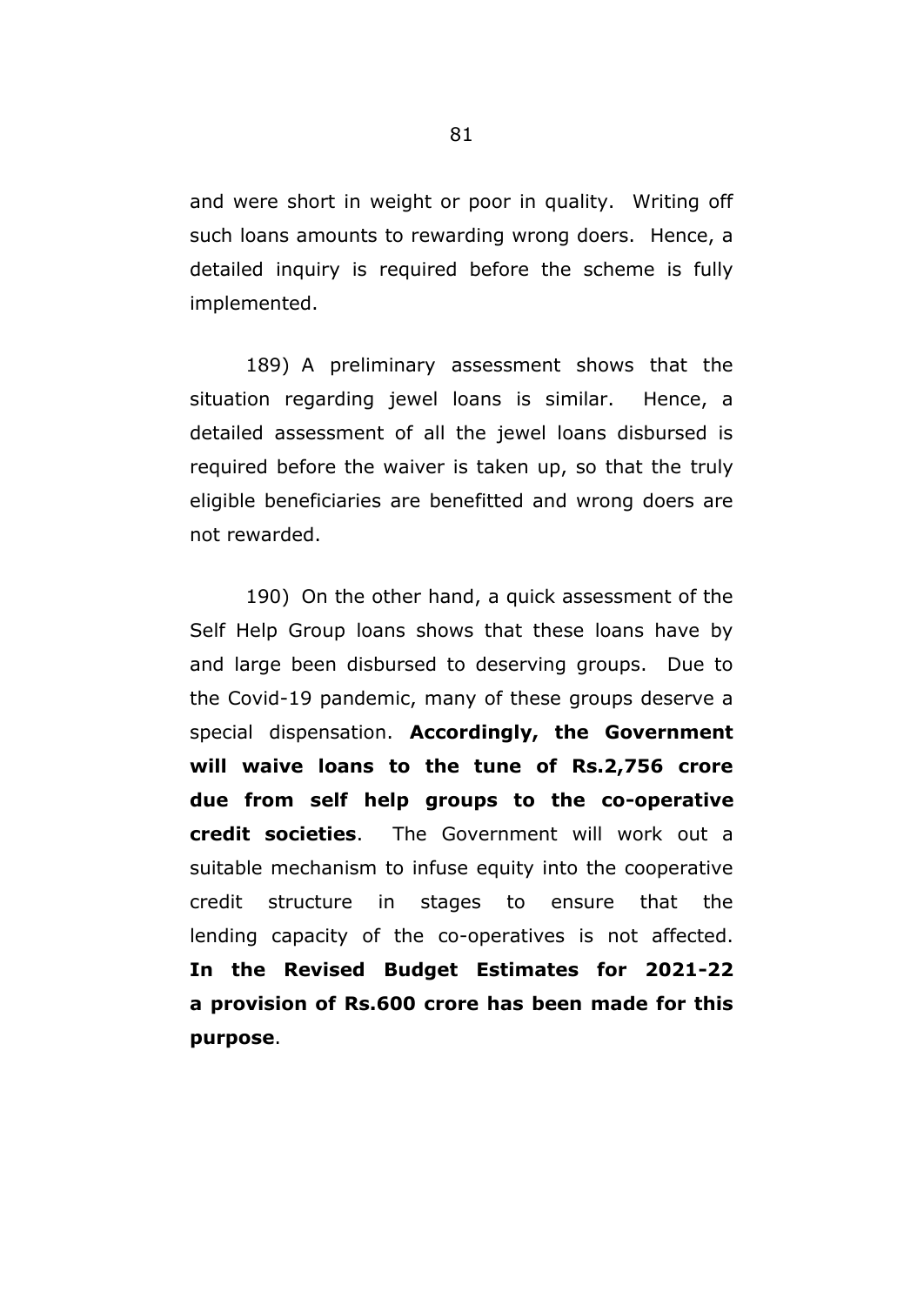## **Petrol Prices**

191) Tamil Nadu has 2.63 crore two wheelers. This has become the most popular mode of transport for the working poor. They keenly feel the pinch of the rising cost of petrol. Earlier in my speech I had pointed out that how the Union Government is solely responsible for the increase in cost of the fuel and has benefitted tremendously from the increase in taxation on petroleum products at the cost of the States. The Hon"ble Chief Minister keenly feels the pain of the working poor and the middle class. **I am happy to inform the House that this Government has decided to reduce the effective rate of tax on petrol by Rs.3 per litre and thereby provide major relief to the toiling working class people in the State. This measure will result in a loss of revenue of Rs.1,160 crore a year**.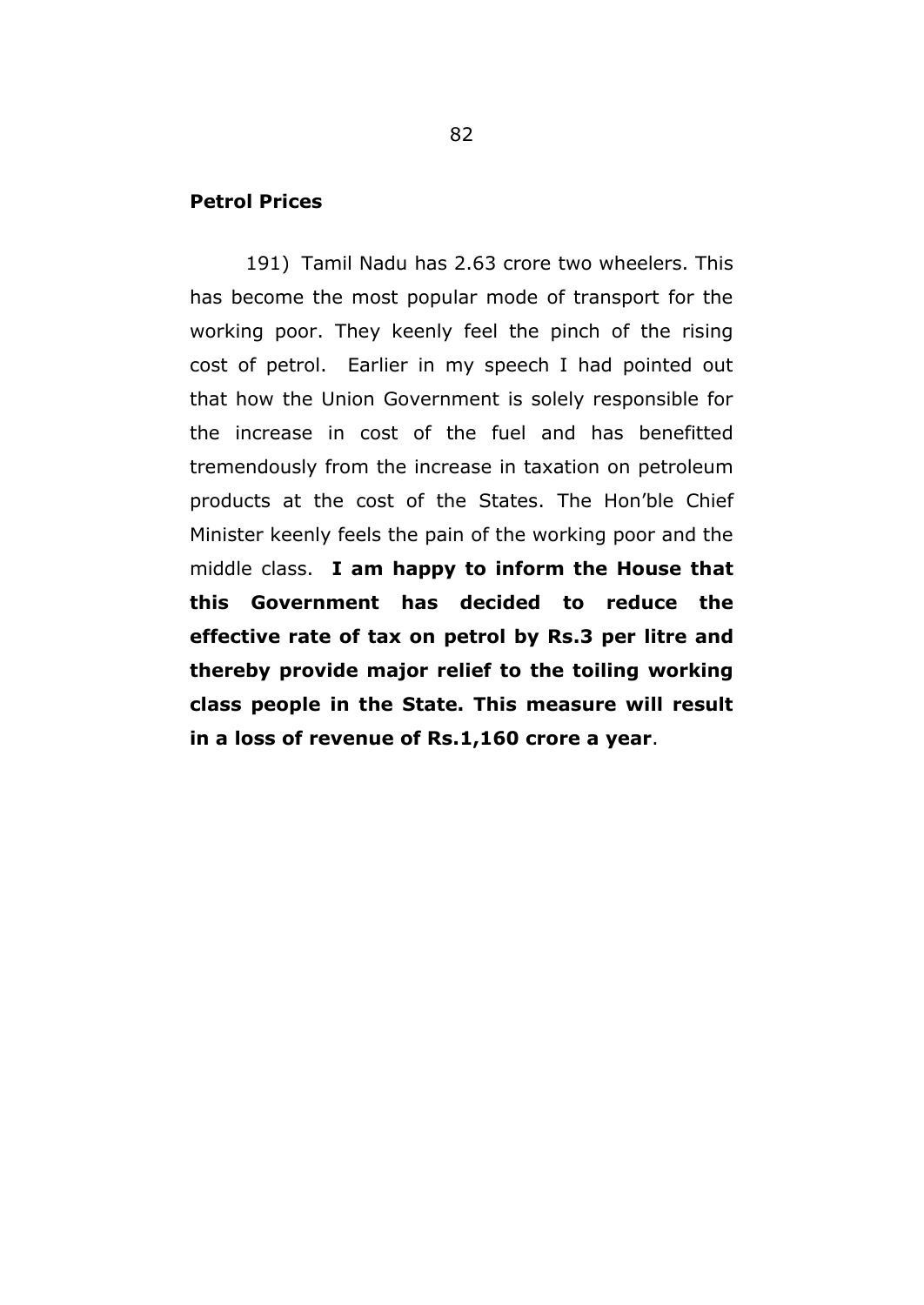#### **PART B**

#### **Resources for Financing the Budget**

#### **Hon"ble Speaker Sir,**

192) I have so far highlighted major initiatives the new Government proposes to implement. I now turn to the aggregate fiscal position. In the Interim Budget Estimates for 2021-22 presented by the previous Government in February 2021, total revenue receipts has been estimated at Rs.2,18,991.96 crore. This was 21.19 per cent above the Revised Estimates for 2020-21. Eventually the Revised Estimates 2020-21 targets were not met. Interim Budget Estimates targets were unrealistic to begin with and became even more difficult to achieve after the second wave of Covid-19 pandemic in the month of May, 2021. **As a result, I am forced to scale down the total revenue receipt estimates from Rs.2,18,991.96 crore in the Interim Budget Estimates to Rs.2,02,495.89 crore in the Revised Budget Estimates 2021-22**.

193) Out of the total revenue receipts, the largest component is State Own Tax Revenue. **As against the Interim Budget Estimates of Rs.1,35,641.78 crore, the State"s Own Tax Revenue estimates in the Revised Budget Estimates 2021-22 are expected to be Rs.1,26,644.15 crore**. The share of Central taxes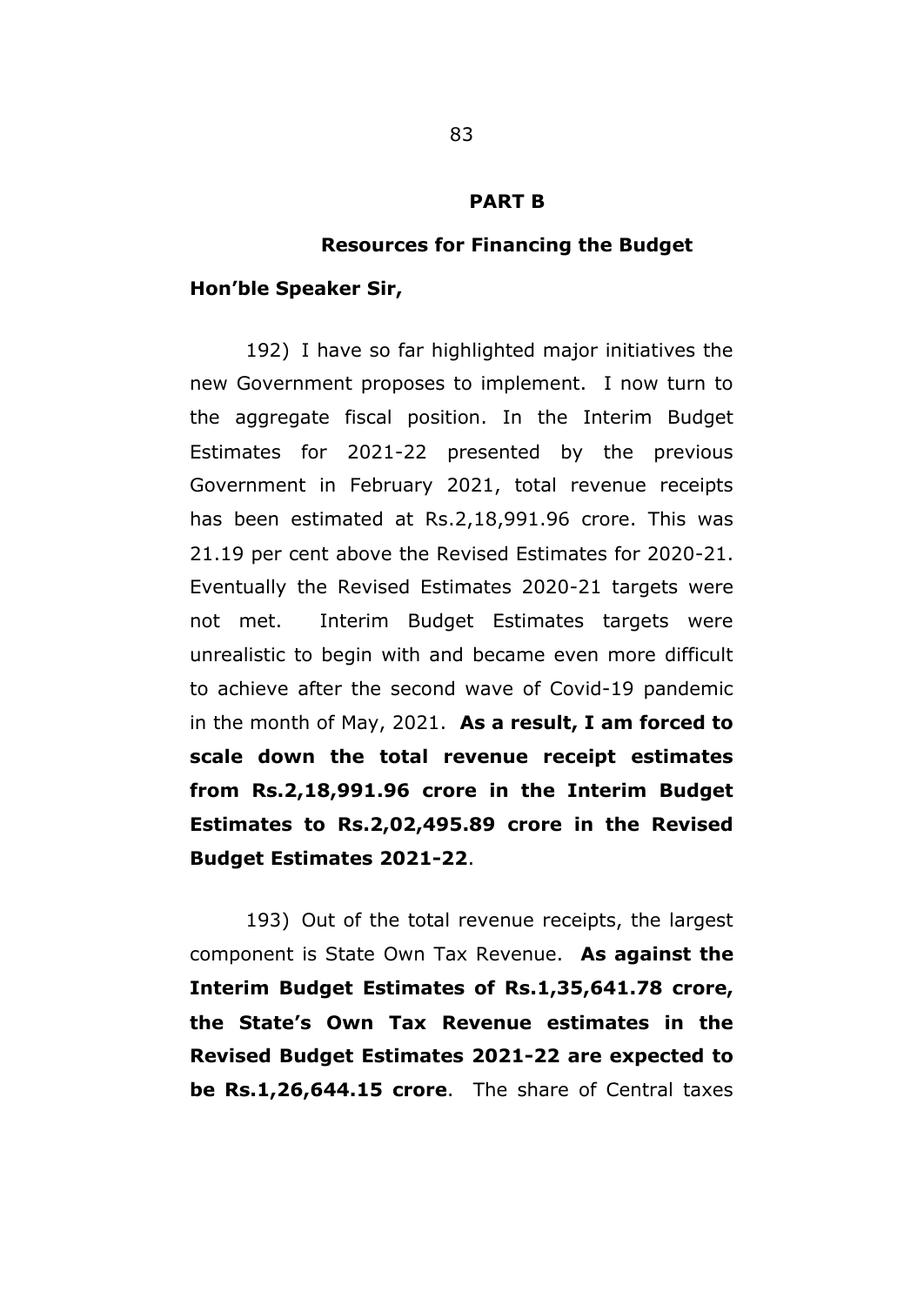for Tamil Nadu has been retained at Rs.27,148.31 crore which is the estimated amount in the Union Budget Estimates for 2021-22 for Tamil Nadu. **Non tax revenue estimated at Rs.14,139.01 crore in the Revised Budget Estimates 2021-22 which are marginally lower than the Interim Budget Estimates 2021-22, on account of the Covid-19 pandemic**.

194) In the Interim Budget Estimates 2021-22 it has been estimated that the entire GST compensation for the current year would be received as grant from the Compensation Cess Fund. However, the Union Government has now indicated that the mechanism of releasing a portion of the GST compensation as grant and the balance portion as back-to-back loan will continue in the year 2021-22 as well. On that basis, the estimates in receipt as grants in aid have been scaled down from Rs.40,553.45 crore in the Interim Budget Estimates 2021-22 to Rs.34,564.42 crore in the Revised Budget Estimates 2021-22.

195) The total expenditure on the revenue account in the Interim Budget Estimates 2021-22 had been pegged at Rs.2,60,409.26 crore. The sudden decision to increase the retirement age from 59 to 60 announced in February, 2021 some savings have accrued in the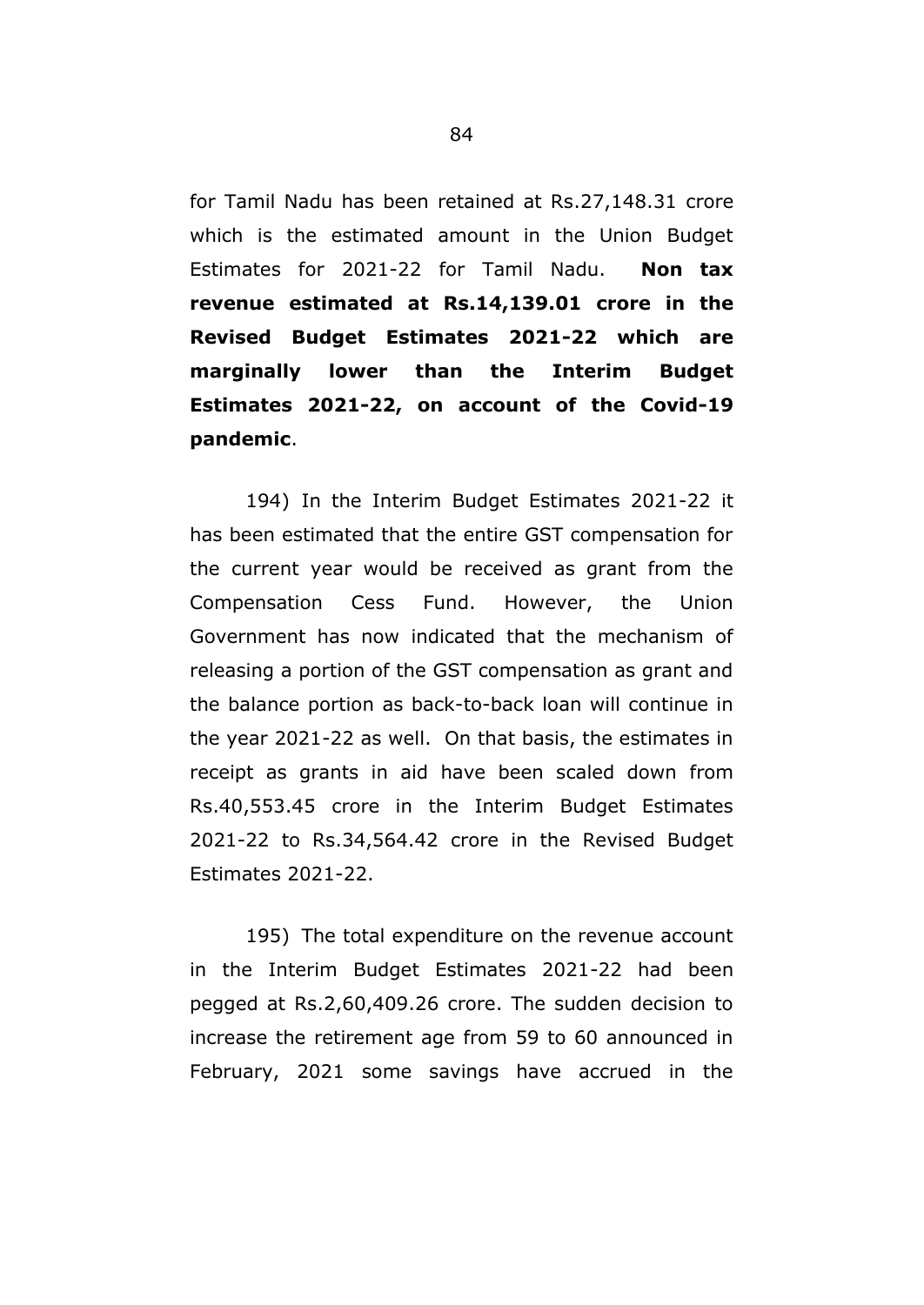budgeted revenue expenditure. On the other hand, this Government has had to incur an additional total expenditure of Rs.17,618.80 crore on Covid related relief including the livelihood cash support and additional food subsidy. Additional provisions have also been made for some important schemes in the Revised Budget Estimates 2021-22. **On this basis, the overall revenue expenditure is expected to be Rs.2,61,188.57 crore in the Revised Budget Estimates 2021-22**.

196) **Given that the economy is still just recovering from the impact of successive waves of the Covid-19 pandemic, the time is not yet ripe for fiscal consolidation. Hence, revenue deficit for the year 2021-22 is expected to go up from the unrealistic Interim Budget Estimates of Rs.41,417.30 crore to Rs.58,692.68 crore in the Revised Budget Estimates 2021-22. I want to assure Members that this increase in revenue deficit is on account of the exceptional times that we find ourselves in and does not detract in the least from this Government"s commitment to fiscal rectitude and consolidation in the coming years, so emphatically indicated in the White Paper**.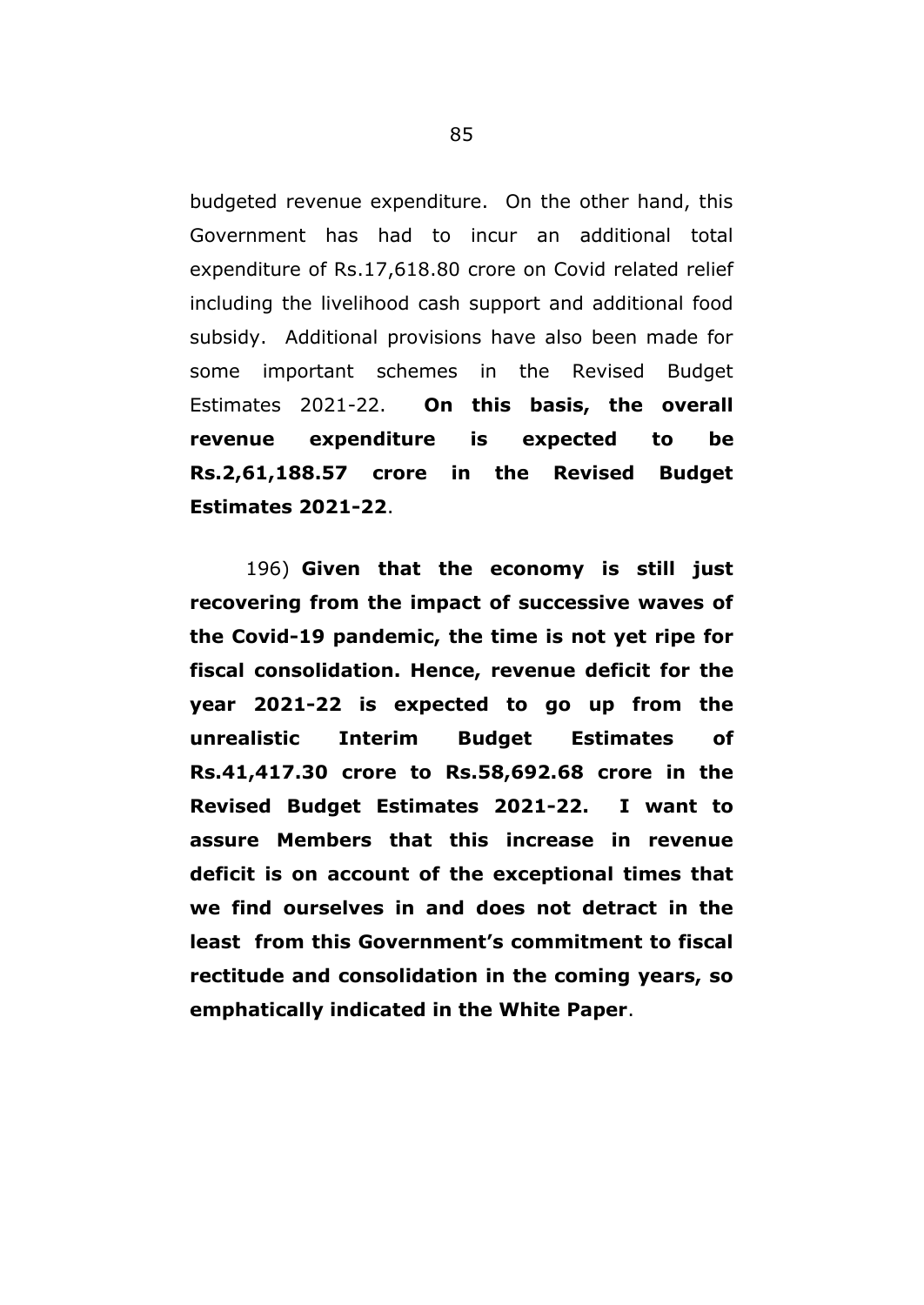197) In the guise of boosting capital expenditure to provide economic stimulus during the Covid-19 pandemic, the previous Government had sanctioned several half baked and ill thought out projects in the last minute in the Highways and Irrigation sectors and for Urban Local Bodies. We have made a careful analysis of such projects. Only genuinely beneficial projects justified on the basis of detailed cost benefit analysis will be implemented. Further some innovative schemes have been added. **Accordingly, the overall capital outlay for the Revised Budget Estimates 2021-22 has been scaled down to Rs.42,180.97 crore from the Rs.43,170.61 crore provided in the Interim Budget Estimates**.

198) **On this basis, the fiscal deficit for the financial year 2021-22 is estimated to be at Rs.92,529.43 crore in the Revised Budget Estimates 2021-22.** The fiscal deficit does not include a sum of Rs.8,095.00 crore expected to be received as back to back loan in lieu of GST compensation, since the repayment of this loan is not met from the Consolidated Fund of the State, but from the Compensation Cess Fund maintained by the Union Government.

199) The 15th Finance Commission in its fiscal glide path has permitted a fiscal deficit of 4% for the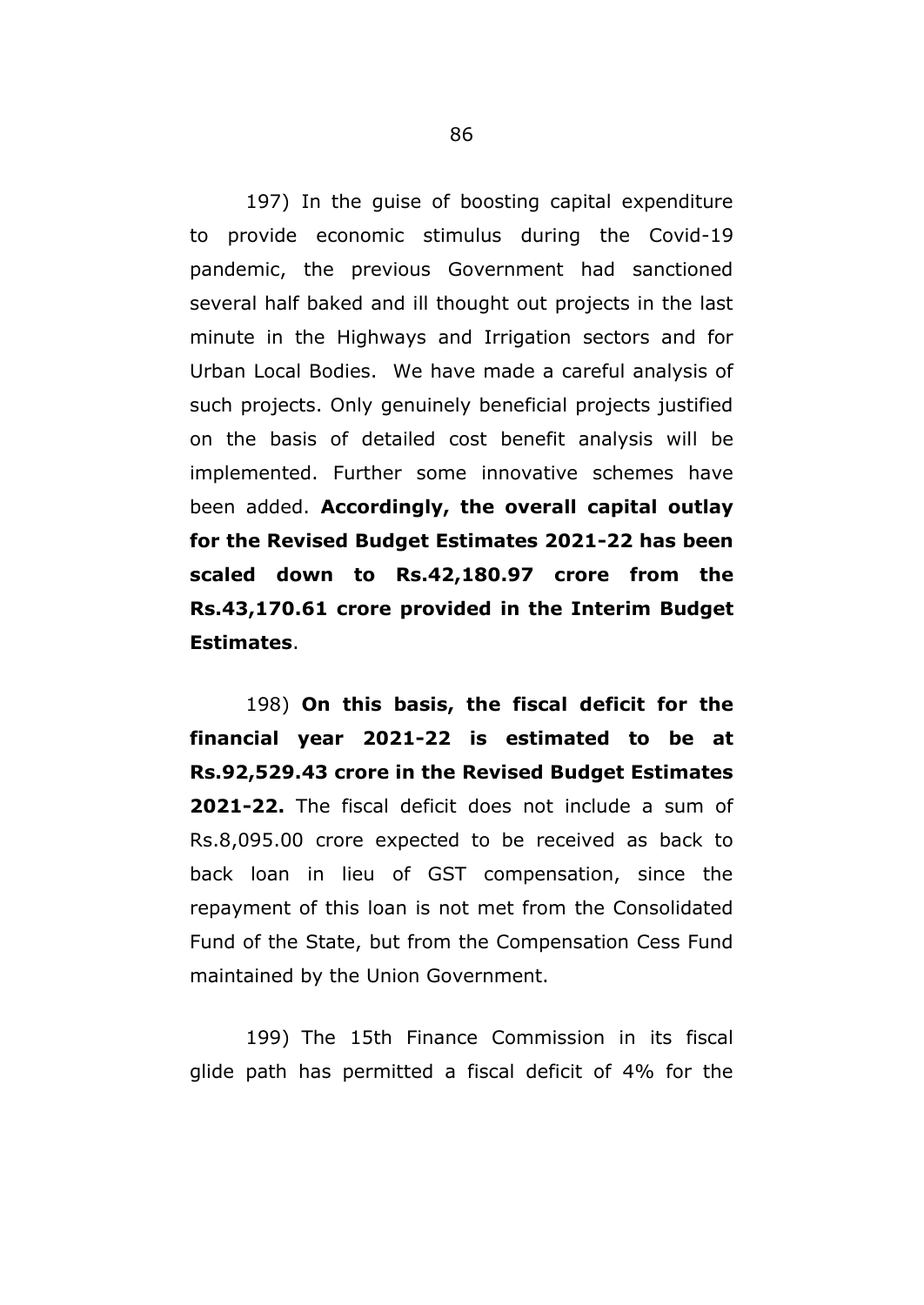States. Further, an additional 0.5% of GSDP is to be permitted as additional borrowing as an incentive for the State to take up reforms in the power sector. Even though this Government opposes the use of Article 293 (3) of the Constitution to place conditions on borrowing by States, we have studied the detailed guidelines received from the Union Government. We are confident that Tamil Nadu will be able to avail 0.35 per cent of the 0.5 per cent of GSDP additional borrowing allocation made for power sector reform, without compromising on our core principle of maintaining free supply of electricity to the farm sector. **On this basis, the fiscal deficit for 2021-22 at 4.33% of GSDP will still be within the overall norms prescribed by the 15th Finance Commission**.

200) However this is not a situation that this Government is satisfied with. **As soon as the impact of the Covid-19 pandemic is overcome, deeper reforms will be undertaken to ensure that Tamil Nadu"s debt overhang is corrected without any delay**. This is a solemn assurance that I make through this House to the people of Tamil Nadu.

201) **The most critical reform that we need to undertake is to increase the tax GSDP ratio of Tamil Nadu. The most significant finding in the**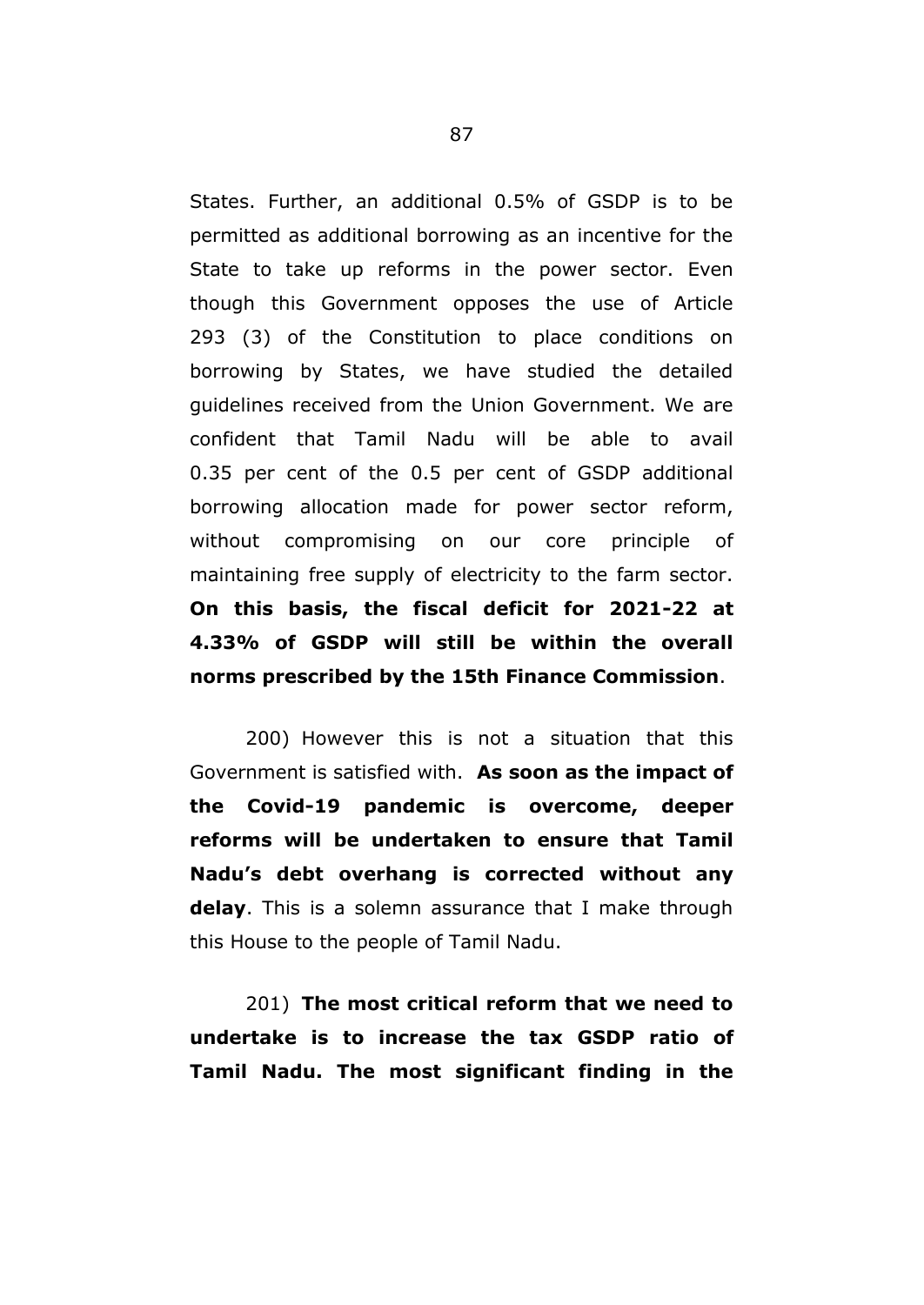**White Paper is the deterioration of the tax GSDP ratio of Tamil Nadu by 3.02 per cent from 8.48 per cent in 2006-07 to just 5.46 per cent in 2020-21. In current GSDP terms, this represents loss of about Rs.65,000 crore worth of revenue per annum**. This is the loss that has to be made up by this State.

202) One of the key causes for the loss of revenue is the lax tax administration over the past decade. With the support of my colleagues, the Minister for Commercial Taxes and Registration, the Minister for Transport and the Minister for Excise, we are in the process of revamping tax administration in the Commercial Taxes, Registration, Motor Vehicle Tax and State Excise Departments. **We are confident that through improved administration and plugging of leakages, revenue collections can be substantially stepped up.**

203) The Commercial Taxes department will be restructured to place more human resources at the cutting edge level and to strengthen the Intelligence and Audit Wings. The department"s field offices will be reorganised to ensure that each revenue district has at least one co-terminus Commercial Tax district. **Targeted actions would be taken against tax evasion based**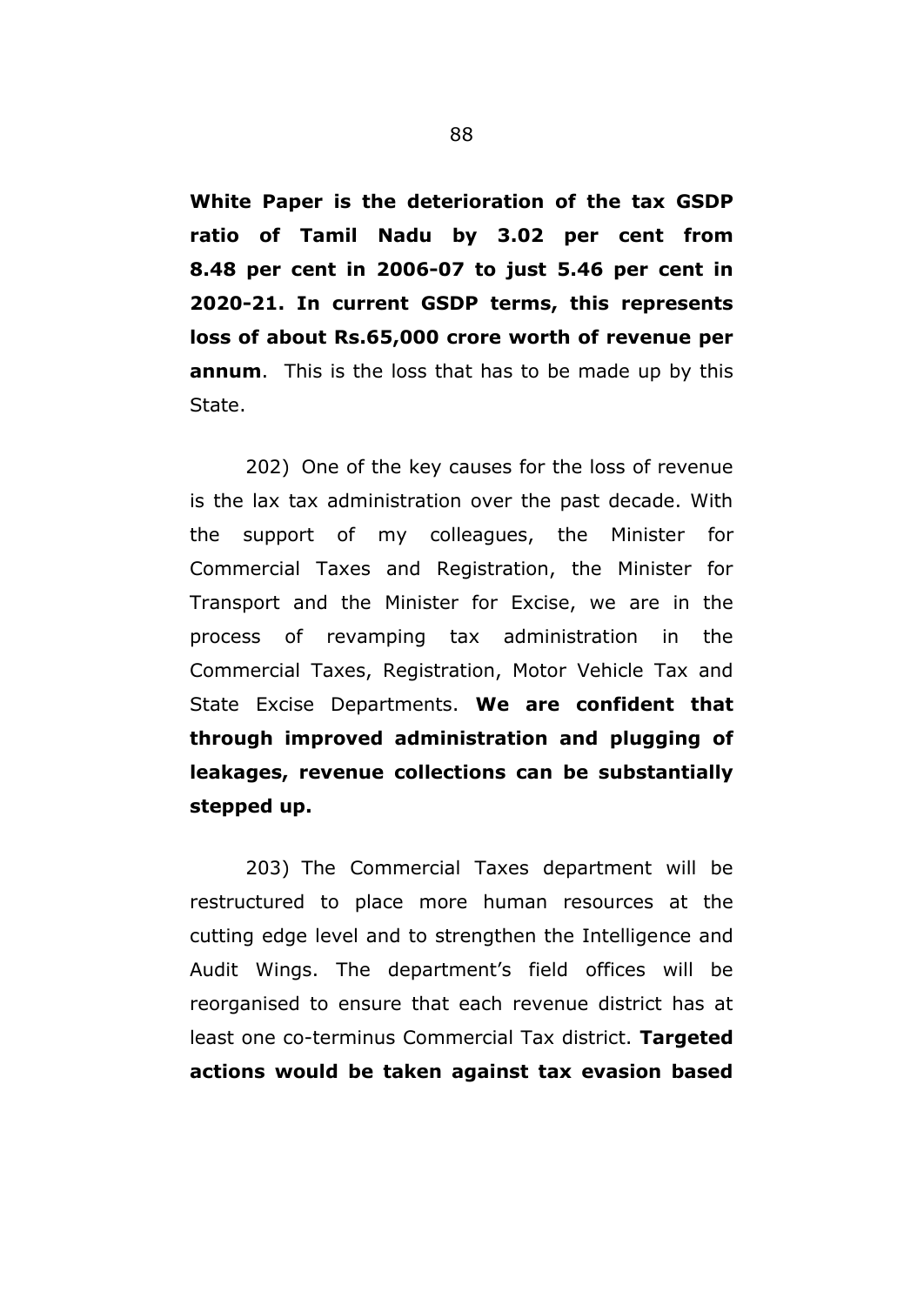**on advanced data analytics. The total number of roving squads will be increased to 100 and equipped with vehicles and RFID reading devices to prevent movement of vehicles without bills. Stringent action including criminal action will be taken against tax evaders, especially bill traders, whose activities under cut compliant businesses. An effective Samadhan Scheme will be launched to clear the pending dues of Rs.28,000 crore under Tamil Nadu Value Added Tax and other legacy legislations**.

204) **To provide relief to genuine property owners who are victims of fraud and fake registration of document, the Registration Act, 1908 will be amended to empower the Inspector General of Registration to cancel such registration. Criminal action will also be pursued in such cases. A High Level Committee will be constituted to study the on-ground situation and make recommendations on the mechanism of fixation of guideline value. Online registration of documents like Memorandum of Deposit of Title Deeds and rental agreements will be enabled. Currently encumbrance certificates registered from 1.1.1975 can be viewed online. This facility will be extended to documents registered after 1.1.1950, and as**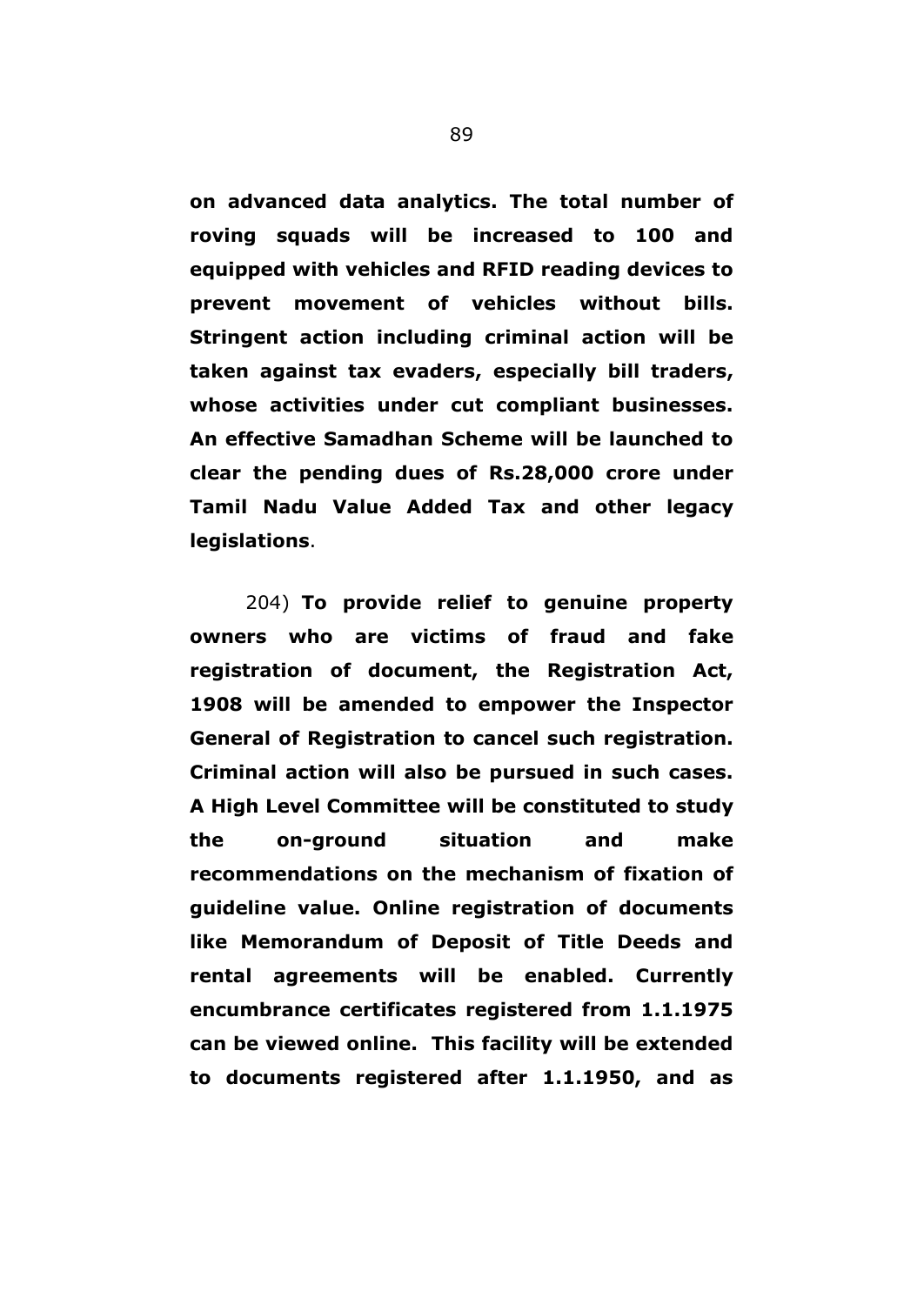# **more records are digitised and indexed, the facility will be enabled for older documents**.

205) I thank the Hon"ble Chief Minister for having been a pillar of strength and support to me as I prepared this Budget in these difficult times. His close involvement and guidance have greatly helped me in preparing the Budget.

206) Hon"ble Speaker, I will conclude my speech as I began it, paying homage to ancestors. First, to the leaders from the DMK who have served as Finance Minister of our great state of Tamil Nadu and presented budgets to this August house: Perarignar Anna, Muthamizharignar Kalaignar, and Perasiriar K. Anbazhagan. It is the greatest privilege of my life to follow in their hallowed footsteps, and I thank the Hon"ble Chief Minister for reposing great faith and vesting me with this enormous responsibility.

207) I am also duty bound to pay my respects to my forefathers who have forged the path I now tread: my great-grandfather Thiru M. T. Subramaniam, a founding subscriber and Vice President of the South Indian Liberal Federation (SILF), the precursor of the Justice Party; my grandfather Thamizhavel P. T. Rajan, a former Member of this August House starting in 1921, the Ruling Party Whip, and Minister of the Justice Party;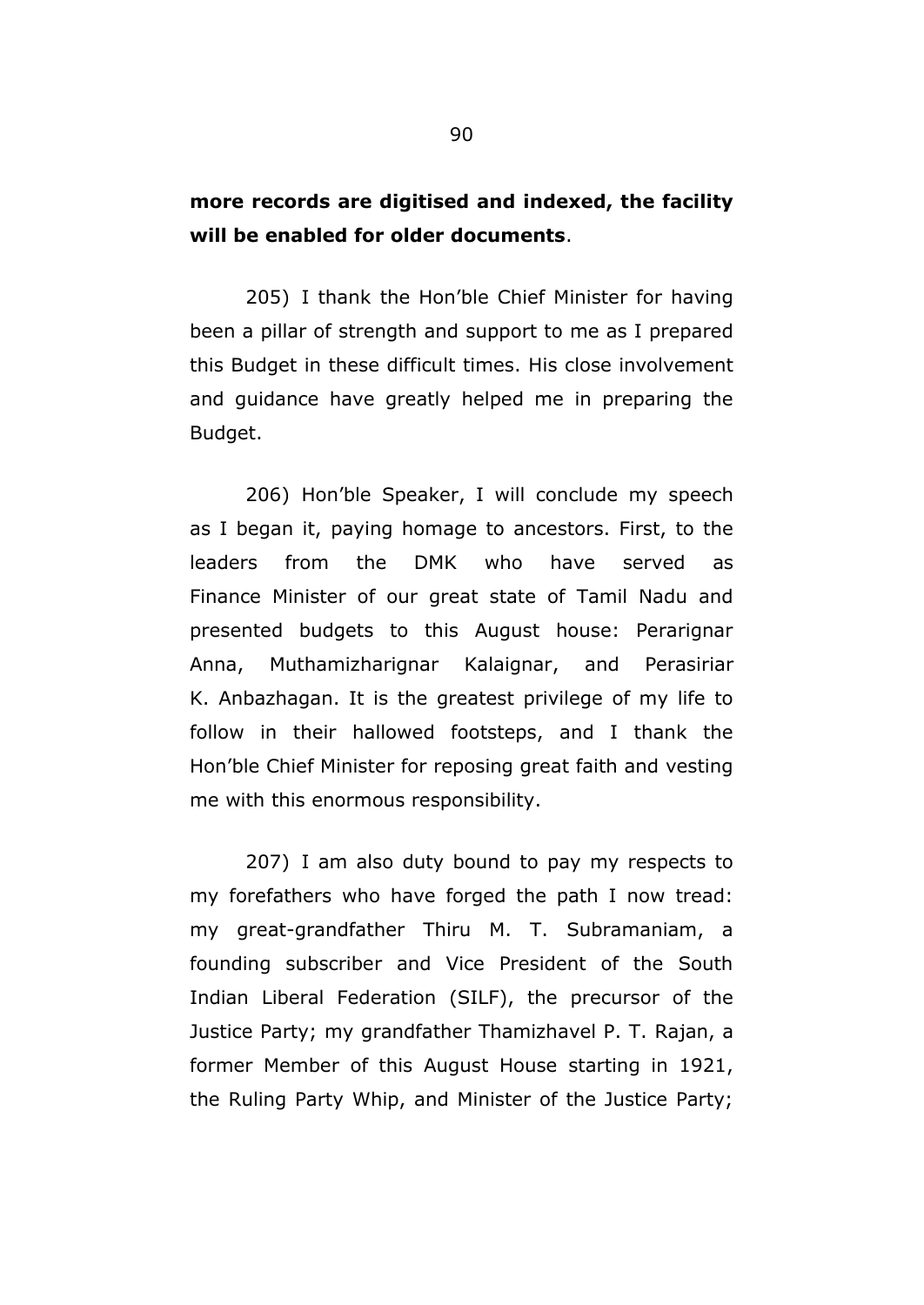and my father Panbalar P.T.R. Palanivel Rajan, a former Member and Speaker of this August House, and a DMK Minister. Without every one of them, I would not be here.

208) I convey my gratitude and appreciation to Thiru S.Krishnan, I.A.S. Additional Chief Secretary, Finance Department who assisted me tirelessly and all the other officials of the department who have worked hard on the preparation of the Budget.

209) Hon"ble Speaker Sir, with these words, I commend the Revised Budget Estimates for the year 2021-2022 for the approval of this August House.

# **Nanri Vanakkam**

# **Dr.Palanivel Thiaga Rajan**

Minister for Finance and Human Resources Management

Chennai, 13<sup>th</sup> August 2021, Pilava, Aadi-28 Thiruvalluvar Aandu 2052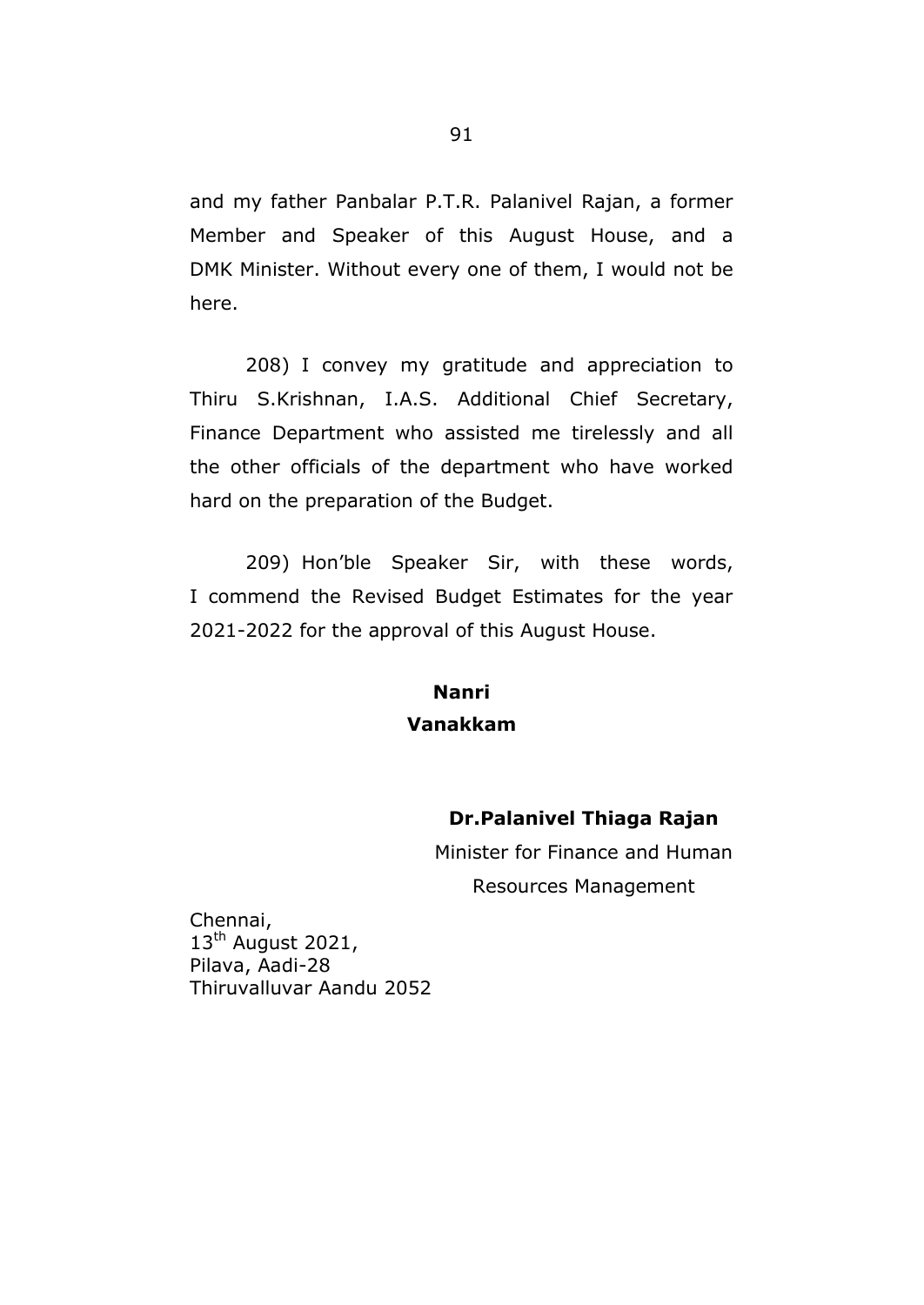### **APPENDIX**

### **MEDIUM TERM FISCAL PLAN**

The State Government is required to lay a Medium Term Fiscal Plan (MTFP) before the Legislative Assembly along with the Budget in accordance with section 3(1) of the Tamil Nadu Fiscal Responsibility Act, 2003 (TNFRA). As per Section 3(2) of the said Act, the MTFP shall also set forth a multi-year rolling target for the prescribed fiscal indicators like Revenue Deficit, Fiscal Deficit and Debt to GSDP ratio, specifying the underlying assumptions made to arrive at those projections. Complying with the said provisions under the Tamil Nadu Fiscal Responsibility Act, 2003, a Medium Term Fiscal Plan for the period from 2021-22 to 2023-24 is hereby placed before the Legislative Assembly.

# **Objectives**

The MTFP has been framed with the aim of facilitating higher economic growth which, in turn, will crease enough fiscal space to create opportunities for the disadvantaged and the needy to participate in the growth process and thereby fulfilling the objective of inclusive growth with equity.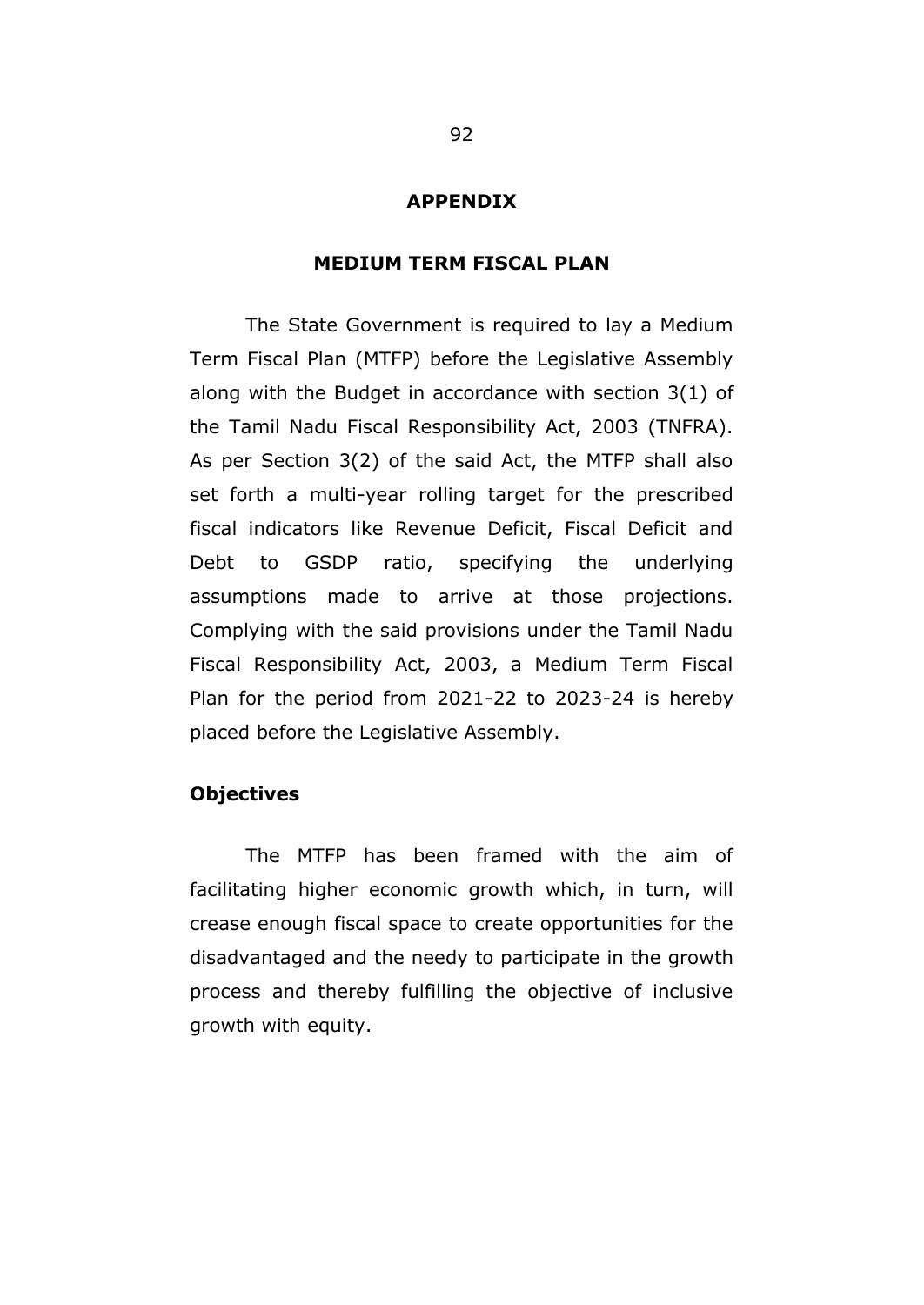The State has been spending heavily on various welfare schemes, especially social security schemes, scholarships and capital expenditure on roads and bridges, irrigation and power projects.

This MTFP outlines the fiscal road map, aiming at progressive fiscal consolidation and debt sustainability which will be achieved by adherence to the following fiscal norms:

- Fiscal Deficit to Gross State Domestic Product (GSDP) within 4 per cent in 2021-22, 3.5 per cent in 2022-23 and 3 per cent from 2023-24.
- An additional borrowing of 0.5 per cent of GSDP for a period of four years from 2021-22 to 2024-25 on fulfillment of Power Sector Reforms.
- Outstanding Debt to GSDP within 28.7 per cent in 2021-22, 29.3 per cent in 2022-23 and 29.1 per cent in 2023-24 as prescribed by  $15<sup>th</sup>$  Finance Commission.
- A fiscal path is also being laid to reduce the Revenue deficit in a phased manner and thereby enhance the allocation for creation of productive assets.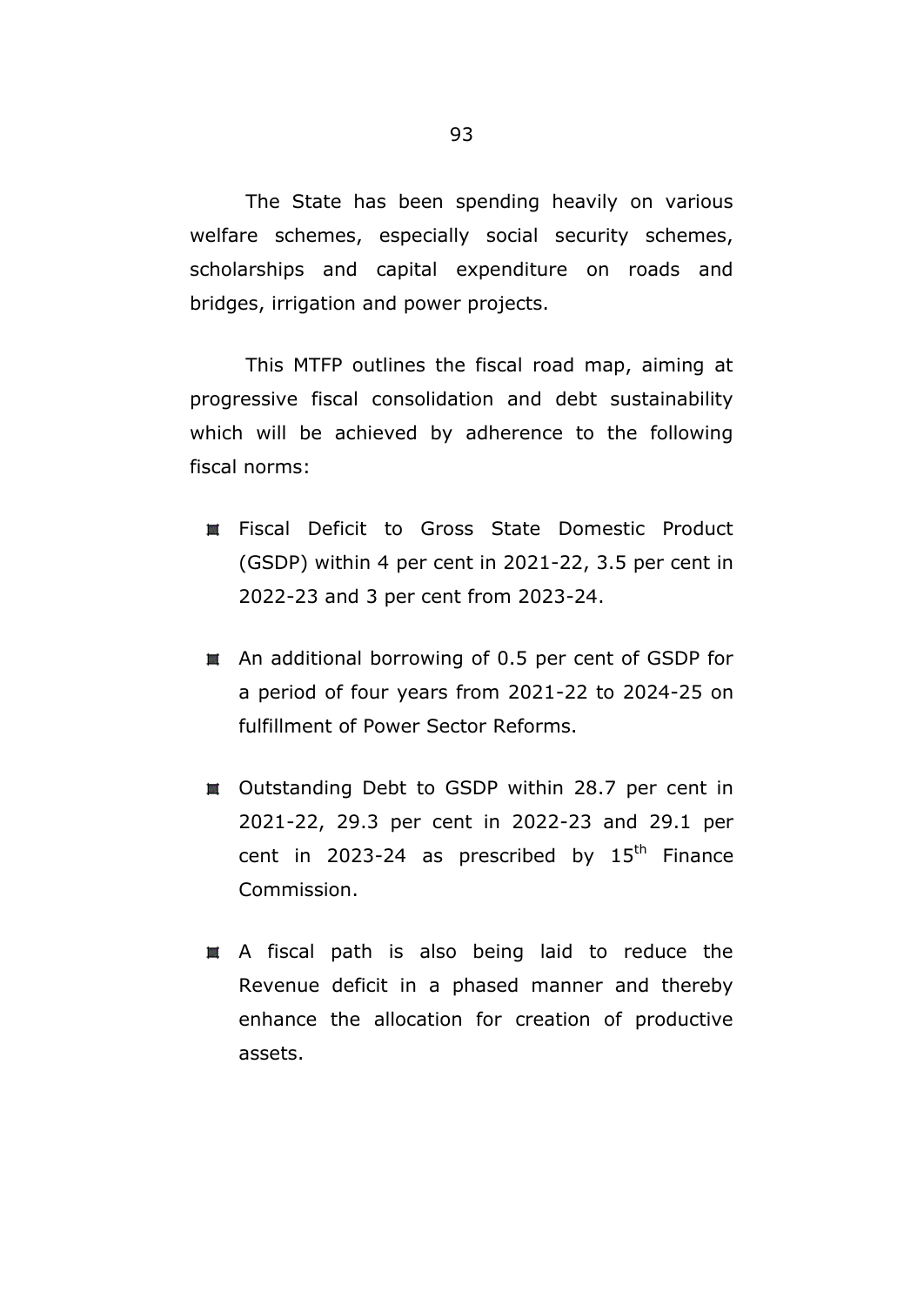This objective is intended to be achieved by:

- Prioritizing focus on resource availability, including 605 exploring resource augmentation measures.
- Improving efficiency in expenditure and accounting 202 for probable fiscal contingencies without compromising on growth creating expenditure and at the same time meeting committed expenditure needs.
- **AB** Maintaining the balance between receipts and expenditure within the overall framework of debt sustainability.

## **Economic scenario**

The Indian economy is presently facing a slowdown with the growth estimates projected at negative growth rate of 7.3 per cent in 2020-21 in constant price terms. This slowdown is owever expected to make way for good growth in the coming years. Tamil Nadu"s GSDP has been projected at 2.02 per cent for 2020-21 at constant prices, which shows the resilience of the State economy to shocks. This resilience has been enabled by the diversification of the economy and sustainable policy initiatives of the Government. We expect better growth in the ensuing years compared to the current year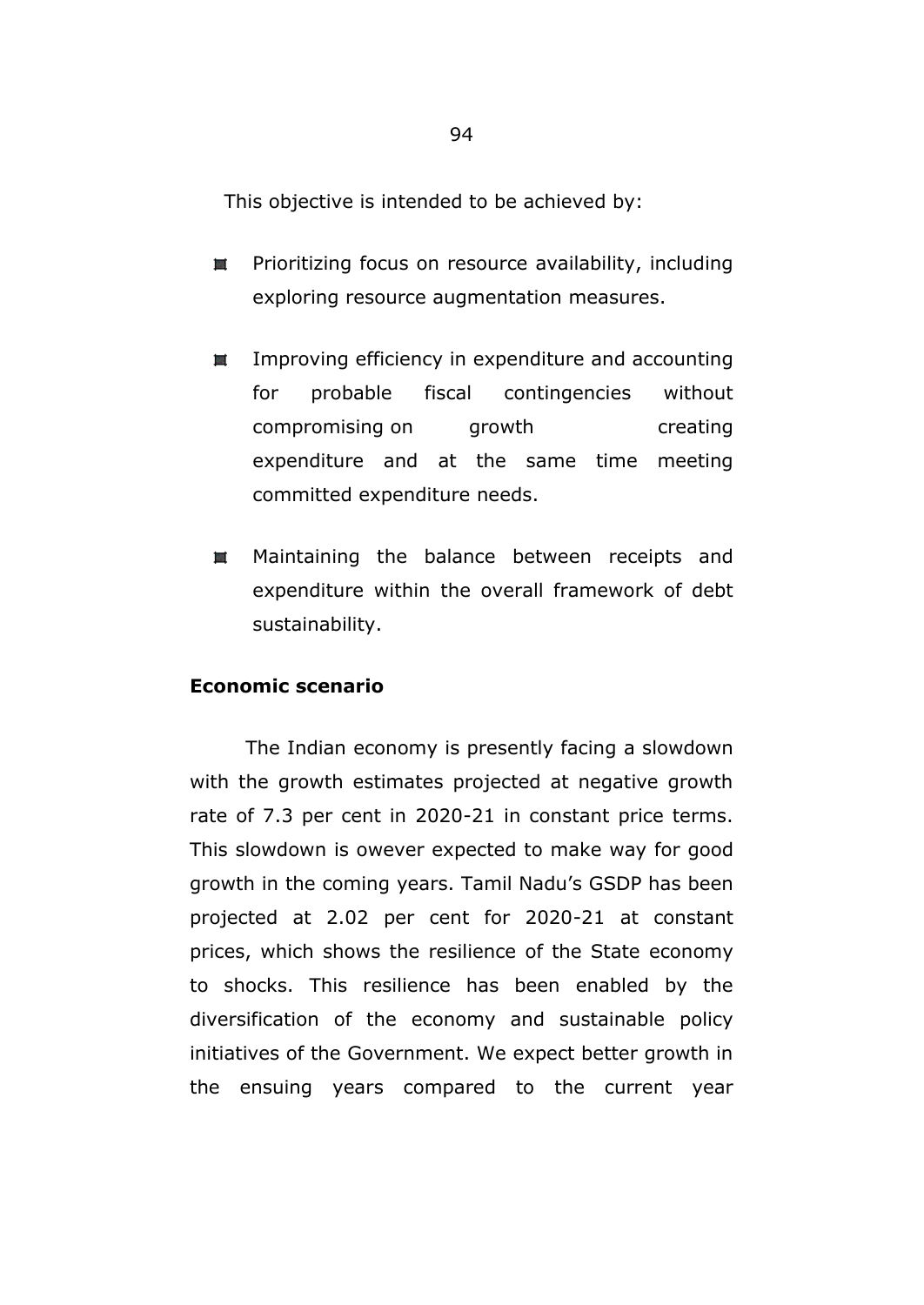projections. The GSDP growth of Tamil Nadu is estimated to be 11.5 per cent in 2022-23 and 12.0 per cent in 2023-24 as recommended by  $15<sup>th</sup>$  Finance Commission.

## **I. Revenue Receipts**

The Total Revenue Receipts of the State Government, including the Central Transfers, are estimated to be Rs.2,02,495.89 crore in Revised Budget Estimate 2021-22 as against the Interim Budget Estimates of Rs.2,18,991.96 crore, in 2021-22. The estimates for 2022-23 is, estimated to be Rs.2,30,024.71 crore and Rs.2,56,208.94 crore in 2023-24 which indicates a growth of 13.59 per cent and 11.38 per cent respectively. The important components are discussed below:

## **1. State"s Own Tax Revenue**

The State's Own Tax Revenue (SOTR) is estimated to be Rs.1,35,641.78 crore in the Interim Budget Estimates 2021-22. It is estimated to decrease to Rs.1,26,644.15 crore in the Revised Budget Estimates for 2021-22. The SOTR is estimated to be Rs.1,46,044.83 crore in 2022-23 and Rs.1,63,222.95 crore in 2023-24.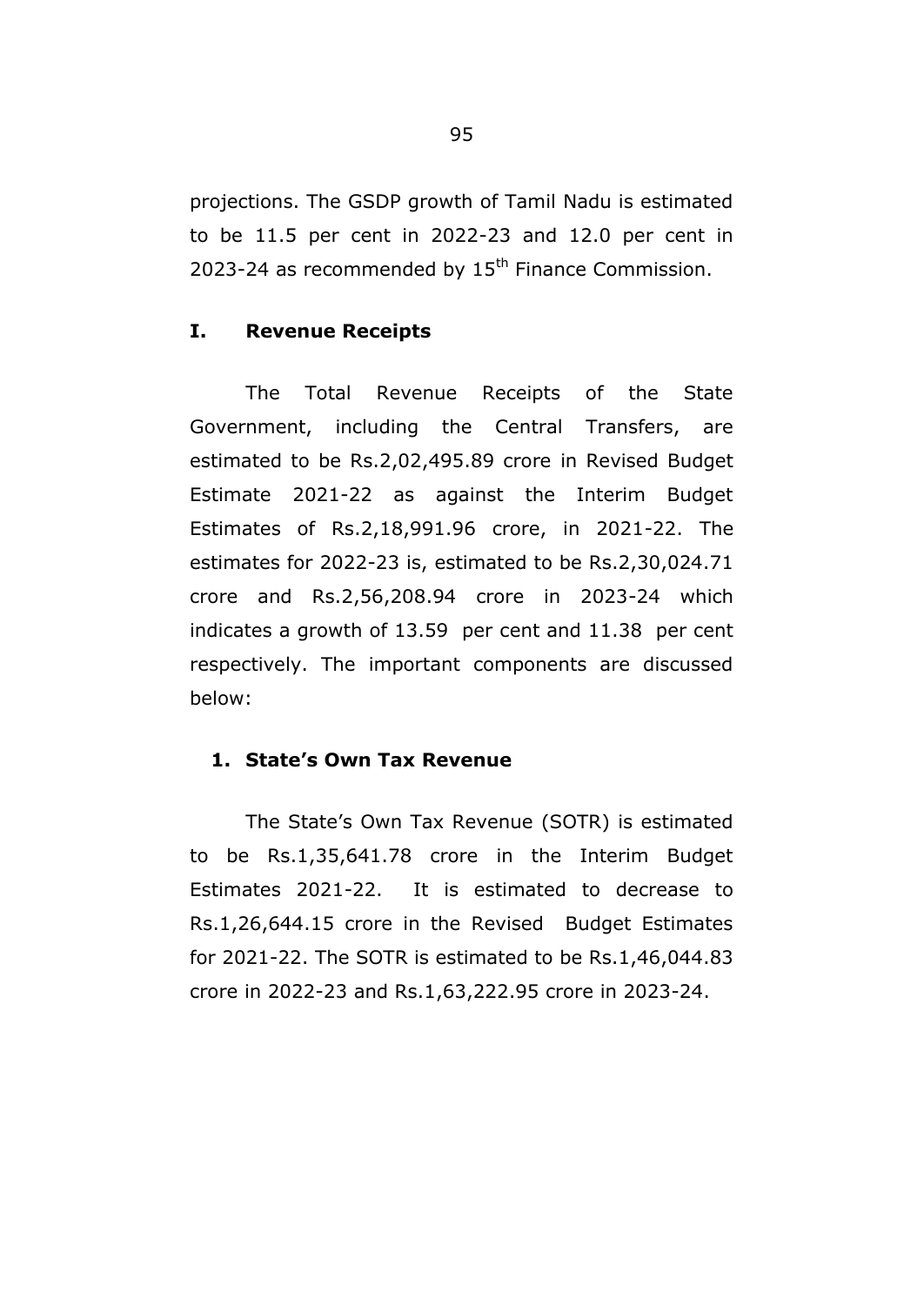Salient features of the major components of the State's Own Tax Revenue and related assumptions are discussed below:-

98 In the case of receipts related to Goods and Services Tax, an assured growth of 14 per cent relative to 2015-16 is expected till 2021-22. Tamil Nadu is performing relatively well in terms of GST collection and we expect the Government of India will settle the arrears pertaining to GST in time, the Revised Budget Estimates 2021-22 is estimated at Rs.42,300.19 crore. The receipt from Sales tax especially from petroleum products is expected to witness a significant growth in the next two years.

The receipts from Commercial Taxes are 83 estimated to be Rs.96,109.66 crore in Revised Budget Estimate The growth rates for Commercial tax is estimated to be 16.0 per cent in 2022-23 and 12.0 per cent in 2023-24 based on the present trends of tax collection.

The State Excise collection has been estimated **AZE** as Rs.8,769.83 crore in Revised Budget Estimate 2021- 22. The collection under State Excise is estimated to increase by 12.0 per cent in 2022-23 and in 2023-24 based on the present trends.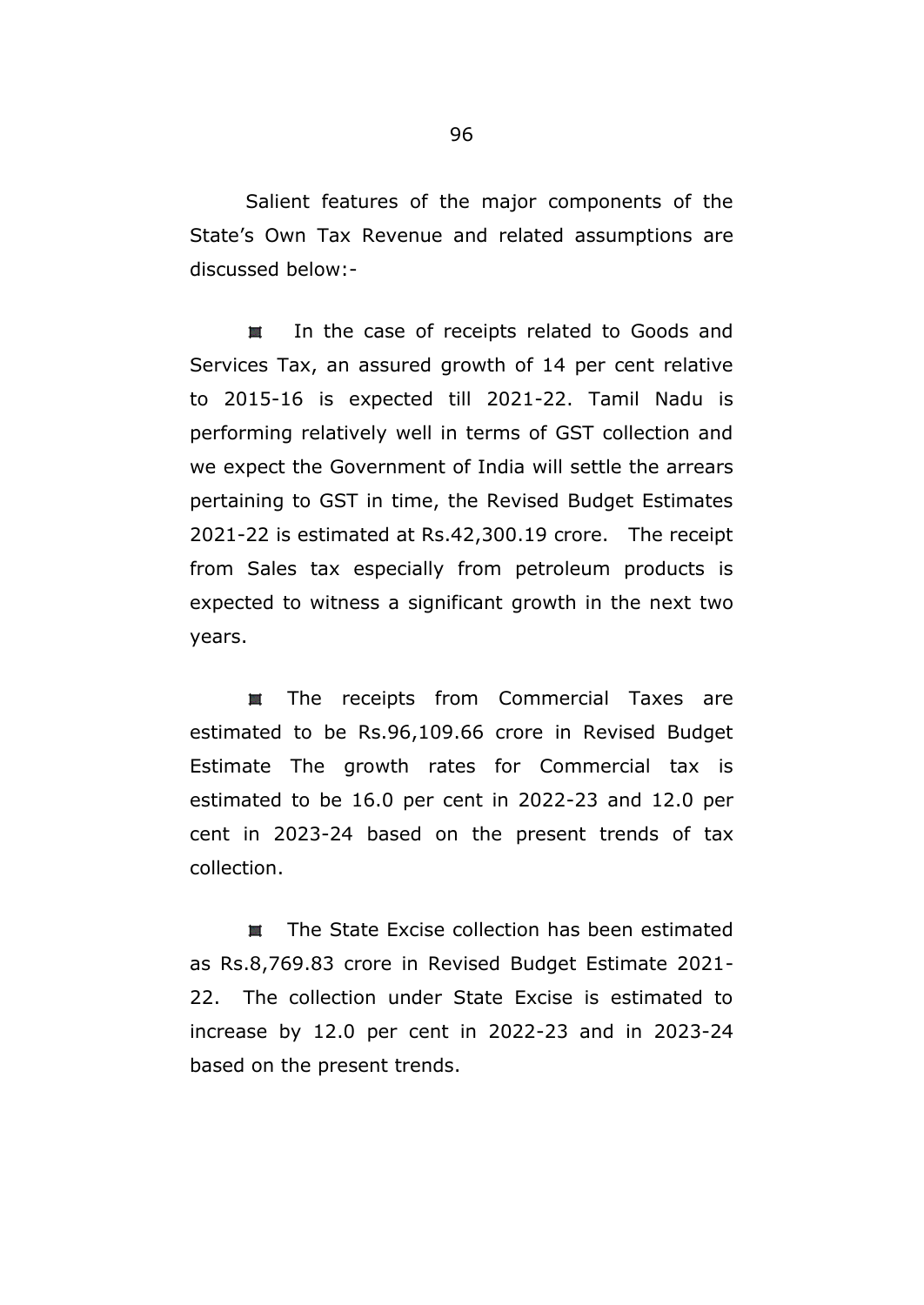Receipts from Stamp Duty and Registration 498 Charges are expected to be Rs.13,252.67 crore during Revised Budget Estimate 2021-22 as against Rs.14,879.37 crore estimated in Interim Budget Estimate 2021-22. The growth is expected to be about 15.0 per cent in 2022-23 and 10.0 per cent in 2023-24 based on general economic growth expectations and improvement in tax collection efficiency.

The collections from the Taxes on Motor 803 Vehicles is estimated at Rs.6,581.75 crore in Revised Budget Estimate 2021-22 which is the same when compared to Interim Budget Estimate 2021-22. Since motor vehicles tax is primarily levied on registration of vehicles, the tax collections in the coming years is expected to be in accordance with improved economic growth prospects. The collection under Taxes Motor Vehicles has been estimated at Rs.6581.75 crore. The impact of the exemption for Electric Vehicles, more of which are expected to be registered, has also been factored in. The growth rate of 12.0 per cent is expected for the years 2022-23 and 2023-24.

## **2. Non-Tax Revenue**

The State"s Own Non-Tax Revenue has been estimated at Rs.14,139.01 crore in the Revised Budget Estimates for 2021-22. This shows a decline of 9.65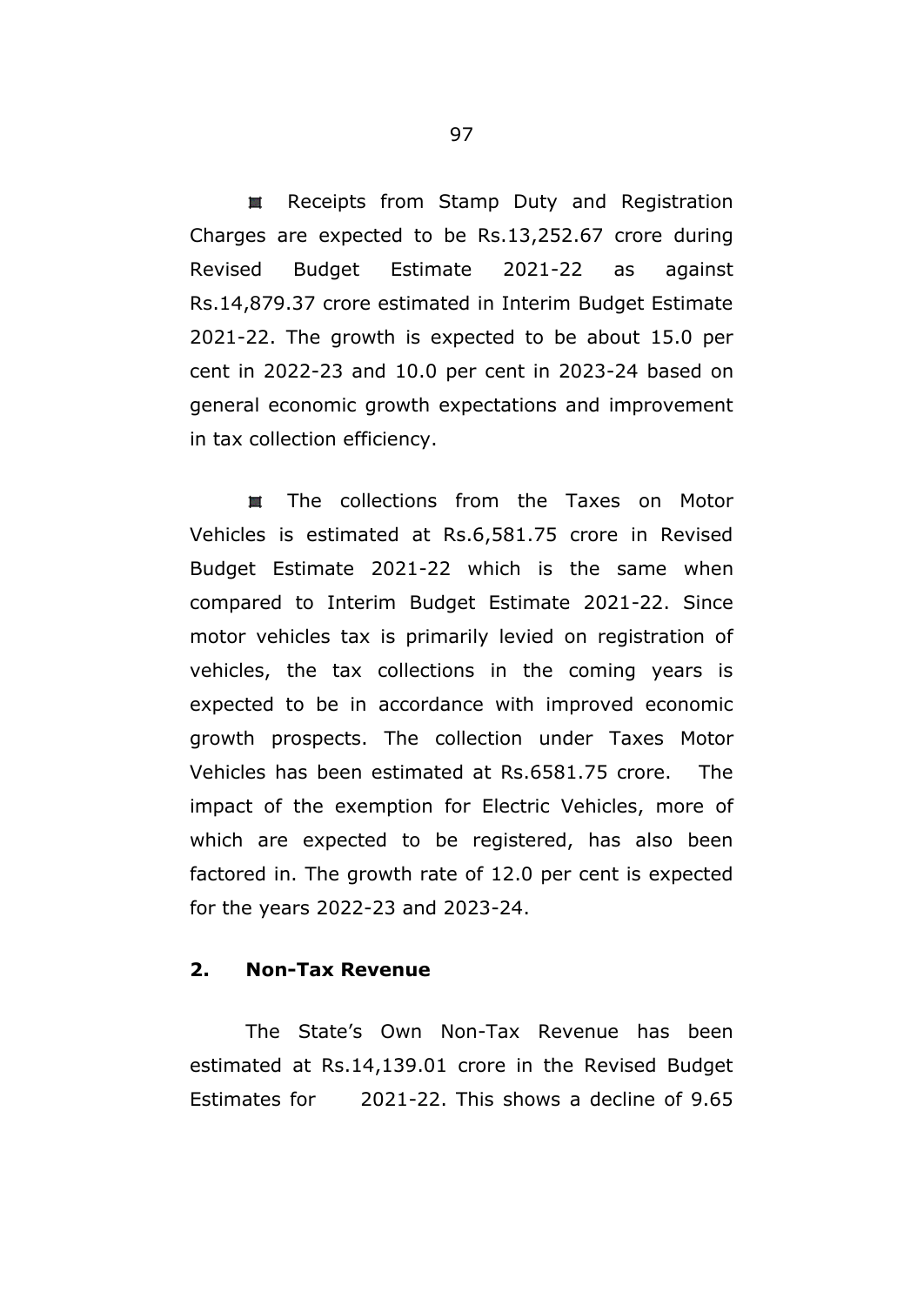per cent compared to Interim Budget Estimates 2021- 22. Based on the various resource augmentation measures and improvements in non-tax collection being undertaken by the Government, the Non-tax revenue is estimated at a growth rate of 10.0 per cent in 2022-23 and 2023-24.

# **3. Share in Central Taxes**

Tamil Nadu"s share in Central Taxes is estimated at Rs.27,148.31 crore in Revised Budget Estimate 2021- 22 which is same as Interim Budget Estimate 2021-22. This is based on the estimates in the Union Budget 2021-22. The  $15<sup>th</sup>$  Finance Commission has come up with its recommendations, wherein it has reduced the vertical devolution to States from 42 per cent to 41 per cent but has marginally increased the horizontal inter-se share of Tamil Nadu from 4.023 per cent to 4.189 per cent in 2020-21 and 4.079 per cent from 2021-22. Considering that the Indian economy will also

see a positive reversal in terms of real growth in the coming years, the Share in Central Taxes collection of Tamil Nadu is estimated to be Rs.30,406.11 crore in 2022-23 and Rs.34,054.84 crore in 2023-24 by assuming a growth rate of 12.0 percent for 2022-23 and 2023-24.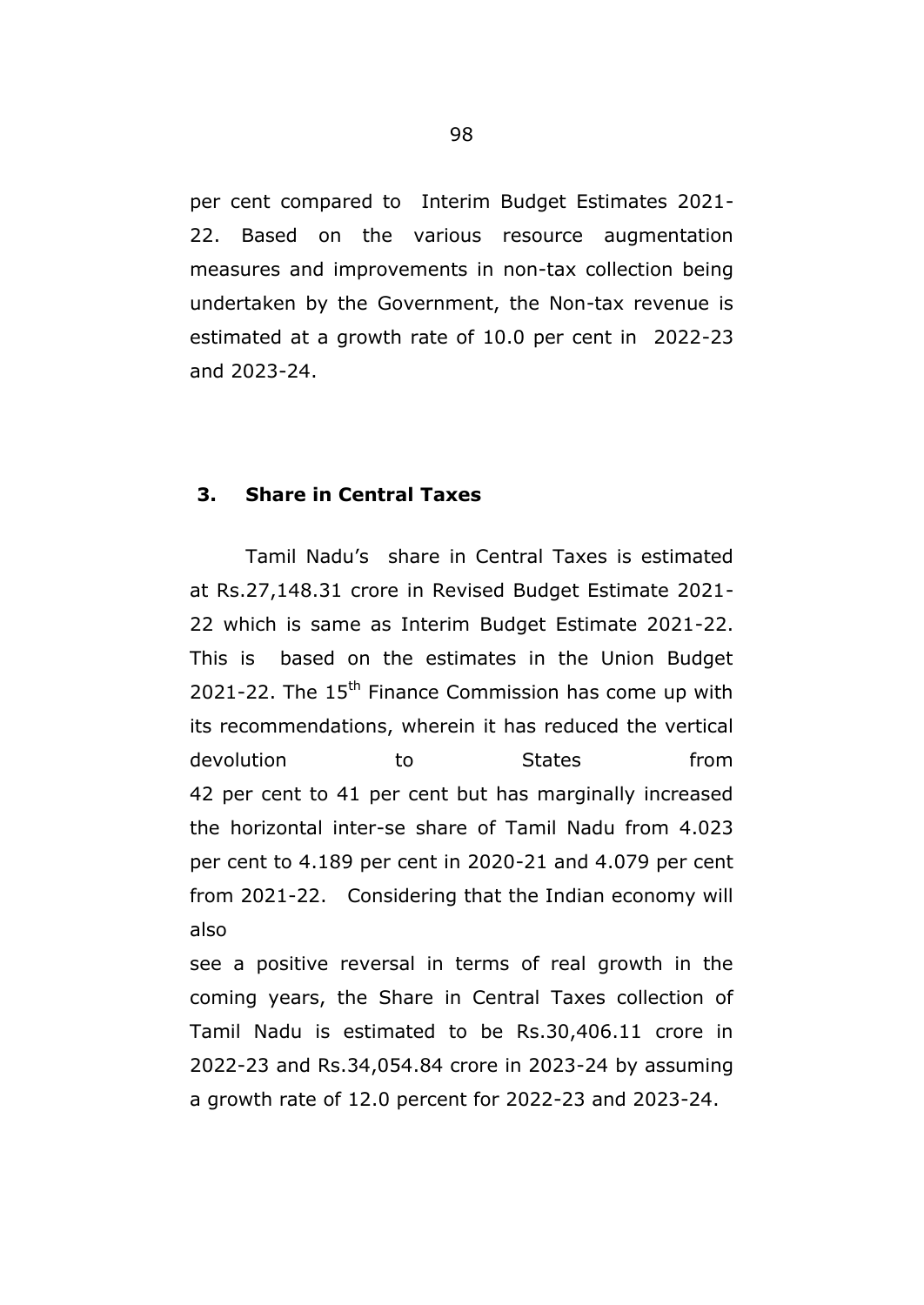# **4. Grants-in-Aid from the Union Government**

The Grants-in-Aid from the Government of India have been estimated at Rs.34,564.42 crore in the Revised Budget Estimate 2021-22 by considering the existing trends and provisions in the Union Budget 2021- 22. The State is also hopeful of Government of India releasing the arrears due to Tamil Nadu in a time bound manner in 2021-22. For the financial years of 2022-23 and 2023-24, a growth rate of 10.0 per cent has been assumed. These estimates are based on the commitments towards on-going Centrally sponsored schemes as well as other transfers to States such as local body grants recommended by the Union Finance Commission.

## **II. Revenue Expenditure**

The Revenue expenditure is estimated at 498 Rs.2,61,188.57 crore in Revised Budget Estimate 2021- 22 which shows a marginal increase of growth of 0.30 per cent over Interim Budget Estimate 2020-21. In the year 2022-23, the Revenue expenditure is estimated to be Rs.2,66,400.74 crore and Rs.2,84,196.95 crore in 2023-24.

The important components are discussed below: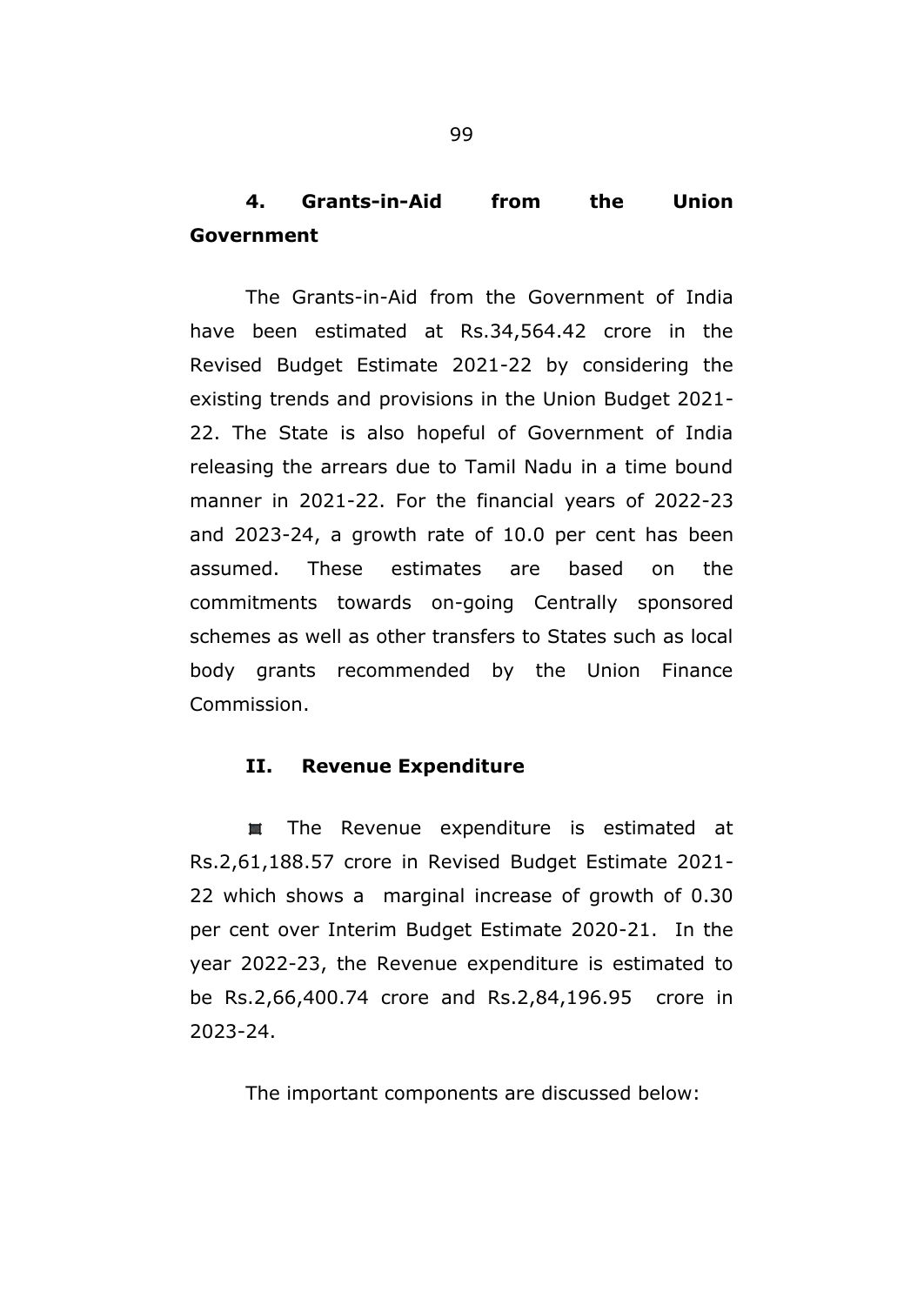- **The expenditure on account of Salaries is a** committed expenditure and has been estimated to be Rs.63,919.16 crore in the Revised Budget Estimates 2021-22. This shows a decline of 8.66 per cent over Interim Budget Estimate 2021-22. The expenditure under Salaries is expected to be Rs.67,754.31 crore in 2022-23 and Rs.71,819.57 crore in 2023-24. The estimates for 2022-23 and 2023-24 are based on trends as well as probable hike in components like Dearness allowance in the coming years which in turn depends on the current trends as well as general economic conditions.
- The Non-wage Operations and Maintenance is 羉 estimated to be Rs.14,618.73 crore in the Revised Budget Estimates 2021-22. This expenditure has been estimated at Rs.15,203.48 crore in 2022-23 and Rs.15,811.62 crore in 2023-24.
- The expenditure outlay on account of the committed expenditure of Pensions and Retirement benefits is estimated to be Rs.25,066.20 crore in Revised Budget Estimate 2021-22. Considering the expenditure on retirement on superannuation during 2022-23, the expenditure under Pension and Retirement benefits is estimated at a growth rate of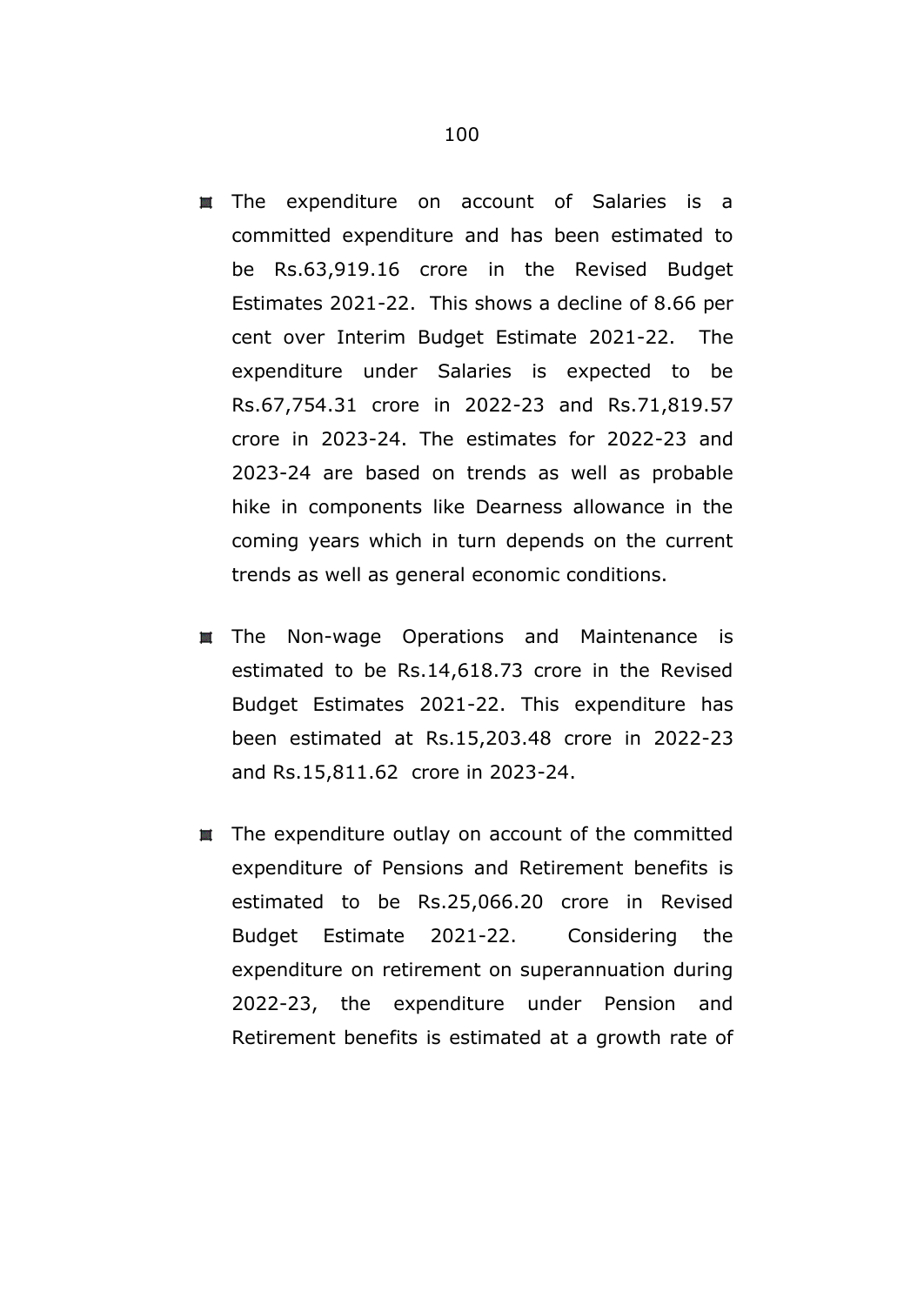23.75 per cent in 2022-23 and 10.0 per cent in 2023-24.

The expenditure on account of Subsidies and Transfer is estimated to at Rs.1,14,632.71 crore in the Revised Budget Estimates 2021-22 which shows a growth rate of 13.30 per cent over Interim Budget Estimate 2020-21. During the year 2021-22, a significant amount has been sanctioned towards Disaster preparedness / preventive measures to contain the outbreak of Covid-19 and significant cash support measures to family ration cardholders during the COVID-19 lockdown. The State Government has to sanction a grant of Rs.4,563.00 crore to TANGEDCO for a period of 5 years from 2017-18 to 2021-22 under UDAY Scheme. The expenditure under Subsidies and Transfers is estimated at Rs.1,04,323.94 crore in 2022-23 and Rs.1,09,540.14 crore in 2023-24 based on the commitment towards on-going schemes. The ongoing commitments also include those related to State Public Undertakings, mainly the Power and Transport sectors. These fiscal contingencies have also been assessed and incorporated in the preparation and forecast of estimates in MTFP.

### **III. Capital Account**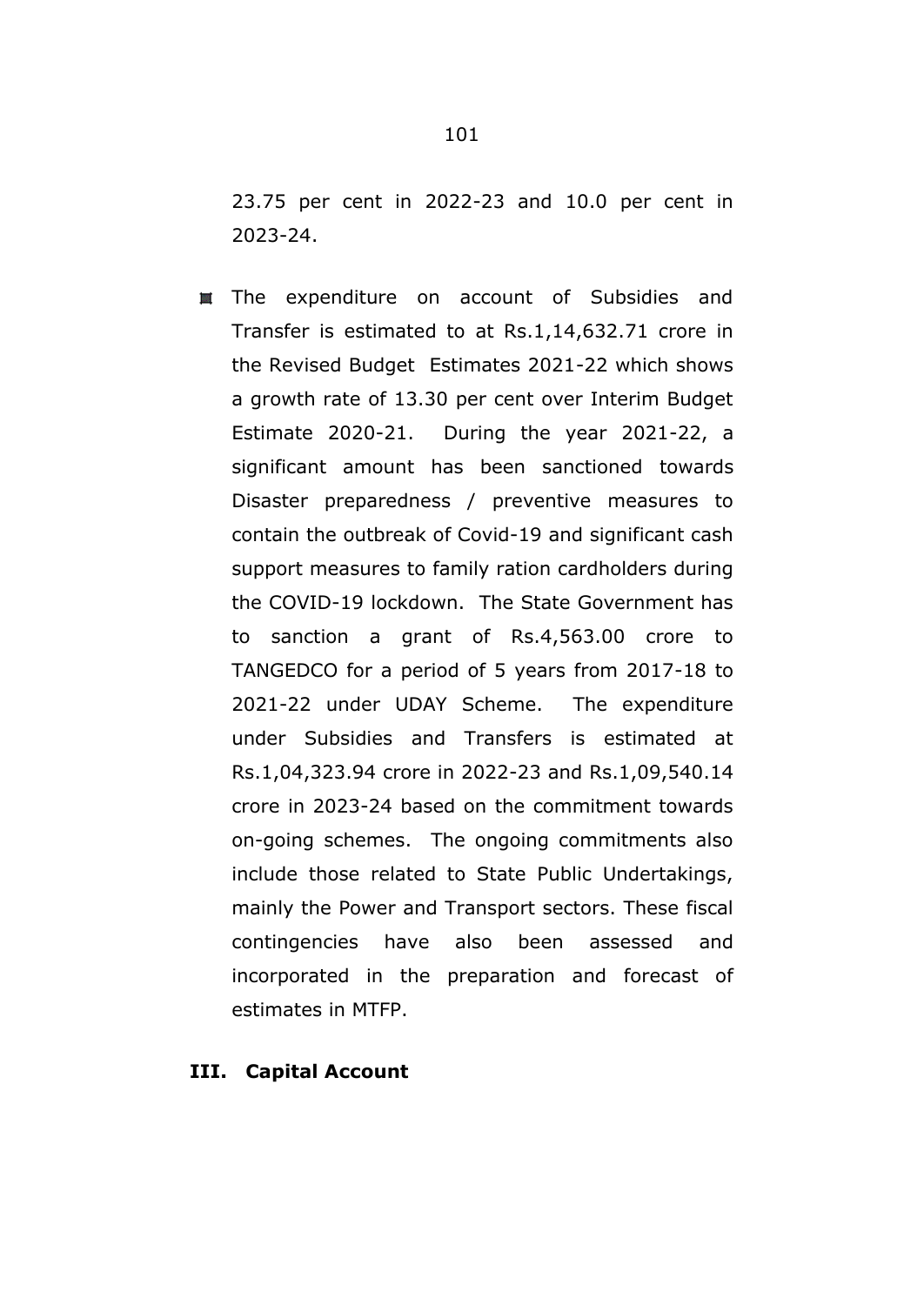In the Revised Budget Estimates for 2021-22 an amount of Rs.42,180.97 crore has been provided as Capital Expenditure as against Rs.43,170.61 crore in the Interim Budget Estimates 2021-22. This shows a decline of 2.29 per cent over Interim Budget Estimate 2021-22. The capital expenditure is expected to grow further at 10.0 per cent in 2022-23 and 2023-24. The Capital account outlay including Capital expenditure and Loans and Advances (Net) is expected to be Rs.46,699.07 crore in 2022-23 and Rs.51,838.98 crore in 2023-24. This shows the commitment of the State to constantly improve the allocation for growth oriented expenditure while maintaining fiscal discipline.

# **IV Revenue Deficit and Fiscal Deficit**

The Revenue Deficit in Revised Budget Estimates 2021-22 is estimated at Rs.58,692.68 crore which is much greater than the Revenue Deficit of Rs.41,417.30 crore projected in Interim Budget Estimate 2021-22. Towards reducing Revenue Deficit systematically and eventually achieving NIL revenue deficits, this Medium Term Fiscal Plan has been devised within an overall framework of adherence to TNFRA norms to ensure fiscal consolidation and debt sustainability. This is intended to be achieved by striking a balance between revenues and expenditure. Towards this, priority will be for revenue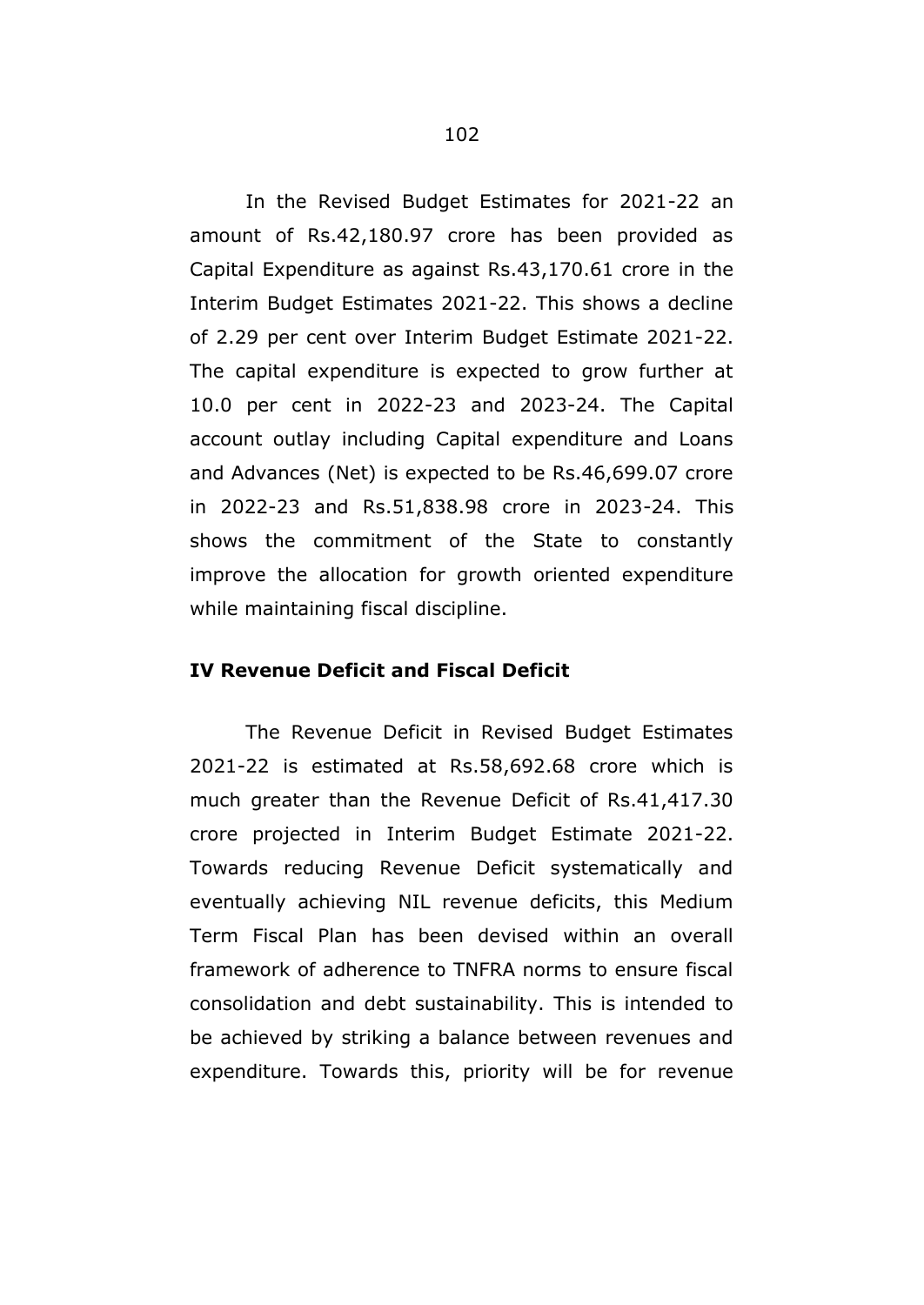resources and exploring possible measures to improve it. Secondly, improving the expenditure profile by enhanced allocation to growth-oriented expenditure and rationalise revenue expenditure. The Revenue Deficit is expected to reduce to Rs.36,376.03 crore in 2022-23 compared to Revised Budget Estimates 2021-22 and subsequently reduce to Rs.27,988.01 crore in 2023-24. This creates additional space for capital spending.

The 15<sup>th</sup> Finance Commission has permitted the states to maintain the ratio of Fiscal Deficit to GSDP as 3.5 per cent 2022-23 and 3.0 per cent in 2023-24. In addition, the  $15<sup>th</sup>$  Finance Commission has providing an additional space of 0.5% of GSDP during 2021-22 to 2024-25 on fulfilment of required Power Sector Reforms. In Revised Budget Estimate 2021-22, the Fiscal Deficit is estimated at 4.33 per cent of GSDP. In the forthcoming years, Fiscal Deficit to GSDP ratio is estimated to be 3.49 per cent in 2022-23 and 2.99 per cent in 2023-24 which is within the norms prescribed by  $15<sup>th</sup>$  Finance Commission.

## **V Borrowings**

The estimates for receipt and repayment of borrowings have been finalised on the basis of overall borrowing ceiling fixed by the Government of India. The Government plans to borrow a net amount of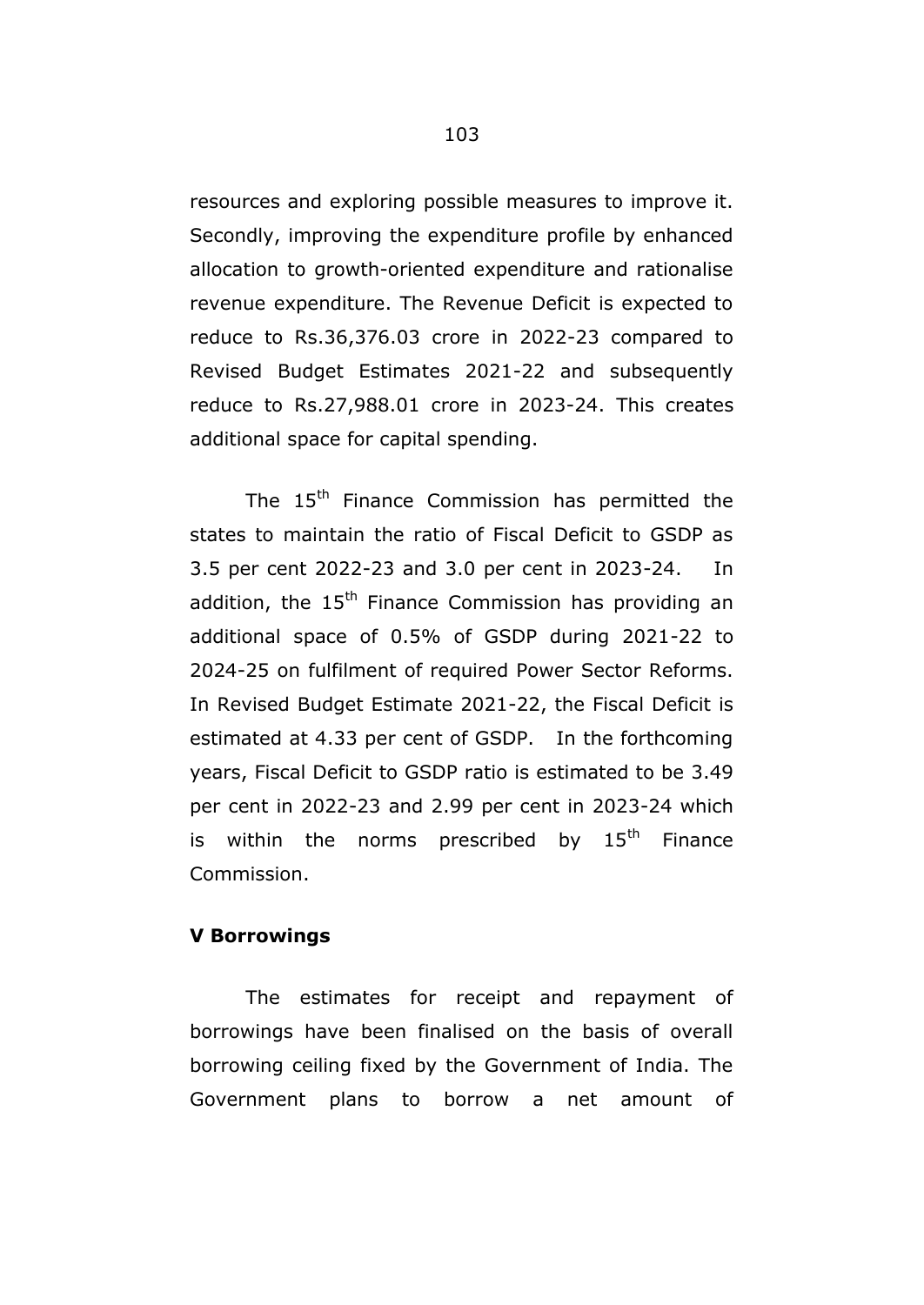Rs.92,484.50 during 2021-22. This excludes an amount of Rs.8,095 crore released by Government of India towards Back to Back Loan for GST Compensation shortfall. The outstanding debt as on  $31<sup>st</sup>$  March 2022 will be Rs.5,77,987 crore after excluding Back to Back loan for GST Compensation shortfall released by Government of India during 2020-21 and 2021-22. This constitutes 27.05 per cent of GSDP in 2021-22. The Outstanding Debt as a percentage of GSDP is expected to be 27.76 per cent in 2022-23 and 27.79 per cent in 2023-24, which are well within the norms prescribed by 15<sup>th</sup> Finance Commission. Thus the State aims to maintain debt sustainability as part of its fiscal consolidation roadmap.

# **VI Guarantees**

The outstanding guarantees for each year have to be restricted at a level of 100 per cent of the Total Revenue Receipts in the preceding year or 10 per cent of the GSDP, whichever is lower. The outstanding guarantees as on  $31^{st}$  March, 2021 were 31.08 per cent of Total Revenue Receipts in the preceding year and 2.79 per cent of GSDP. The outstanding risk weighted guarantees for each year have to be kept at a level of 75 per cent of the Total Revenue Receipts of the preceding year or 7.5 per cent of GSDP whichever is lower. The